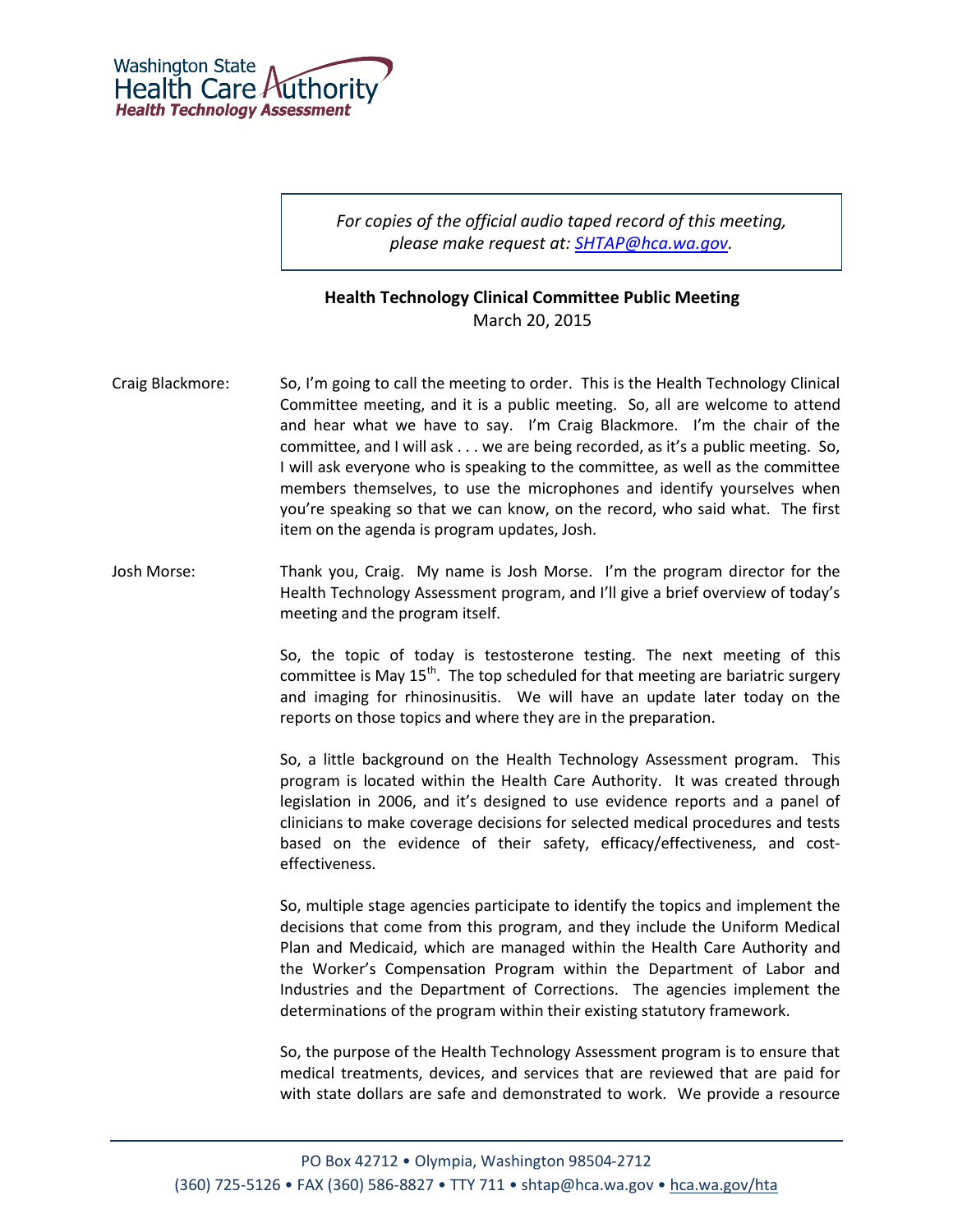for state agencies that purchase healthcare. We develop these scientific evidence-based reports on the medical devices and procedures that are selected, and we faciliate and provide staff support to the work of this independent committee.

Ultimately, our objectives are better health. We strive for transparency and to minimize bias in our processes, consistency in our processes, to be flexible, and learning from what we do and systematic in that.

A very high-level overview of the process: The director of the Health Care Authority has the authority to select technologies. Nominations are reviewed, public comment is sought, and ultimately the director makes selection of topics for review. Six to eight topics are typically reviewed in a given year. We work with contracted evidence-based review centers to develop the reports. We publish the deliverables that lead to those reports along the way, including draft key questions, the draft reports, and ultimately the final products including the report and the determinations. We bring that information to this committee in public meeting and ultimately the determinations from the committee are implemented by the agencies.

The primary questions that drive these reviews are: Is the technology safe? Is it effective? Does it provide value?

Again, we value transparency. We publish the deliverables along the way towards these coverage determinations. We strive to identify the best evidence and evaluate that evidence in formal, systematic processes for the reviews and this committee of practicing clinicians makes decisions. They are an independent committee. Their primary decision focus is to be based on the evidence that's available.

So, the clinical committee decisions must give greatest weight to the evidence that's most valid and reliable. Objective factors for evidence consideration might include the nature and sources of the evidence, the empirical characteristics of the studies that are included and the consistency of the outcomes across comparable studies. Additional factors might include how recent that information became available, how relevant it is to state populations or the outcomes that are in question and the bias that might be within those research studies.

So, for 2015, these are the topics that are on our project plan. Last month, or pardon me, the last meeting in January, functional neuroimaging and appropriate imaging for breast cancer screening were the topics. Today's topic, again, is testosterone testing. May is imaging for rhinosinusitis and bariatric surgery, and we are working on topics for November right now that include tympanostomy tubes and the lumbar fusion re-review.

There are multiple ways to participate with the Health Technology Assessment program. We maintain a website where all of our information is published. We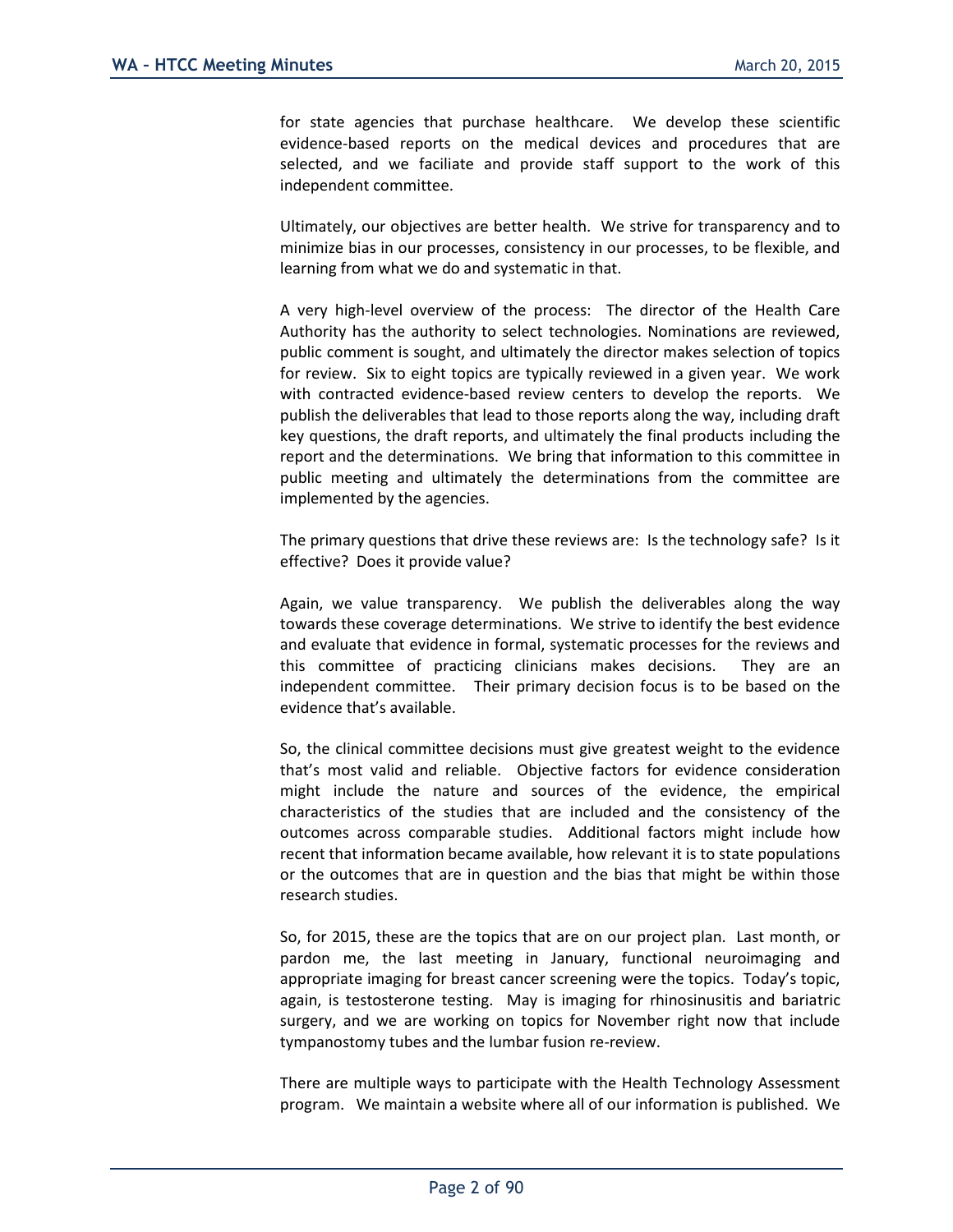maintain a list, an email list, where individuals may sign up and receive emails from the program on various subjects. Anybody may comment on proposed topics, key questions, draft and final reports, as well as draft decisions. Anyone is welcome to attend these public meetings, and all meeting materials are posted in advance on our website. Anybody is welcome to present comments to the committee today or in future meetings and anyone again is welcome to nominate topics for review in the program.

So, reminders, Dr. Blackmore reminded us that this meeting is being recorded. We develop a transcript from each meeting which is ultimately published with the meeting materials on the website. When participating in discussions, please, if you're using a microphone, or you should be using a microphone, please state your name and use the microphone and if you wish to provide public comment today, we do have signup materials out in the hallway. We ask people who sign up in advance to complete a conflict of interest disclosure form, and if you are providing comment today, please state any conflicts you may have. Thank you.

- Craig Blackmore: Thank you, Josh. So, the first item on the agenda pertains to business from the previous meeting, from our January meeting and the first part of that is review and approval of the minutes. So, the minutes for that meeting have been distributed and published and are available to the committee members in their packets. I would entertain a motion to approve the minutes or any concerns or discussion.
- Chris Standaert: Motion to approve.
- Craig Blackmore: Is there a second?
- Michelle Simon: Second.

Craig Blackmore: Alright. If I could just have a show of hands those who approve the minutes from the prior meeting.

- Josh Morse: It looks like eight approve, or seven approve. Are you abstaining?
- Seth Schwartz: Yeah. I wasn't there.
- Craig Blackmore: OK. Alright, the second item then is to go to the two decisions, draft decisions that were made at that previous meeting and formalize those. At this point, we have had . . . there has been an opportunity for public comment based on those draft decisions and we have received a number of comments. First, we will discuss the functional neuroimaging for primary degenerative dementia and mild cognitive impairment, and there was one comment that we received regarding clarity, not about the decision itself so much as about the scope of the decision and so in the version of the draft findings and decision that's in your packet, we've added text after the number and coverage topic that clarifies that beta amyloid PET imaging is outside of the scope of the coverage decision. That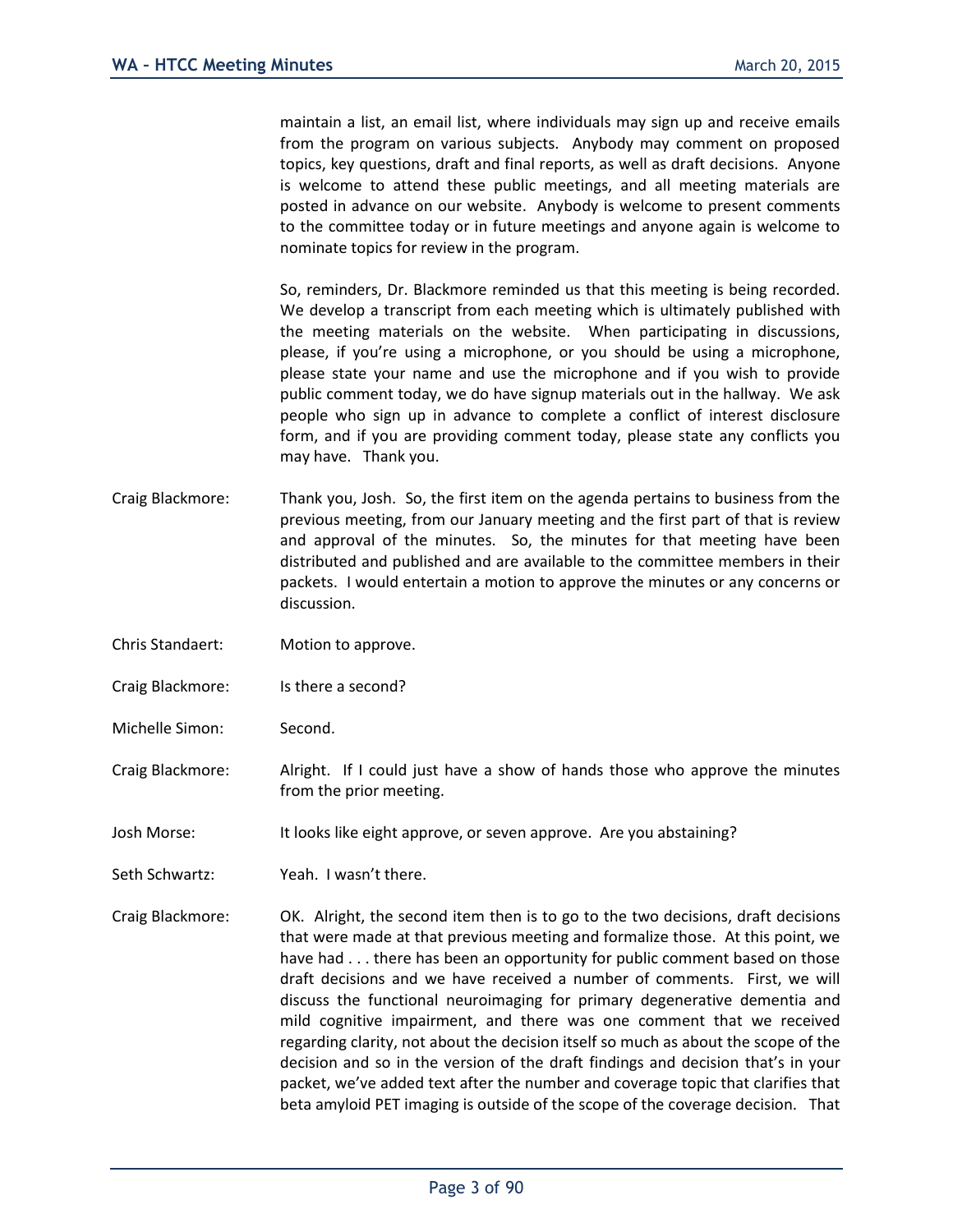was not in our scope. It was not part of the evidence review. It's not something we discussed. So, it's not that we are making a finding one way or the other. It's simply not a part of the decision. So, that is one amendment to the draft findings and decision. Are there any other concerns or . . . otherwise, I would entertain a motion to approve this amended draft findings and decision.

- Michelle Simon: Motion to approve.
- Marie Brown: Second.

Craig Blackmore: Any discussion? Alright. If I could have a show of hands for approve.

Josh Morse: Seven approve.

- Craig Blackmore: And abstain? Alright, uh, second is appropriate imaging for breast cancer screening in special populations, and again, a number of public comments were received and one point that's worth clarifying, I think based on the comments we received is that it is part of the Technology Assessment program that if new evidence becomes available that we would consider re-reviewing the topic. That was a concern that was raised in the public comments, and that's . . . that is very much a part of the process that doesn't reflect directly on this decision, but it looks towards the future. Any other comments or concerns or discussion around the draft findings and decision? And if not, I would entertain a motion to approve.
- Kevin Walsh: Motion to approve.
- Joann Elmore: Second.

Craig Blackmore: Any further discussion? Alright. If I could have a show of hands for approval.

Josh Morse: Seven approve.

- Craig Blackmore: And one abstain. Alright. That moves us to the topic of hand for this meeting around testosterone testing and first presentation is the Washington State Agency presentation.
- Steve Hammond: Good morning. My name is Steven Hammond. I'm the chief medical officer for the Department of Corrections. Today, we'll be talking about testosterone testing in adult men. Testicular function is normally regulated by the hypo, hypothalamo-pituitary-testicular axis, or HPT axis. Measurement of serum testosterone levels in men has been used for many years in clinical evaluation of HPT function and numerous pathological conditions that disrupt HPT function result in hypogonadism and androgen deficiency.

This is a diagram of the feedback loop of regulation of testicular function. We see here are the testes represented. Their function is stimulated by pituitary gonadotropin secretion luteinizing hormone and follicle-stimulating hormone,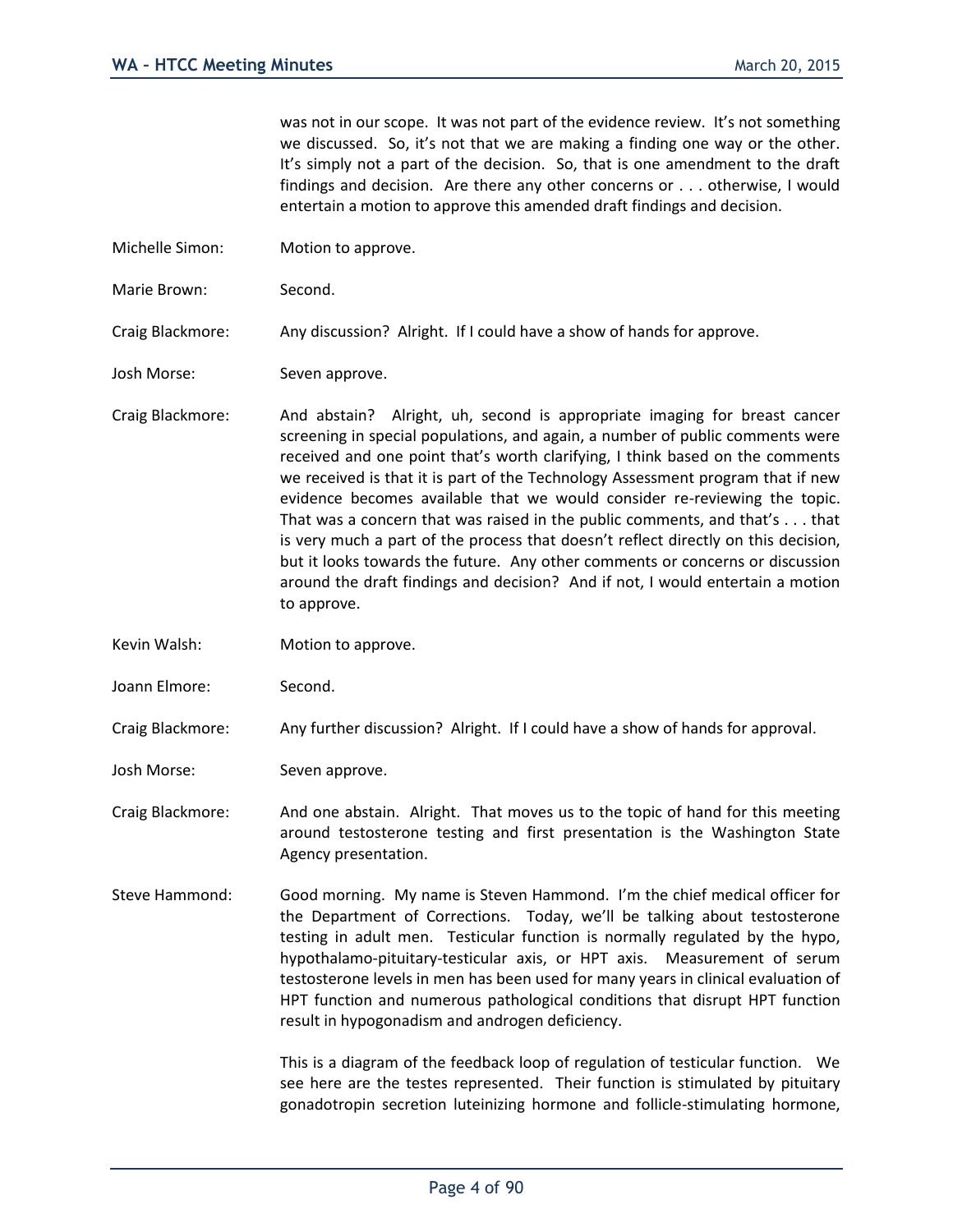which in turn is stimulated by hypothalamic release of gonadotropin releasing hormone. We see in the diagram there are two major functions of the testes, one to reduce sperm and that is not the focus of today's topic. The other major function is production and secretion of testosterone, which we see has a negative feedback effect at the level of the pituitary and the hypothalamus.

So, hypogonadism has been recognized clinically for a millennia and evaluation of classic hypo gonadal state has been part of clinical medicine for decades. Hypogonadism is classified as being primary, or being primarily due to a lesion of the testes, sometimes related to congenital abnormalities or destructive processes, orchitis/trauma. Examples of secondary hypogonadism include pan hypopituitarism or mass effects of tumors of the pituitary or suprasellar region, and in these classic hypogonadal syndromes, testosterone levels are typically quite low anywhere from one-half to one-tenth to the lower limit of normal, very clearcut abnormality on lab testing. In these syndromes that are marked by severe androgen deficiency, testosterone replacement therapy results in widely-recognized benefits, including improvements in libido and sexual function, improvements in . . . or maintenance of lean body mass, including muscle and bone.

Now, in recent years, a fair amount of research has been focused on the concept of late onset hypogonadism. At this point, a hypothetical condition characterized by low testosterone levels associated with aging, also associated with decreased libido and sexual function and physical frailty. Late onset of gonadism has not been shown to have a clear pathogenesis. It simply seems to be a correlate of aging. We also know that lower testosterone levels are associated with numerous chronic illnesses, which also are associated with aging but at this point, it's merely an association and in the setting of late onset hypogonadism, the benefits of testosterone therapy are less well established, and in addition, research in treating late onset hypogonadism with testosterone has yielded significant signals of risk, particularly for increased cardiovascular morbidity.

So, for years, treatment of hypogonadism of the androgen deficiency has been accomplished with intramuscular injections of a depo form of testosterone. The injections are typically administered every one to four weeks; however, in the past 15 years or so, new preparations have been developed for transdermal administration, in particular gel preparations. The price of the newer gel preparations is much higher than the injectable form, anywhere from 10 to 20 or higher times the cost of the injectable form. Since these new gel preparations have been marketed, mass media has been used to publicize a condition termed 'low T' standing for low testosterone. Again, a suggested health condition characterized by lower testosterone levels, particularly in older men. Health benefits of testosterone treatment for age related low T have not been demonstrated. Testosterone treatment for low T is not FDA approved, and as such, pharmaceutical companies are not allowed to claim benefits . . . health benefits of such treatment; however, pharmaceutical companies are allowed to support disease awareness campaigns about low T that include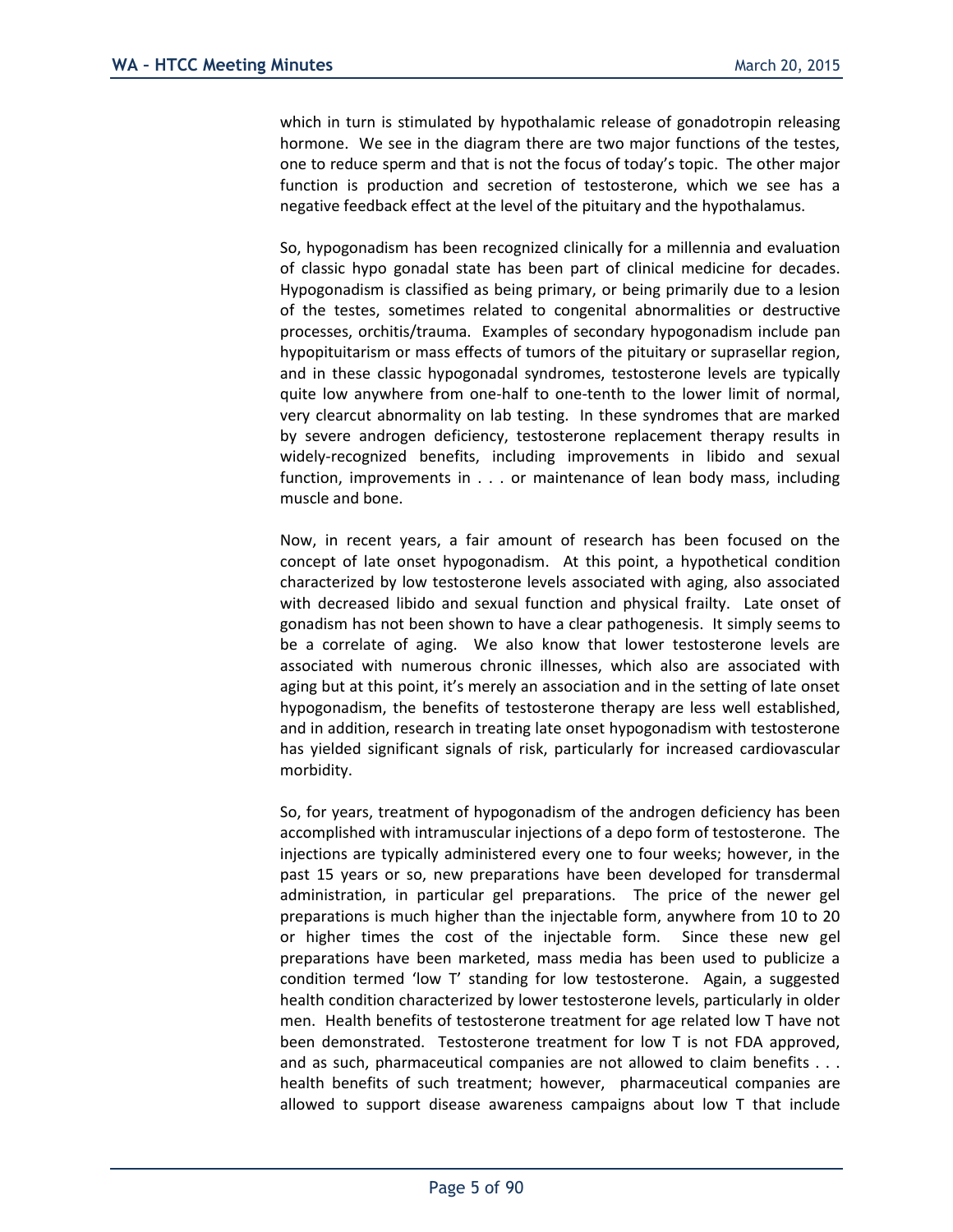encouraging men to discuss this with their physicians and have their testosterone level checked.

So, in this setting, there has been a marked increase in testosterone testing and prescription of testosterone products in the USA and, to a lesser extent in the United Kingdom. These are data from the Layton Study, which is covered in the evidence report on testosterone testing in the U.S. and the U.K. from 2000 to 2011 and we see a marked upward trend, less so in the U.K. but also there. We also see markedly higher rates of utilization in the U.S. compared to the U.K., and then for . . . on the right hand panel, initiation of testosterone treatment has similarly risen sharply in the USA and much less so in the U.K.

So, questions arise: Is low-T a real clinical syndrome, a pathological entity, or is it a correlate of normal aging? We do know from cross-sectional studies, that serum testosterone levels are lower in older men. What is considered normal by clinical laboratories is related to the statistical distribution of testosterone levels in young men and if there is a predictable decline in testosterone levels in older populations, it's also predictable that increasing proportions of those populations would be classed as having abnormally low testosterone levels using standard laboratory reference ranges and this could result in uncritical diagnoses of hypogonadism, simply on the basis of that laboratory result. The most commonly used lab test is the total testosterone level, which is a rather imprecise test being subject not only to testosterone secretion, but to levels of sex hormone binding globulin, which are affected by many other factors resulting in a great deal of inter-individual variability of sex hormone binding globulin levels and actually intra-individual depending on such factors as fat mass or drug use. The age-related decline in serum testosterone is more pronounced for free testosterone levels than for total testosterone levels. Free testosterone levels are measures of the unbound fraction of testosterone in the serum, which is considered to be the biologically active fraction. Another issue with testosterone testing is that norms are typically developed around morning testosterone levels, typically taken about 8:00 a.m. or before 10:00 a.m., which is the highest . . . the time during the day when testosterone levels are higher, such that if random levels are taken later in the day, they will tend to be lower. Also, we should emphasize that low-T is not an accepted medical diagnosis.

So, this is a chart of distribution of total testosterone levels by age. This is taken by a study published by Bhasin. It is drawn from the Framingham Heart Study sample, a community sample of men not selected for any sort of health conditions. This study is based on very careful analytic . . . lab analytic techniques and, sorry, the font is kind of small but pretty substantial numbers, especially in the decade from the '30s through the '70s. And I apologize, I'm straining to see the numbers themselves, but we see that the lower limit of normal defined by the 2.5 percentile is 295 for men in their 20s, and the 295 nanograms per deciliter, which is pretty close to what is considered to be the lower limit of normal in most laboratory reference ranges. You see numbers around 290 or 300 cited, and a lot of action occurs in this range in terms of putative diagnoses of hypogonadism, and you can see that in subsequent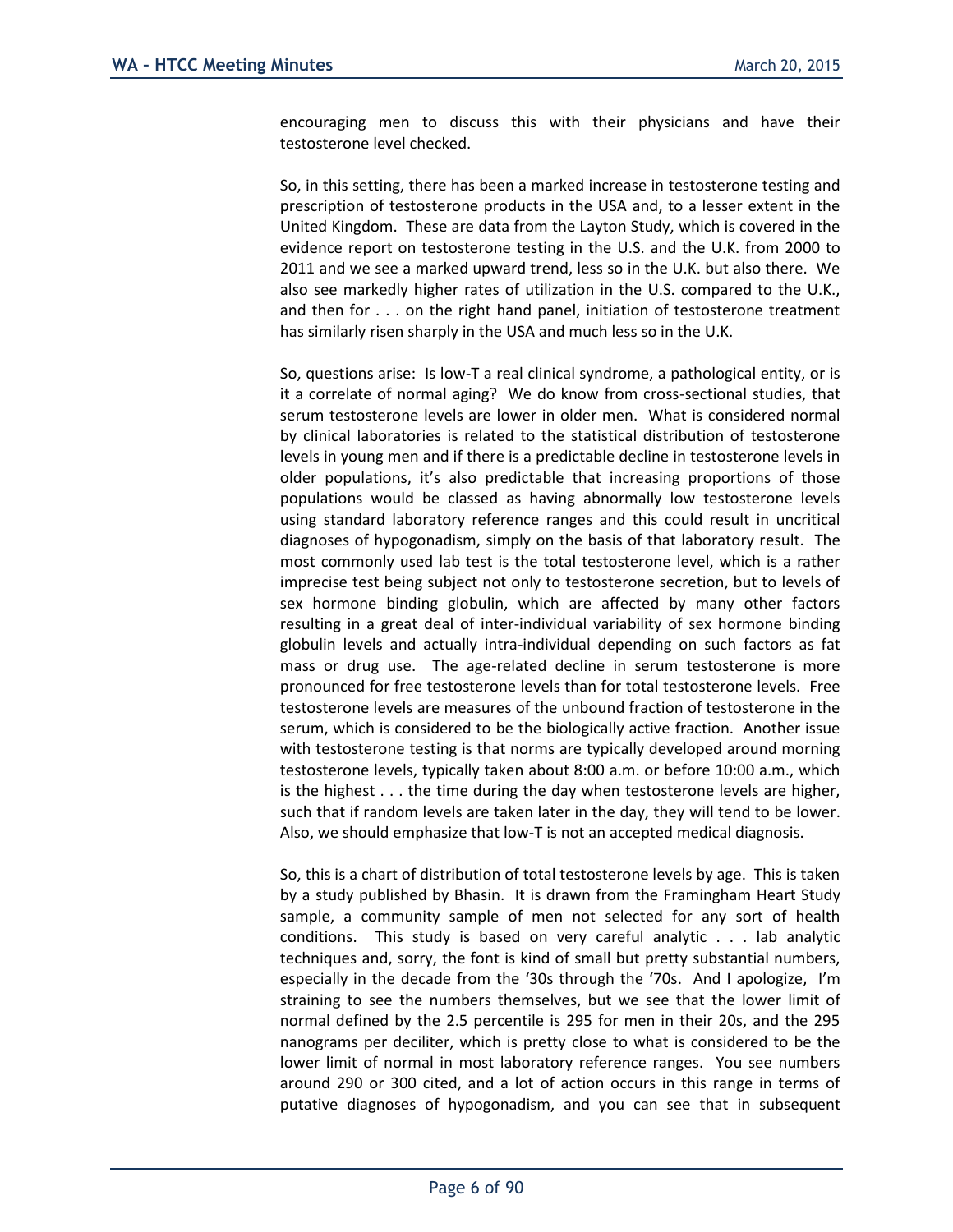decades the 2.5 percentile level progressively lowers, such that an increasing proportion of men in these age ranges would be classified as having low testosterone levels based on standard laboratory reference ranges. The effect of age is much more pronounced looking at free testosterone levels, such that in later decades, the mean gets down to about what's the lower limit of normal for men in their 20s, and again, illustrating the point that if the reference range is used in and of itself to make a diagnosis that increasing numbers of older men would be considered to be hypogonadal.

So, what is the clinical significance of lower testosterone levels in older men and I would argue that without other clear clinical correlates of known hypogonadal syndromes, that it is unclear what the clinical significance of lower testosterone levels in older men are. Also, it may be appropriate, given the know decline in testosterone levels for age to have age-adjusted reference ranges in clinical lab reporting. Even late onset hypogonadism is not well established as a clinical diagnosis. There are no ICD-9 or ICD-10 diagnostic codes associated with late onset hypogonadism, and given the growing concerns about safety of testosterone treatment in older men, caution is warranted in making the diagnosis of hypogonadism or treating with testosterone replacement therapy.

So, I want to go through a few studies that give evidence of the risks of testosterone treatment in older men. Most of these studies are not covered in the evidence report, which was not really focused on testosterone treatment but because that is so closely linked to testosterone testing, it's pertinent to look at these data. The first study was a randomized controlled trial of testosterone replacement therapy in men older than 65 with mobility limitations. This was a well conducted RCT that was terminated early because of increased frequency of cardiovascular adverse events in the group treated with testosterone. The number of patients in the treatment and control group were not all that large. It was around 225. You have a copy of that article, I believe, available. The committee does for reference, and the trial was . . . the trial included testosterone replacement therapy or treatment for six months, although in some of the patients the treatment did not last for a full six months because of the early termination of the trial.

It was also noted that the group that was treated with testosterone had higher hematocrit and thromboxane levels and decreased HDL cholesterol levels, all of which have been associated with increased incidence of cardiovascular adverse events. Another study, which was reviewed in the evidence report was a retrospective cohort study of 8700 U.S. Veterans with low testosterone levels and among those treated the hazard ratio for all-cause mortality or hospitalization for cardiovascular events was higher.

Yet another study, this one being a retrospective cohort study of 55,000 men in a large healthcare database showed increased incidence of MI, myocardial infarction, within 90 days after testosterone replacement treatment was prescribed. So, these, anyway, showed the odds ratio for myocardial infarction was elevated in the group that was treated with testosterone and the effect was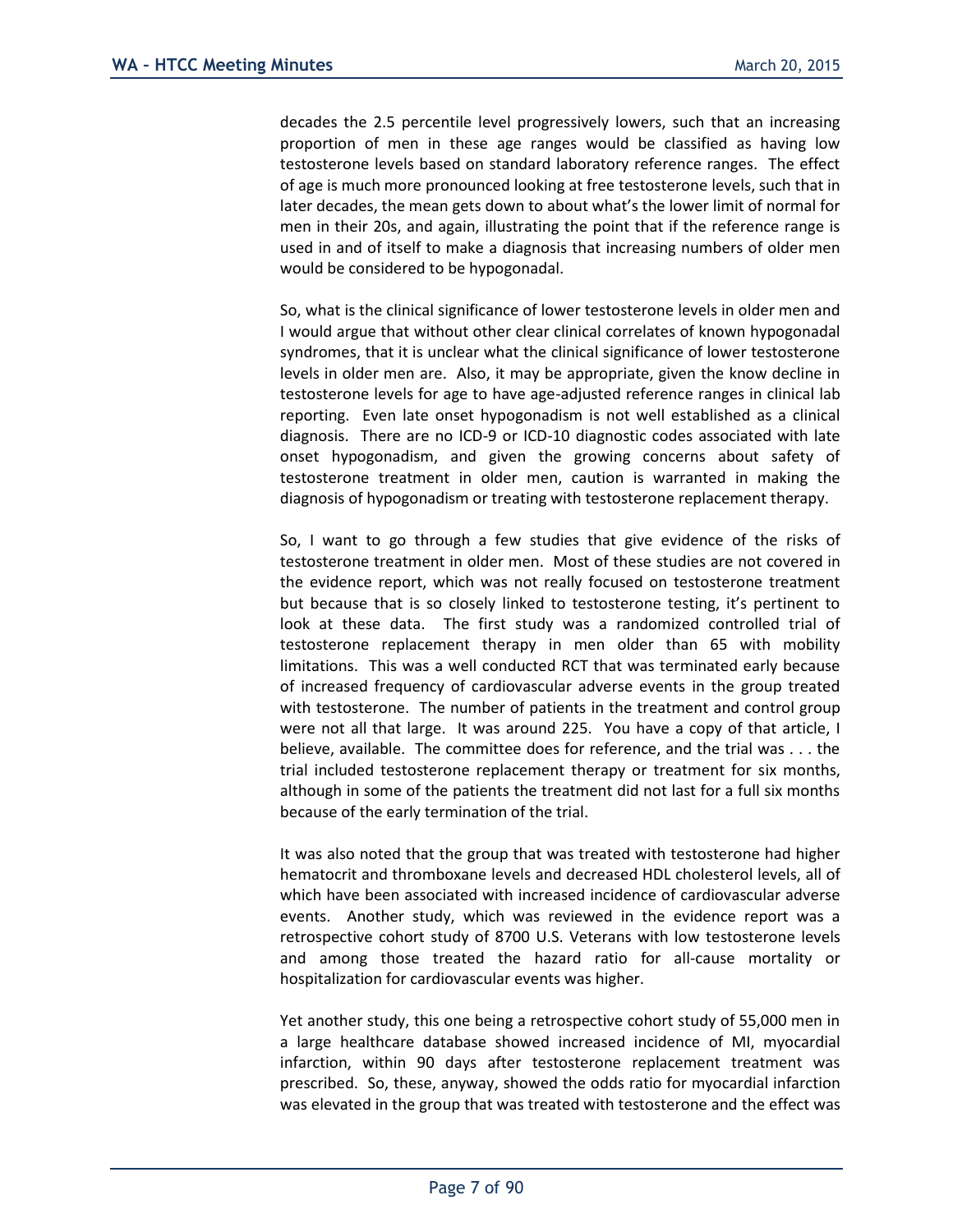greater in older men but was also seen in men under the age of 65 with a history of heart disease. So, one thing to take note of in this and the RCT I described earlier is, these effects don't take a long time to develop in this study within 90 days and the previous study within a six-month period of treatment. Also in this study, interestingly, they looked at patients who had been treated with sildenafil or tadalafil, and there was no increase in MI in those patients.

And then finally, I'd like to review a systematic review and meta-analysis that, again, was not included in the evidence report but I think it's pertinent. This was a study of 27 placebo-controlled RCTs of testosterone replacement treatment that lasted greater . . . 12 weeks or more and that reported cardiovascular events. The trials in the literature are not consistent in reporting cardiovascular adverse events but these studies included 2900 subjects, mostly middle-aged or older, and looking at all of the studies together, the odds ratio for all cardiovascular events was greater than 1 and for serious cardiovascular events was also greater than 1. Further subanalysis looking at the published studies that were pharmacy industry funded versus those that were not, 13 pharmacy industry funded studies showed an odds ratio that was not increased for testosterone replacement therapy but looking at the 14 studies that were not funded by the pharmaceutical industry, there was a higher odds ratio of 2.06 for cardiovascular events. The Funnel plot analysis suggested publication bias with there being fewer reported results of trials with increased cardiovascular events, an adjustment that . . . a trim and fill adjustment for publication bias raised the odds ratio even higher, and the authors also noted that previous smaller meta-analyses of testosterone replacement therapy in older men, while they did not show statistically significant increases in cardiovascular events, did show trends in that direction.

These findings have raised concerns, concerns that were voiced at the Food and Drug Administration to the extent that an advisory panel was convened in September of last year to address these concerns and I'm just going to quote a description of that advisory panel's conclusion that was published in an article in JAMA in February of this year. There was overwhelming support that the use of testosterone replacement therapy should exclude men with age-related testosterone decline. The panel voted 20 to 1 in favor of revising the current indication by limiting testosterone replacement treatment to those with classic hypogonadism and including in the label the potential for cardiovascular risk and a statement that both the safety and efficacy of testosterone replacement treatment in age-related hypogonadism had not been established and at the time I put this slide set together on March  $1<sup>st</sup>$ , at that time the FDA had not added a warning about increased cardiovascular risk associated with testosterone replacement therapy but, as it turned out, on the day that the slides were submitted on March  $3<sup>rd</sup>$ , the FDA did issue a warning that was essentially . . . voiced the concerns that are on this slide.

So, I apologize for the small font, again, but this will at least remind me of some points that I want to comment on regarding agency utilization of testosterone testing. We only have data from the Public Employees Benefits Board database.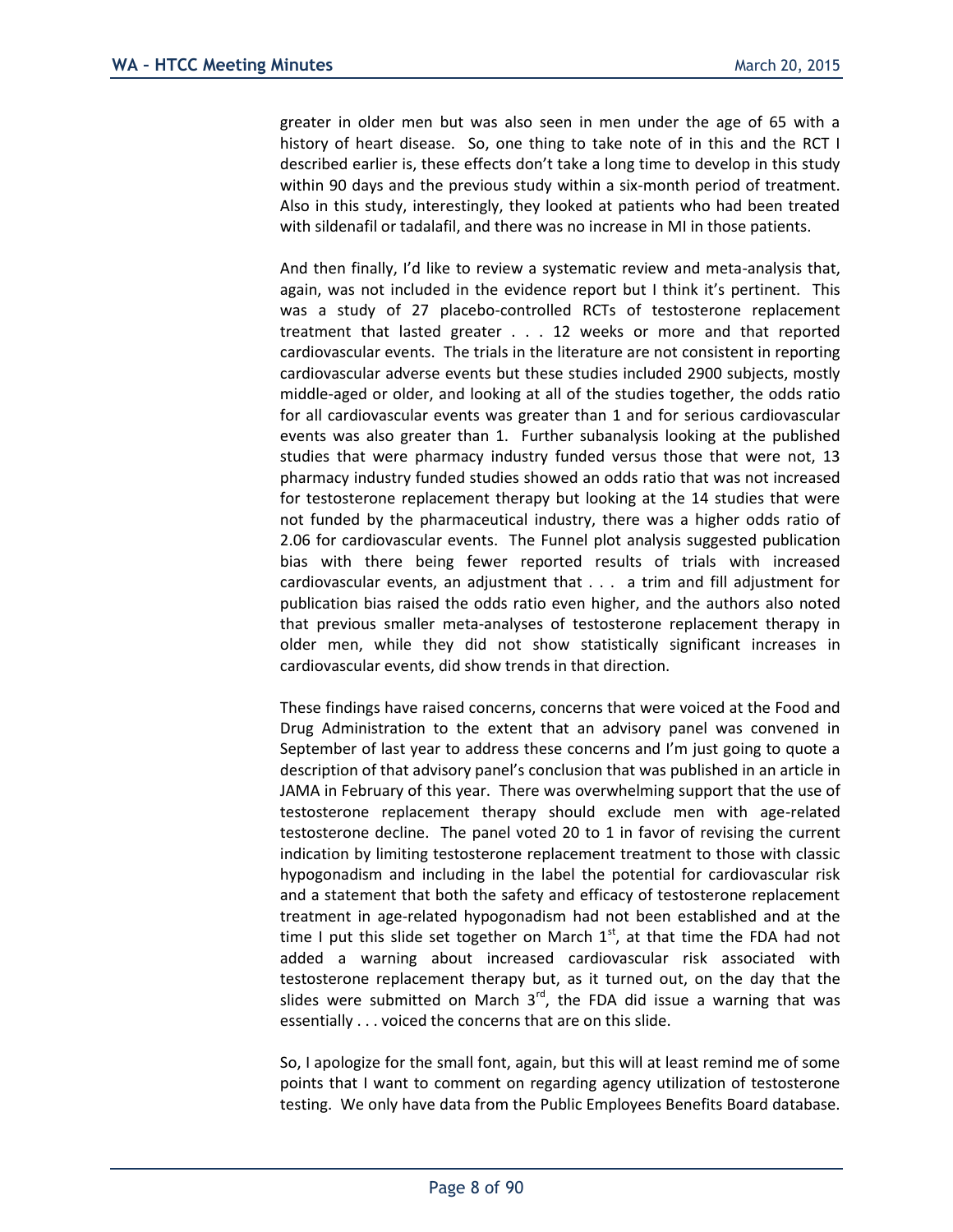We were not able to get the data from the Medicaid program in time for this presentation and will not show the L&I data because there has been very little testosterone testing done as part of Workman's Compensation programs. But for the state employees, we see that there is really a modest amount spent on testosterone testing per year in the range of 250 or \$300,000.00. There's an upward trend. We see that there's a significant amount of testing done in women but more in men, such that 3 to 4% of the public employees covered population of men had their testosterone levels checked each year. We also see a rising trend, again, hard to see here with the small font. I want to also point out that the majority of the tests performed are the total testosterone but a fair amount of the free testosterone tests are also performed. I also wanted to show the data on testosterone pharmaceutical prescribing and utilization, and we see that the costs there are significantly higher, two or more fold higher than for the testing itself.

So, this is kind of a busy, complicated slide, but I want to focus your attention on this panel of showing test utilization in men. The upper panel is in women, which we'll just ignore for now, but we see that, we see a couple of things. We see a steady trend upward and utilization of testosterone testing and we see that the highest utilization is in the, I can't read that, but I think it's around 55 to 65 range, or 50 to 65. Sorry, I can't read the numbers, but anyway, the middleaged range with a significant amount in the 35 to 50 range and also in the 65 and older. So, that's where most of the testing is being done, and then in the right hand panel of testosterone pharmaceutical utilization we see similar trends rising and with the predominant use in middle-aged and older men.

So, when this topic was first considered without having the data, we had high degrees of concern for safety, efficacy and cost. The cost figures that might be debatable and might be more in the medium range, but really the main concerns are around safety and efficacy in this case.

And so the concerns of the agency medical directors are summarized on this slide, and I'll just read, "Testosterone testing without additional clinical findings of hypogonadism is highly vulnerable to false-positive findings of hypogonadism, especially in older men, especially when reference range is appropriate to men in their 20s or used for older men. Such testing exposes patients to risk of any inappropriate diagnosis of 'hypogonadism' and prescribing of testosterone therapy with attendant risks, particularly of adverse cardiovascular events. Efficacy of testosterone treatment in the absence of clear signs and symptoms of hypogonadism is unproven. Inappropriate testosterone testing is wasteful in itself and also likely leads to wasteful and risky prescribing."

Current agency coverage policy for Medicaid and the public employees plans is covered without restrictions and in L&I and Department of Corrections prior authorization is required for testosterone testing, and so these are the agency recommendations that testosterone testing be covered with conditions, be covered in the setting of clinical findings well correlated with definable HPT axis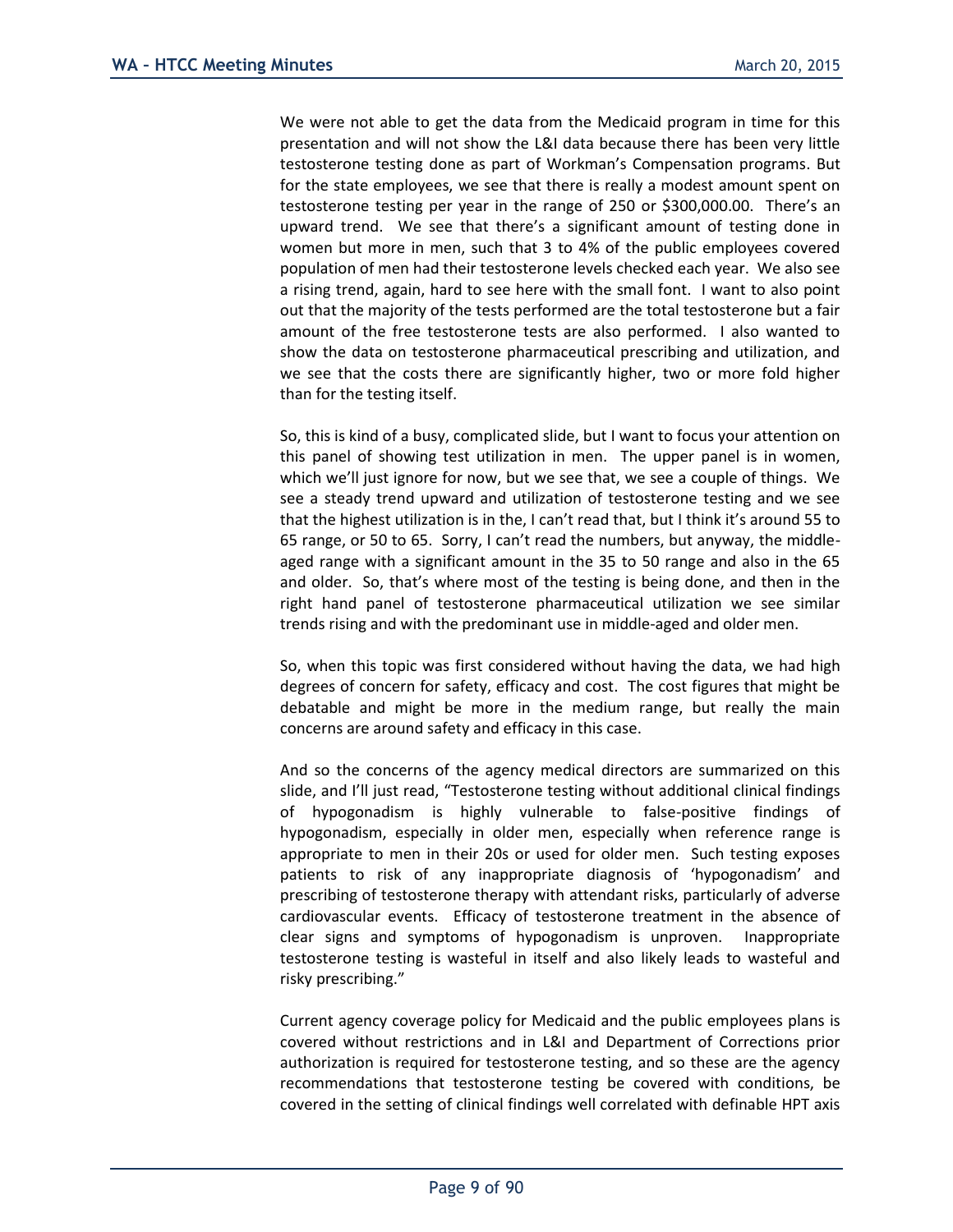pathology, such as objective physical examination or laboratory imaging evidence of pituitary or primary gonadal dysfunction, osteoporosis, sexual dysfunction. Some examples would be finding gynecomastia or testicular atrophy on physical exam, laboratory findings of hyperprolactinemia, or evidence of hypopituitarism, imaging evidence of a pituitary macroadenoma, clinical osteoporosis or sexual dysfunction. Again, the agencies can further delineate and detail what the coverage conditions would be, and also another condition would be that a proper fasting blood draw be used for the initial assessment of possible hypogonadism and that concludes the presentation.

- Craig Blackmore: Questions for Dr. Hammond?
- Joann Elmore: Is treatment with testosterone covered with any conditions currently?
- Steve Hammond: I don't think there are restrictions on it. I think it's simply available on the preferred drug list for Medicaid and is not restricted for the public employees.
- Joann Elmore: I ask, even though we are only going to be ruling on the lab testing, but I obviously see the cascade after a test is done.
- Steve Hammond: Yes, and I think that may be addressed in the not-too-distant future.
- Kevin Walsh: Steve, why didn't you list diabetes in the conditions for testing?
- Steve Hammond: I'm not aware of very strong evidence that diabetes causes hypogonadism. I know that it's associated with lower testosterone levels and, you know, maybe we can get the input from our clinical expert on that but, uh, I would be hesitant to include diabetes as a condition for testing for two reasons. One is that, as I say, there's not a clearly-established relationship between diabetes and hypogonadism, and our diabetic population is one that's at very high risk for cardiovascular disease, and I think we should be very cautious about diagnosing and treating 'hypogonadism' in our diabetic population simply based on lower testosterone levels.
- Craig Blackmore: Let's, I mean, we can circle back to that after we've heard the full evidence report, etc.
- Richard Phillips: Hi, Steve. I had a question. On the state's data, as I read through it. It looked like 34% or a little over that, of the testing for testosterone was done on women. Now, I know that we're only discussing men here, but it, it bothers me that women are getting . . . are not even being brought into this equation number one, and I'm not sure I understand that. Are there conditions that . . . are the reasons to test women and men alike for testosterone for reasons that we're not even looking at? I mean, I would have not thought there would be much testing at all for women. So, I'm having a little trouble getting my hands around the utilization issue.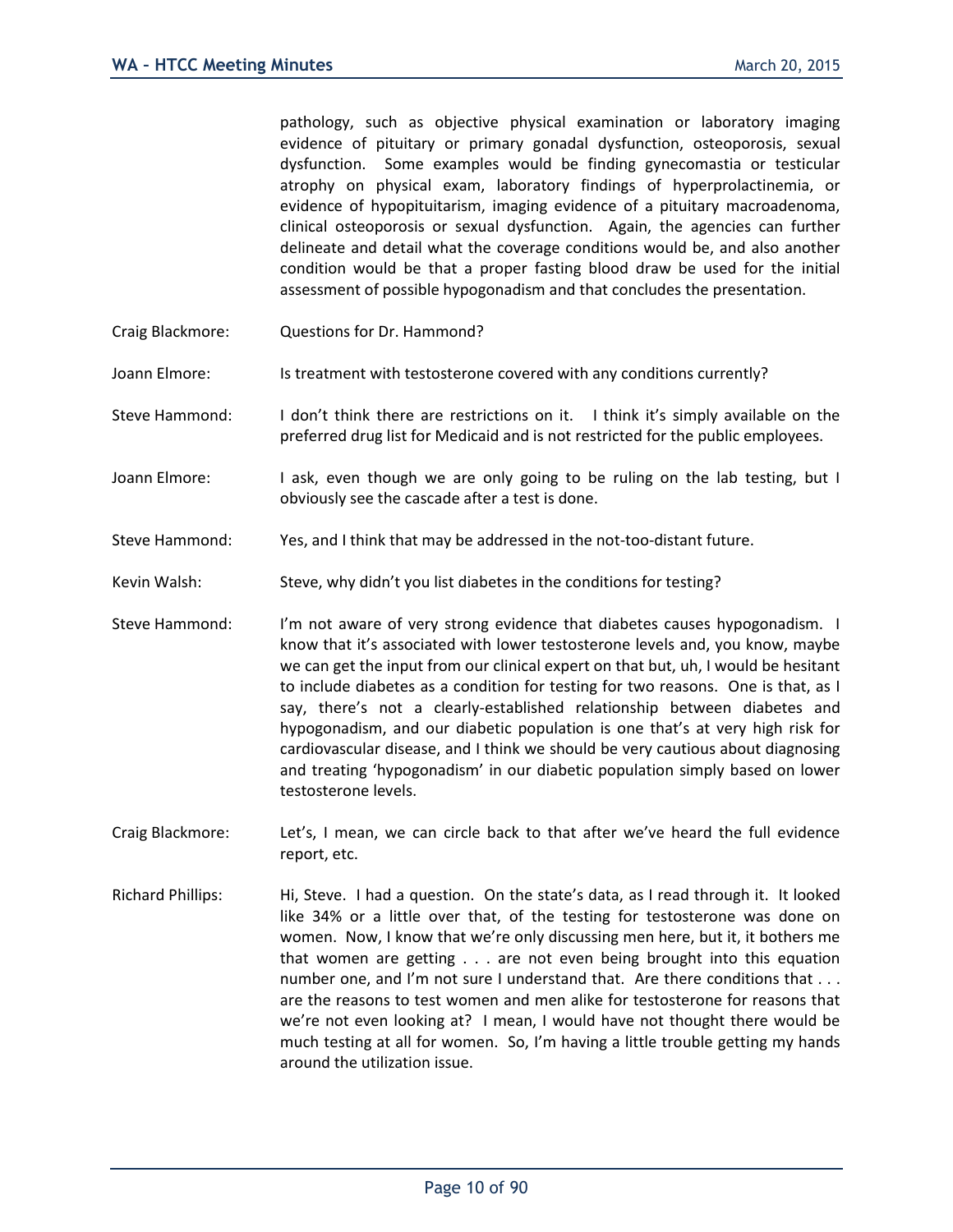- Steve Hammond: Sure. No, the reason for testing testosterone in women are much different than for men, and they relate to things such as, well, mainly around ovarian dysfunction and, you know, menstrual abnormalities, infertility, hirsutism, just a different set of clinical conditions.
- Craig Blackmore: So, our decision won't apply to women.
- Joann Elmore: OK, that was going to be my question.
- Steve Hammond: Right.
- Craig Blackmore: Specifically scoped only for adult men.
- Joann Elmore: Adult men?
- Craig Blackmore: So...
- Joann Elmore: OK.
- Craig Blackmore: . . . . . we don't have to go down that.
- Richard Phillips: Right, and there's not those  $\ldots$  the real question I guess I had was, the conditions for which women are tested are not conditions that men are being tested for, that we're not really concentrating on in this review.
- Steve Hammond: Absolutely. This is totally focused on testing in adult men. Low testosterone levels is not nearly as prevalent a clinical concern in women, as it is in men. Usually the issue in women is higher than normal testosterone levels, but . . .
- Richard Phillips: Thank you.
- Steve Hammond: . . . . sure.

Chris Standaert: So, this is sort of random. What . . . can . . . when reporting a laboratory value, so labs are reporting values, but they're not doing it by age-related norms. So, why would . . . it doesn't make any sense to me on why the state would accept that and why somebody would want to . . . it doesn't make any sense. So, why . . . can the state actually just require that things be given age-related norms, because they exist? My second part of that is the . . . like Dr. Elmore said, we're sort of indirectly trying to get at treatment of low-T or whatever, but I suspect there's no requirement that somebody have a documented low testosterone level to be given a prescription for testosterone.

Steve Hammond: Well, that's true. A surprisingly high proportion of patients for whom testosterone is prescribed haven't had testosterone testing, at least that can be discovered in administrative databases. I'm sorry, what was the first part of your question?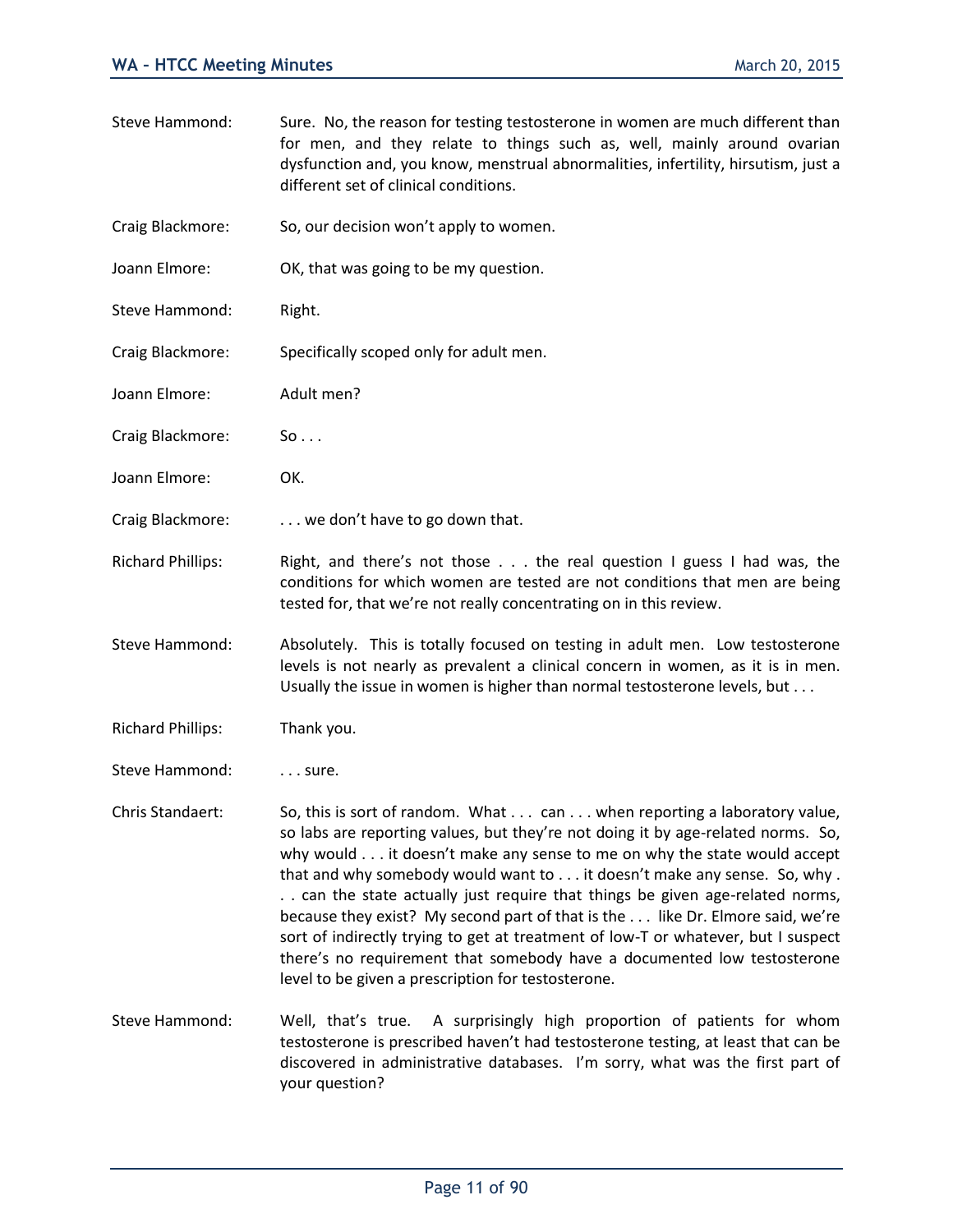Chris Standaert: Why aren't labs required to report age-related norms when such norms exist?

- Steve Hammond: OK, and that's a great question that I asked myself and I think I would ask our clinical expert to comment on that. I understand that there is effort underway through the Centers for Disease Control to actually improve standards for testing and, I believe, to also look at developing age-related reference ranges, but Dr. Matsumoto, I think, can comment with greater authority.
- Craig Blackmore: So, let me take this opportunity to introduce Dr. Matsumoto. We always have a clinical expert at these meetings because the committee members themselves may not be experts in the exact area of clinical content that is under discussion. So, the clinical expert, Dr. Matsumoto, thank you for coming. Your task will be to provide us with support and information when we come across an issue that requires clinical expertise. So, we will call on you from time to time and thank you for being willing to help us.

Alvin Matsumoto: I don't know the process here. Do you want me to wait until everything ...

Craig Blackmore: Whenever something comes up, we'd like you to jump in. I do need you to speak to the microphone and, which, is that on?

Alvin Matsumoto: Can you hear me?

Craig Blackmore: I'm not sure it's ...

Alvin Matsumoto: Can you hear me now?

- Craig Blackmore: Yes, thank you.
- Alvin Matsumoto: Let me start from the beginning. I think we're all under the impression that testosterone levels measured are uniformly measured the same way in different labs, and as you all know, that's not true, but even . . . for testosterone it's even worse. The actual variability from assay to assay is extreme, and extreme meaning there have been several publications looking at testosterone measurements, total testosterone measurements done by different assays for the same sample. So, the same sample, obviously, should read the same, or similar, in all assays and so the variability in the actual value reported for hypogonadal men is eight-fold difference in the actual level. For normal men, it's about three and a half or two and a half fold difference. So, yes, normals are a little bit closer, but, you know, are you going to accept a two-fold difference in the actual value on the same sample. So, accept that there's a big problem with assay and standardization, part of the CDC program that was alluded to by Dr. Hammond is to actually standardize the assays and as an aside, I think the way we got into this situation is that the quality control, or the way the laboratory is actually allowed to continue doing the assay, is based on the quality and the quality is based on reproducibility of the same number for the same assay. So, a set of labs that do the same assay, if they get the same number or similar to a particular standard amongst the different laboratories, then they pass the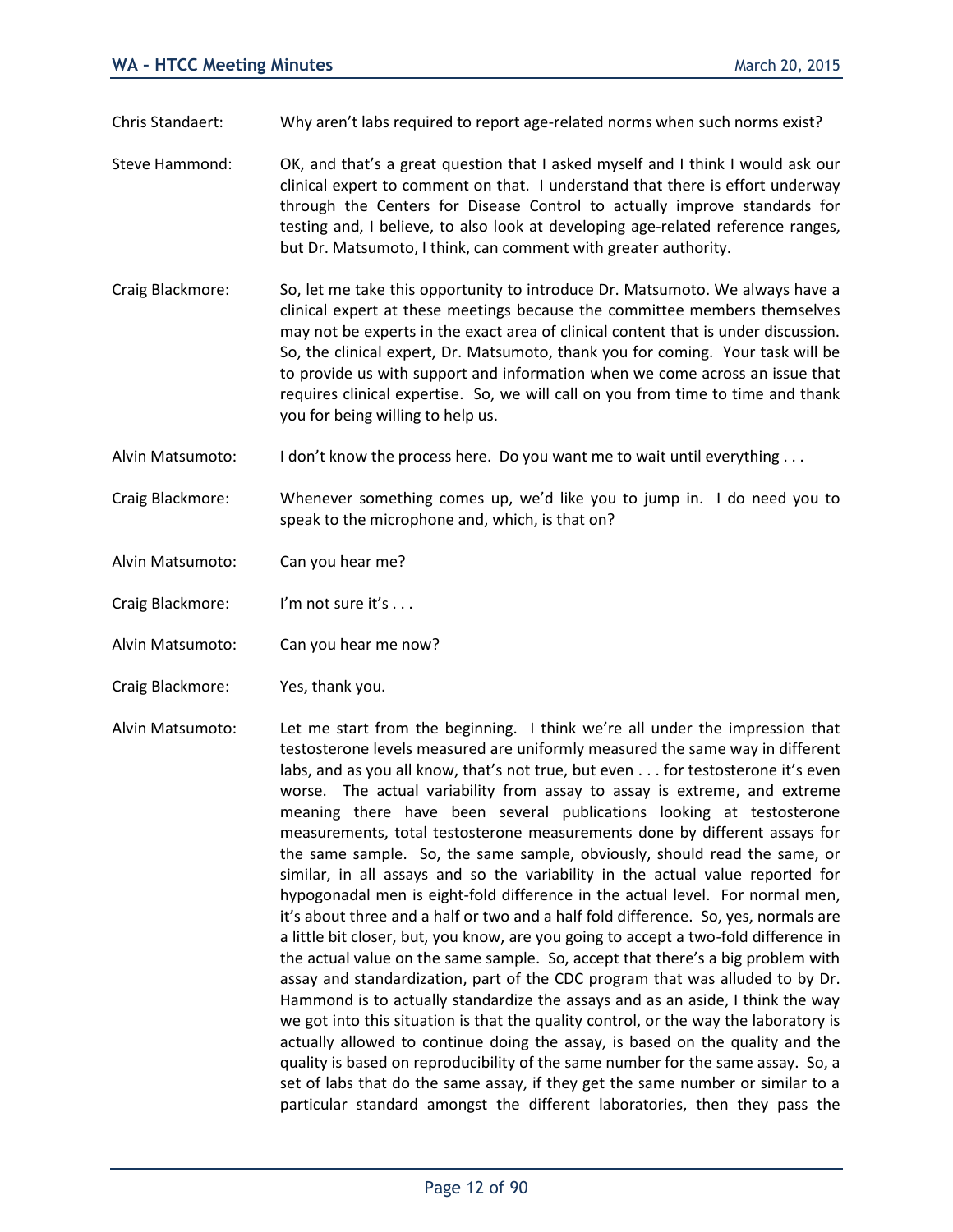quality control. Then, it's a quality assay. It hadn't been based on accuracy of the test, OK, which is really what the clinician needs. That's what we need is an accurate test. So, the CDC accuracy based quality control program was the first to actually put into place an accuracy-based quality control program. Subsequently, the College of American Pathologists have adopted a sort of 'mini-version' of that. I think that's the first step. You have to have an accurate test before you can make a diagnosis accurately and so I think that goes a long way. Getting to the reference range, that's step two. The CDC program is trying to standardize not only the assay and the accuracy of it, but to try to standardize the reference range, or the normal range of testosterone and trying to come up with age-adjusted normals. Unfortunately, the way reference ranges are established in different laboratories also differs. So, you would think you would use a standard set of community-based normal men without a whole lot of comorbidities to actually base this on. In fact, every lab has a different way of doing it. I just know for a fact that certain labs in this community use blood bank samples, which you could argue are they really normal, and they don't age adjust. Some assays that are used in this community utilize what's in the kit that's used to actually . . . they don't actually do their own reference range. They just utilize whatever the kit says is normal. They just go ahead and adopt that. So, for a clinician, you're kind of confused and the variability in the lower end of the normal range, I think, can vary quite a lot. At the University of Washington, I have had a, I had a problem with this compared to the VA where I do most of my clinical work is that the normal range for total testosterone, I believe, goes down to about 180 or something like that, 180 nanograms/deciliter, where most people's are, as mentioned, 280 to 300 nanograms/deciliter, and that's based on two things. I don't think it's an accurate test, and I also don't think the reference range was established by normal people. They were established with blood banks.

So, there are a lot of problems. And so one of the difficulties in regulating testing is that you're trying to regulate an inaccurate test that probably doesn't have a very good reference range, and I think what I saw here is that the assumption is that in fact more testing leads to more treatment. I think that's partially true, but the other problem with regulating the number . . . or regulating the testing is that in addition to the assay variability, there is a lot of biological variability. So, if you do a testosterone test that's low on an individual, and you find that it's low initially, let's say it's less than 300, and this actually has been published, the next time you measure that, let's say several weeks later, it could be normal, OK, and it could be normal about 30% of the time. So, the biological variability is such that the Endocrine Society guidelines basically call for measuring at least two tests before you diagnose somebody and maybe institute treatment, if it's appropriate given the risks and benefits of treatment.

So, I think by regulating the test, it's also conceivable that you actually might falsely diagnose individuals that had just happened to have a slightly low test at one point and have a normal if they had an opportunity to get a second test, and the final thing I guess I wanted to point out is that we all know that there is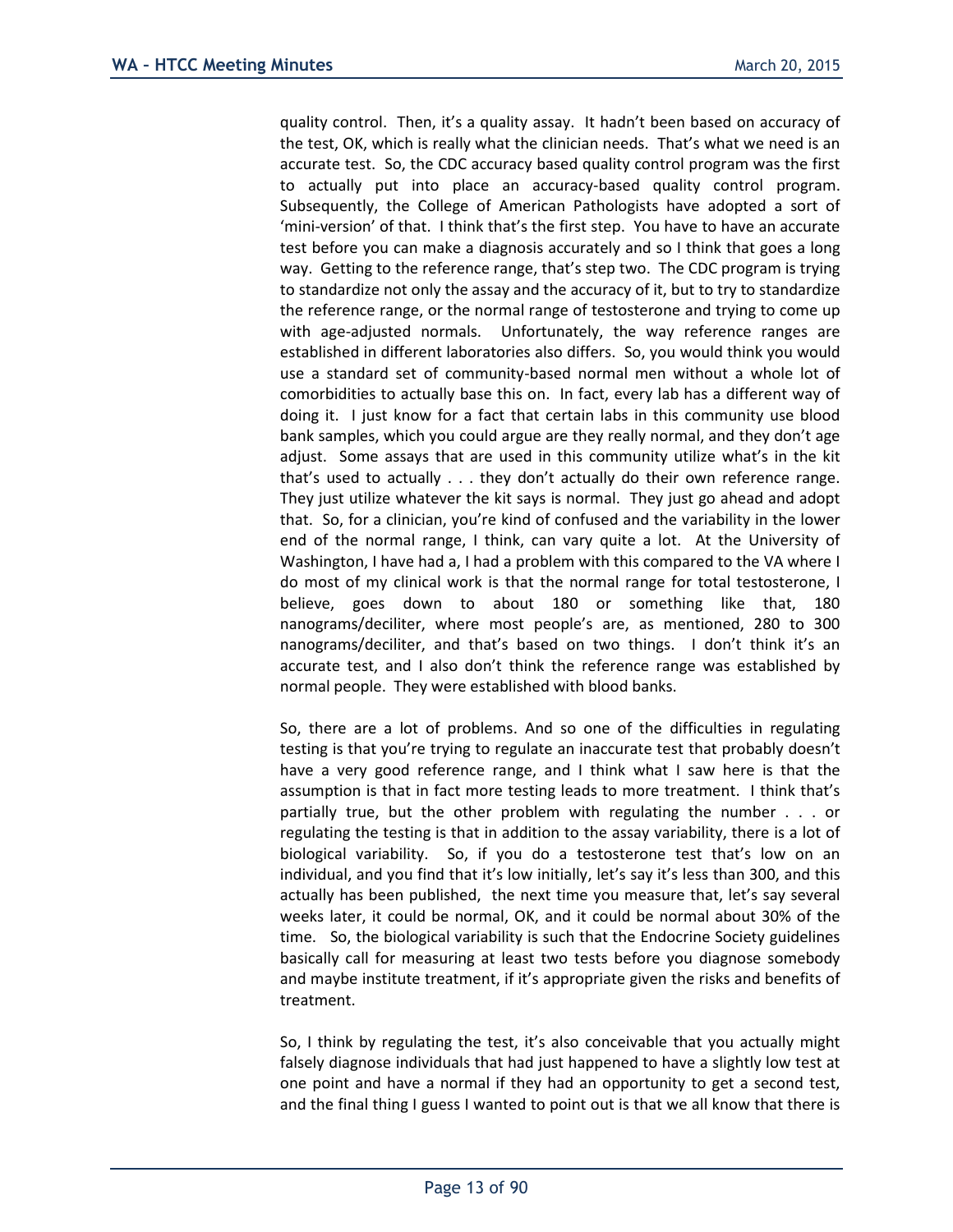a tremendous amount of obesity in the community, and obesity is one thing that lowers total testosterone level, but free testosterone level can be normal, and in a paper that we published just recently, in looking at the VA population, high comorbidity, high obesity rates, testosterone levels, total testosterone levels were low. So, you take that population, and I can't remember the percentage, but there was a substantial number of people that had low total testosterone levels. Then, you ask the question, how many of those actually had low free testosterone levels and, in fact, only about 40% had low free and 60% had normal free testosterone levels. So, if you would have based your diagnostic testing to confirm hypogonadism on a total testosterone, 60% of the time you would actually have a normal individual. So, it's a terribly complicated issue.

Coming back to the diabetes, and that's why I mentioned the obesity, is that type 2 diabetes is commonly, as you all know, associated with moderate, sometimes actually severe obesity but certainly associated with moderate obesity, and so it's very common to have low total testosterone in diabetes and obesity, but it's less common to have a low free testosterone. So, that's a longwinded question, but I needed to get in at least some of these issues before we get too far along. It's really the testing, I think, that is protective of treatment but also if you over test and misinterpret the test, that's the thing that leads to treatment, which is, from my standpoint, the thing that needs to be regulated is that, you know, there are people out there doing testing, even with a normal value, we'll start testosterone level because it isn't perceived as normal for that individual's age. The testosterone clinics out there are utilizing normals based on an absolute level unrelated to a reference range. It says less than 300 that means you're abnormal, or less than 350 you were 500 when you were 25 years old. You're now 55 years old. It should be higher than that. We can treat. So, it's the interpretation of what the value is that I think is the problem in testosterone testing.

- Joann Elmore: I have a questions for Dr. Matsumoto. Within the next hour or so, at the end of this morning, we as a committee are tasked with making a vote on whether testosterone testing should be covered or not covered, or covered under certain conditions, and it's the specificity or perhaps I should say the lack of specificity of these other conditions that has me concerned. As you may have seen, the agency recommendation lists clinical settings in which they might . . . they are recommending we consider covering with conditions. They list here sexual dysfunction, osteoporosis, testicular atrophy. And so, my question for you, I guess is, what percentage of people with sexual dysfunction have a low-T versus a high-T? What percentage with osteoporosis have a low-T versus high-T? Does it even matter? Isn't this just part of general aging and I'm worried because of the lack of specificity of some of these subjective symptoms that are listed here under the possibility of cover with conditions.
- Alvin Matsumoto: Well, that's the problem with the symptoms of androgen deficiency. There are no pathognomonic symptoms or signs or clinical manifestations, I guess, except one, that's individuals that have delayed sexual development, obviously, that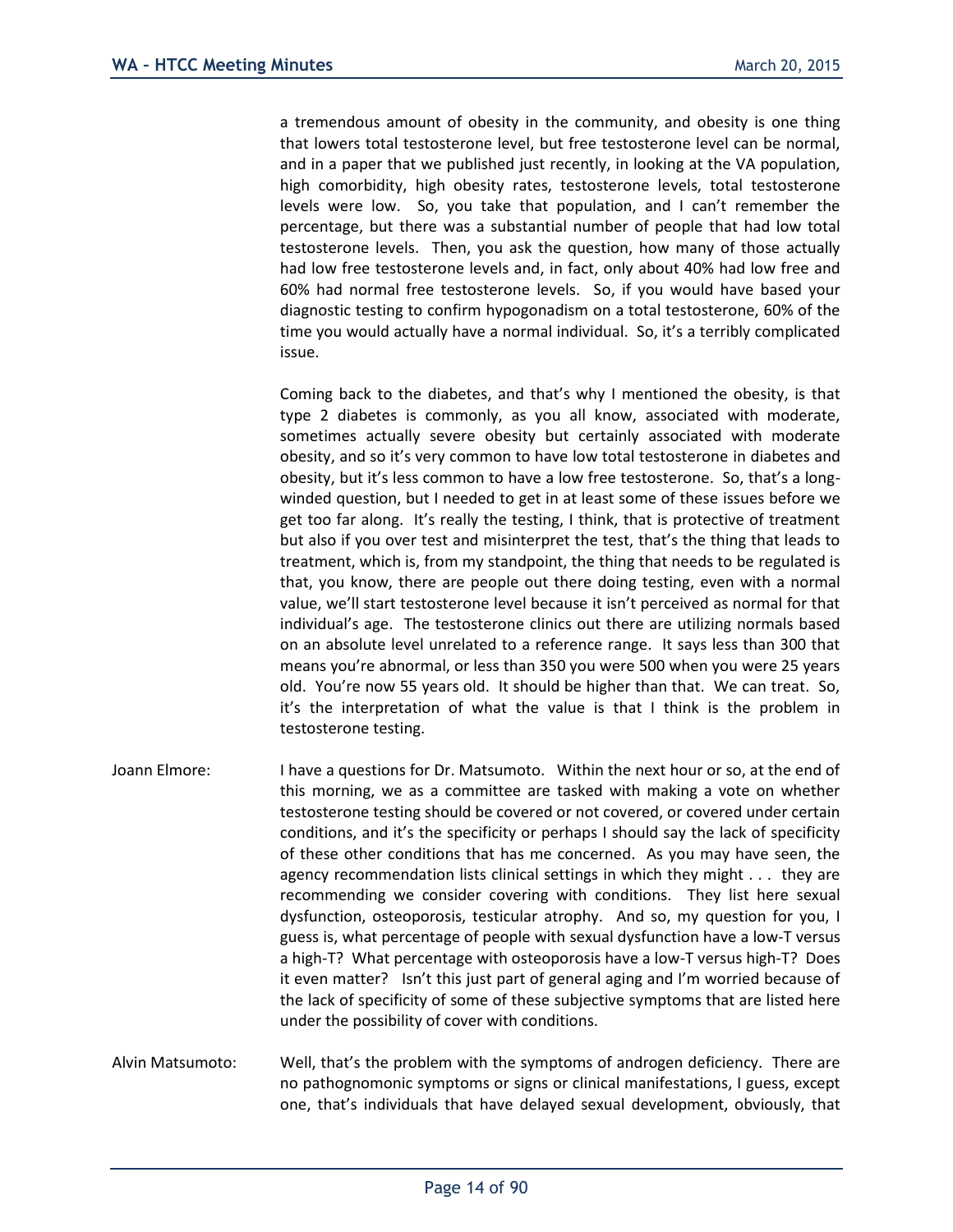are eunuchoidal. That's, you know, a 30-year-old guy that looks 15. You don't almost need a testosterone level for that, but that aside, all the other things that are mentioned are at nonspecific. So, the answer to your question, sexual dysfunction is more common in a normal situation with a normal testosterone, but then are you going to preclude testing in individuals with severe, low libido, but has as sexual dysfunction, erectile dysfunction, has all the others. How do you make that, is it purely on the basis of percentage? Even though it's a low percentage, are you going to withhold testing and possibly treatment for a truly hypogonadal individual if you eliminate that particular symptom. Osteoporosis, I would say that one of the main contributors to bone loss, not the only thing. That's the other thing is that all of these symptoms have multiple potential etiologies, as you all know. As you get older, you get multiple comorbidities. Comorbidities add to the symptoms of an individual that might be consistent with androgen deficiency but might be related to other things, like comorbidities, medications to treat these comobidities, so on and so forth. I think it's . . . and at the same time, these comorbidities can lower testosterone. So, it's a very complicated issue. If you ask me how many, what percentage, I can't give you the percent right off the top of my head, but it's also a fairly low percentage in the whole osteoporosis area, but if we deal with men with osteoporosis, true osteoporosis either by bone mineral density or by minimal trauma fracture, then you're talking about a substantial number of people will have low testosterone, and I would venture, I guess, maybe about 33%, about a third of those individuals will have low testosterone.

The problem, and that's the answer to your question, but I think it's also well worth pointing out that testosterone is not an approved drug to treat osteoporosis, and that's . . .

Joann Elmore: That was going to be my next question. So, we only want to approve testing ...

Alvin Matsumoto: . . . . . yeah, but are you going to . . .

Joann Elmore: . . . . if there's an approved treatment that would be mandated by that testing.

Alvin Matsumoto: But do you ignore the other symptoms? If somebody is truly hypogonadal, and they're osteoporotic, do you then not permit them to be treated because it's not an indication if they have low libido, if they have sexual dysfunction, if they have other manifestations of androgen deficiency. It becomes a pretty dicey situation. If somebody has symptoms maybe in addition to the osteoporosis, which is a sort of tagalong with the other symptom complex that he has, would you withhold treatment in that individual, and I wouldn't. Some people might be very strong about that, but, you know, the way I would approach it and the way I do approach it in clinic and run the osteoporosis clinic at the VA, is that I use approved osteoporosis drugs for the osteoporosis, but I do treat the hypogonadism if it's present. So, I think, you know, to actually prescribe something on the basis of known indications, I think, is difficult because there are also some people with hyperprolactinemia that are asymptomatic, OK? So, not everybody with high prolactins will have a low testosterone. In fact, the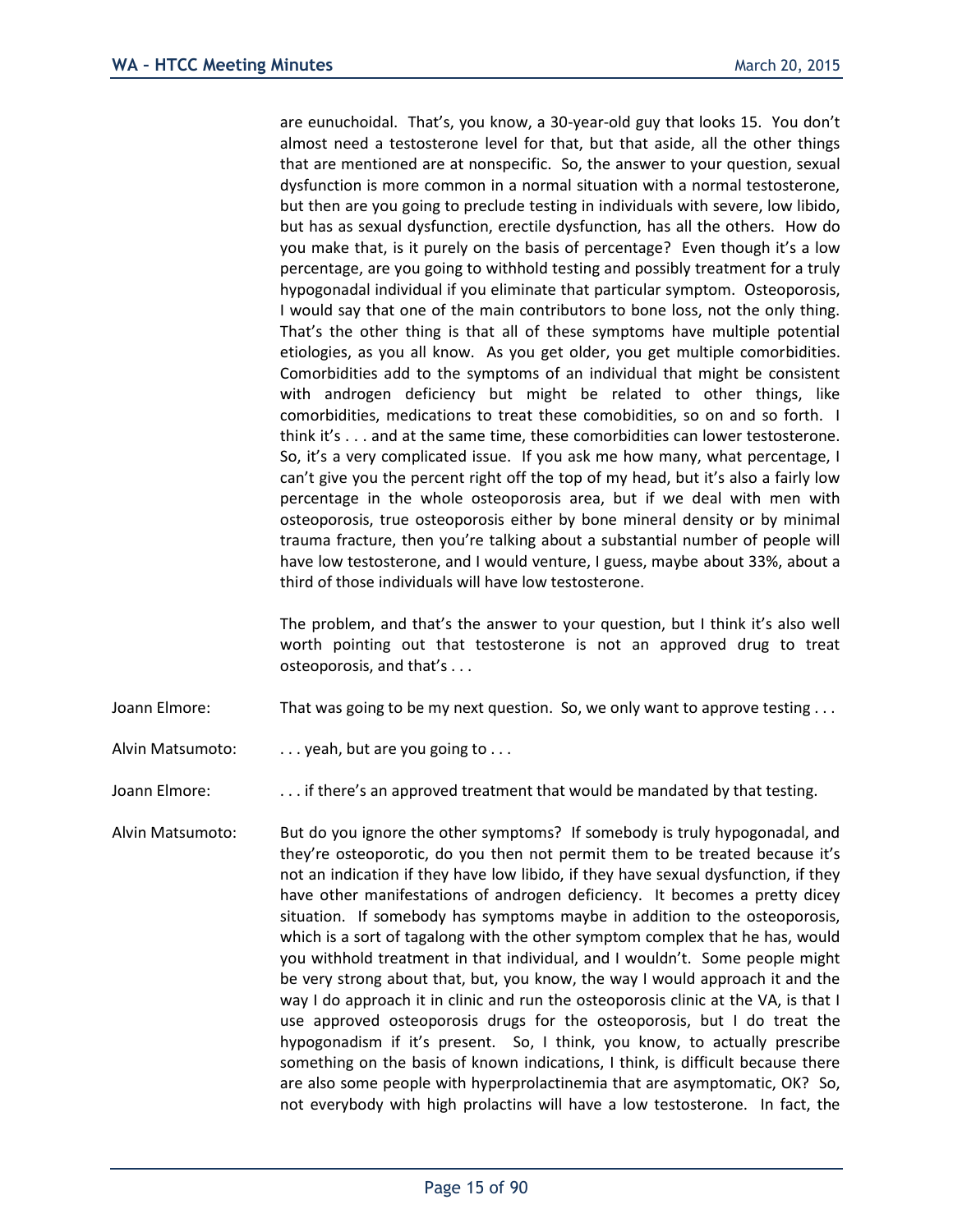majority of folks with high prolactins will be mildly elevated and have normal testosterone.

So, if you want to do the majority rules approach, then you would say that shouldn't be covered either, or the testing shouldn't be covered in that group either because the vast majority of those folks don't have low testosterone. So, again, it's a difficult regulatory issue that you guys deal with. As a clinician, I'd like to think that I use good judgment in actually doing this, but what I'm afraid happens in a large percentage of the population is that they don't . . . physicians and practitioners don't consider these things, and that's a problem.

- Craig Blackmore: So, we're . . . this is a very important discussion, and I'm sure we're going to have to get into it in even more detail, but we're also getting a little bit ahead of ourselves. So, I want to break off here, and we're going to go back to our agenda and the next item is for the public comment period. So, I will ask, I believe we didn't have anybody sign up in advance, but is there anybody who is here with us today in the audience who would like to address the committee. This is your opportunity to do so. I assume nobody signed up outside. Is that right, Christine? We haven't had any?
- Christine Masters: That is correct.
- Craig Blackmore: OK. So, I'm not seeing any show of hands. I'll ask again in a few minutes, and then we have the ability for people to call in. So, we're going to unmute the phones here, and we'll see if there's anybody who has called in who wishes to address the committee. So, the phones are unmuted. Is there anyone who has called in who wishes to address the committee? OK, not hearing anyone we're going to mute the phones again. Alright, and there is nobody else who wishes to address, then I'm going to bring the public comment period to a close, and we'll move on to the next item, which is the evidence report.
- Teresa Rogstad: I don't think I've ever presented the evidence report after such a great discussion. So, I feel like you're well primed for this presentation. My name is Teresa Rogstad. I go by Teri. I work for Hayes, Incorporated, and we prepared the evidence report for today's meeting.

OK, I'll start today's presentation with a review of the policy context and some background information, much of which has already been very clearly stated, then I'll describe the scope of the report and how we conducted our assessment. The findings section of this presentation is going to be an attempt to draw some inferences based on indirect evidence because the way the questions were formulated, we did not find any evidence that directly answered those questions and I'll explain that in more detail later on.

Then, to summarize, I'm going to try to pull together the indirect evidence that was available, practice guideline recommendations, and payer policies where available. Hopefully, that will help organize the policy discussion a little bit and then I'll conclude with some final comments.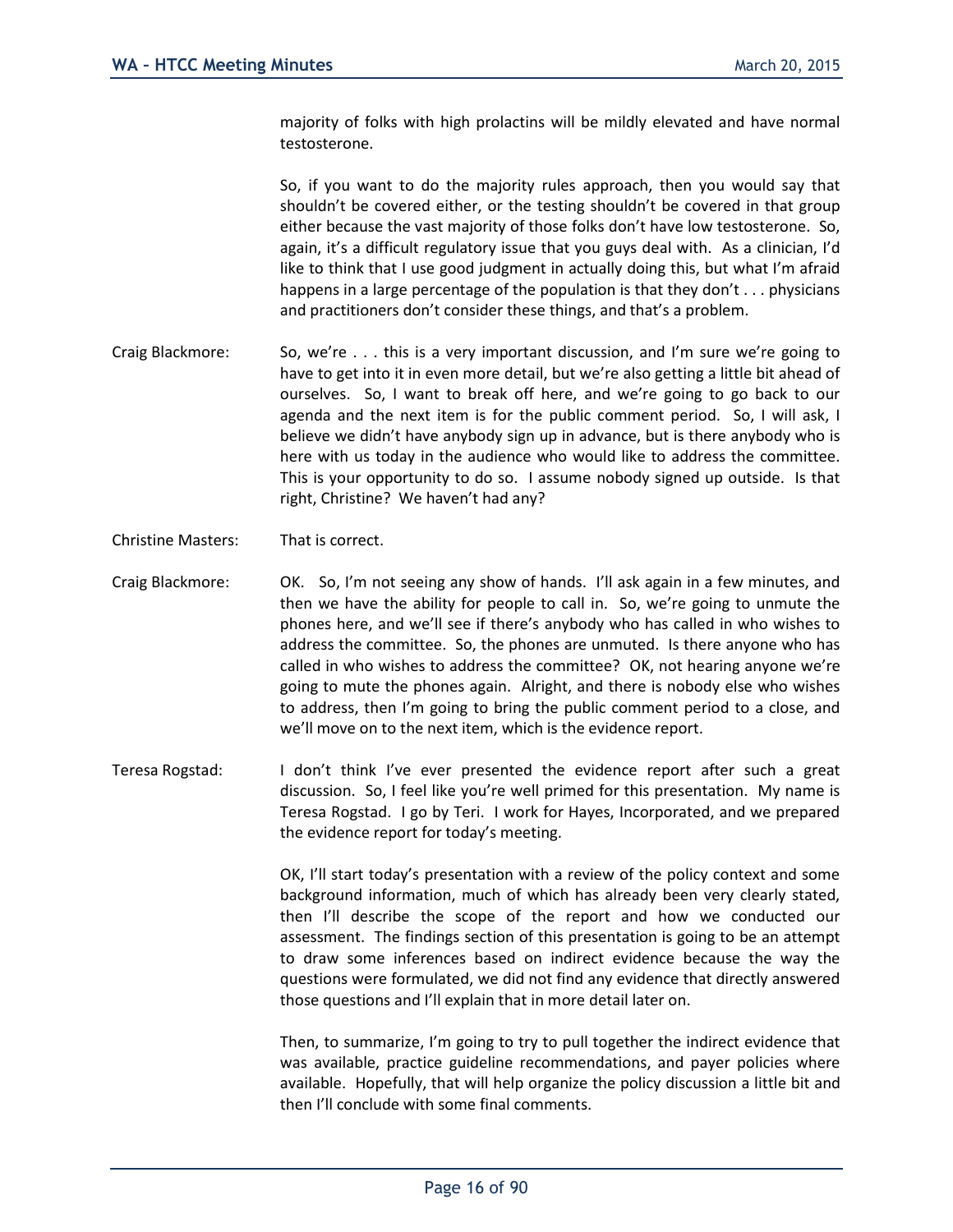You've already heard a presentation of much of the information on this slide. There are concerns because the diagnostic criteria for hypogonadism, especially age-related hypogonadism, are not very precise. There is concern about the benefits of treatment unless androgen deficiency is extreme, and concerns about the harms of treatment in older populations. Dr. Hammond referred to this Layton study. Something that was particularly concerning in those findings is that the incidence of new testing, that is a first time test, increased dramatically over that decade but the prevalence of abnormally-low testosterone levels remained constant. We have no national policy that's relevant, other than the FDA approval. The FDA approves testosterone replacement therapy for primary and secondary hypogonadism, and the way they define that is similar to what some authors call organic etiologies of hypogonadism. So, a clear pathology affecting either the testes or the pituitary and the testes. The exact language of the FDA approved indication is in the evidence report. It starts at the bottom of page nine. As you also heard, in 2014, the FDA expressed concern about the safety of testosterone products and announced a decision to reassess its labeling requirements. That decision, as Dr. Hammond stated, did come out a couple of weeks ago, and I'll return to that later.

The rationale for this report has to do within several areas of ambiguity and given those ambiguities what would be ideal would be clinical utility studies. Clinical utility studies are studies designed to measure the direct impact on health outcomes from the use of a test or a particular testing strategy.

I'll go really quickly through the background information. The controversy, of course, centers around age-related hypogonadism, and to make that diagnosis it's necessary not only to demonstrate low serum testosterone levels but also the presence of symptoms and signs that are characteristic of hypogonadism. The prevalence of age-related hypogonadism ranges from about 2-6%. This is based on large population studies in unselected individuals who are over the age of 40, and if you compare those numbers with the numbers at the top of the slide, you can see that the prevalence of abnormally-low testosterone is quite a bit higher. So, low levels of serum testosterone do not necessarily result in symptoms. As has been stated, the test results are compared with reference ranges for healthy young men in their 20s and that's what defines normal. The typical cutoff values for low versus normal are given there at the bottom of the slide. This is a little big analogous, I think, to the way bone mineral density is assessed. That also is in comparison with young, healthy adults.

As I said, a diagnosis of hypogonadism relies not only on test results but also on the presence of characteristic signs and symptoms. These lists were put together by the Endocrine Society and they appear in the 2010 guidelines on testosterone therapy. There are two buckets. The more specific or classic symptoms are listed on the left-hand side, and less specific symptoms are on the right-hand side. These aren't evidence based lists, but they do reflect a consensus process and the clinical experience of the guideline panelists.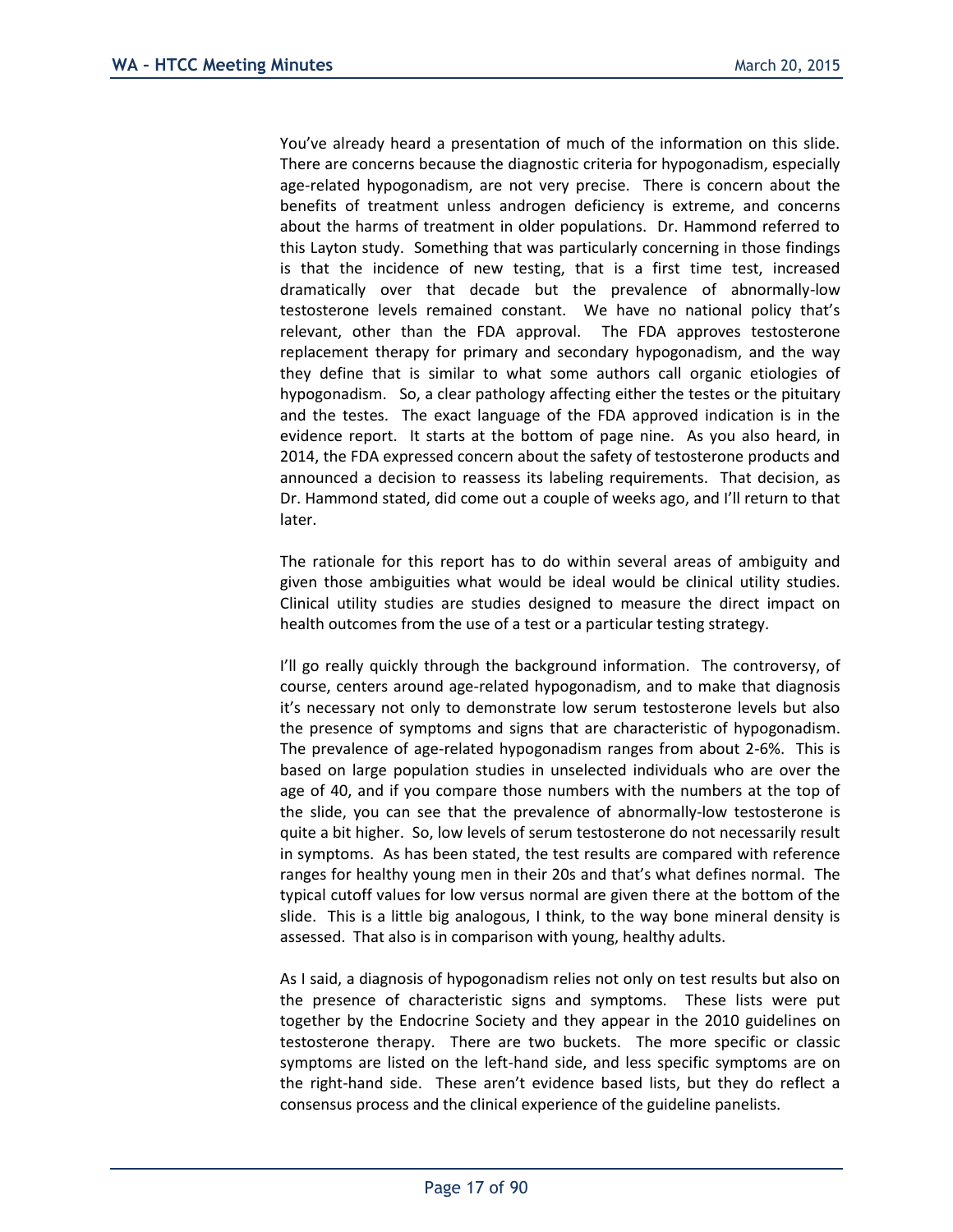So, given the discrepancy between the prevalence of low testosterone and the prevalence of symptoms that would allow a diagnosis of hypogonadism, it's reasonable to ask whether there's any systematically collected evidence showing an association between low levels and those symptoms. We did find two population studies showing a statistically-significant association between symptoms of sexual dysfunction and low levels of testosterone. In the larger of those two studies, odds ratios ranging from 1.64 to 2.24 were calculated and I'll be returning to that study later on.

Other observational studies did not present any conclusive evidence regarding a statistical association between serum levels of testosterone and less specific signs and symptoms, such as overall health status, physical performance or psychological symptoms. To put all of that into some clinical context, I've listed on the right hand side of the slide relevant recommendations from the Endocrine Society. Their guidelines advise clinicians to test individuals for low testosterone if they have some of these more specific symptoms and that would include symptoms of sexual dysfunction. The recommendation is to consider testing if men present with the less specific symptoms. The Endocrine Society characterizes its recommendations regarding testing as being weak recommendations based on very low quality evidence.

Another thing to think about with regard to the importance of serum testosterone is whether it can serve as a predictor or marker for poor health outcomes. So, in our background search, we found evidence suggesting a link between low levels of testosterone and a variety of health conditions, quite a number of chronic health conditions. The nature of this evidence ranged from simple prevalence data to meta-analyses that calculated pooled risk estimates. The Endocrine Society guidelines are consistent with that evidence. The guidelines recommend that testing be performed in men who have certain conditions even if they don't display the characteristic symptoms of hypogonadism. That would include pathology or radiation to the Sellar region where the pituitary is located, the use of certain medications that deplete testosterone levels, HIV-related weight loss, and signs of osteoporosis. For other chronic diseases, the Society recommends testing if there are also characteristic symptoms present. So, those conditions would be diabetes, endstage renal disease, and moderate-to-severe COPD.

The preferred treatment for low testosterone, if fertility is not required, is pharmaceutical treatment. Best practice is to first address reversible conditions and if that does not take care of the symptoms or complaints, then testosterone therapy might be offered. The conditions, or the indications rather that are considered appropriate for offering testosterone therapy are to improve sexual function, to promote well-being, to correct the effects of HIV treatment, glucocorticoids and opioids and also to improve secondary sex characteristics. That item isn't listed on this slide, but it should. So, these are the indications that are considered appropriate by the professional groups. In our background search, we looked at meta-analyses and systematic reviews of the efficacy of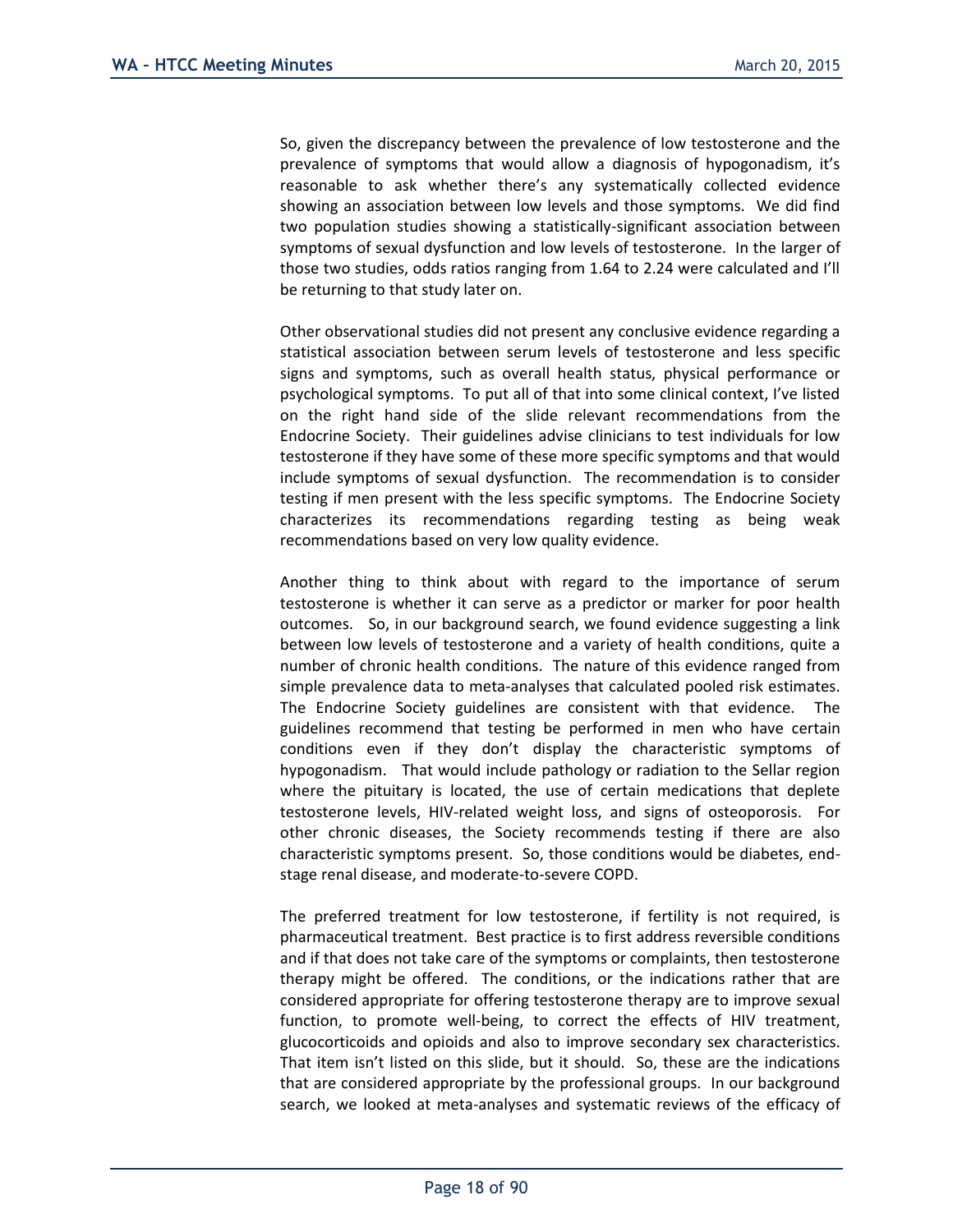treatment and the areas where there seemed to be the most clearly positive evidence were for treating symptoms of sexual dysfunction, especially in men who also had low testosterone levels and for the improvement of diabetes related outcomes depending on which outcome measure you were looking at. There are safety concerns with the use of testosterone.

- David McCulloch: Are you going to give us evidence on that?
- Teresa Rogstad: I am. Yes, I am.
- David McCulloch: I look forward to it.

Teresa Rogstad: Alright. I will also be giving evidence on these safety issues later in the presentation. The risk that's chiefly of concern, at least in the last year or so, has been cardiovascular risk, and as I said, the FDA reassessed its labeling because of these concerns.

> We've already mentioned, or Dr. Matsumoto has already mentioned some of the technical issues involved with testing for low . . . testing serum levels of testosterone. There is quite a bit of intra-individual variation, variation across labs because they use different reference populations and don't necessarily control for comorbidities, and then variation within a lab, according to the commercial assay that's used. The precision of these tests is considered to be poor right around the lower limit of the reference ranges. So, there are some best practices that help compensate for those difficulties. One is to measure early in the day when levels are the highest. The other is to make sure the clinician has at least two measurements taken on different days before drawing a conclusion that levels are low. The quality control programs that are administered by the CDC and the College of American Pathologists are voluntary. They are not required for laboratory accreditation.

> Some other considerations include clinical validity and monitoring. Clinical validity refers to the ability of a test to discriminate between individuals who do and do not have the condition of interest or to make valid and accurate predictions. In other words, a test has clinical validity if it enables good clinical decision making. So, the problem we have here is that normal is defined in terms of reference ranges for young individuals. We have no definitive agespecific cutoff points that serve as an indicator that an individual is at a health risk. So, for instance, a 60-year-old man with abnormally low levels of testosterone, we don't know how low those levels need to go before there's a concern about poor health outcomes. There is no definitive schedule for monitoring testosterone levels, either in treated or untreated men, but there is a general consensus that during therapy testing needs to be conducted periodically to assess the need for adjustments in dose.

> The PICO statement for this report specific that we look at adult men and the intervention was described as the measurement of circulating testosterone.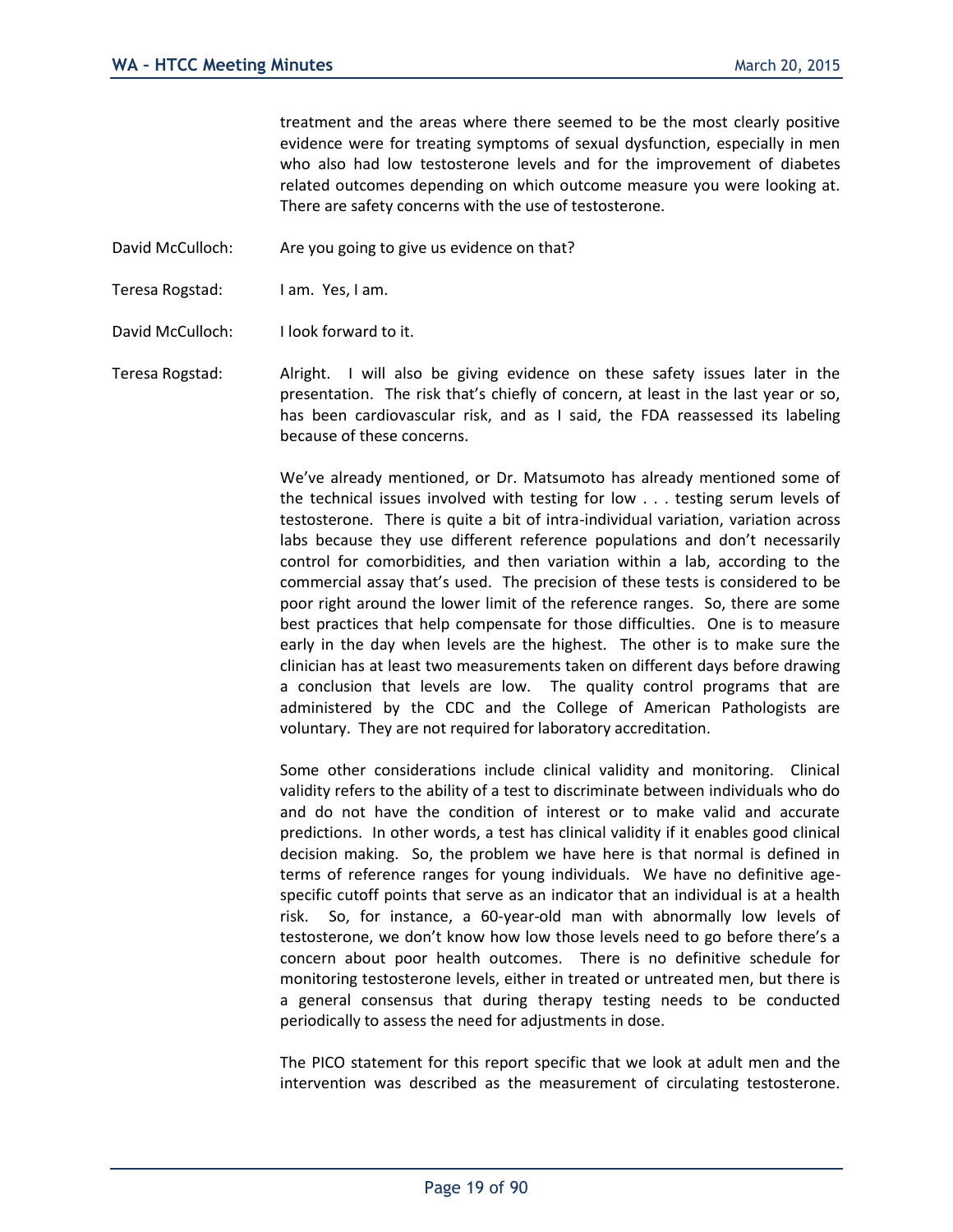The comparison of interest was the investigation and clinical management of symptoms or health problems without the use of testosterone testing.

So, the key questions that flowed from that PICO statement were: 1. Is there evidence that testosterone testing improves outcomes, and then some subpoints to that question. 2. What are the potential harms of testosterone testing? 3. What are the cost implications?

We would have accepted for key questions one and two any study that compared outcomes between a group that underwent testing and another group that did not undergo testing. For identifying optimal monitoring intervals, we were looking for longitudinal studies that tested different intervals in order to identify the optimal interval, and we would have accepted any study with cost implications or cost-effectiveness data, but we found no eligible studies. So, there was no direct evidence to answer these questions.

So, what we did mid-course in the project was to conduct what we called a posthoc analysis. We looked back at the evidence that had been reviewed for the background for the report and we tried to identify subpopulations where testing appeared to have the greatest potential for clinical utility and the way we decided that was two-fold: 1.) We were looking for systematic reviews or large observational studies that demonstrated a statistically-significant association between serum testosterone and symptoms or health conditions or outcomes related to a particular disorder. That was important to establish some kind of clinical validity to the test. 2.) The second criterion was whether or not testosterone replacement therapy had been shown to be effective in addressing outcomes specific to that subpopulation. So, at the time of the draft report the two subpopulations that seemed most promising were men with type 2 diabetes or metabolic syndrome and men with sexual dysfunction. After the draft report was published, a second systematic review of testosterone therapy in men with diabetes was published and we brought that into the final version of the report.

So, I will be going through this evidence that is summarized on this slide in detail, but before I move on, since the methods here were kind of unusual, I thought I would pause and see if anyone wants to ask a question. OK.

Chris Standaert: I have a question.

Teresa Rogstad: Sure.

Chris Standaert: So, in your PICO, the way I'm reading this, it says in your initial search, you were trying to find people who were tested and then treated and compare them to studies where they . . . studies where they compared the people who were treated but not tested, right?

Teresa Rogstad: Right, or treated or untreated according to clinical decisions that didn't take into account test results.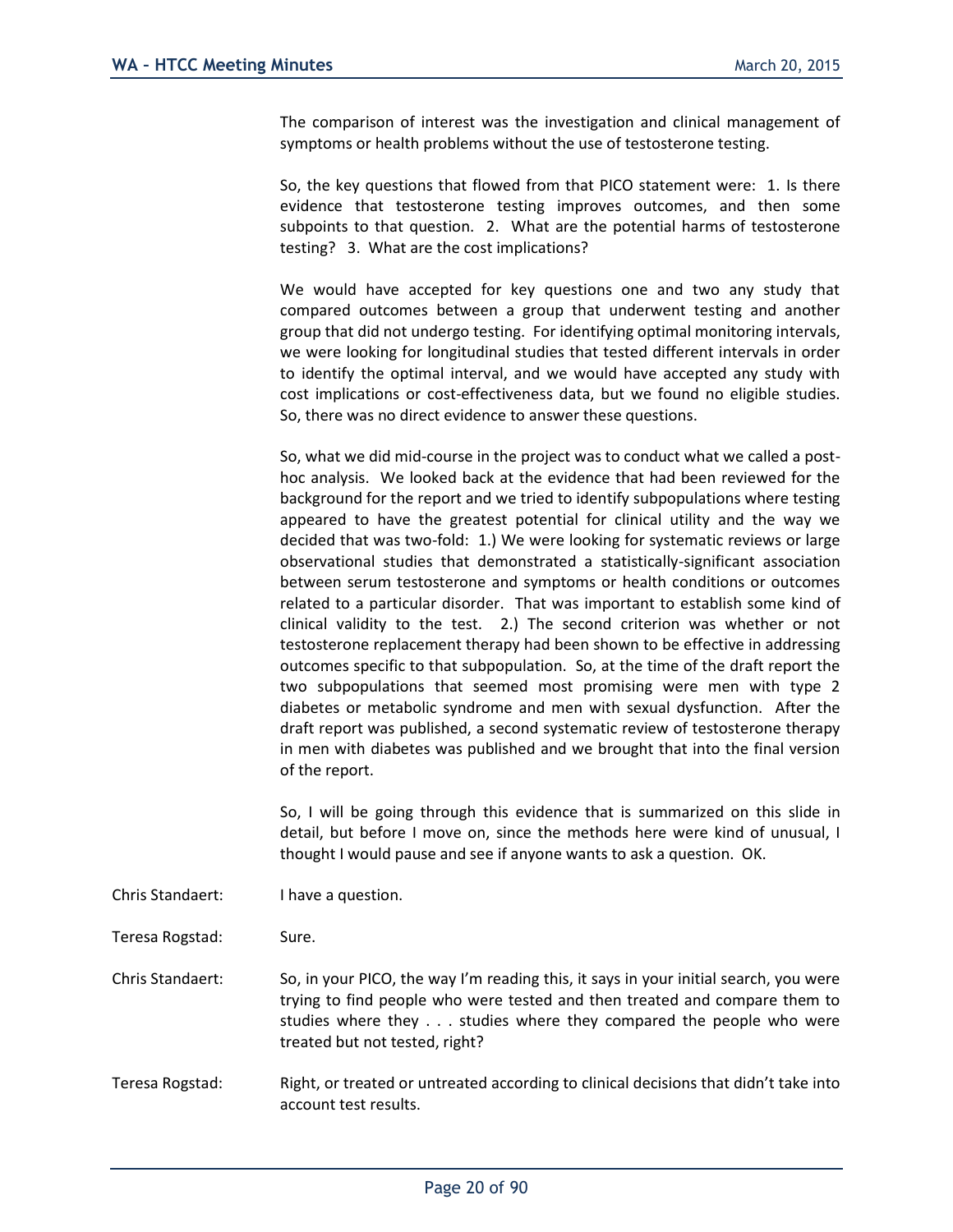- Chris Standaert: OK. It's just a little confusing to me, because we're looking at a diagnostic test, and you're looking at outcomes from treatment that result from that test, but the test may or may not be used to dictate treatment and we're not talking about sensitivity, specificity, all the things we think about in diagnostic testing which is obviously problematic. It's just a little odd to me that that's what you went looking for, because that's, that would seem to be . . . testing does the . . . does the testing influence treatment in a positive way, assuming that there's treatment for low testosterone, which is slightly different than should you do the test, you know what I mean? Does that make sense?
- Craig Blackmore: I think, is kind of like looking at breast cancer screening, for example. You either treat, I'm sorry, you either screen or don't screen and then you see what happens to the people in which you got those two . . . in those two arms. So, in this case, the arms would be we either test for testosterone or we don't. People are going to get some treatment. In the testing arm, it's going to be based in part on the treatment and in the non-testing arm, it's going to be based on whatever else and the idea is to pull the test out of the equation and, you know, seldom do we really have that sort of information though for any diagnostic test we would like to. So, it's, you know, that's sort of the reference standard for, does a test improve outcome? Well, you look and see. If you don't have that, you can look at sensitivity and specificity and try to infer benefit based on the test characteristics.
- Marie Brown: It seems similar to Vitamin D.
- Craig Blackmore: But you went for the (inaudible).
- Marie Brown: What we did (inaudible).
- Craig Blackmore: Well, it's similar to Vitamin D.
- Marie Brown . . . . . . . . . Vitamin D testing that we (inaudible).

Craig Blackmore: But in this case we've got a whole other set of issues because we've also got, you know, a treatment for something that may not even need treatment.

- Teresa Rogstad: That's right. That's a general approach to assessing the clinical utility of any kind of diagnostic or prognostic test. You take a group of individuals who were tested and then treated according to those test results and you compare them with a group of people that were treated or not treated according to other factors.
- Craig Blackmore: But, seldom does that evidence exist.
- Teresa Rogstad: Exactly. It does sometimes exist. In the osteoporosis topic that we looked at in November, there were a handful of studies that compared groups that were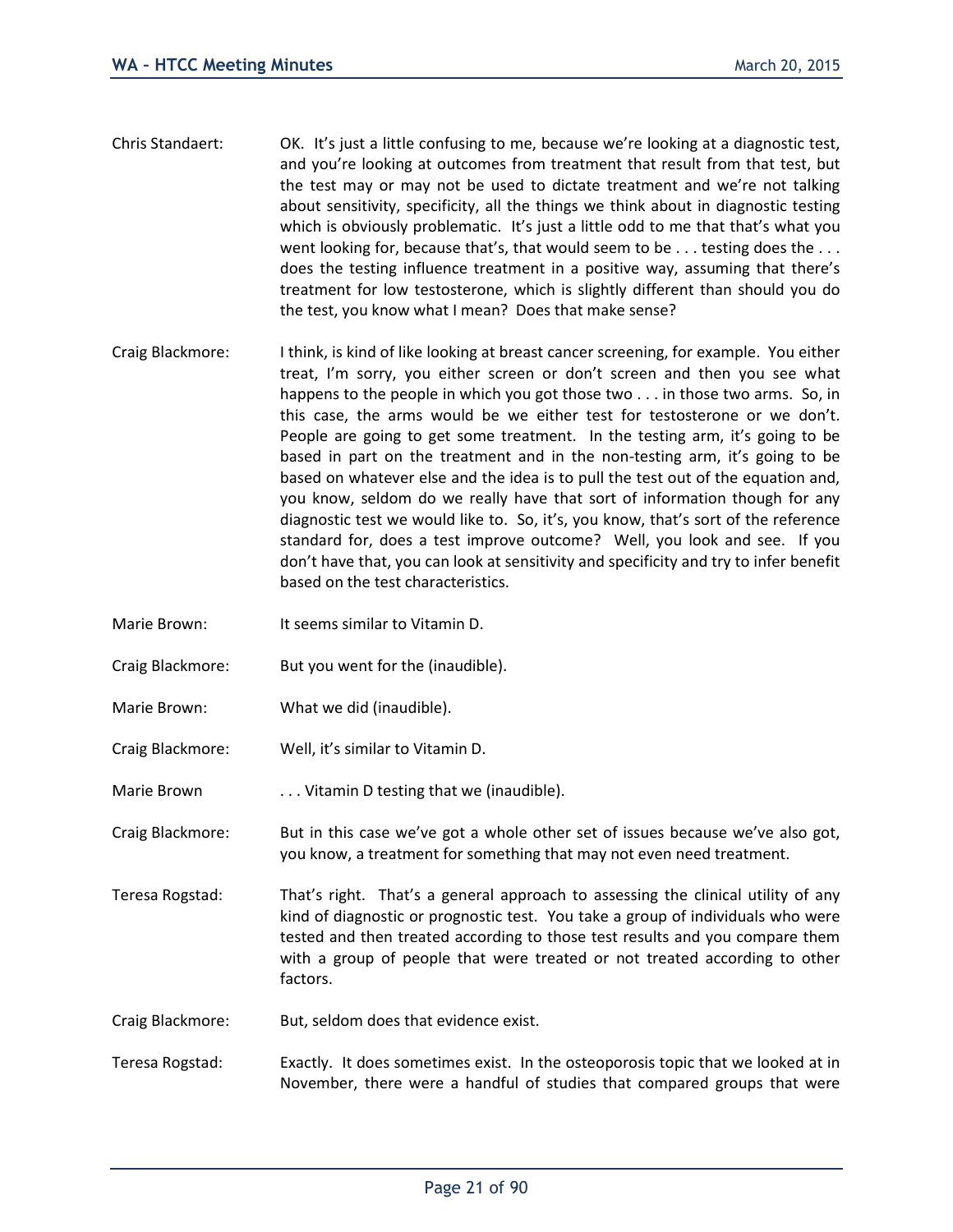screened with other groups that didn't undergo bone mineral density testing until they had a fracture, for instance.

- Chris Standaert: Yeah, because I'm not really thinking about this as a screening test, either. People are . . .
- Teresa Rogstad: No. It's not. It's . . .

Chris Standaert ... yeah. So, we're not looking at that way.

- Marie Brown: Although medical exam, the V70 coding that we use in primary care was the third most common diagnosis given for why they did testosterone testing. So, it was a routine medical exam.
- Chris Standaert: People are using it potentially as a screening test.

Marie Brown: Uh-huh.

- Chris Standaert: But we're not really discussing that here. We're not addressing that.
- Teresa Rogstad: Shall I move on? Oh, I should have covered this before I paused, I guess. After selecting those two subpopulations, we conducted a new literature search to see if newly published studies would alter the conclusions suggested by the systematic reviews and population studies that we had included in the background, and we reviewed the findings from those studies and did not believe that they would suggest a change in conclusions. Of course, after the draft report was posted, there was this additional systematic review of replacement therapy in men with diabetes and that did cause us to qualify our conclusions somewhat.

So, here is where I'll present data on those two subpopulations. The first one was men with type 2 diabetes or metabolic syndrome. There were two metaanalyses that looked at the relationship between testosterone levels and metabolic syndrome. Both of them demonstrated a significant association. One of those reviews calculated a pooled relative risk of 0.38, and what that means is that men with higher testosterone levels were 62% less likely to have metabolic syndrome and then a third meta-analysis demonstrated significant differences in testosterone levels between men with and without diabetes. The difference was especially great in younger men versus older and in men with higher body mass index.

- Craig Blackmore: So, if I might interrupt. These are associations and from this we can't infer the direction.
- Teresa Rogstad: That is, that is correct, and I should have made that point earlier. It can go either way. It's really unknown whether improving testosterone levels would improve these comorbidities or the other way around.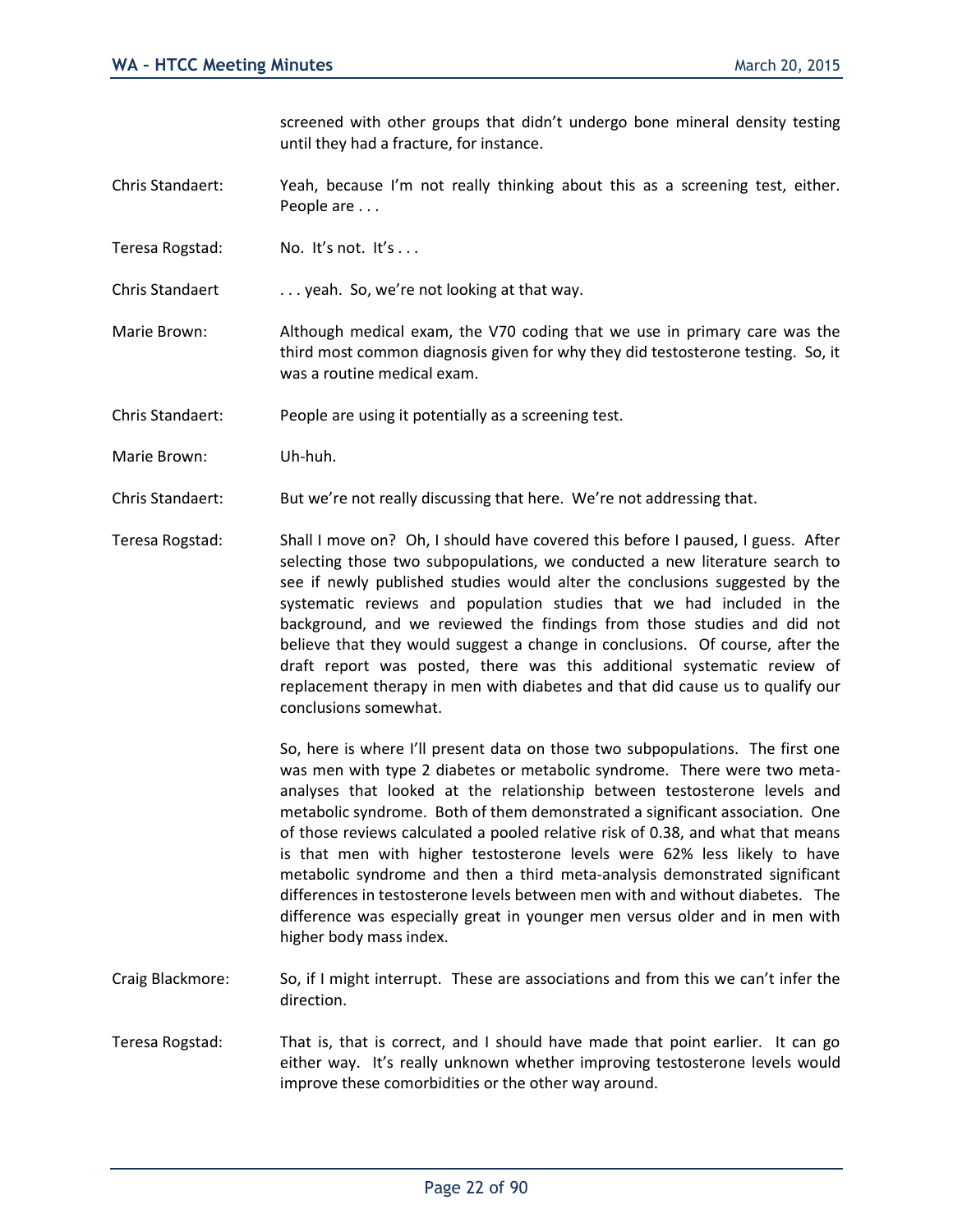So, that's one piece of the picture for this subpopulation. Regarding treatment, efficacy, two systematic reviews have been published. The earlier one came to fairly positive conclusions. The other one calculated pooled estimates that favored testosterone therapy, but they were statistically nonsignificant. The two reviews are not entirely comparable because they looked at somewhat different outcome measures, and they had somewhat different study selection criteria. The baseline testosterone levels in the study participants were mostly low or in the low normal range. So, these individuals not only had diabetes, but they typically met the criteria for hypogonadism and at least in terms of low testosterone and in some of the studies the participants were required to exhibit sexual dysfunction as well. The results of both reviews should be taken with a big grain of salt because the studies did not control for confounding due to changes in antidiabetic medication during the study. So, given this lack of clarity about the effectiveness of treatment in this subpopulation, we didn't feel we could draw any kind of inference or state any implications for the effectiveness of testing. The next two slides give you some detail on those two systematic reviews of testosterone therapy. We can come back to these if that would be helpful in the discussion.

So, the other subpopulation that we looked at was men with sexual dysfunction. Two population studies demonstrated a statistical association. The larger one calculated odds ratios. Those odds ratios that you see there on the slide reflect the odds of the simultaneous presence of three specific symptoms comparing men with lower versus higher serum levels of testosterone and the reason there is more than one odds ratio is that the authors did calculations based on two different cutoff values for normal and also two different assumptions regarding whether total testosterone or total testosterone plus free testosterone had to be abnormally low.

Regarding treatment efficacy, a meta-analysis of a large number of RCTs computed large effect sizes showing that testosterone therapy does improve sexual symptoms. There were different calculations for different symptoms. The effect sizes were especially large in men who had baseline levels of testosterone that were low and also higher in men who had type 2 diabetes, as well as sexual dysfunction. The systematic review found no evidence that testosterone therapy was superior to or effective as an add-on treatment to conventional medication for erectile dysfunction.

So, given this set of evidence, we stated in the report that one could make a positive but a weak inference of the clinical utility of testing. This is based on indirect evidence and the quality of the studies that were included, we judged to be low to moderate based on assessment by the systematic review authors.

Key question 1B had to do with the minimal interval to assess a change in status. Again, there was no direct evidence. We did find one very small study that followed elderly men for five years and found that testosterone levels declined, but the symptoms that are often used to diagnose hypogonadism did not change much. The Endocrine Society recommends checking levels at three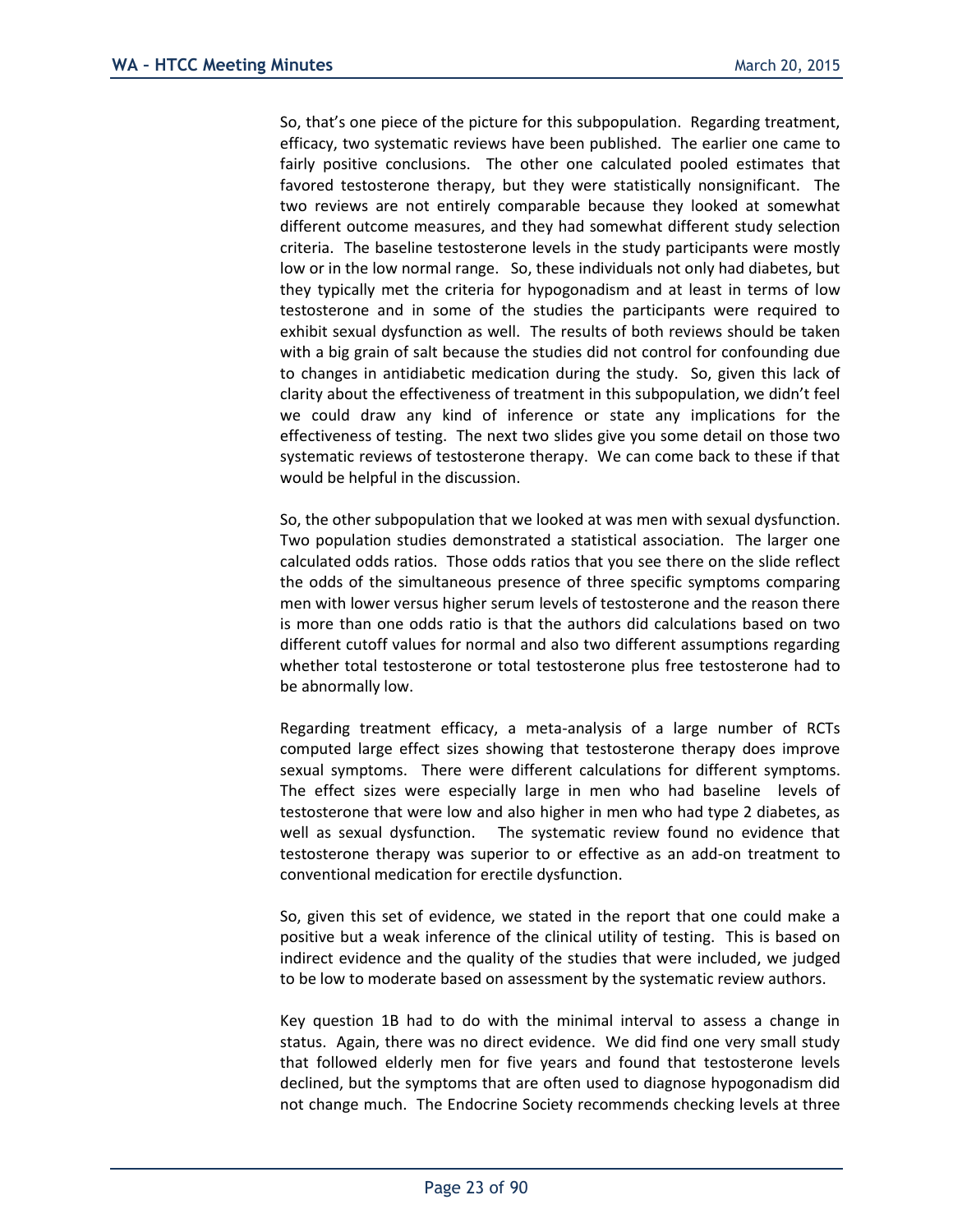to six months following the initiation of therapy. This is important to assure that normal values are being reached but also, and perhaps more importantly, to assure that serum levels don't go above the normal range and unnecessarily expose individuals to the adverse effects of treatment.

The harms of testing relate mainly to the potential harms of consequent treatment. The latest systematic review of the impact on prostate outcomes is still not conclusive. The relative risk suggests an elevated risk of about 40%, but as you can see from the confidence interval, that is a statistically-nonsignificant estimate. There is a clear elevation and risk of erythrocytosis. The only studies that looked at obstructive sleep apnea were small case series, and the findings were inconsistent.

For cardiovascular events, both the evidence that was actually included in the report and additional evidence, which I'll go through in subsequent slides, does not show a clear overall effect. It definitely raises the alarm and suggests the need for concern, but we don't know exactly which subpopulations are at risk. One study has suggested that treatment with testosterone replacement products reduces mortality, but to our knowledge, those findings have not been corroborated by other studies.

So, this slide gives some detail on the systematic review that we did include in the report that looked at cardiovascular risk. The pooled estimates suggest no effect at all, but the confidence intervals are quite wide and they include the possibility of substantial benefit as well as the possibility of substantial harm. Meta-aggression, according to . . . looking at subgroups according to age, frailty, baseline levels below a certain cutoff point and diabetes did not demonstrate any differential risk.

So, the systematic review that Dr. Hammond called to your attention was this Xu review. The reason that it didn't make it into the report was our pattern was to concentrate on the most recent comprehensive systematic reviews, but it is worth realizing that the two came to very different conclusions. The Xu review calculated a significant odds ratio of 1.54, and they found that risk was even greater in the subset of studies that had pharmaceutical funding. The two reviews searched different databases, and they had different search timeframes. So, they resulted in only a partially overlapping set of studies and it is difficult to tease out when you look at the Funnel plots, why exactly they came to such different estimates. It is important to realize that in both of the reviews, the only study that showed a statistically significant elevated risk for cardiovascular events was this Baseria study and according to the authors of the Corona review, the dose used in that Baseria study was a supraphysiological dose. Another thing that was a little bit unusual about that study is that they only enrolled elderly men with mobility problems. So, the average age in that study was about ten years greater than the age across other studies.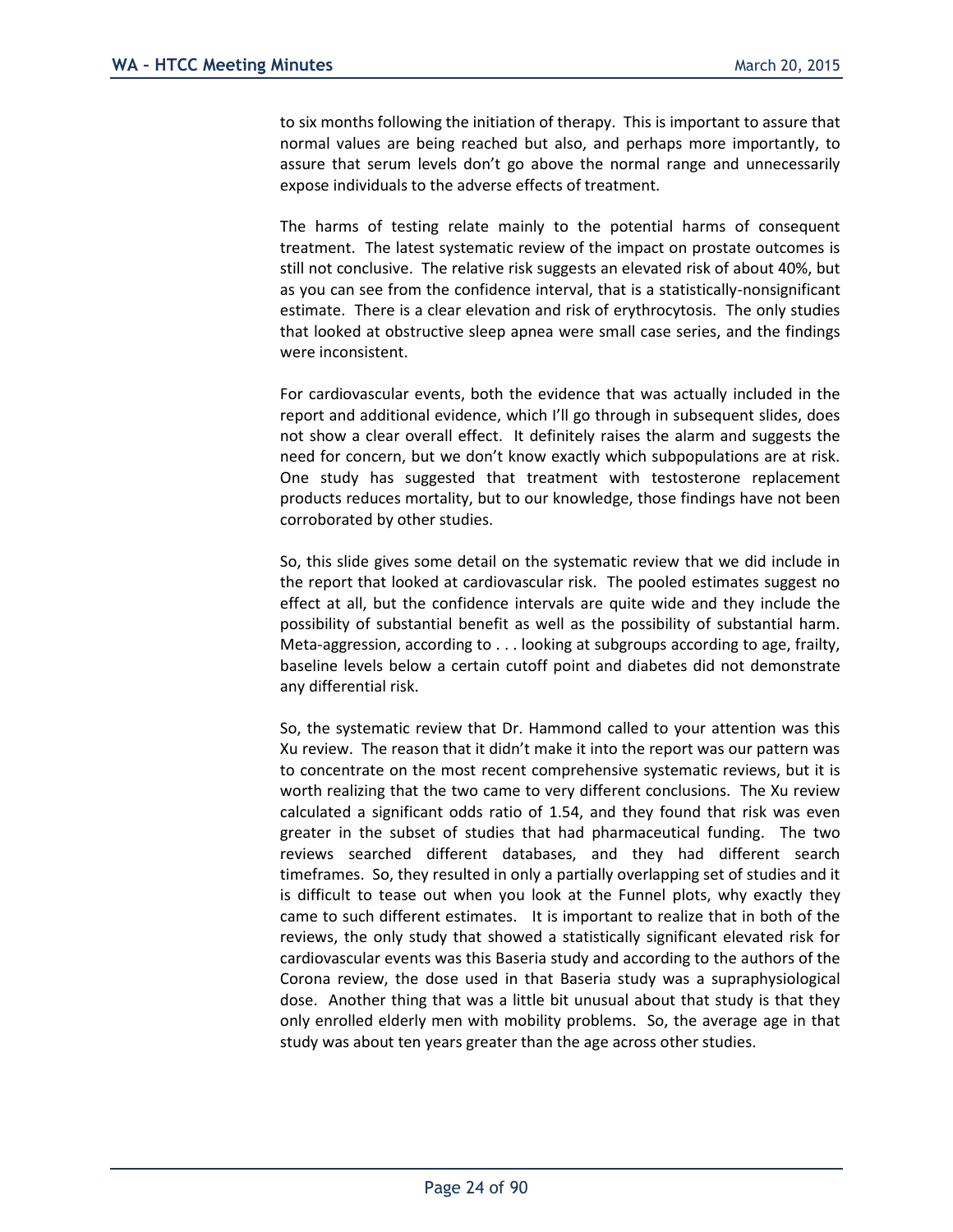- Alvin Matsumoto: But I would counter that they isolated the study to people without significant medical comorbidities. So, they might have had mobility limitations, but they didn't have a lot of comorbidities.
- Teresa Rogstad: OK. Thank you.
- Craig Blackmore: So, I guess while we're . . . while we're on this slide, I'm very, well we were on that slide. This concept of pharma funding versus no pharma funding, which the Xu study drilled out, can you comment on . . . there's some differences in which of the trials were included in the two meta-analyses that you listed here. What is the relationship of pharma funding to the inclusion or non-inclusion of those RCTs. I'm thinking specifically the five RCTs not in the Xu review and the two RCTs not in the Corona. If there's a . . .

Teresa Rogstad: I think I did look at that, but my notes are back at the table. So, maybe if we could . . .

- Craig Blackmore: Maybe at some point.
- Teresa Rogstad: . . . return to that, yeah. Sure.
- Craig Blackmore: Thank you.

Teresa Rogstad: OK. RCTs, of course, never tell the whole story on adverse effects. So, these two population studies are important. We did include these in the report and these were the studies that initially prompted the FDA concern. They looked at different populations, different outcomes and had different followup intervals. The Vigan study showed a significant hazard ratio of 1.29 after adjusting for coronary artery disease. The Finkle study showed an elevated risk of myocardial infarction within just 90 days but only in men who were over the age of 65 or had a prior history of heart disease.

> This is some detail on that one study that suggested reduced mortality due to testosterone therapy. So, as I said before, the FDA has come back and announced its decision regarding labeling. I forgot to mention at the beginning of the presentation that there's a binder at the end of the . . . either end of the U-shaped table which some of you have discovered. It has hard copies of some of the key references. So, you might want to pass those around. Also, there are links in the reference list to abstracts and free access articles. But coming back to that FDA announcement, they are now requiring that labeling state the possibility of cardiovascular risk and make it clearer which indications have FDA approval. To further muddy the waters on safety issues, I learned this week that two papers were presented at the American College of Cardiology Scientific Sessions just this month that showed no impact on cardiovascular risks. I haven't looked at those studies. I've just read reports of their findings. One was a large observational study. The other was a meta-analysis. So, the evidence is a bit murky but definitely cause for concern. We found no direct evidence regarding costs or cost-effectiveness.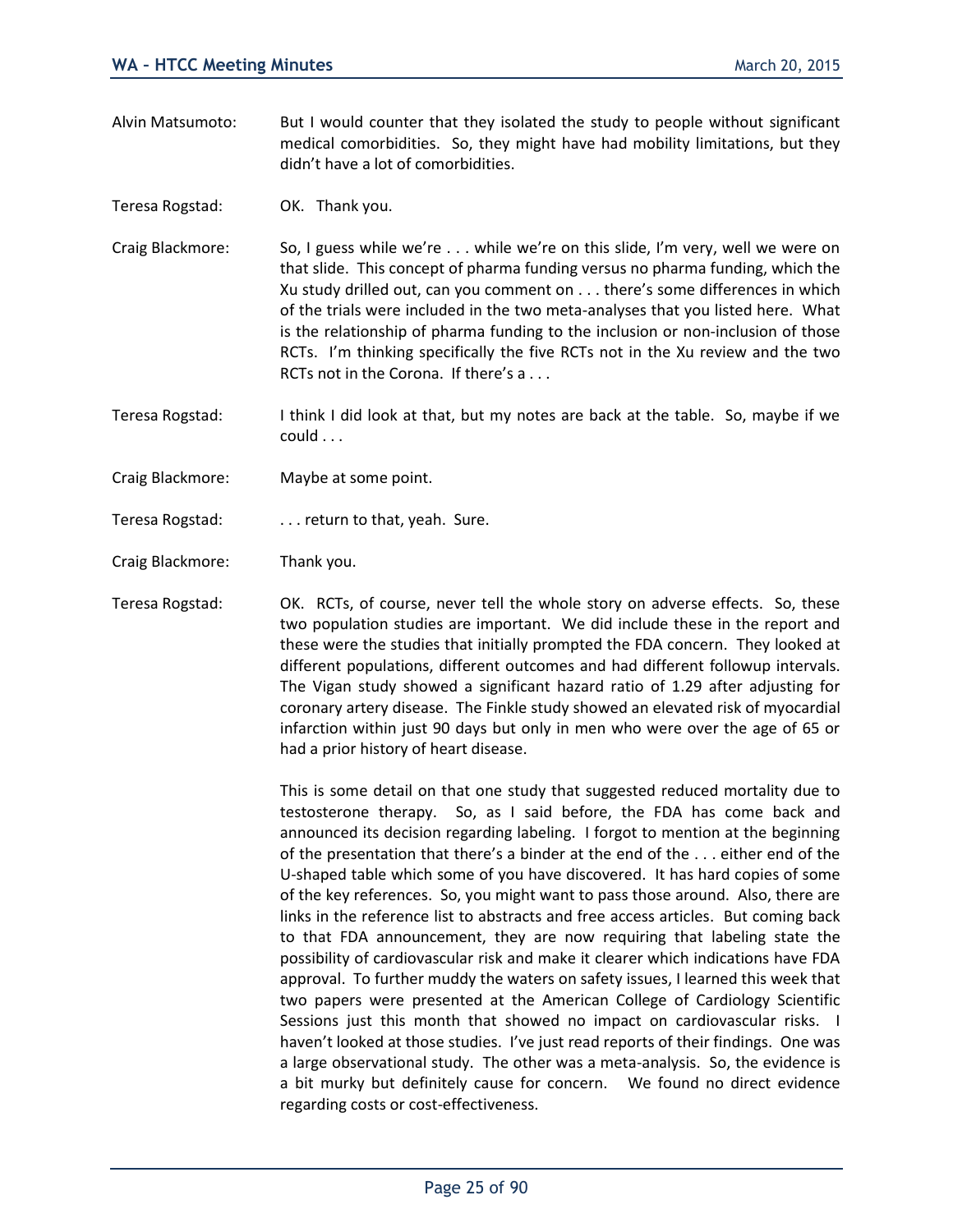So, to wrap up, I am going to try to pull together the indirect evidence that we included in the background, not just the evidence that we looked at in detail but other evidence as well and put that side to side with guideline recommendations and payer policies where they are available.

These organizations did not have any relevant policies. So, all we have to go by are the FDA approval and policies from AETNA.

The next several slides were taken from table 10 in the report and the table in the report has more detail. What I've tried to do is organize things by groupings of indications. So, for primary hypogonadism, which refers to pathology at the testicular level, we didn't find any specific guideline recommendations or any evidence either but this is definitely an FDA approved indication and is not an area of controversy.

Secondary hypogonadism covers a wide range of conditions. According to the Endocrine Society, there are some conditions that should prompt testing even in the absence of characteristic symptoms of hypogonadism. Those would include pathology or radiation to the sellar region, certain medications, HIV related weight loss and osteoporosis. In general, this would be considered an FDA approved indication because the approval applies to secondary hypogonadism, but the FDA language doesn't call out these specific conditions like osteoporosis and HIV related weight loss. We did find some evidence relative to these indications, but it was incomplete, and especially weak with respect to the efficacy of testosterone therapy.

So, for other chronic conditions, the Endocrine Society suggests testing if characteristic signs and symptoms are also present. Those include diabetes, end-stage renal disease, and moderate to severe COPD, and the American Urological Association supports testing if there is evidence of infertility. Again, this might fall under the general FDA approval of secondary hypogonadism, but these specific conditions are not called out in the FDA language. I've already gone through the evidence for subpopulations with metabolic syndrome and type 2 diabetes. For kidney disease and COPD, we found very sparse evidence and non-cited in the sources that we used regarding infertility but that, again, is probably not a real controversial indication.

Sexual dysfunction . . . symptoms of sexual dysfunction alone might serve as the reason for testing and this would be supported by the Endocrine Society because those are considered symptoms that are relatively specific to hypogonadism. I've reviewed that evidence already, as well. And then for other symptoms, according to guideline recommendations, it might be appropriate to test depending on how specific those symptoms are. We did not find much evidence for anything other than sexual symptoms, and the Endocrine Society recommends against testing based on age alone. Also, acute or subacute illness, or an episode of decompensation during a chronic illness are considered contraindications to testing.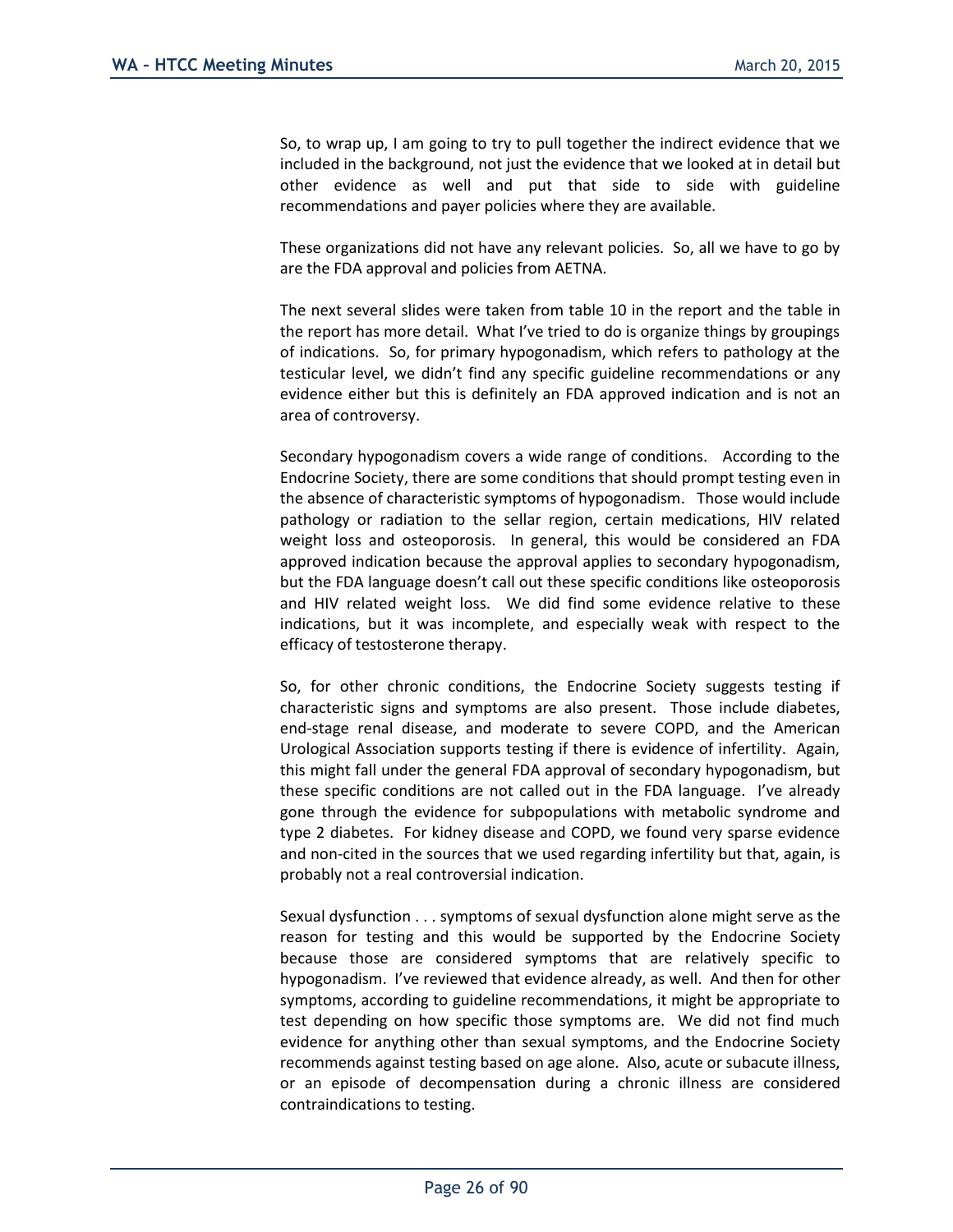So, in conclusion, the only definitive statement that we felt our assessment allowed us to make is that there is no direct empirical evidence that testing for low testosterone in any subpopulation leads to better health outcomes. It's important to remember that the Endocrine Society characterizes the evidence behind its recommendations as low or very low. The concerns regarding analytic validity suggests that there are probably problems with clinical utility, and some caveats need to be stated for the two subpopulations that seemed to be the most promising for testing testosterone levels. The latest systematic review of therapy for improvement of type 2 diabetes outcomes showed uncertain benefit, and the Endocrine Society points out that the purpose of testing and treating in men who have diabetes is not to treat the diabetes but to treat the symptomatic hypogonadism. Regarding the other subpopulation of interest, we didn't find anything helpful in the literature regarding the clinical relevance of the gains that have been demonstrated in sexual function with the use of testosterone therapy, and there was insufficient evidence to conclude that testosterone products meaningfully enhance the effectiveness of conventional erectile dysfunction medications.

There are large evidence gaps. I won't take time to go through those, and then some limitations to the way this report was conducted that also need to be kept in mind. Thank you.

- Craig Blackmore: So, questions from the committee?
- Kevin Walsh: I have a question for the clinical expert. Can we pull up on table 4 in the study on page 39, please? In the study, in the report.
- Teresa Rogstad: You're talking about from the evidence report?
- Kevin Walsh: The evidence report. Dr. Matsumoto, do you have a copy of the evidence report?

Alvin Matsumoto: Not with me.

Kevin Walsh: So, this is, table 4 is looking at the prevalence of symptomatic androgen deficiency in general population studies.

Alvin Matsumoto: Right.

- Kevin Walsh: One study is done in Europe. One is done in Massachusetts. I'm interested in your comment on why the prevalence of hypogonadism is 40 times higher in Massachusetts in men 40-49 than it is in Europe.
- Alvin Matsumoto: Because the European male aging study is a very large inter-country . . . multicountry study used as their criteria for symptomatic hypogonadism sexual symptoms only. Whereas the Massachusetts male aging study, in one study that doesn't sound like it's in here, the BACH study, the Boston Area Community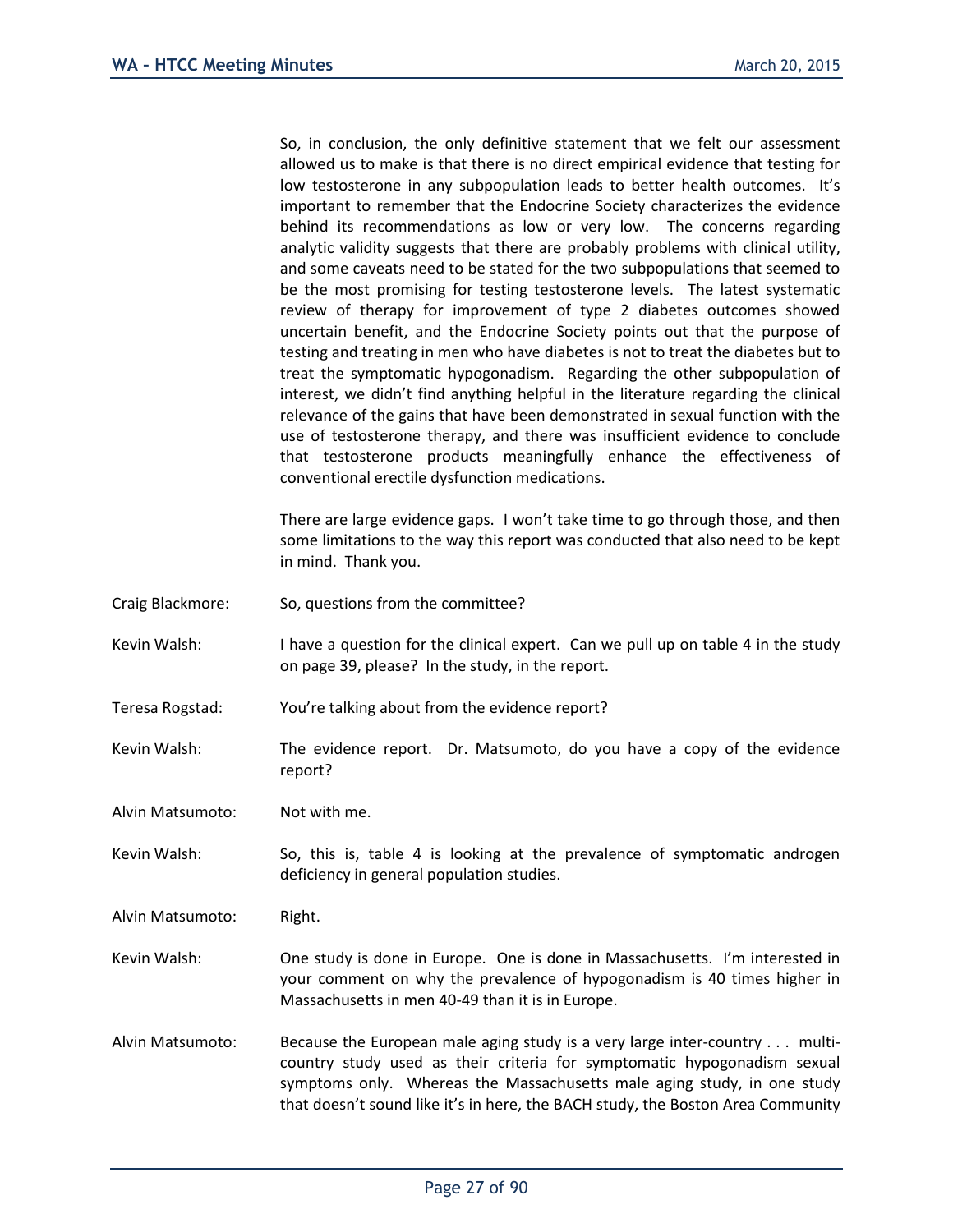Health Study, are population studies in Boston that used multiple symptoms, not only sexual symptoms but physical symptoms, osteoporosis, a variety of other symptoms. So, it's the definition that made the difference. I would point out, however, that the reason the European male aging study used that definition is that they actually did, prior to the prevalence estimate, they actually did a study where they tried to determine at least statistically what symptoms seemed to cluster with low testosterone levels. A cluster analysis that actually, in my personal opinion, was done very well. I'm not a statistician, but it showed that the sexual symptoms clustered more strongly with low testosterone. So, they used as their definition that particular cluster of sexual symptoms, low libido, erection problems, particular spontaneous erection problems and decreased sexual activity. So, that's the difference. So, it's a matter of definition. Does that? You're still looking at it.

- Kevin Walsh: I understand your comment. I don't agree with it, but I understand it.
- Alvin Matsumoto: What do you mean you don't agree?
- Kevin Walsh: Well, all the, so the, it looks like Boston included lethargy, sleep disturbance, depressed mood, low physiologic performance and osteoporosis.
- Alvin Matsumoto: Right.
- Kevin Walsh: So, there's 40 times more of that in Massachusetts than in Europe?
- Alvin Matsumoto: Oh, absolutely. They didn't . . . the European male aging study didn't consider any of those at all. They defined it differently.
- Kevin Walsh: I understand your point.
- Alvin Matsumoto: There's a lot of low energy around. There's a lot of lethargy around.
- Chris Standaert: That's Red Sox fans.
- Kevin Walsh: The second question I have is, why the endocrinology field is comfortable making recommendations for testing but doesn't require that the testing be based on age-specific reference ranges.
- Alvin Matsumoto: Because, as I suggested, there aren't very many of those around that are valid. You say that they're available, but go to your hospital lab and see whether or not they have any age-specific reference.
- Kevin Walsh: Well, where does the pressure come from for them to generate?
- Alvin Matsumoto: It comes from us. It comes from the Endocrine Society. I'm on . . . I should probably disclose that I am actually the co-chair of the partnership for accurate testing of hormones, the PATH organization that the Endocrine Society with the CDC initiated this reference . . . age-adjusted reference range project because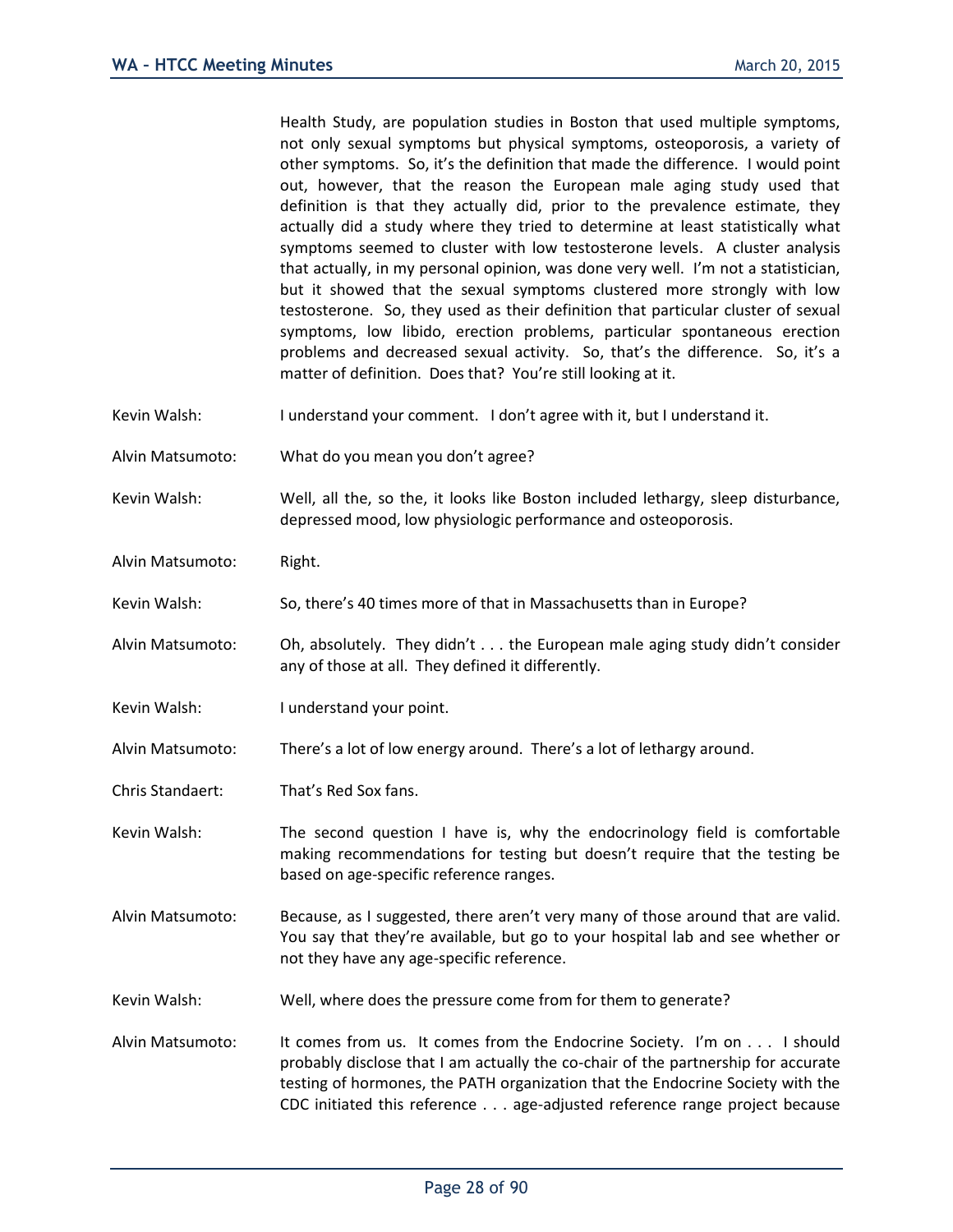there was no age-adjusted reference range that people could use that was validated against the reference standard that was thought to be the gold standard. There are all different types of age-adjusted reference ranges. I would ask you to go to commercial labs and see how different they are and what populations were used. Yeah, we should insist on that. It, it's, it's fine to insist on it. It's another thing to actually have it implemented and actually validated in a scientific way that would be useful for everyone to use. So, I totally agree. It should be age-adjusted reference ranges. I just think you're going to be in the same situation if you use an age-adjusted reference range that's not valid.

- David McCulloch: I applaud the work you and the Endocrine Society are doing in trying to get to that point. I think . . . I'm guessing what Kevin may be wondering then is, in the absence of that, why does the Endocrine Society feel free to issue these great proclamations and recommendations in the absence of good evidence or good data.
- Craig Blackmore: I think, I mean, I don't want us to get too off topic, and the Endocrine Society is trying to do good work, I'm sure, but . . .
- David McCulloch: With respect, Craig, I mean, a lot of the Hayes Report is simply spouting recommendations from unknown evidence-based specialty driven society and there is no good evidence.
- Craig Blackmore: And Hayes has acknowledged that, and they are doing that because that's all they could find and we're stuck dealing with it, which none of us are probably too happy about, but . . .
- David McCulloch: Right, so, I'm . . .
- Craig Blackmore . . . . and the reality is, if we could, we would fix a lot of these problems here today, but we can't. All we can do is decide one of three things, and I think probably what we're going to decide, and I won't even say probably. I will say one possible option for us to decide is cover with conditions so that we can allow coverage for primary hypogonadism and other things where there might be some agreement and then we're going to have to define where the boundaries of that are. Should we go down the conditions route? And I think it's going to be hard, and I think it's going to be based on very incomplete knowledge and, you know, there it is.
- Alvin Matsumoto: One thing you should recognize is that the Endocrine Society, I think, is the only one of the guidelines that actually says that it's low quality evidence, and it is evidence based because we are in this situation where we don't have a lot of outcomes data. We don't have a lot of evidence, OK? This is not like hypertension and diabetes. We don't have a lot of studies to fall back on, but in the absence of those studies, I think it was a necessity for a scientific body, if you want to call it that, that specialty society to at least help some clinicians at least deal with this, and the one thing they did in the aging area was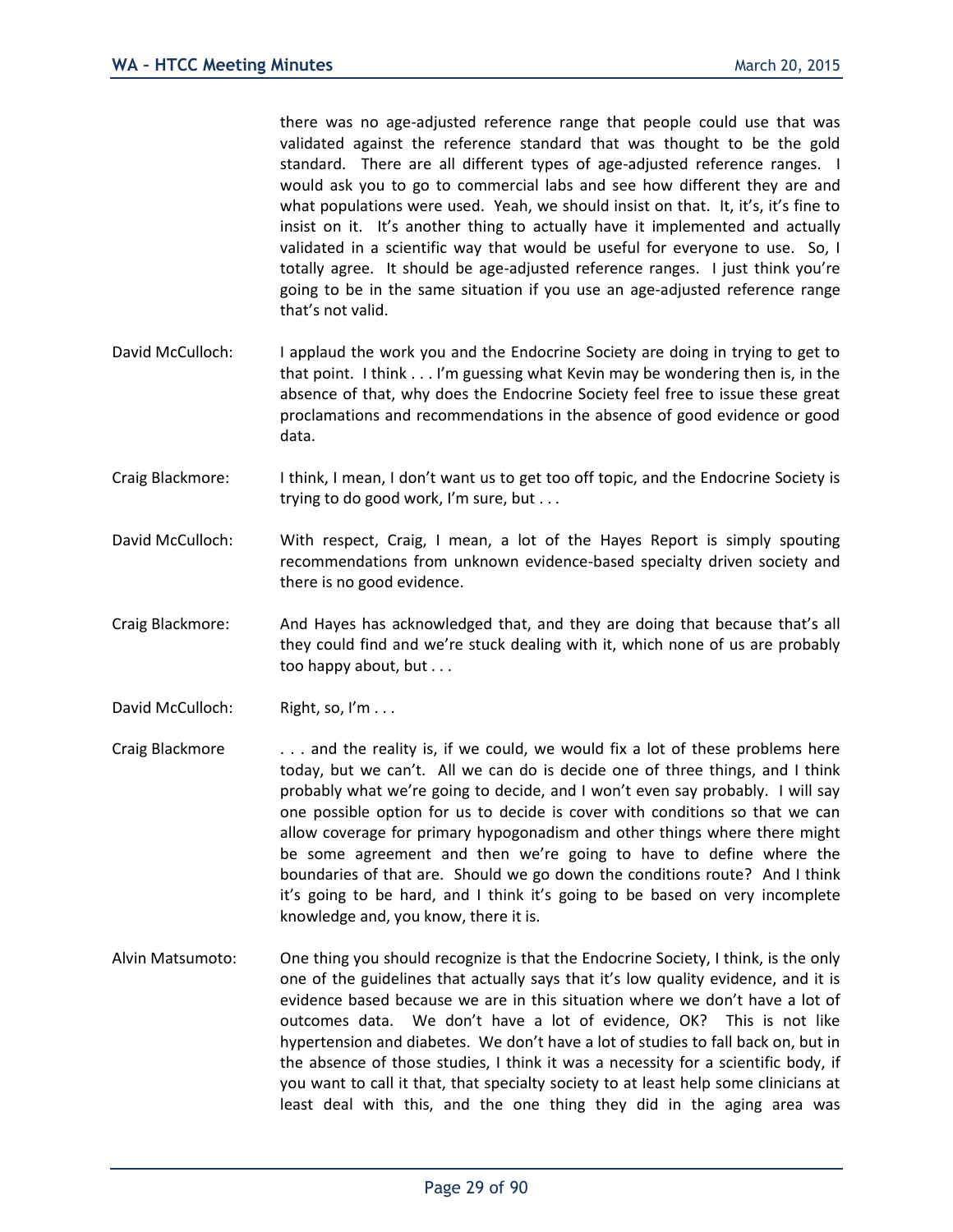acknowledge that even within the panel there were differences in whether or not individuals should even be tested, and then that acknowledgement is in print, and I think that goes a long way to actually being transparent about where we are in this particular area. And I think that's the kind of stuff that needs to be done, and you have already covered what this is, and you know, what the state of knowledge is, and I think we have to live with it, but as a clinician, do you just not do anything then, or you know? That's the whole point.

- Craig Blackmore: So, other questions?
- Joann Elmore: I want to start by thanking, I guess it was the staff that put together a binder of the primary literature, and well thank you, because that's something that we, as a committee, have asked for. Going forward, I would also ask that when we have slides that say two studies, please give us the first author and the year so that we can look up the primary literature. In addition, some of this review talked about retrospective cohort studies without mention of the quality and the limitations of the data. I think when you are reviewing guidelines, it's important to know the year that they were issued, and a final comment is that there was mention of repeat testing with the statement that I'd like to ask for clarification because the statement was that repeat testing is important to evaluate for possible adverse effect of treatment from high levels of testosterone. In other words, I heard you say that you need to get repeat testing to make certain the testosterone level isn't going high, but it's my understanding that the few publications on the topic do not study that. There is no evidence and that these risks of potential cardiac or cardiovascular disease are associated with initiation of testosterone treatment, not with a direct correlation and association with the high level that would be identified by repeat testing. So, can I please ask for clarification on the one sentence you made in your talk?
- Teresa Rogstad: Sure. I believe it was one of the guidelines that we looked at pointed out that testosterone . . .
- Joann Elmore: That's a guideline. That's not evidence, so.
- Teresa Rogstad: I know. I'm just, I'm explaining the rationale that since testosterone replacement therapy hasn't been proven effective at above normal levels, there's no good reason to let levels creep up to that level, and then there's an applied assumption that adverse events might be increased. Also, we read that the FDA approval decision assumed that levels would not go above a certain threshold because of safety concerns. So, I'm saying that we found evidence that there was concern, not evidence proving any particular testing strategy.
- Alvin Matsumoto: So, I'll just comment. This is Dr. Matsumoto. There are two issues. You don't want the levels to go too high and the issue there, primarily, is erythrocytosis, and there is evidence in comparing injectables that reach a higher level of average testosterone level versus transdermal preparations that have more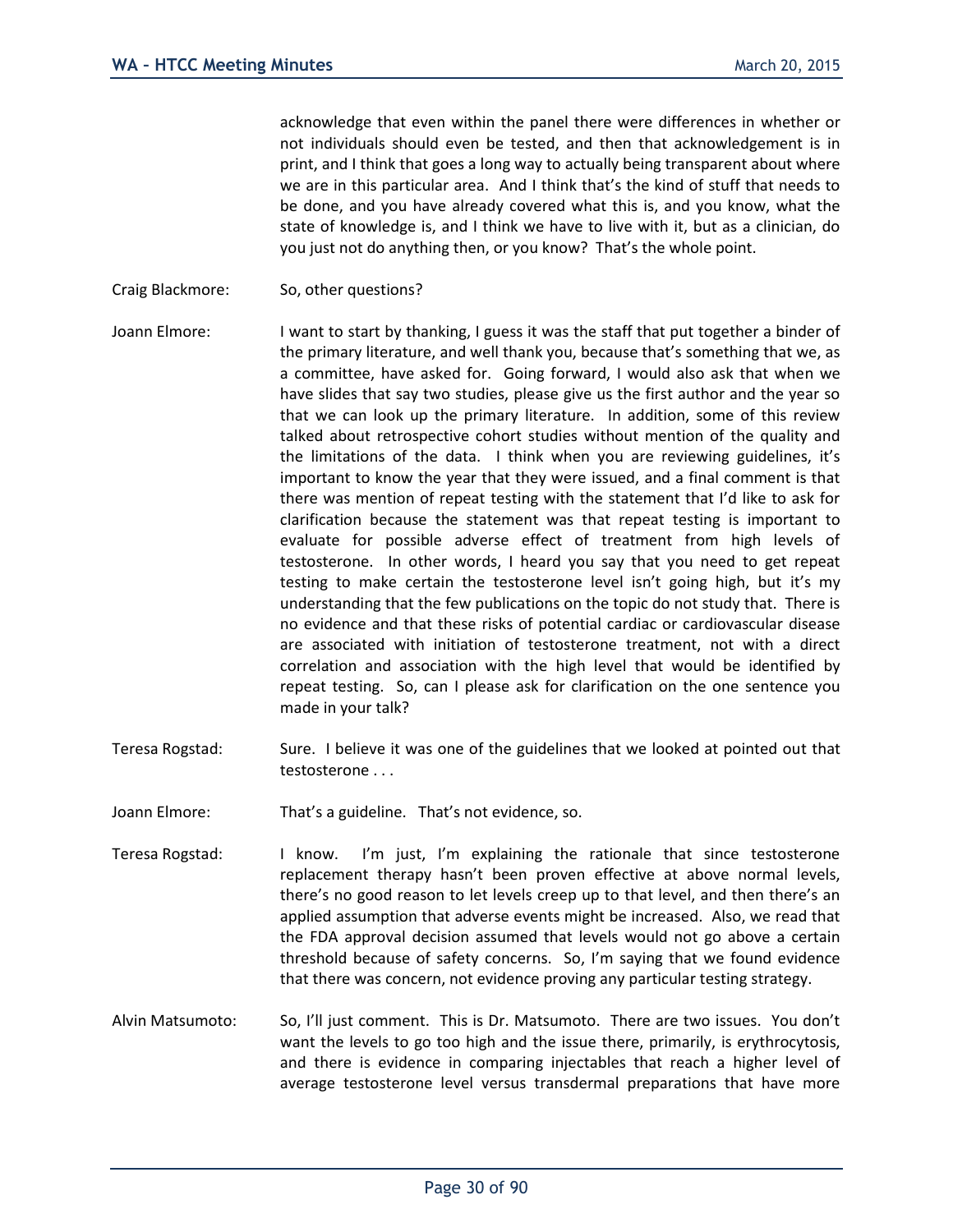physiologic or slightly low testosterone levels that the risk of actually having significant . . .

- Joann Elmore: But then you would check erythrocytes on treatment. You wouldn't test the testosterone level.
- Alvin Matsumoto: That . . . but if the erythrocytes go up, then you want to know what the reason is. It's not only testosterone level. It could be hypoxic, you know, COPD patients, obstructive sleep apnea. It's part of the workup of that. So, that's the issue with the high testosterone levels. High erythrocytes are thought to be a cardiovascular risk. I'll let you know, and that could be argued, certainly. So, that's something that's . . . that's the reason for the high. More problematic, I think, is the low value. Transdermal preparations are not very effective, in general and, you know, this is something that has been known for some time from the clinicians that have used these things is that, in fact, some people don't even absorb very much of it. So, when you have lack of clinical response, you don't know whether it's due to the fact that they're not taking it, number one, which is also a very good possibility. The levels are too low or they don't get up to normal, or, you know, it's just something else that's going on. So, that has actually prompted individuals to say with transdermal preparations, you need to check it and titrate the dosage, which is also possible, to a level that would achieve normal ranges. That being said, I'll tell you as well, that . . . I'm not sure if this is published yet. There is a publication coming out, and there have been some publications that aren't as well done, that suggest that, in fact, even if you measure testosterone levels on treatment on transdermal formulations, the variability in the level itself from the in the same individual from time to time can vary. So, from my standpoint, that's something that maybe is not as needed because the variability is such that the level that you get may actually not tell you how to titrate the dosage. So, but again, if you want to speak with evidence, I'm not sure that's published, that particular piece of evidence is published yet but most clinicians will check it only in transdermal formulations. If you give an injectable that gets into the system, it's less important to do it with an injectable.
- Craig Blackmore: Other questions? OK. I think it's just about 10:00. I think we should take a little break, and then we'll have to come back and see how we can create order out of all this. So, let's resume at 10:15.

Alright, we have a quorum. So, I'm going to call the meeting back to session. So, we've heard all of the formal presentations, and now it's the committee's time to have a discussion and render a decision. So, the way we found useful to start off is to have one or more committee members sort of summarize where they think we are and then we use that as a path to move forward. Joann do you want to summarize where we are and get us started in all this?

Joann Elmore: I'll only get us started with the first part, which is, a summary of the evidence as some of us heard it related to testing which was our committee's task. It shows us that there are changes with age and there seems to be a lot of evidence in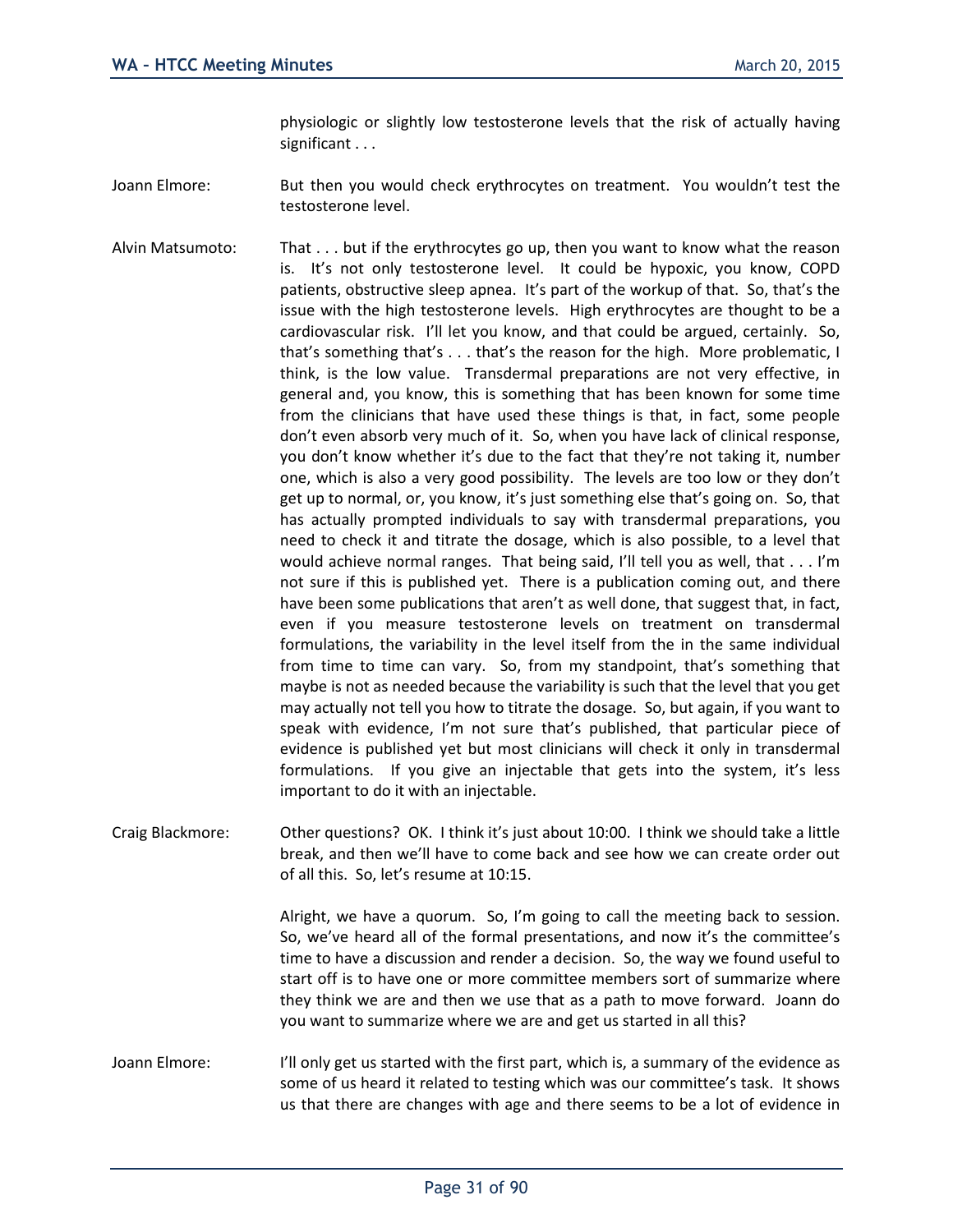that regard. That the testosterone level is noted to change with age, and we also heard that laboratories do not report results with this additional information. So, I don't know whether our committee will end up cover, cover with condition, but one of the thought some of us had is, why we don't make it a part of any coverage that a laboratory has to provide data on age appropriate norms for testosterone testing.

- Richard Phillips: The problem with that is, who's going to monitor it? I mean, you know? It costs money to monitor those things.
- Craig Blackmore: So, I want to just put that aside for a moment, because it doesn't get us . . . we should talk about that, and that's something we should consider, but it doesn't actually get us to the key of the issue which is do we cover and if so, in whom? So, I mean . . .
- Joann Elmore: Well, I guess that was my question is, why cover it if it's not appropriately reported. So, I was wondering whether we could add to the coverage if it's going to be done, we'd like to . . .
- Craig Blackmore: Potentially we can. Again, I want to table that until we figure out if we're going to cover it and in whom, that can be an added piece, but it's still, we have to get at the gist of this, which is cover, no cover, or cover with conditions, and I don't think you're saying we should go for unlimited coverage, as long as there's age matched data. So, so again, I want to get more input on who and then we can talk as we get into more detail about other issues. So, do you want to . . .
- Chris Standaert: Yeah. I think we have several dilemmas here. We have a relatively inaccurate biologically variable, unreliable test done in multiple ways, which makes it difficult to wrap your head around it, and we have, you know, people who clearly have primary hypogonadism, right, and is a biological condition and its fundamental lack of hormone, and it's been around for a millennia, and people are treated for that, and those levels have to be followed over the course of their lifetime, I assume, if they're being treated for that, because that's their medical problem, and they exist, and the testing was probably developed for that, essentially for finding out they have no testosterone production and then they monitor them in some way. Then, we have this newer phenomenon of low-T, which has very vague symptoms, very questionable biological validity, not much of a way to clearly identify it, and people are using inaccurate tests to validate it, and frankly, I don't even know if they even need or want or use the test anyway to validate treatment, and we can't . . . we're not talking about treatment we're talking about testing. So, it gets tricky for us. That, and so I, to say never test testosterone seems sort of odd, because there are people where you really have to do that, but then this other side of it is where it gets . . .
- David McCulloch: Can I ask you to comment on this. I mean, given all the issues that you brought up very well, the inaccuracy of testing, reliability, reproducibility, my guess is in your clinical practice if you suspect somebody might be hypogonadal, you'd then also do the LH and FSH to see. Why don't we require that? I mean, you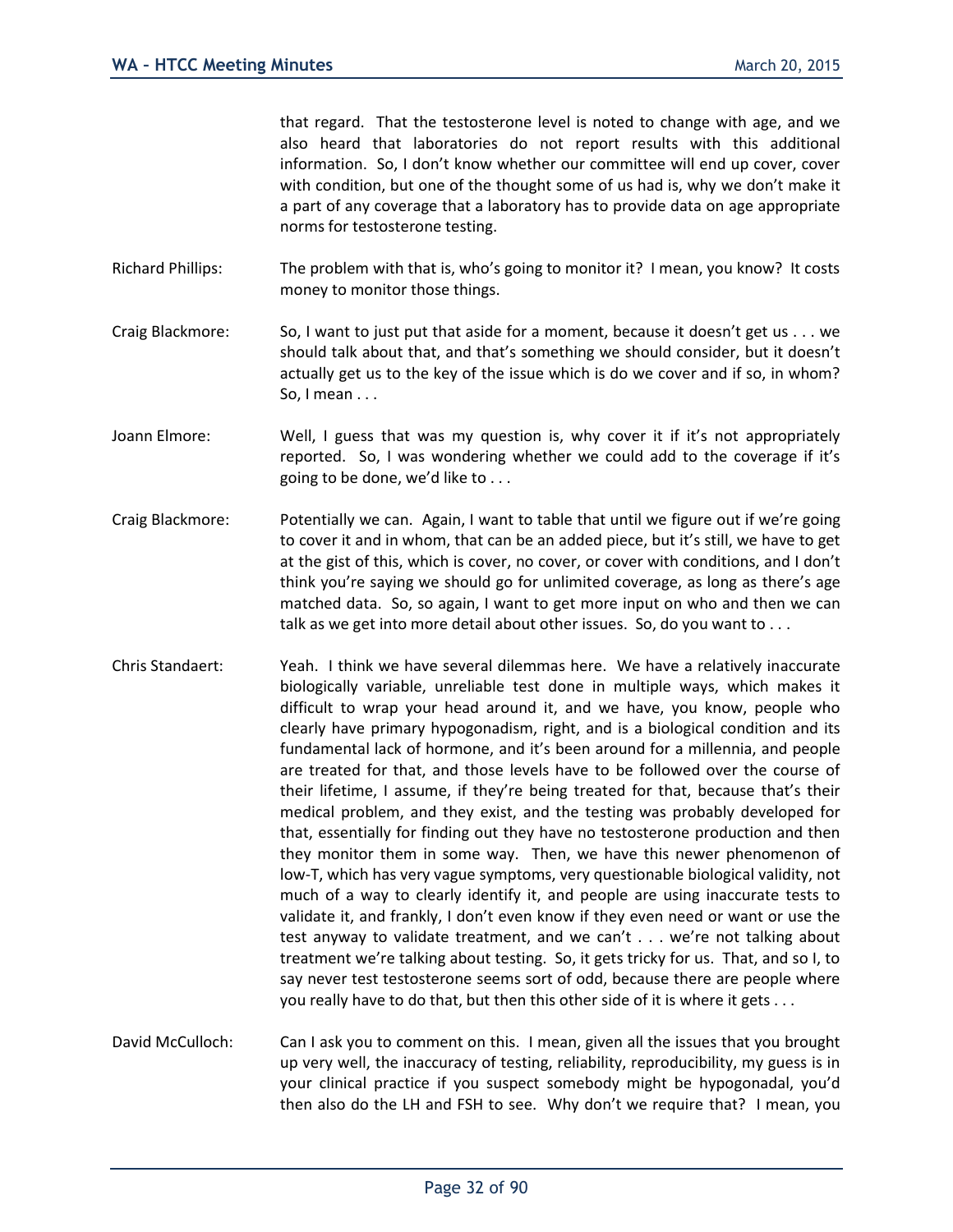can't make a diagnosis of hypogonadism, based on an inaccurate test with all the issues without also confirming that the person has high LH and FSH?

- Alvin Matsumoto: Well, I do LH and FSH.
- David McCulloch: Right.
- Alvin Matsumoto: But the vast majority of folks don't have primary hypogonadism or have secondary hypogonadism. They'll have a hypothalamic pituitary problem and that's where you run into the problem of using that as the sole diagnostic test. It's a good . . . it's an essential test. The LH and FSH are essential for the differential diagnosis of hypogonadism. I would argue that getting back to the testing of testosterone what I would like to see is a requirement for good testing to be done with good quality control estimates.
- David McCulloch: Correct.
- Alvin Matsumoto: That would go a long way to get rid of some of the testing that's done with inaccurate assays in terms of, you know, the validity of the test itself, I think, is important. I don't know whether you have any authority to actually do that but maybe requiring at least an accuracy based College of American Pathology accuracy-based quality control to be an accepted test to do. So, that's number one, OK, in terms of what you would try to regulate. That would be . . . I would think that would be the first step. The second step, though, and I alluded to this before, is that one of the risks of restricting the number of tests is that this is . . . this is one thing that will lead to treatment is that a lot of people are testing once, finding a testosterone level that's low and let's say it's even a good assay. Even with a mass spec assay, and they're treated. This happens a lot to tell you the truth with primary care and nurse practitioners that really look at the test and say, OK, it's low and then we have to go and treat without confirming it. I would argue, you know, the old, I'm old school on this is that, are you going to treat somebody with a single, you know, on the basis of a single test for anything?
- David McCulloch: No.
- Alvin Matsumoto: You know, and you're going to repeat it. You're going to repeat it at least once and sometimes maybe over the course of time to see which way it's going, right? So, again, clinically what I'm afraid will happen if you restrict the number, now we're talking not about the quality but the number of tests that are done to confirm a diagnosis of hypogonadism is that you'll have more treatment . . . in appropriate treatment.

Joann Elmore: The evidence suggested that.

Alvin Matsumoto: Well, no. You'll have more inappropriate treatment . . . well, I think that was, I thought that was the recommendation somewhere that I read, but at any rate, that's an aside. So, I feel pretty strongly about that, and then the issue of the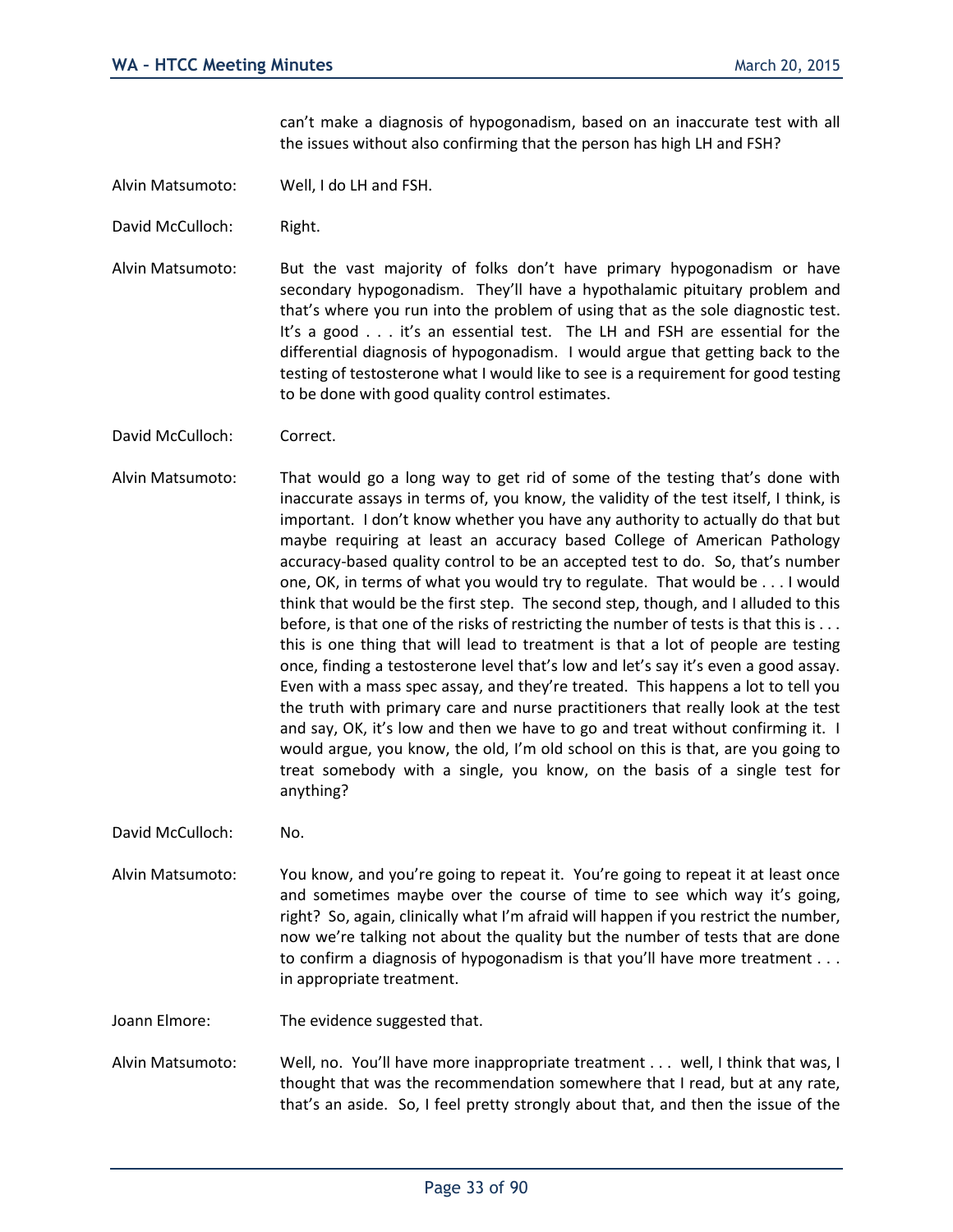age adjusted reference range, rather than trying to, you know, restrict it to people that have . . . or assays . . . or labs that have reference ranges like that, first of all, they're probably not very good anyway, most of them. What I'm afraid will happen if you do that is that people will go to commercial labs or to reference laboratories like Quest or LabCorp or any of the ones that you can send out values to, and then what you're talking about is a radical increase in cost, OK? So, part of the issue here underlying some of this is cost, right, and if you start sending things out a lot that is number one a hassle, it's a cost . . . and if you're covering the cost of the test, it's going to increase the cost. So, there you have to consider, as well, and local labs are the ones that maybe don't have the age-adjusted reference range right now. **2:25:10**

- Craig Blackmore: OK. So, just, I'm going to table the issue of reference ranges and test credentialing and quality assurance, and when it gets back to the issue before us, which is in whom should we cover the use of testosterone testing and I am welcome from the committee some starting points on how we might address that question. I'm hearing that we're not going to be able to go with a noncoverage decision. At least, I've heard that. Maybe that's not the full group's opinion, but that there are some people who have either primary or secondary causes of hypogonadism that are recognizable and severe in whom testing might be appropriate, but there is also a broad group in whom there is maybe diagnosis of an entity, which is not well clinically defined and that there is not evidence on treatment. So, I guess, I think I'm hearing that a noncoverage decision is not the direction we're headed, which means we're either in a cover without restrictions or a cover with restrictions, and I need somebody to help me move forward on what restrictions look like beyond the characteristics of the test itself.
- Kevin Walsh: Well, I think you, I think you delineated it nicely. I think there's kind of two subpopulations. One is the population in whom you're worried about primary or organic secondary, and then the second larger group is the low-T, I watched it on TV group. So, I think that we should discuss them in that way.
- Craig Blackmore: And the challenge for us, the core challenge for us is defining the difference between those groups. So, that's where I want us to go and then we can circle back to how labs are credentialed and how the test is reported, but we need to address that. It's not going to be easy, but that's what's before us.
- Kevin Walsh: The one point I would like to introduce to be considered is the notion that this is a multifactorial entity and that it's irresponsible not to require evaluation of all the other possible causes and to rely on free-T as the only test that's required to make this diagnosis is, in my mind, ludicrous.
- Chris Standaert: We're not talking . . . unfortunately, we're not talking about how to diagnose primary or secondary hypogonadism.
- Kevin Walsh: We're talking about what conditions . . .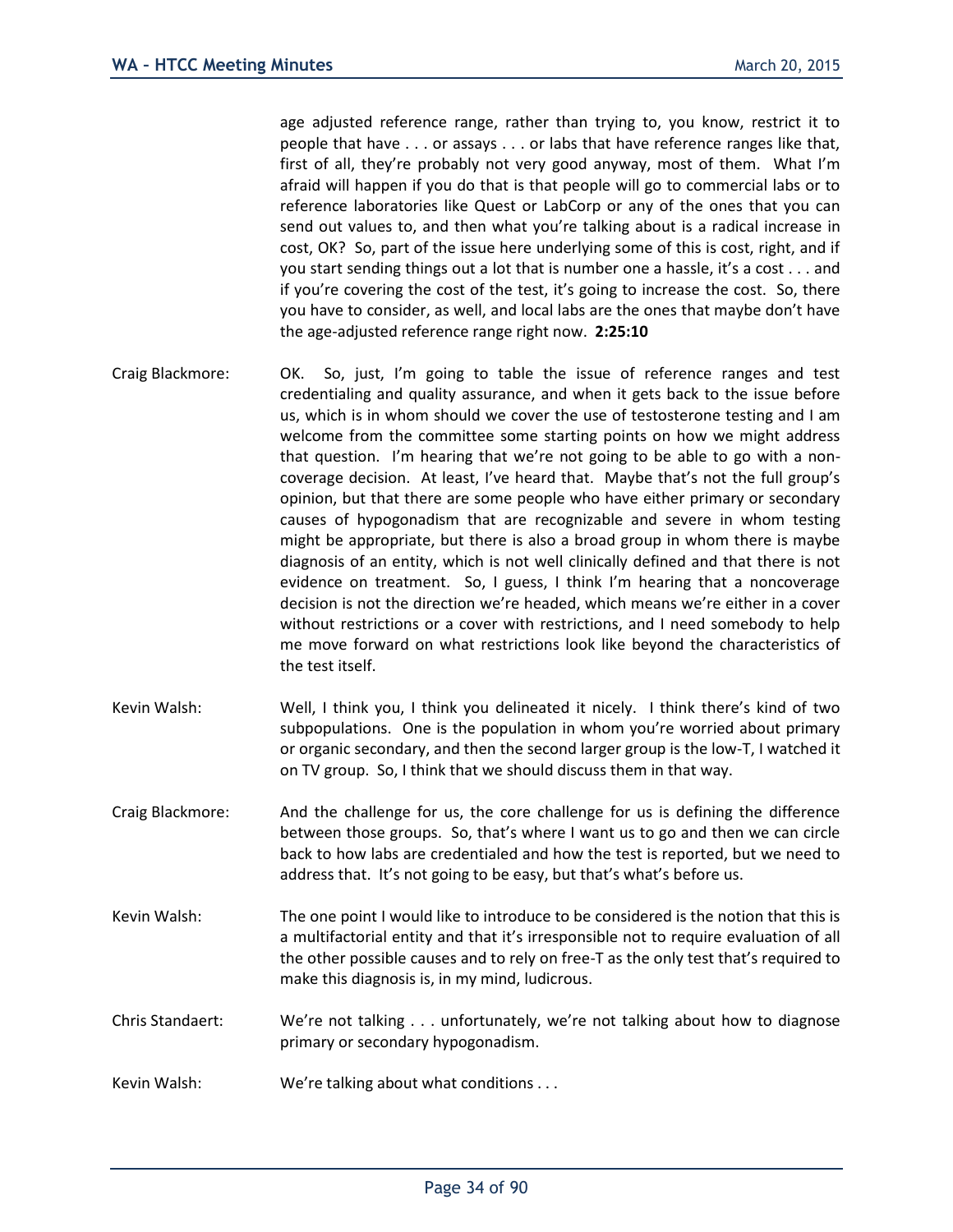Chris Standaert: We're talking about what . . .

Kevin Walsh:  $\ldots$  ... under what conditions to cover the test.

Chris Standaert: . . . . . . . when you can draw a test, right, so . . .

- Kevin Walsh: And my proposal is that you would have to do this as part of a panel of things because sexual dysfunction, if that's what we're talking about, doesn't exist in isolation of just low testosterone very much of the percent of the time in primary care.
- Chris Standaert: So, I guess, I'm running into some issues with this because, you know, our, we're supposed to use our data, right, and when . . .
- Craig Blackmore: We're supposed to use the best available evidence.
- Chris Standaert: . . . right, that has to be evidence our vendor looked at and talked about and gave us in review. We can't just pull it out of, I know this, right? I wish we could but we can't. We're supposed to use what they looked at. So, they looked at a couple particular conditions, the diabetes and the sexual dysfunction thing, which is quite fuzzy, I would agree with you. But these other, you know, the other evidence we have for where to do this is really on guidelines other people wrote of sort of, you can do it in these circumstances, and that's really what we have. So, I don't (inaudible). We don't have studies looking at other things that go with the workup, other things that affect treatment. We don't have any of that. We have no information on different assays and different things, and whether we should be testing free testosterone or total testosterone. We don't have any data on any of that that was given to us. So, how we can go there, I don't know. That wasn't looked at, but I think we're in this situation of the data we have is from these guidelines and people who talk about, especially the Endocrine Society, various causes of primary and secondary hypogonadism that are medically recognized, and then the rest of it becomes more fuzzy, but our data isn't overly full to even draw from, I don't think.
- Craig Blackmore: So, should we start sketching out some potential conditions at this point or do we have more questions that we can get our team to attempt to answer?
- Richard Phillips: A question and observation. It seems to me that this probably was driven because of the, you know, the extensive workups being done out in the, in the hinterland for sexual dysfunction in elderly people. You know, we're seeing much more testosterone testing, and that's probably what we want to go after is, maybe do we want to put some controls on it. Maybe, or maybe not, but then you know, when we get into the specifics of testing, like, if you want to, do we really want to regulate testing for, say people who come in with erythrocytosis? I mean, but I don't know we have the evidence for that, you know? I guess my point being that we could get quite prescriptive and quite restrictive, and I think it might be inappropriate, and I'm . . . I really am having problems getting a hand on what we really want to do, you know, and I think it's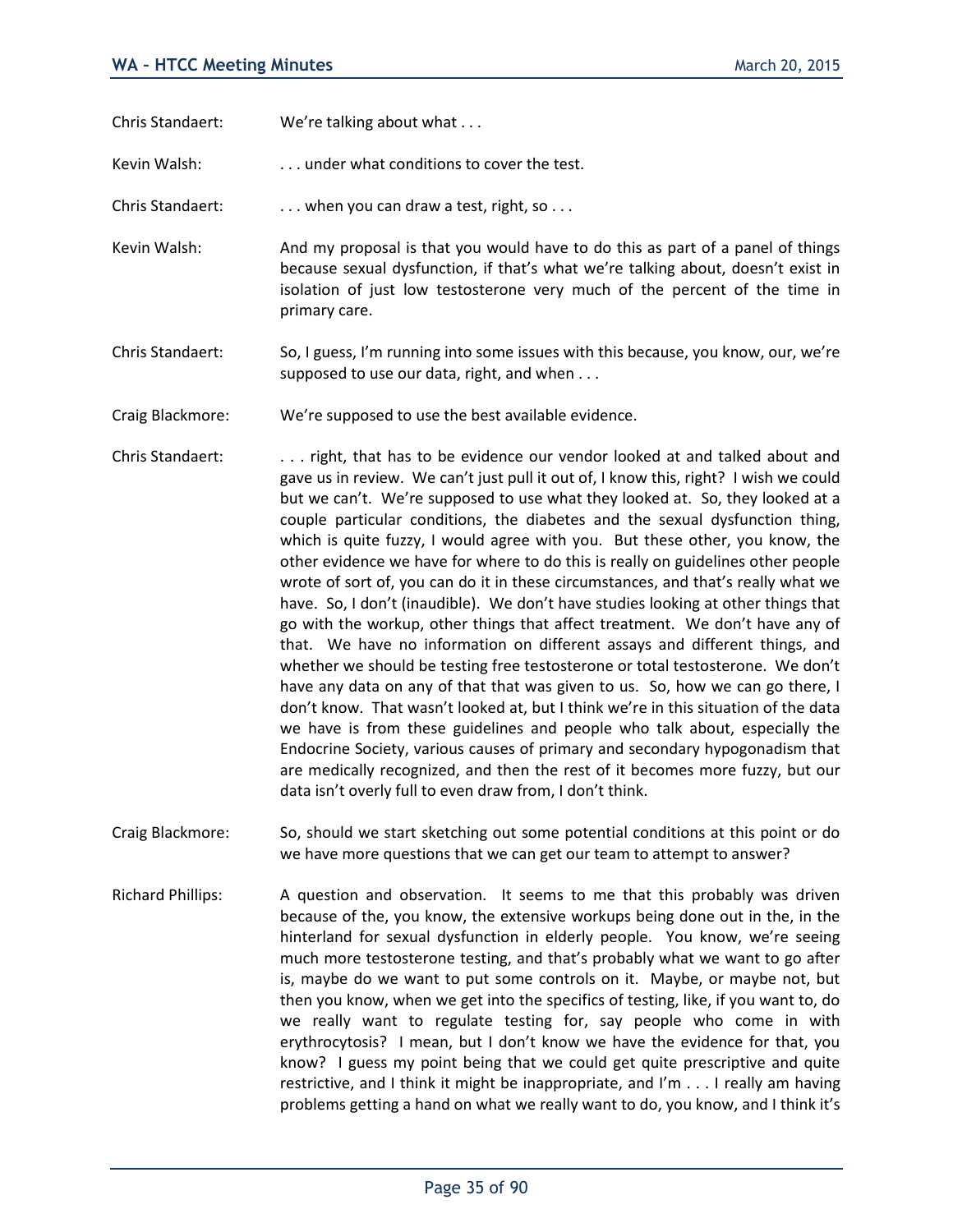almost impossible for me, at this point, to come up with a solution other than maybe starting where they, you know, like with what Steve presented, you know? Like some of the conditions, you know? At least I saw that as a good starting point, but even at that, I take issue with some of the stuff that was put up there, so.

- Craig Blackmore: So, I think this is frustrating, right? It's frustrating for all of us. We would like to have some evidence. We would like to have tests that have some reasonable properties so that we can believe it. We would like to have more than society guidelines. We would like this issue not to be before the committee because practice in the community is such that there isn't a problem, but I think the numbers we have seen suggest that there is a problem and it's getting worse and so we're forced to deal with it, and we have now access to what evidence exists and we have to deal with it, and there it is. So, why don't I ask if you could put up a blank sheet of paper on the screen there, and we'll take a start at this.
- Josh Morse: So, while they're doing that, I'll, this is Josh. I'll just take a moment to introduce Rachel Burke. Rachel is working today with us. She is from our policy group at the Health Care Authority and she's just assisting today with our process. We still have a vacancy in the position that Margaret Dennis left. Thank you, Rachel.
- Craig Blackmore: So, I'm going to suggest, as a starting point, I'm looking through the slides to figure out what we might be able to start with.
- Marie Brown: The agency ...
- Joann Elmore: Men, male . . .
- Marie Brown: ... medical directors.
- Joann Elmore: ... male patients.
- Craig Blackmore: Males. Well, our charge is males.
- Chris Standaert: Males.
- Joann Elmore: Yes.
- Chris Standaert: That's all we can talk about.
- Joann Elmore: So that's . . .
- Chris Standaert: Older males is all we can talk about.
- Joann Elmore: Well, was it older men or just men?
- Craig Blackmore: Adult men. OK. So, we're not going to discuss anything except adult men.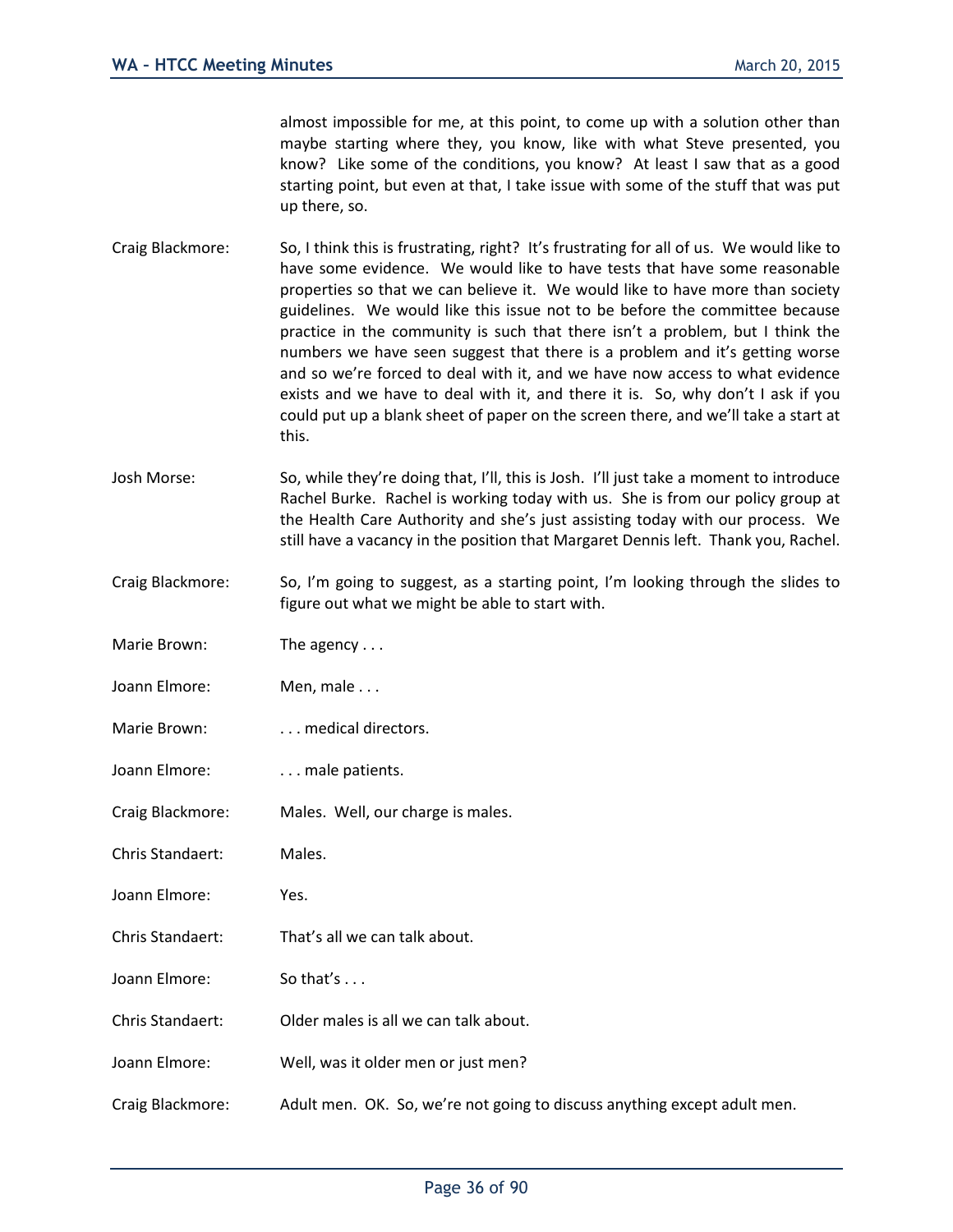| Joann Elmore:    | So, we need to write that there.                                                                                                                                                                 |
|------------------|--------------------------------------------------------------------------------------------------------------------------------------------------------------------------------------------------|
| Craig Blackmore: | No. It's part of the                                                                                                                                                                             |
| Joann Elmore:    | Oh, OK.                                                                                                                                                                                          |
| Craig Blackmore: | it's part of the scoping of the decision. We don't have to go there. So                                                                                                                          |
| Marie Brown:     | Or, objective physical exam or laboratory imaging, evidence of pituitary or<br>primary gonadal dysfunction.                                                                                      |
| Craig Blackmore: | Alright, so                                                                                                                                                                                      |
| Marie Brown:     | Primary.                                                                                                                                                                                         |
| Craig Blackmore: | $\dots$ where, where $\dots$                                                                                                                                                                     |
| Marie Brown:     | That's on page 11 of the medical directors.                                                                                                                                                      |
| Joann Elmore:    | So, what we're going to do is go back and forth between the presentation and<br>what you're drafting. Just type something for us so we can see it, I think.                                      |
| Marie Brown:     | Have a Word document to get things started.                                                                                                                                                      |
| Joann Elmore:    | Suspected primary hypogonadism.                                                                                                                                                                  |
| Chris Standaert: | Yeah.                                                                                                                                                                                            |
| Joann Elmore:    | That's one of the conditions. That's the easy one. It's the $\dots$ that's the easy<br>one. So, in adult males with suspected primary hypogonadism. That is one of<br>the cover with conditions. |
| Craig Blackmore: | OK.                                                                                                                                                                                              |
| Joann Elmore:    | It's the next cover with condition that we all need help.                                                                                                                                        |
| Craig Blackmore: | We're getting started. We're making progress.                                                                                                                                                    |
| Chris Standaert: | Yeah. You were trying to get away with adult men and stop there. You were<br>going for that one.                                                                                                 |
| Kevin Walsh:     | So, would you would include in the                                                                                                                                                               |
| Chris Standaert: | Everybody has to pick one.                                                                                                                                                                       |
| Joann Elmore:    | Well, it took me a while we were just doing men, you know, when I was reading<br>this over. That's why I wanted to start.                                                                        |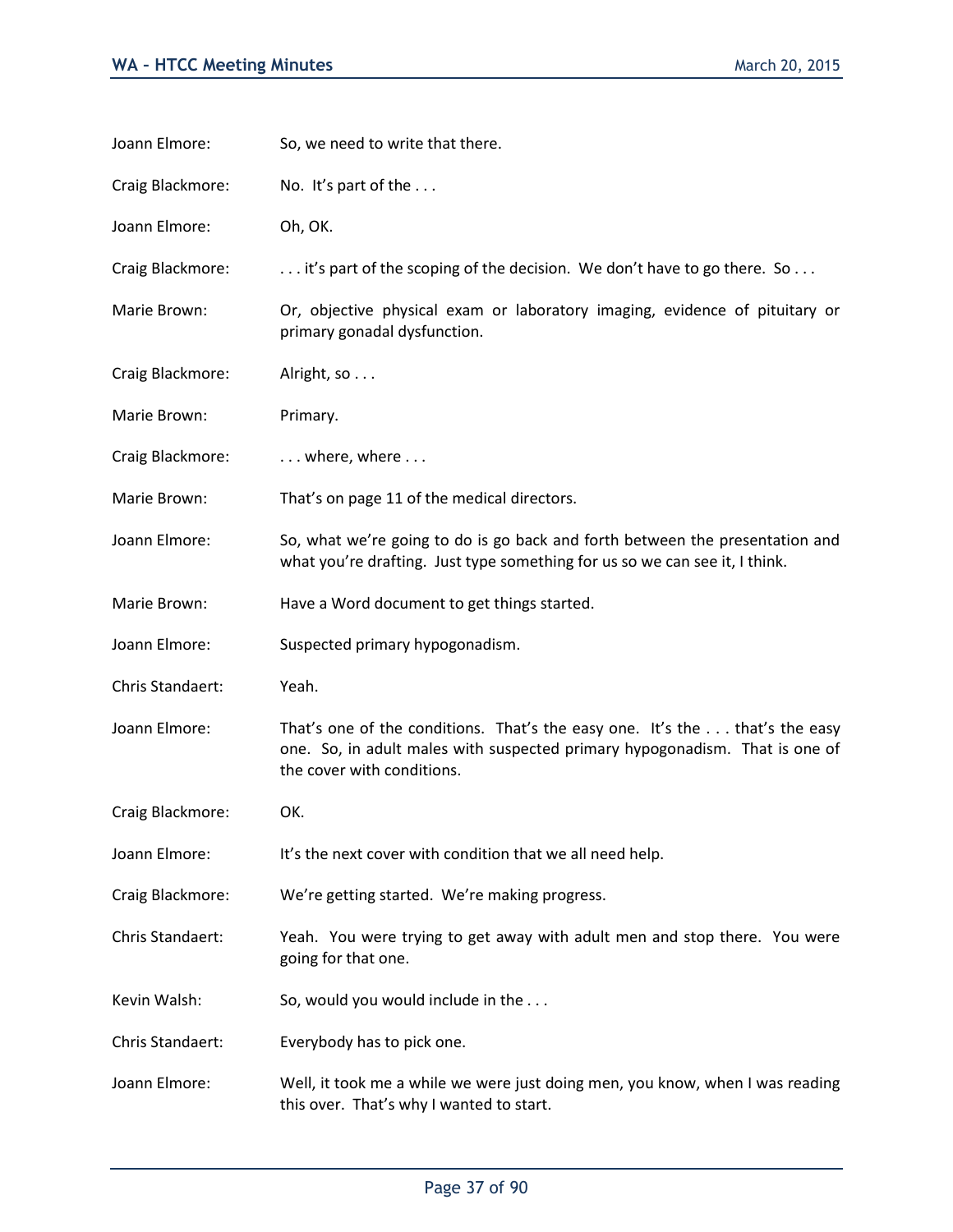Craig Blackmore: The question scope is for adult men only.

Seth Schwartz: In the, and we talked about the suspected primary hypogonadism. Does that include the situation of, like, radiation to the pituitary, or things of that nature, because it seems like that's another group where you have a . . . if they have that and they have some symptoms, then that would be a circumstance where it seems reasonable to do.

- Craig Blackmore: Is that considered primary hypogonadism?
- Joann Elmore: That's secondary.

Seth Schwartz: So, that would be secondary. So, when we talk about secondary, I think there's sort of these two categories of secondary. There is one in people where you have a reasonable reason to think they would have it, not just on symptoms but based on symptoms and something in their history that would suggest it's likely. So, again, a pituitary tumor, radiation to the pituitary . . .

- Craig Blackmore: Yeah.
- Seth Schwartz: . . . . testicular problem, you know, whether it's due to cancer or something, some other reason to have acquired it.
- Chris Standaert: Right.
- Craig Blackmore: There's a list somewhere of organic causes of secondary.
- Seth Schwartz: Yeah, maybe that's the terminology, symptoms and organic . . . an organic indication for . . . or organic cause of secondary hypogonadism, and then there's this third category, which is secondary hypogonadism suspected based on symptoms alone.

Craig Blackmore: Well, there's always going to be symptoms, but it might be . . . well, maybe not always.

Seth Schwartz: No, because what I'm saying is there's symptoms and an organic cause, right? So, you've got symptoms and you have a pituitary tumor, then that person probably should be tested.

Craig Blackmore: Yeah, but it . . .

Seth Schwartz: Or it's reasonable.

Craig Blackmore: ...it's symptoms that cause you to think there's an organic cause, right?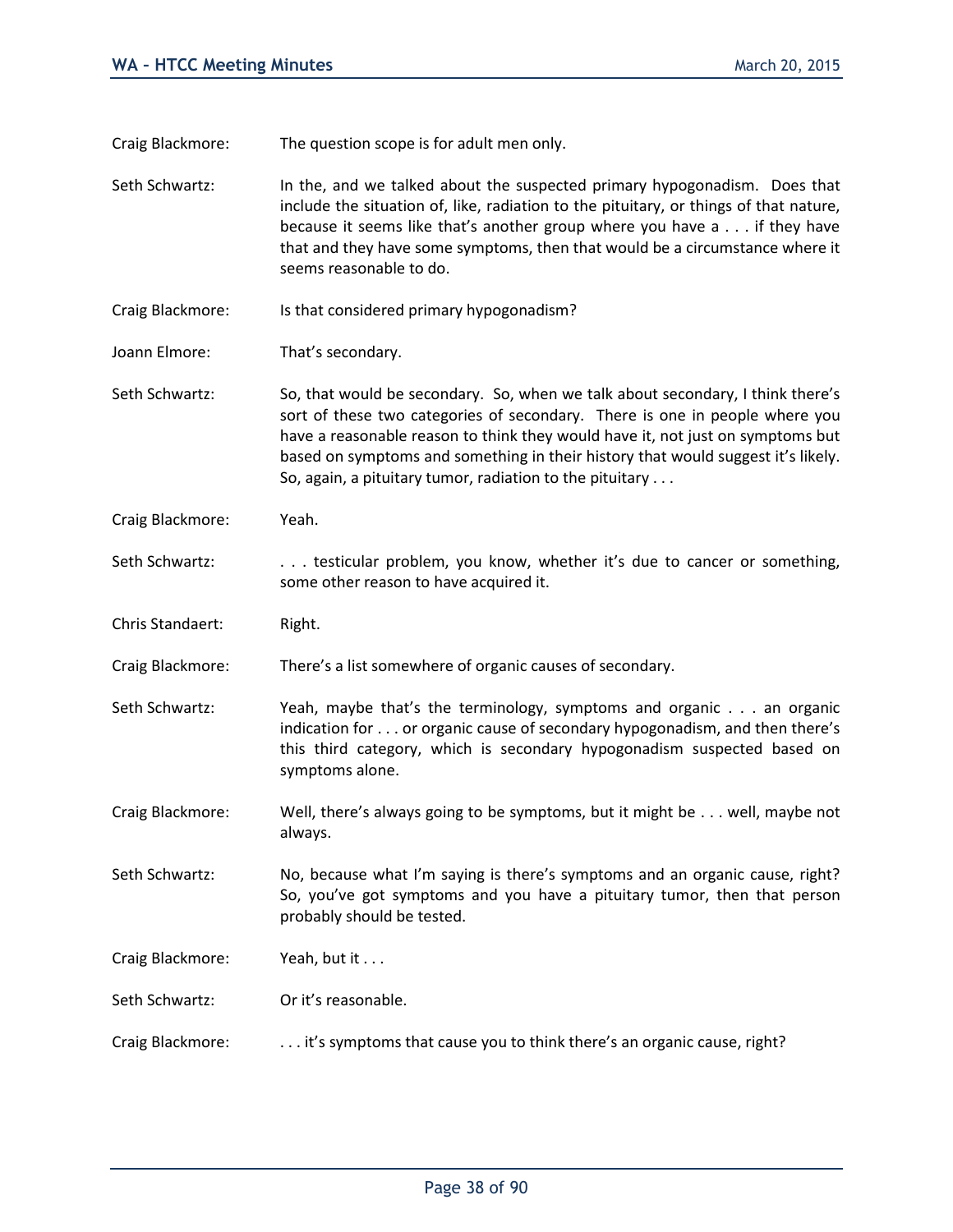Seth Schwartz: But that's, no, that's a different story. In other words, if they have symptoms, and you think they have a pituitary tumor, you shouldn't test their testosterone. You should look for a pituitary tumor.

Craig Blackmore: Pituitary tumor.

- Seth Schwartz: So, it's if they have a pituitary tumor, and they have symptoms, and you're concerned that they may have . . . be symptomatic because of the low testosterone and you're going to treat not only the pituitary, but you may also treat the low testosterone, which seems reasonable to do.
- Kevin Walsh: So, the second point there should read organic cause and symptoms.
- Craig Blackmore: Can you use a bigger font, please?
- Seth Schwartz: Well, I would think so.
- Kevin Walsh: You're saying the organic, the organic causes precede the . . .
- Seth Schwartz: Yeah, that's what I'm thinking. I mean, I guess the question is, do you necessarily need to test testosterone in every man with a pituitary tumor, and I don't think that you need to. I mean, you would only do it if you had some reason to do it, which would be symptoms. So, it would be organic cause and symptoms.
- Joann Elmore: Do we need to define the organic cause?
- Seth Schwartz: Well, we can do that. I'm just starting out with easy things. Men . . .
- Joann Elmore: The first one is primary hypogonadism.
- Seth Schwartz: Right.
- Joann Elmore: The second one is a suspected secondary hypogonadism, in which you have an organic cause and symptoms.
- Seth Schwartz: And symptoms, right.
- Joann Elmore: And then the third . . .
- Seth Schwartz: And the third one . . .
- Joann Elmore: ... you're going to tell me.
- Seth Schwartz: . . . . . . is this category of symptoms . . .
- Joann Elmore: OK. So, let's clean up the second one.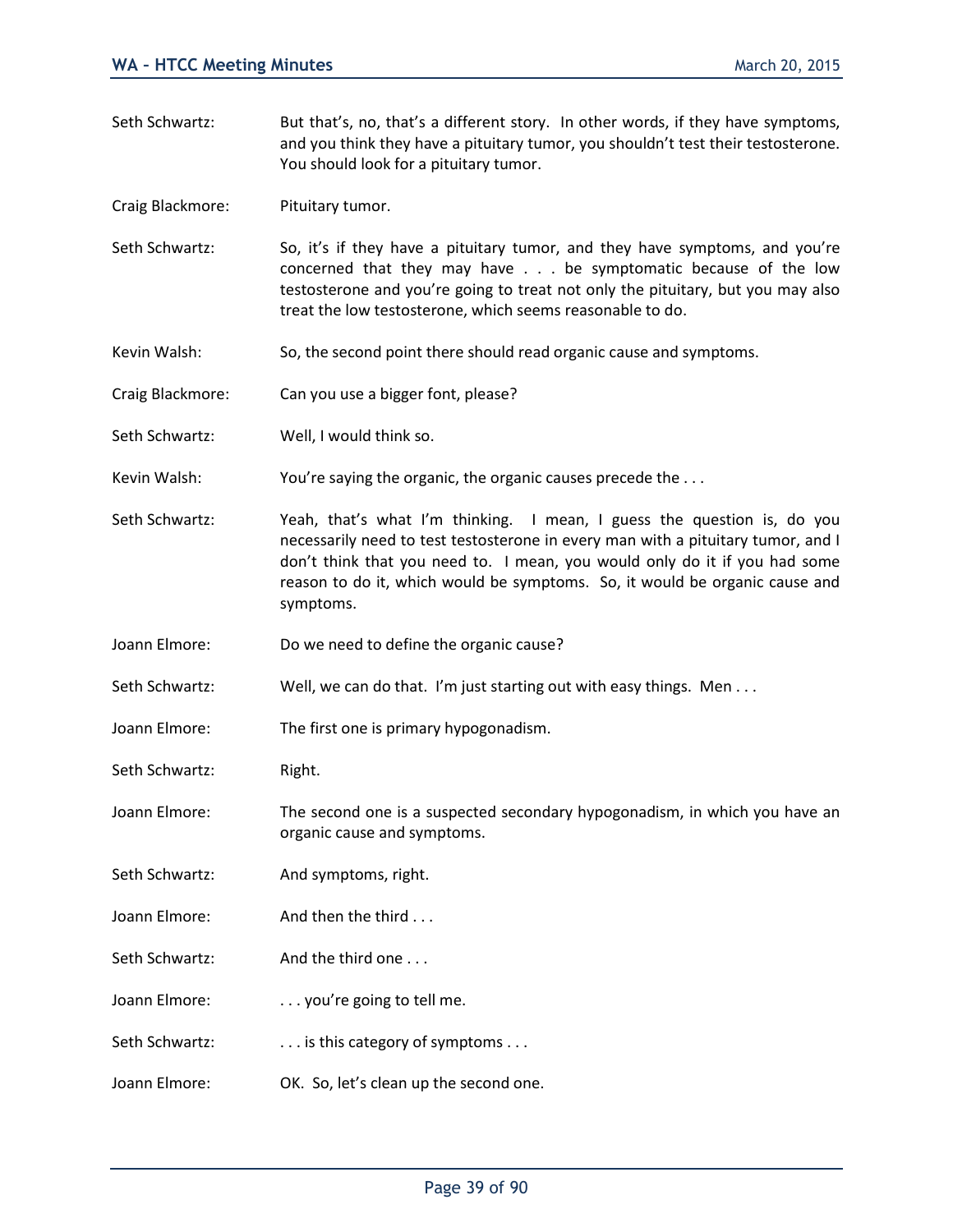| Seth Schwartz:   | OK.                                                                                                                                                                                                                                                               |
|------------------|-------------------------------------------------------------------------------------------------------------------------------------------------------------------------------------------------------------------------------------------------------------------|
| Joann Elmore:    | Do we need to define the organic cause, like, explain, you know                                                                                                                                                                                                   |
| Seth Schwartz:   | Maybe, can we just give a few examples?                                                                                                                                                                                                                           |
| Joann Elmore:    | Pituitary or suprasellar tumor or (inaudible).                                                                                                                                                                                                                    |
| Seth Schwartz:   | Either, yeah.                                                                                                                                                                                                                                                     |
| Craig Blackmore: | So, pituitary problems. If I look at the Endocrine Society guideline, they list<br>sellar region pathology. They list medications.<br>So, I guess it would be<br>medications that can cause secondary hypogonadism.                                               |
| Alvin Matsumoto: | Well, the biggest medication is going to be opioids.                                                                                                                                                                                                              |
| Chris Standaert: | Opiates.                                                                                                                                                                                                                                                          |
| Alvin Matsumoto: | Long-acting opioids, and then second biggest one would be glucocorticoids,<br>prednisone, or chronic prednisone. Those all cause secondary hypogonadism.                                                                                                          |
| Chris Standaert: | Opiates would be the biggest one.                                                                                                                                                                                                                                 |
| Alvin Matsumoto: | And then the third, more diffuse, could or could not are the anything that acts<br>on the central nervous system, particularly psychotropic drugs, but they usually<br>do it with increasing prolactin, but there are lots of other things that could it<br>also. |
| Craig Blackmore: | OK.                                                                                                                                                                                                                                                               |
| Seth Schwartz:   | So, I don't know how specific we need to get. If we simply say medications that<br>are suspected to cause hypogonadism.                                                                                                                                           |
| Craig Blackmore: | I'm happy with that, because these things can change.                                                                                                                                                                                                             |
| Seth Schwartz:   | I mean, leave that up to the clinicians to sort out.                                                                                                                                                                                                              |
| Craig Blackmore: | OK, and then there's HIV, weight loss in the guidelines.<br>So, HIV, what's the<br>mechanism for HIV?                                                                                                                                                             |
| Chris Standaert: | HIV with weight loss.                                                                                                                                                                                                                                             |
| Alvin Matsumoto: | It's wasting. It's nutritional deficiency. In fact, that is a very common cause.                                                                                                                                                                                  |
| Chris Standaert: | Yeah.                                                                                                                                                                                                                                                             |
| Alvin Matsumoto: | Of secondary hypogonadism.                                                                                                                                                                                                                                        |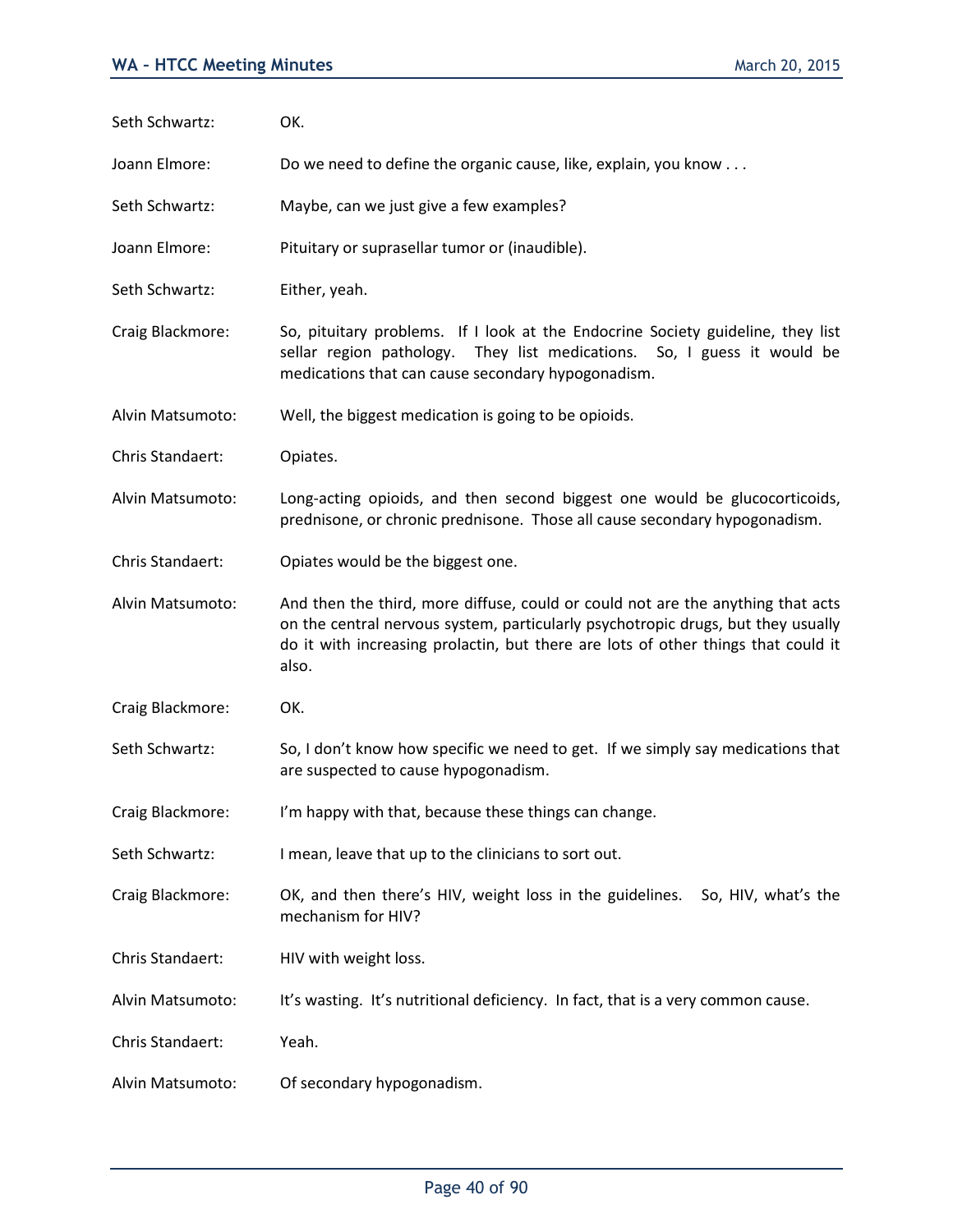- Chris Standaert: HIV with wasting, either from the disease or the drugs, I assume. HIV with wasting.
- Craig Blackmore: I prefer weight loss to wasting, but . . .
- Chris Standaert: Weight loss.
- Craig Blackmore: And then the other one that these guys have identified is osteoporosis and presumably we would have documentation of osteoporosis.
- Chris Standaert: Well, that one's sort of tricky, because the cause of the hypogonadism isn't the osteoporosis. The osteoporosis is a marker for the hypogonadism, I assume.
- Joann Elmore: Right, or it's associated.
- Craig Blackmore: But it's a marker for . . .
- Chris Standaert: Right.
- Alvin Matsumoto: It's a contributor of bone loss.
- Craig Blackmore: Yeah, but if the, if they have osteoporosis because they are hypo, their testosterone is too low, I could see justifying treating the testosterone in that context.
- Chris Standaert: No. I can see that, too. I'm just saying it's the organic cause where osteoporosis is not the cause of the hypogonadism. It's a marker of the hypogonadism. It's an effect.
- Seth Schwartz: I think I would be more inclusive rather than restrictive in this category, because we should leave it up to clinicians. If there's . . . these are circumstances where it's reasonable to do in my mind. I think what we're . . . what we're reacting against, I think why we're here is because of this whole low-T phenomenon, and that's not an osteoporotic man. That is an otherwise healthy guy who has decreased libido or whatever else, you know, or is fatigued, you know, and I think that's the . . . I think that's where it gets hard, which is number one, is that even a real condition or is that just getting older. Then, number two is, if it is a real condition, are we able to stratify the symptoms that would be realistic to test for versus those that are simply things that people have as they get older.
- Joann Elmore: OK. So, for these last four bullets, they need to be sub-bullets under suspected secondary hypogonadism, OK? Under organic cause and symptoms, or actually is it the last three?
- Kevin Walsh: No, it should say, it should say suspected secondary hypogonadism with organic causes and symptoms.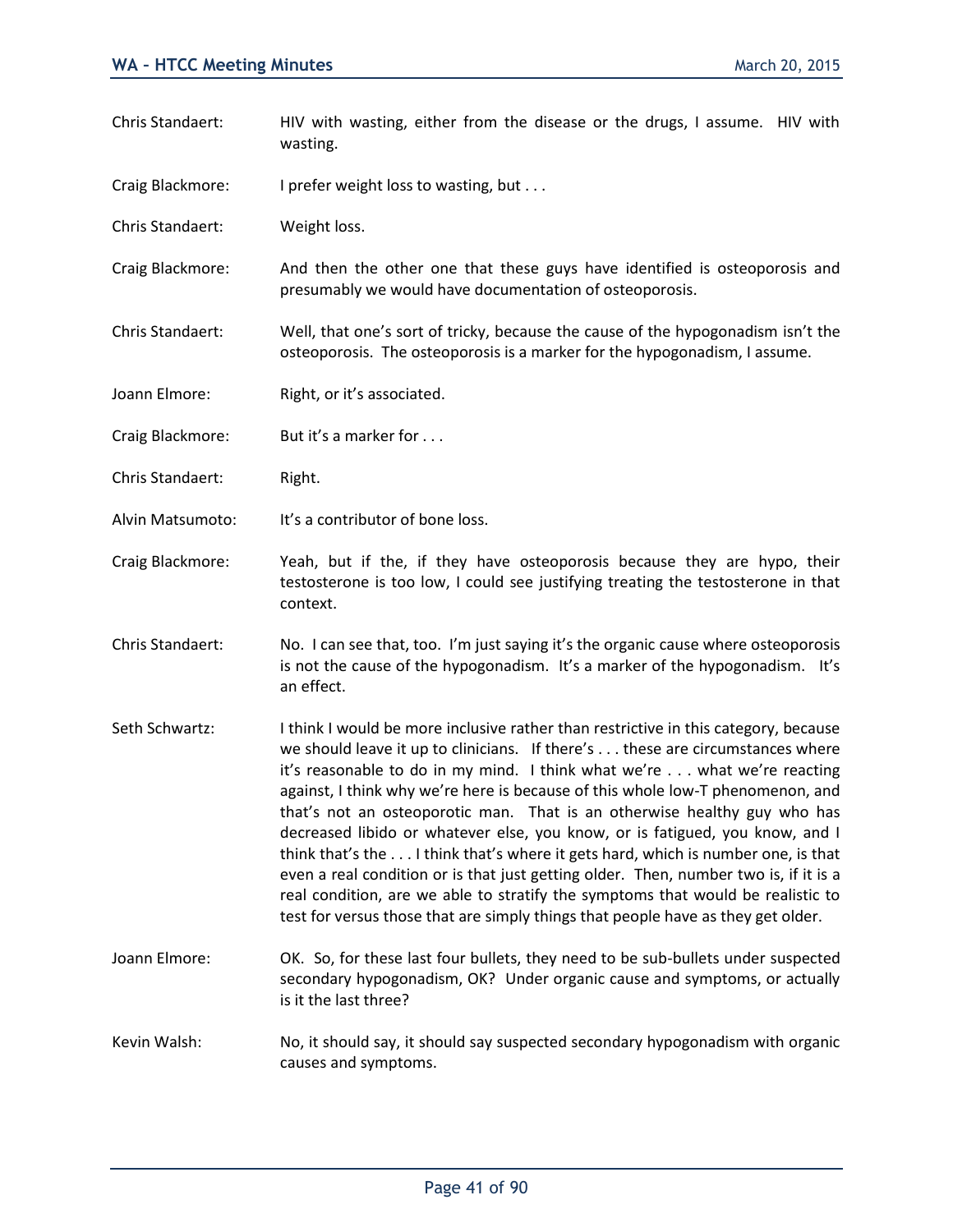- Joann Elmore: With organic cause and symptoms. Well, I mean, is, with osteoporosis are we saying they have to have osteoporosis and symptoms before they get the T? Chris Standaert: So, you're using osteoporosis as a marker for an endocrinologic disorder. Joann Elmore: Right.
- Chris Standaert: So, just having osteoporosis alone . . .
- Joann Elmore: Which is, according to these guys . . .
- Chris Standaert: . . . . . . you would, you might . . .
- Joann Elmore:  $\ldots$  some of them think ...
- Chris Standaert: . . . . . . . . well go draw the testosterone in the . . .
- Joann Elmore: ... even though it, even though ...
- Chris Standaert: . . . . . . . midst of an (inaudible).
- Joann Elmore: . . . . we did not report adequate evidence on that, but yes. In other words, for the medications it has to be . . . they have to be on medications that could be suspected and have symptoms, or for the organic, you know, sellar abnormalities and pituitary abnormalities. They have to have symptoms and that.
- Craig Blackmore: Well, I'm not sure that's true, I mean . . .
- Chris Standaert: I'm not sure that's true.
- Craig Blackmore: . . . . osteoporosis is asymptomatic. HIV with weight loss, I mean, is that a symptom?
- Joann Elmore: Uh-huh.
- Chris Standaert: Yeah.
- Craig Blackmore: It's a . . .
- Seth Schwartz: So, I guess the question would be, are you testing testosterone in everybody . . . do you test testosterone in every male with osteoporosis. It's that . . .
- Craig Blackmore: I think you're giving these guys an option.
- Alvin Matsumoto: I think you should be doing.
- Seth Schwartz: OK. I mean, that's . . .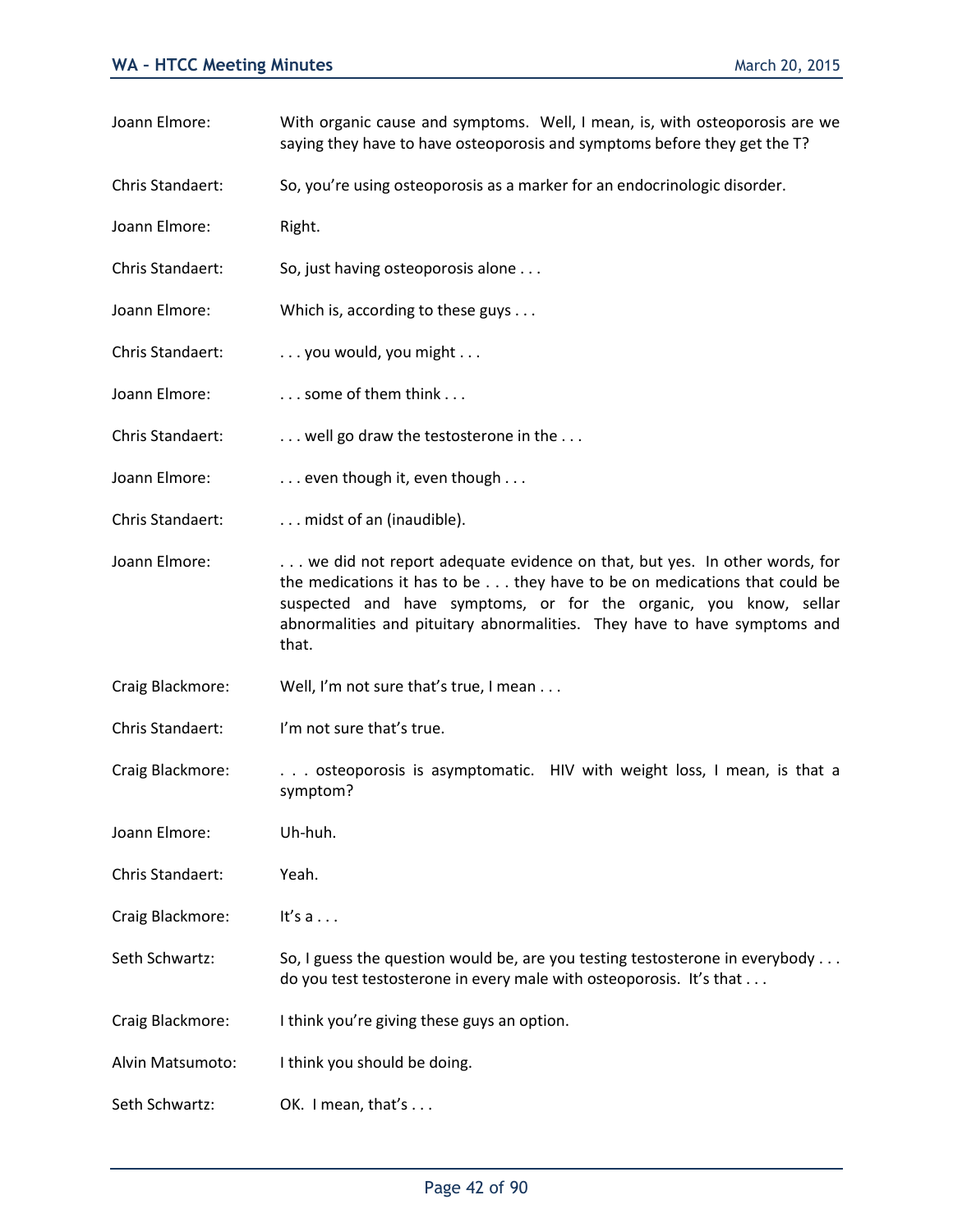- Alvin Matsumoto: I mean, to tell you the truth, I, I agree somewhat with the organic cause plus symptoms, but most people that are seeing lots of pituitary patients, if they've got a mass in their pituitary gland, they're going to measure testosterone as part of their workup. Part of the problem is that the non-specificity of somebody that has pituitary insufficiency, it could be secondary hypothyroidism. It could be secondary hypogonadism. It could be ACTH deficiency. It could be a lot of things. So, if you're going to really restrict somebody with a known mass in their pituitary or infiltrative disease to somebody that has symptoms, you might be restricting it too much.
- Seth Schwartz: Yeah, I don't think we need to be restrictive here.
- Joann Elmore: But what about the organic . . . making the organic cause with symptoms the first sub-bullet, because we need the pituitary and suprasellar tumor things and symptoms. So, do you want to make the organic cause and symptoms the first sub-bullet and explain . . .
- Chris Standaert: You could just get rid . . .
- Joann Elmore: ... what you mean there?
- Chris Standaert: . . . of the word symptoms. So, if you're looking for some organic reason for having suspected . . .
- Joann Elmore: Yeah.
- Chris Standaert: . . . secondary hypogonadism. That's what you're looking for.
- Craig Blackmore: Symptomatic or not.
- Chris Standaert: Symptomatic or not. So, get rid of the word symptoms.
- Marie Brown: So back (inaudible).
- Chris Standaert: This is tricky. So, are we going to try and make a definitive list of this because we get into, you know, the FDA approvals for treatment, orchitis due to mumps? I mean, we're going to get pretty far down the line here, and I don't, I don't think we can get a totally inclusive list. So, we need a term, like, suspected hypogonadism, secondary hypogonadism from an organic cause and leave it at that, e.g., and then put some examples.

Joann Elmore: Yeah, yeah.

Chris Standaert: And don't put . . . just say if you think there's some medical reason why this person has hypogonadism, you're not after this to treat low-T. You're after this to find their medical cause, you can go do this . . .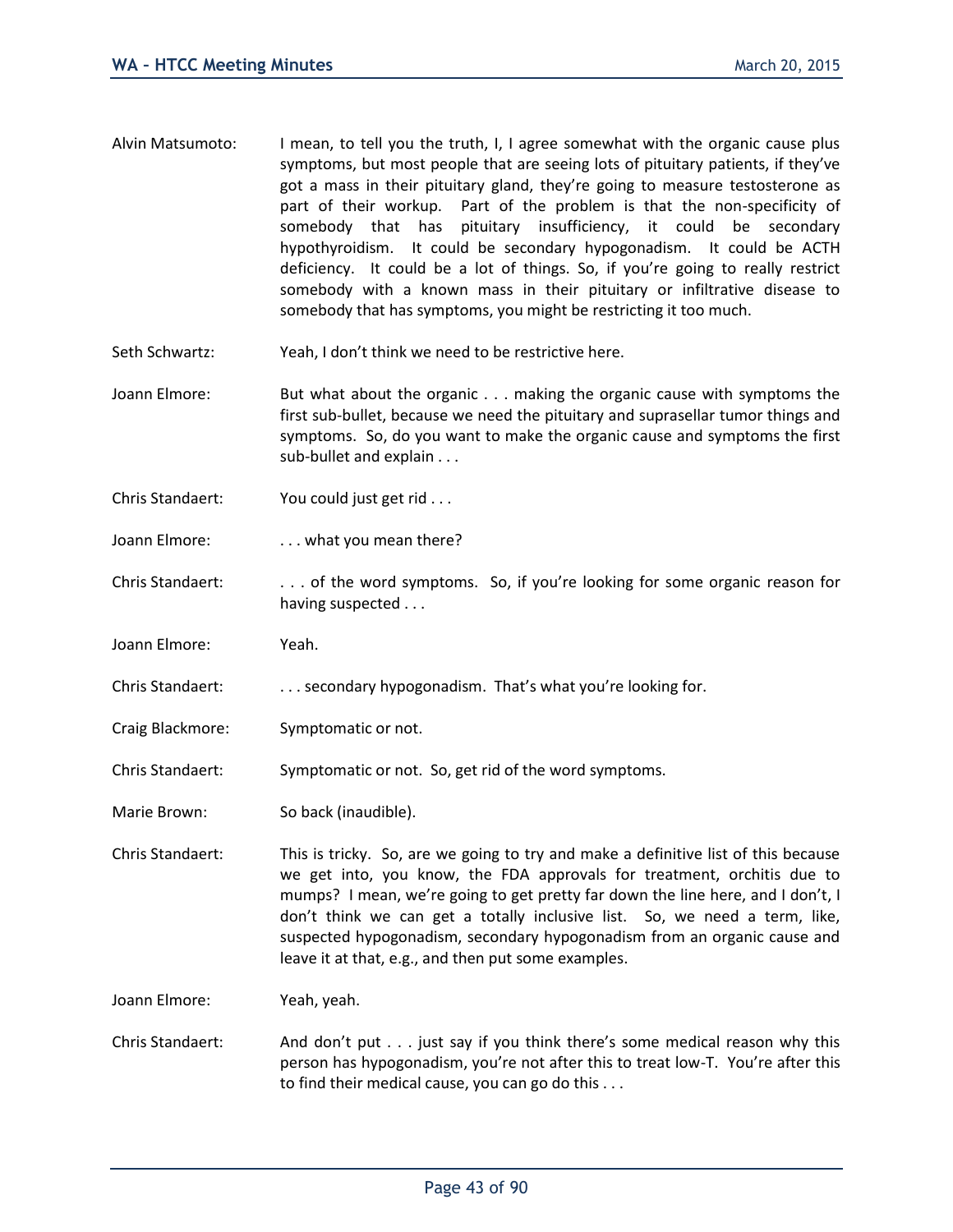| Joann Elmore:            | E.g. pituitary tumor                                                                                                                                                                                                                                                                                    |
|--------------------------|---------------------------------------------------------------------------------------------------------------------------------------------------------------------------------------------------------------------------------------------------------------------------------------------------------|
| Chris Standaert:         | whatever it may be.                                                                                                                                                                                                                                                                                     |
| Joann Elmore:            | or suprasellar tumor.                                                                                                                                                                                                                                                                                   |
| Chris Standaert:         | Organic cause goes after, is part of the suspected hypogonadism with organic<br>cause.                                                                                                                                                                                                                  |
| Joann Elmore:            | With organic cause.                                                                                                                                                                                                                                                                                     |
| Chris Standaert:         | Yeah. The words organic cause go after the word hypogonadism, and all these<br>are examples of those things. Put organic cause in there. So, everything below<br>it will be                                                                                                                             |
| Craig Blackmore:         | OK. So, let's think while they get caught up.                                                                                                                                                                                                                                                           |
| Joann Elmore:            | OK, and then suspected secondary needs to be a big, not a sub-bullet but a<br>bullet.                                                                                                                                                                                                                   |
| <b>Richard Phillips:</b> | How does the testing for something like erythrocytosis come in here? You<br>know, maybe there's other causes I'm not even thinking of, and I'm trying not to<br>be I'm trying to figure out how this all fits together.                                                                                 |
| Chris Standaert:         | That would be under. So, if you have erythrocytosis, you might suspect there is<br>hypogonadism. So, a secondary so you might draw it if that's what you're<br>thinking. This is secondary hypogonadism as a cause for your erythrocytosis.<br>So, that's why we're trying not to be total I don't like |
| Alvin Matsumoto:         | It's not a cause of erythrocytosis.                                                                                                                                                                                                                                                                     |
| Chris Standaert:         | totally inclusive with this.                                                                                                                                                                                                                                                                            |
| Marie Brown:             | I can't hear you.                                                                                                                                                                                                                                                                                       |
| Alvin Matsumoto:         | Hypogonadism is not a cause of erythrocytosis.                                                                                                                                                                                                                                                          |
| Chris Standaert:         | It's the testosterone.                                                                                                                                                                                                                                                                                  |
| Alvin Matsumoto:         | It's the testosterone treatment that would potentially cause that.                                                                                                                                                                                                                                      |
| Kevin Walsh:             | So, this is, right. It doesn't have to be on the list, erythrocytosis. We're talking<br>about testing initially.                                                                                                                                                                                        |
| Marie Brown:             | OK.                                                                                                                                                                                                                                                                                                     |
| <b>Richard Phillips:</b> | I don't disagree with you.                                                                                                                                                                                                                                                                              |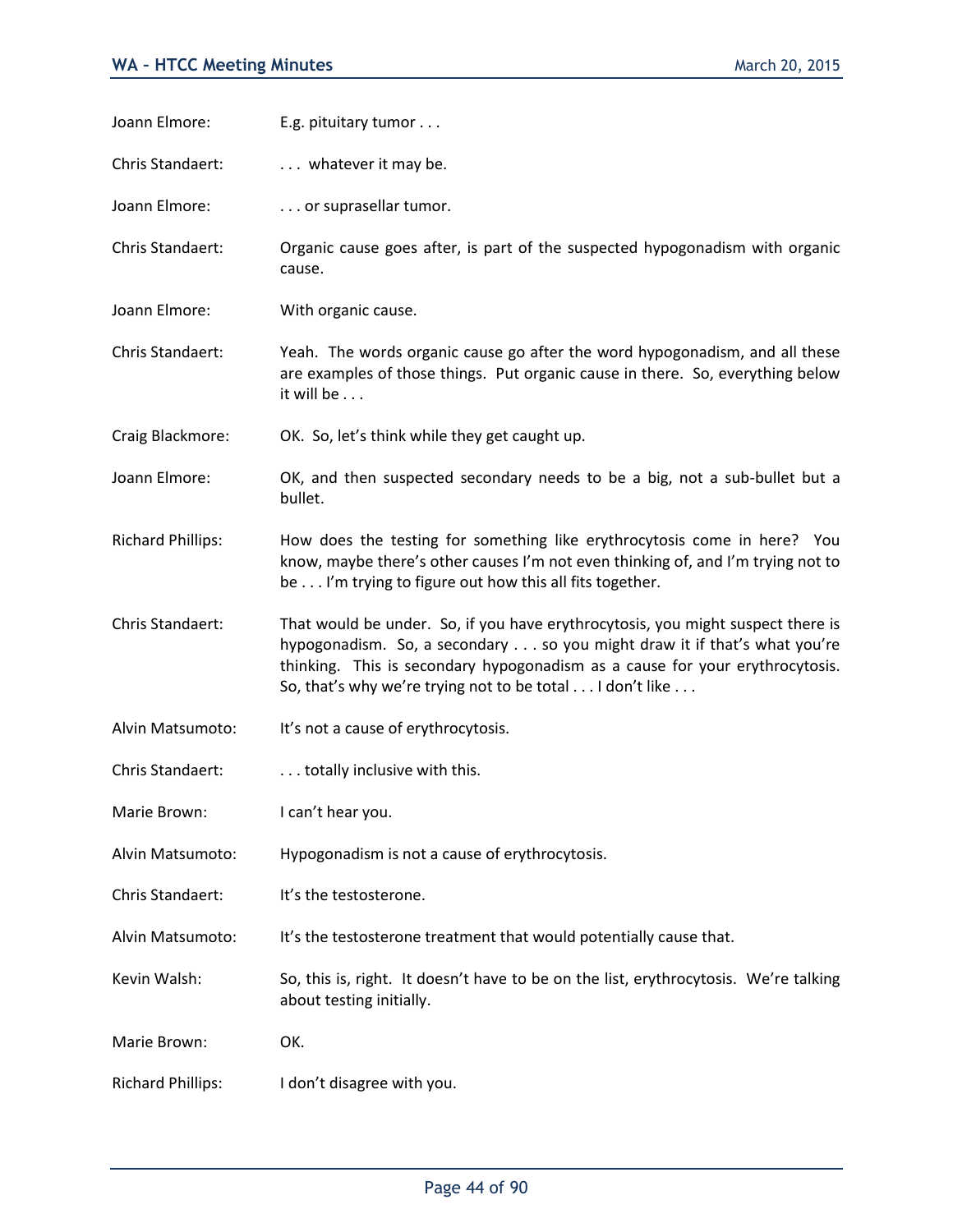- Craig Blackmore: OK. So, I'm on page 17 of the Hayes Report. We sort of went through those and then on page 18 of the Hayes Report, and this is coming largely from the guidelines from the Endocrine Society. They also list conditions in which characteristic signs or symptoms might prompt testing. So, this list, the guideline considers testing appropriate even without symptoms, and I think we talked about that, and we're on that same page, and then in the guideline, and again, it's a guideline but, you know, I'm not hearing that we have any evidence to come up with any better way to approach this. So, that's why I'm starting with the guidelines, just as everybody else has done. They talk about type 2 diabetes, end stage renal disease, and COPD, as well as infertility, as cases in which people basically with those disease who have characteristic signs and symptoms might undergo testing. So, I would propose we follow that because I think the areas we believe might be inappropriate aren't really in the individuals who have these conditions. That's my opinion, and I'm getting shakes of heads, so.
- Marie Brown: Infertility would be a priority.
- Chris Standaert: No. That doesn't go there.
- David McCulloch: I don't get it Craig. There's . . . if you've . . . whether you've got diabetes or not, you would test if you think it's primary or secondary hypogonadism. I can't think of any situation you would test somebody with diabetes just because they've got diabetes.
- Craig Blackmore: No. They're saying diabetes with characteristic signs and symptoms. So, diabetes with . . .
- David McCulloch: Characteristic signs and symptoms of?
- Alvin Matsumoto: Androgen deficiency.
- Craig Blackmore: Androgen deficiency.
- David McCulloch: Primary or secondary.
- Craig Blackmore: So, so the challenge is this, I think. The challenge is, if we say test everybody who has, you know, symptoms like lethargy and decreased libido then we're basically saying you can test anyone.

Group: Right.

- Craig Blackmore: So, however, we also recognize that those can be indications of androgen deficiency, and when we have populations in whom androgen deficiency is thought to be more prevalent, it might be appropriate, maybe, to deploy testing for more vague symptoms in that group. Now, that's ...
- Seth Schwartz: When are we going to talk about safety?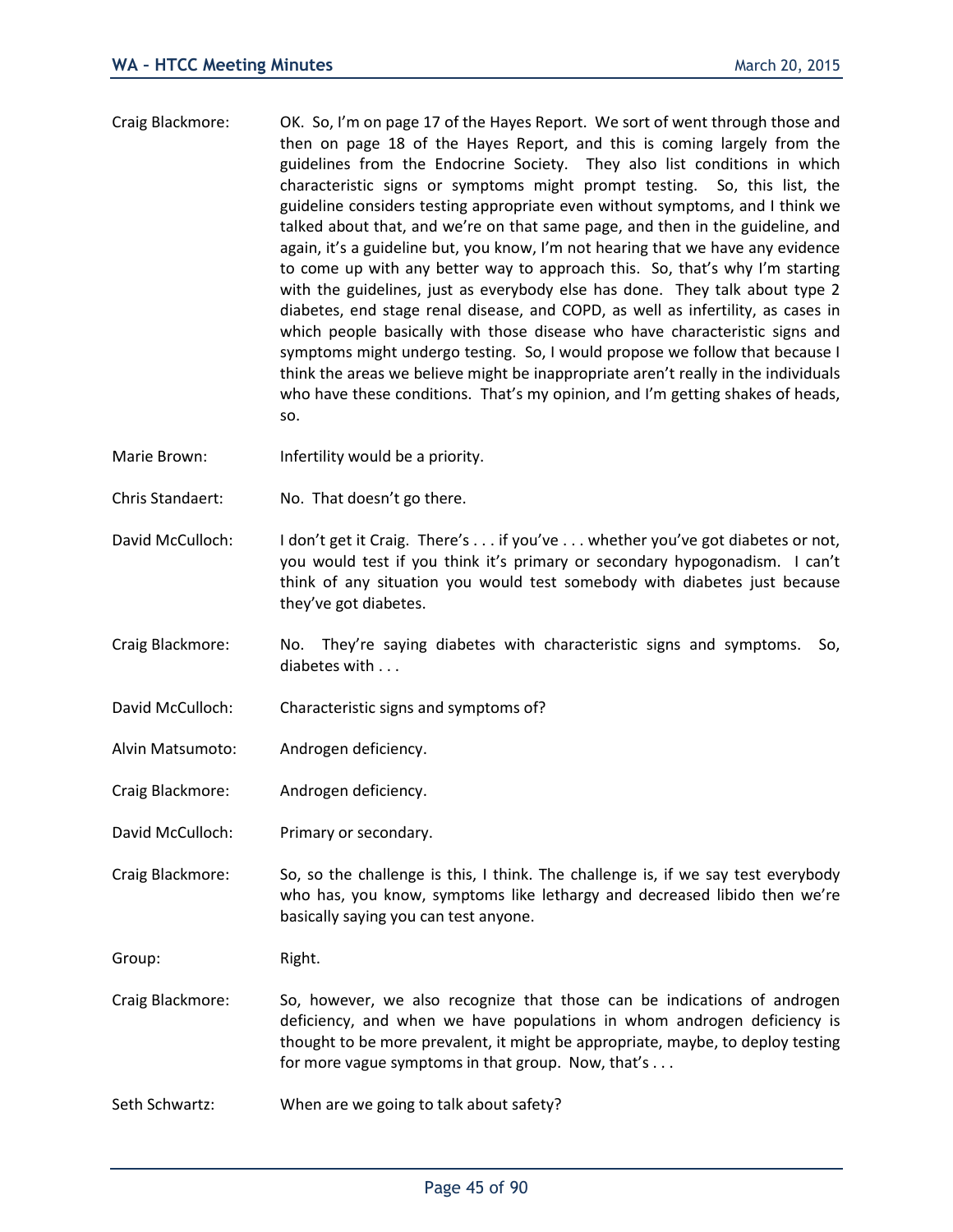| Joann Elmore: | Yeah, really. |
|---------------|---------------|
|---------------|---------------|

Marie Brown: We will in a minute.

Seth Schwartz: Because we're so far on thin ice that . . .

Craig Blackmore: You tell me.

- Kevin Walsh: . . . . it's cracking underneath my feet here. I mean, so the notion is, if you have diabetes you might have androgen deficiency, but the question is, well are you going to treat that androgen deficiency in a diabetic because they have it? That's when the safety issue comes in, because I don't feel that it's at all conclusive that there's no cardiovascular use to using testosterone. So, you already know that diabetics are at increased risk for cardiovascular disease because of their diabetes. So, I don't . . . I can't go along with testing diabetics even with symptoms, personally.
- Seth Schwartz: So, I'm challenged a little bit by this, because, you know, while the safety concerns aren't, you know, completely 100% convincing, I agree with Kevin. I'm pretty suspicious that treatment has some risks, but that's also not entirely what we're talking about, you know? Because if you have a patient in whom you really suspect this disease, it doesn't seem unreasonable to find out if they have it or not and then as a clinician have the discussion about, you know, yeah. Now we know you have this but treatment may be fraught with problems, and you may elect not to treat that patient, but if you never knew they had it in the first place, you can't even have that discussion. So, I'm not sure where we fall at on that one. What I'm still thinking about this categorization, I think we're good so far, and I would sort of envision a secondary category, which we may decide to include or totally exclude, but it would be the suspected secondary clinical hypogonadism without organic cause, and then we can decide if we want to try and classify those conditions or not, or if we're just going to throw that out completely, but I think we're pretty good with where we are so far. It's this next one where it gets (inaudible).
- Chris Standaert: So, I guess . . . so, would you say . . . this is now symptomatic patients, right? So, now we have people who we're not chasing a diagnosis. Our primary goal isn't chasing a diagnosis of hypogonadism and some pituitary axis problem. Now, we're after people who come in who are symptomatic. They may have diabetes. They may just have sexual dysfunction. They may have something else, but these aren't people where you would do the workup because of the nature of their disease. Those people you would, right? Whether they're symptomatic or not, they have HIV with weight loss, you may go look. If they're osteoporotic, you're going to go look. If they have a pituitary tumor, you're going to go look.

Seth Schwartz: I guess the question is . . .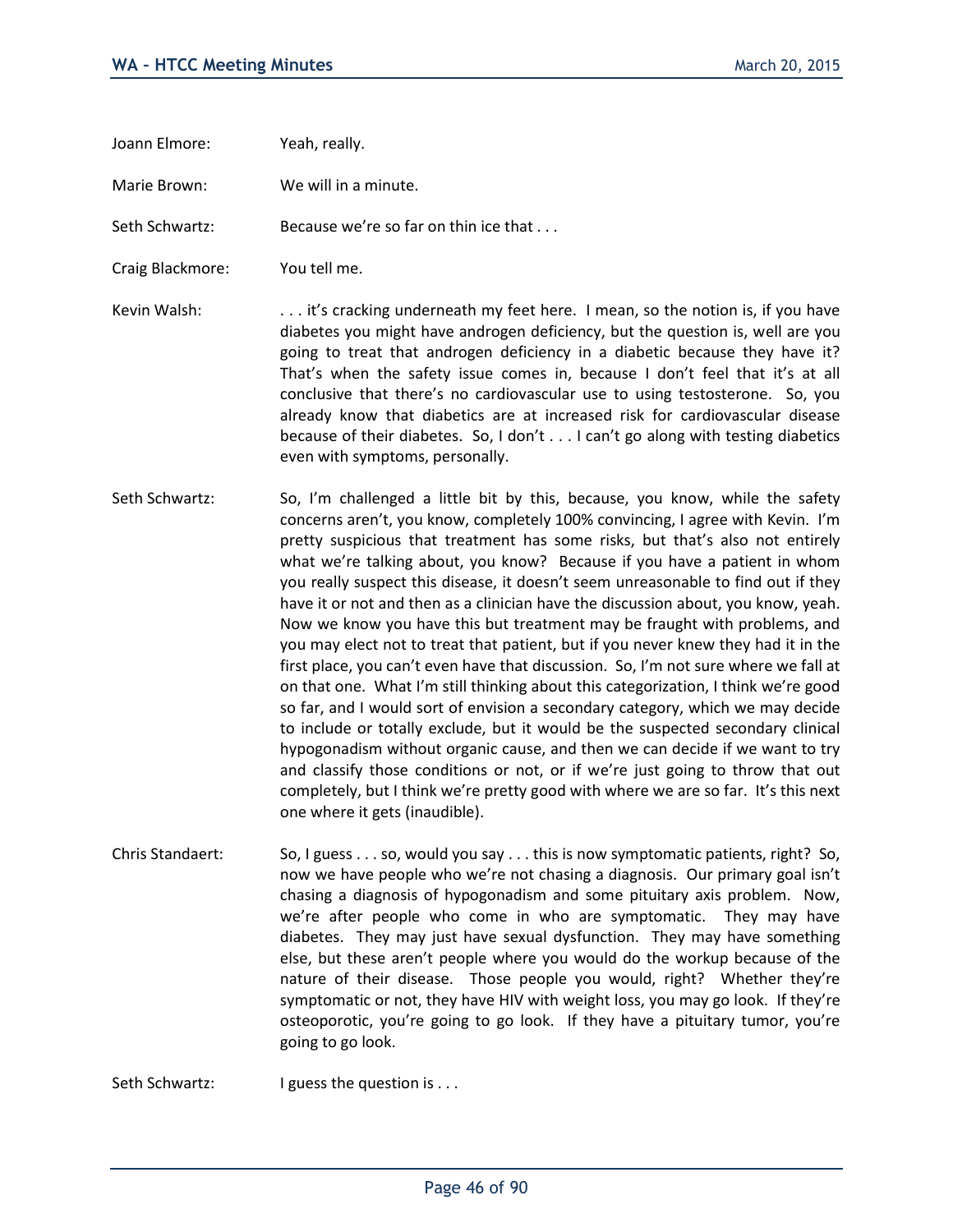Chris Standaert: But the other category seems to be people who are just symptomatic.

- Seth Schwartz: So is . . . but, I guess the question is, is symptomatic from low testosterone, is that not secondary hypogonadism?
- Chris Standaert: But saying without organic . . . so, is diabetes an organic cause of hypogonadism. I mean, that's what (inaudible).
- Seth Schwartz: Well, this is important. I mean, we're ...
- Chris Standaert: Right, so...
- Seth Schwartz: . . . I mean, I'm not convinced at all about that.
- Chris Standaert: . . . no. Neither am I.
- Seth Schwartz: We don't know what those (inaudible).
- Chris Standaert: (inaudible) All I'm saying is that in the, in the guidelines, where they talk about it, they are talking about secondary hypogonadism, but they're talking about signs and symptoms, and then we get into people where . . . I guess, without. . .
- Seth Schwartz: I guess the ...
- Chris Standaert: . . . . . organic cause throws me, because I don't know how to know whether endstage renal disease would be considered an organic cause of hypogonadism.
- Seth Schwartz: Well, I guess the point here is that suspected secondary hypogonadism is because of the signs and symptoms, right?
- Chris Standaert: OK, well I guess due to symptoms alone, I guess you could say, and then put the conditions under which symptoms alone with one of these medical conditions would make you go look?
- Alvin Matsumoto: Can I interject?
- Chris Standaert: Something like that?
- Alvin Matsumoto: I think one way of thinking about this that makes sense to me, it's not totally accepted, but I think, I like the term organic, because I've used that before, and you define that as something that's structural, congenital, or infiltrative, something that actually damages or you're born without some part of the hypothalamic, pituitary axis, OK? So, I like organic. I've used the term functional hypogonadism for the others b what happens with a lot of these causes is that there is something, like a medication, that suppresses the hypothalamic pituitary axis but doesn't actually cause damage to it. So, if you take away . . . if you give a long acting opiate, LH/FSH, testosterone, go down. If you take it away and you wait for a while, it comes back again. So, there was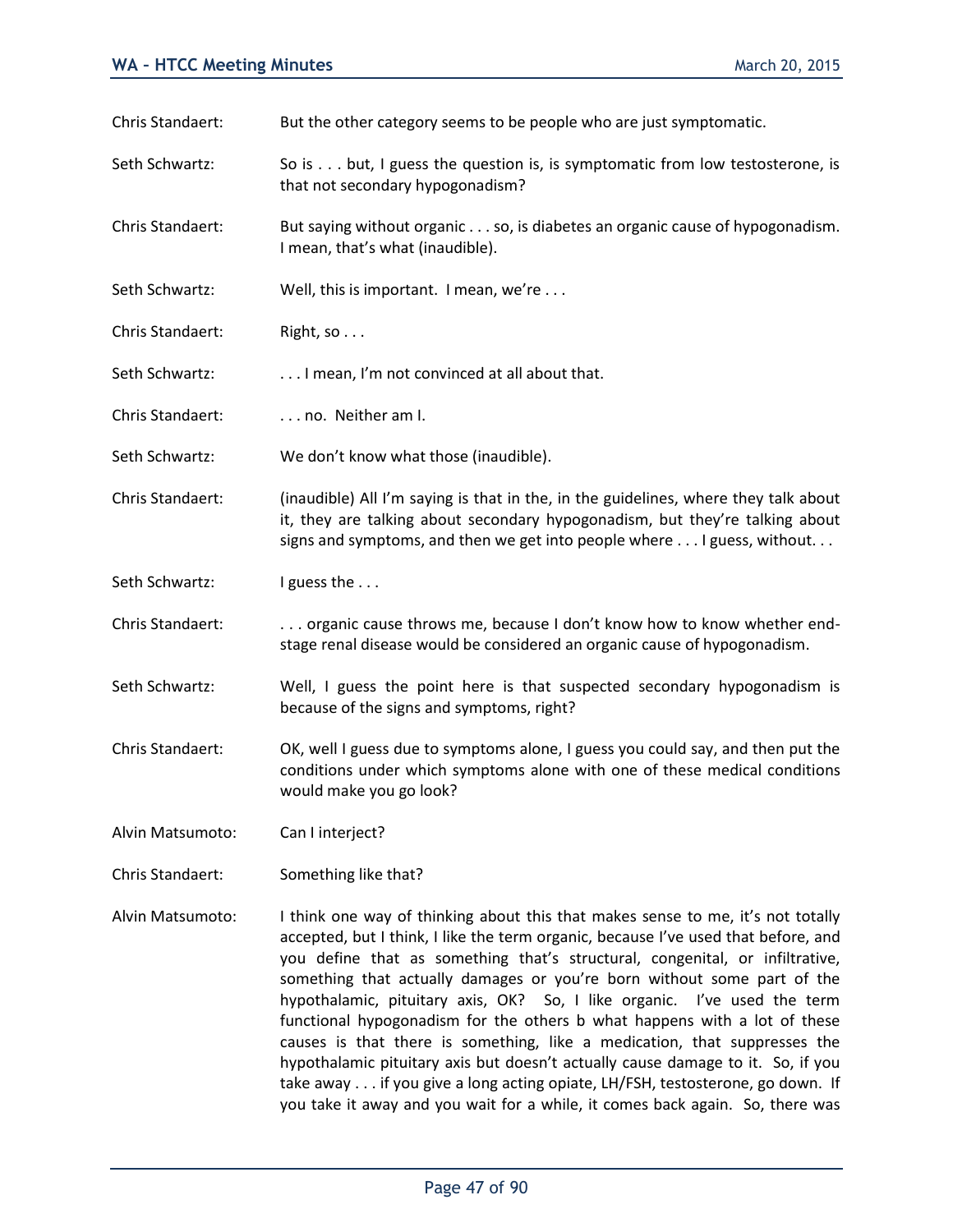really no structural or organic issue there. With renal failure, you get this for a multitude of reasons, nutritional, illness, cortisol, a variety of reasons, but they're all functional reasons for suppressing the gonadotropin axis. If you get a renal transplant and you correct the renal function, in fact, testosterone levels will come up so that there was no permanent damage associated with the illness. Same with glucocorticoids for all of those. So, if you classify these things into functional causes versus organic causes, organic causes you've already kind of done. The functional causes become more difficult. You hit the nail on the head basically is that if you allow, like, type 2 diabetes or obesity or anything that, you know, is commonly found to have, in these conditions, low testosterone, but you require that they have symptomatic symptoms, as well as a low testosterone, most people will have symptoms because of their reasons, right? I mean, so they'll have comorbid reasons to actually have symptoms. So, you're going to allow a lot of people in. I feel for you, because this is what you basically deal with every day if you see a lot of people with hypogonadism, but then you don't want to ignore those small percentages that actually do have hypogonadism that have symptoms that are related to low testosterone. So, I can't help you with that, but I think it's a matter of severity, but you can't actually put that in a document. My own personal practice would be to gauge this with a symptom complex, not just one or two symptoms but maybe a whole set of symptoms and the severity of the symptoms to actually guide me to say this is likely related to low testosterone, but you know, again, you have to be evidence based. It's not empiric at this point.

- Seth Schwartz: What I'm struggling with is, I like that classification, yet I don't feel like we have the evidence to make that determination, and then the secondary issues is, I'm trying to . . . I'm still trying to figure out what our concern is, why are we here, and I'm not . . . I don't really think we're here because there are people who have medical conditions or other things that are associated with low testosterone levels that may be causing their symptoms. I don't think those are the people we're worried about. It's the . . . I'm still thinking it's the TV diagnosis of low-T, and so . . .
- Chris Standaert: Otherwise healthy men who are . . .
- Seth Schwartz: Right.
- Chris Standaert: . . . getting tested.
- Seth Schwartz: Right. So, we may be over-testing in diabetics or people who have . . . who are obese or whatever. We may be over-testing in those patients, but it doesn't feel like that's the runaway problem that we're concerned about. So, I don't think we need to be restrictive about that stuff. So, I think coming up with some definition that allows for that but says you've got a 50-year-old guy who's more tired than he used to be, that guy shouldn't get a test. So, again, I'm not exactly sure how you make a classification, but I just am thinking about it and that's, that's the divergence that I think, I, I'd like to see us classify somehow.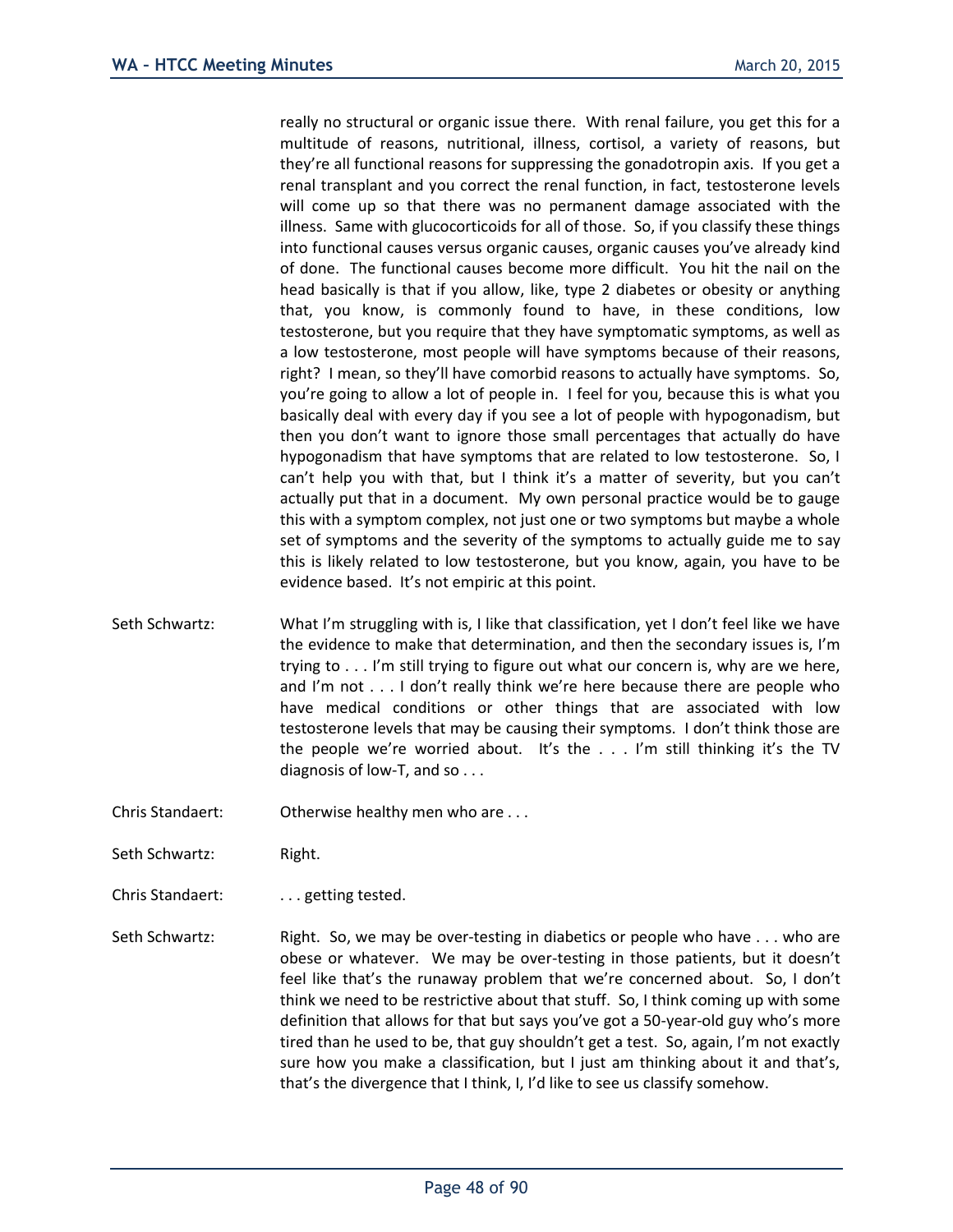- Chris Standaert: So, is there, could you say something like symptoms alone in the absence of a concurrent medical condition that would be expected to cause secondary hypogonadism is not covered, I mean, could you say something like that, or does that kind . . . I don't know the right word, but does that kind of language work. So, rather than trying to find . . . at some point, rather than try to say everything that should be in, we say everything below this is out. We just draw . . . so if you don't meet one of these things where you really have . . . somebody knows you have some medical problem or some medication or something that is going to, is known to cause true hypogonadism, which isn't what we're worried about. You just say you can do that, but if really you're just doing this in people who are symptomatic without any known medical problems that would be suspected of being causative of secondary hypogonadism, you shouldn't do that, something like that?
- Craig Blackmore: Flipping that around would be coverage for individuals who have symptoms of hypogonadism and a diagnosed medical condition known to be associated with hypogonadism. Now, I don't know what can of worms that opens up. People could say everything's associated with hypogonadism, and if that's just an open door, I mean, I think that's what you're getting at. What that would look like, I don't know. I mean, I don't know if that would be, I mean, you know, I think the, I think the, I think the committee is all in the same place of trying to restrict one group, one component of the testing that we see, and we're just trying to figure out how to put that into words, and it's not easy. Thoughts?
- David McCulloch: I would keep the first three bullets, remove bullets four and five, and leave the basically the ones we struggled over with the five sub-bullets and then just below that say symptoms alone in the absence of any organic cause is not covered.
- Craig Blackmore: So, I'm sorry. I missed that. Keep the first three and then the fifth, symptoms only.
- Marie Brown: Well, the fourth, though, helps us with that negative case.
- Chris Standaert: We're saying that's not covered.
- Kevin Walsh: Can I ask the agency chiefs. A negative case means you have to, aren't you, then, required to look and see if everything else has been ruled out? I mean, how, how do you enforce a negative case?
- Steve Hammond: Well, it could be helpful, I think, to state what is not covered. I mean, implementing this is going to be a challenge, but having the decision could be helpful in . . .
- Kevin Walsh: So, the statement symptoms alone in the absence of any organic cause is not covered is a helpful statement?
- Joann Elmore: Well, it might be educational for the clinicians.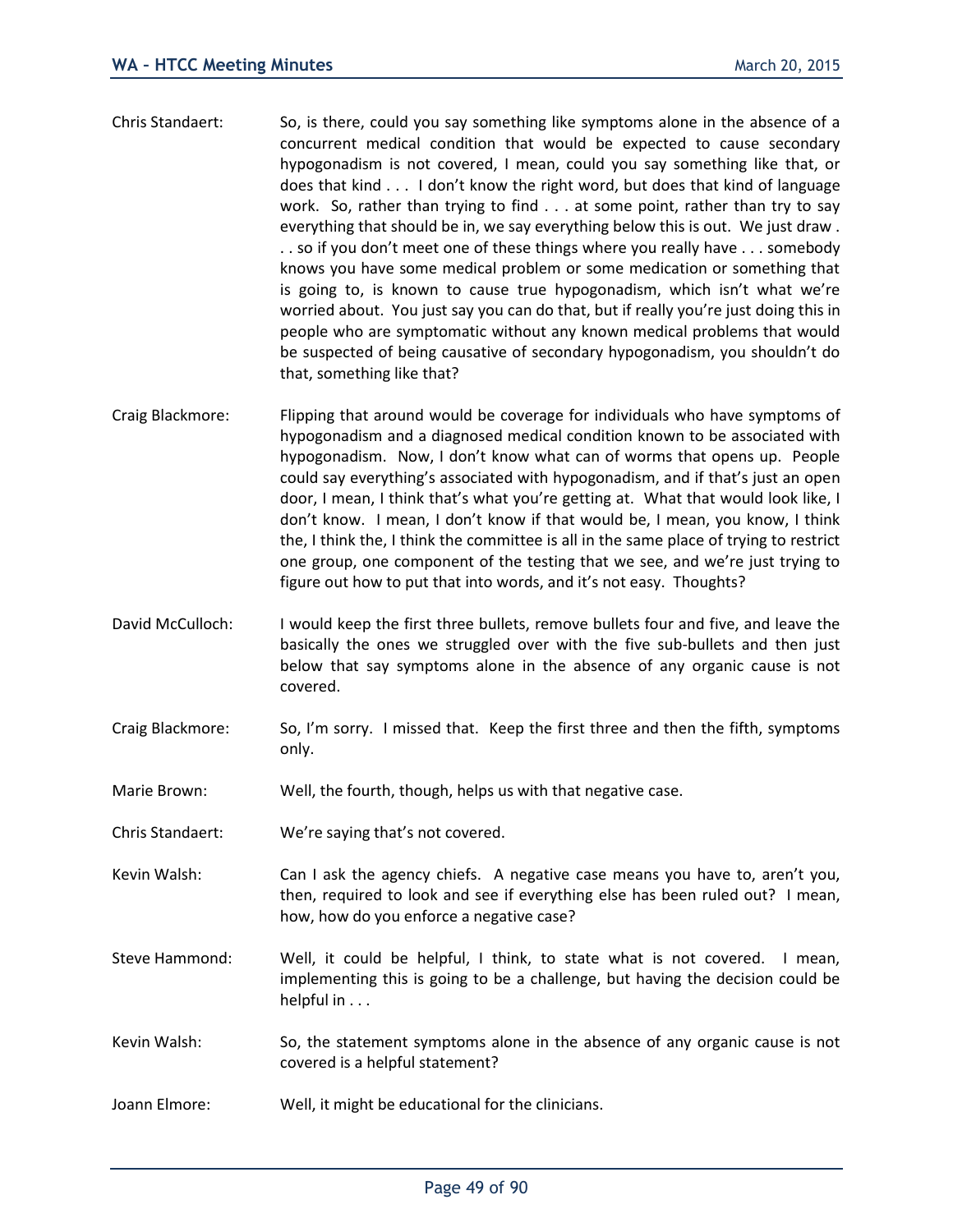Steve Hammond: Yes, that could be helpful.

Kevin Walsh: OK.

Chris Standaert: Because I don't . . . we're not going to be able to get a conclusive list of what should be in. So, at some point, we just have to say, this category is out, because we just can't come up with every single medical thing.

- Kevin Walsh: So, we're saying takeaway bullet point four, the one that says suspected secondary hypogonadism with symptoms alone, take that out. Leave in the next one, and then do we leave in the one after that, as well?
- Chris Standaert: That sort of repeats the second bullet, the bullet point right above, the suspected secondary hypogonadism (inaudible).
- Seth Schwartz: I think the fourth one might be more restrictive than we want to be and I could be wrong about that, but I mean, that's pretty restrictive. I see that as being pretty restrictive.
- Craig Blackmore: See, I worry the opposite. I worry that organic has a meaning to us in this room, but it doesn't have a standard meaning, and, you know, I think you could come up with things and say they're organic causes.
- Marie Brown: Or the structural, infiltrative.
- Alvin Matsumoto: Yeah, yeah. I, I think you can run in . . . I agree that the fourth one is, is going to be . . . is restrictive. So, you have a person who's on a methadone maintenance program that's taking chronic methadone that is . . . well, you could argue that, you know, well at any rate, that has low testosterone levels in the castrate range, which is very common, OK? They . . . it suppresses the axis, and you wouldn't consider that an organic cause, because if you could ever get the person off of methadone, they would be . . .
- Chris Standaert: So, if we change the word organic to any medical condition or medical treatment known to be associated with secondary hypogonadism is not covered.
- Craig Blackmore: I mean, it's already . . . medication's already there.
- Michelle Simon: Yeah, it's covered above.
- Seth Schwartz: It's the medical condition, I think.
- Chris Standaert: Medical condition instead of organic cause.
- Craig Blackmore: Yeah, that ...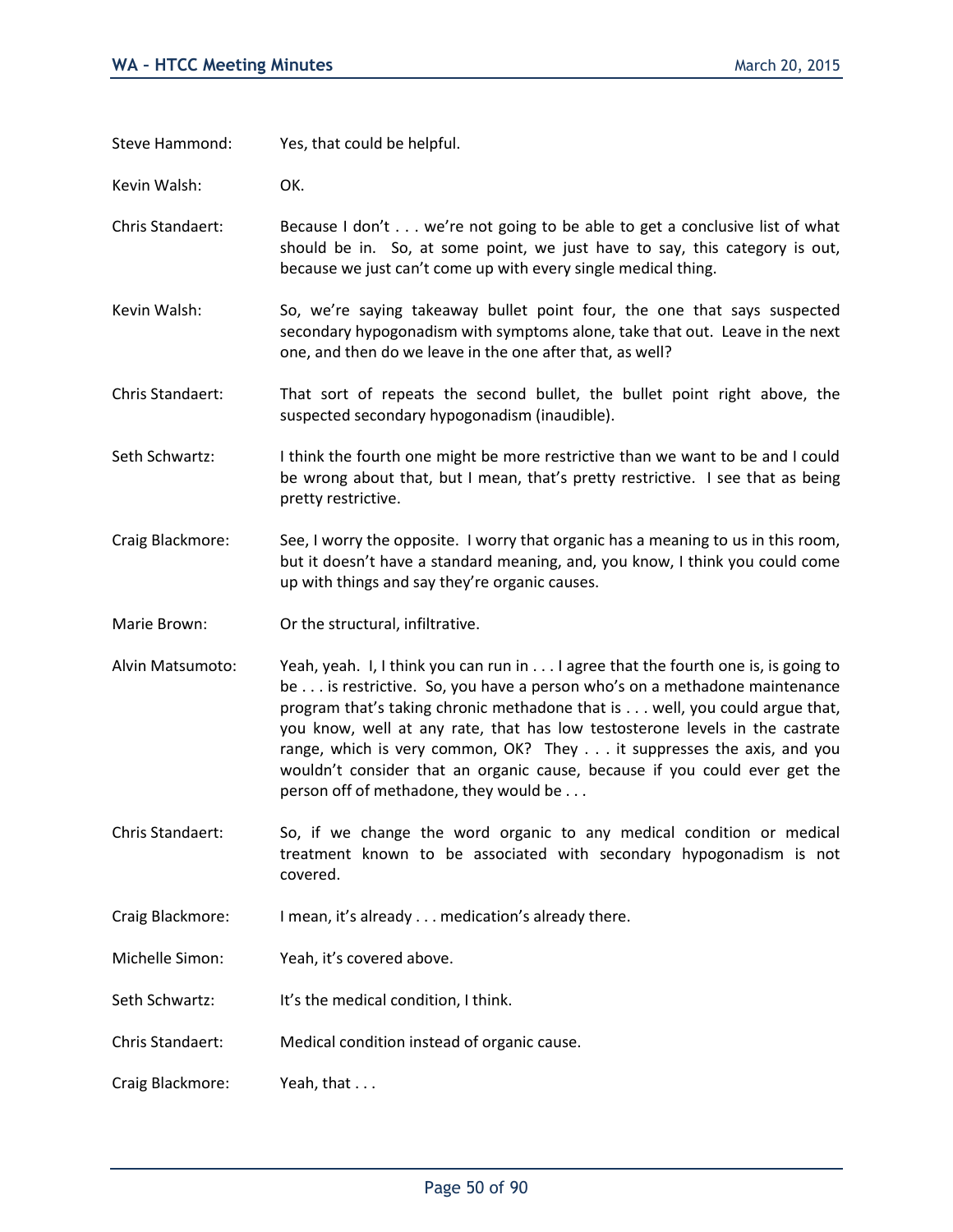- Chris Standaert: It would seem to me you'd see, like, yeah. The total cynical side of me  $\dots$  the pain and Vicodin clinics that are so badly run combined with the testosterone clinics and then you have everybody on it, but yeah. This is . . .
- Craig Blackmore: So, it'd be . . .
- Chris Standaert: . . . . . the other side of the world.

Craig Blackmore: . . . . . . medical condition associated with hypogonadism.

- Seth Schwartz: The symptoms alone is pretty vague. Maybe we want to say something more about that?
- Kevin Walsh: Make a proposal.
- Seth Schwartz: You know, I guess there's two types of symptoms that we're looking at. There's sexual dysfunction symptoms and then there's I don't feel good symptoms. I don't feel as good as I did when I was 20 symptoms. So, I mean, realistically that's what we're talking about, and I don't know how you, you know, how you classify that, but, or at least say symptoms suggestive of secondary hypogonadism.
- Craig Blackmore: So, how about the four words from the final bullet there, we move those up, say symptoms of secondary hypogonadism in the absence of any medical condition associated with hypogonadism is not covered. I like it. That's restrictive in the sense that somebody might really . . . really might . . . well, I don't know.
- Marie Brown: Try that.
- Seth Schwartz: Symptoms of secondary hypogonadism.
- Marie Brown: Type it in.
- Seth Schwartz: Perfect.
- Craig Blackmore: And then you can get rid of the final bullet. So, the risk here is, somebody could have really severe symptoms and maybe have a problem, really have secondary, maybe, you know, really have very low pituitary or testosterone, and we wouldn't allow testing unless they were a diabetic, and I don't know, I'm just . . . I don't know what you guys think about that.
- Chris Standaert: But what would, I mean, what would prompt somebody to come in where the only differentiator between well and not well would be a low testosterone with that? Well, like, so they didn't know what they had. They came in. They're totally fatigued, they're wasted or whatever. They've got a whole bunch of things, lots of things are going to be off, I assume. It's not just testosterone. If the whole pituitary is out, you're going to find all sorts of things are off.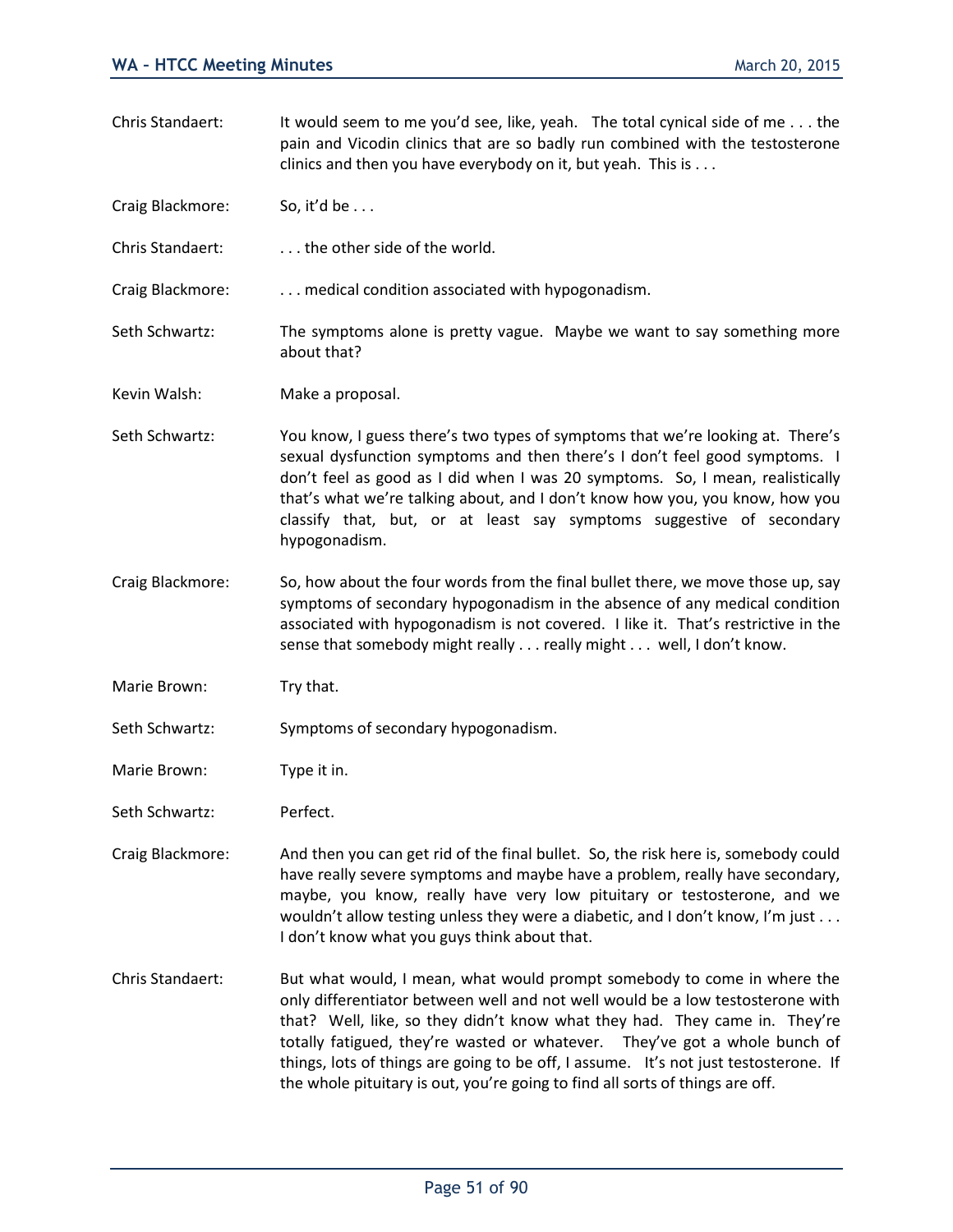| Joann Elmore:    | Mm-hmm.                                                                                                                                                                           |
|------------------|-----------------------------------------------------------------------------------------------------------------------------------------------------------------------------------|
| Craig Blackmore: | But we're saying you can't test that person for low testosterone.                                                                                                                 |
| Seth Schwartz:   | No, but if you work them up and they have a low, and they have low TSH,<br>they've got a low pituitary function or something like that, then you could,<br>because then           |
| Chris Standaert: | Right, because then                                                                                                                                                               |
| Seth Schwartz:   | they have a medical condition. Then, they fit that category. They're saying<br>it's not, it shouldn't be your first test is essentially what you're saying.                       |
| Craig Blackmore: | I found something else, right.                                                                                                                                                    |
| Seth Schwartz:   | That could cause low testosterone.                                                                                                                                                |
| Chris Standaert: | I mean, it's not I don't know if we define would sexual dysfunction alone<br>be a medical condition? Would someone define it as such? That's up to them, I<br>guess, the state.   |
| Joann Elmore:    | Well, we'll try.                                                                                                                                                                  |
| Chris Standaert: | Better for people to try.                                                                                                                                                         |
| Craig Blackmore: | Right. So, that's, then the is this really restrictive, I guess, is the question, or<br>will somebody say, oh, low libido is a medical condition associated with<br>hypogonadism. |
| Chris Standaert: | Right.                                                                                                                                                                            |
| Craig Blackmore: | I don't know.                                                                                                                                                                     |
| Alvin Matsumoto: | I'm not sure you need secondary there. The symptoms of primary and<br>secondary hypogonadism in terms of androgen deficiency are the same.                                        |
| Craig Blackmore: | Alright. So, is, is this sufficiently restrictive for the committee's needs?                                                                                                      |
| Kevin Walsh:     | I, I, I think this is a this doesn't close the door at all for me.                                                                                                                |
| Chris Standaert: | Because they're just going to say fatigue, loss of libido, whatever.                                                                                                              |
| Craig Blackmore: | It's a medical condition.                                                                                                                                                         |
| Chris Standaert: | Whatever medical conditions.                                                                                                                                                      |
| Kevin Walsh:     | They've all got CD-9 codes. They've all got CD-9 codes.                                                                                                                           |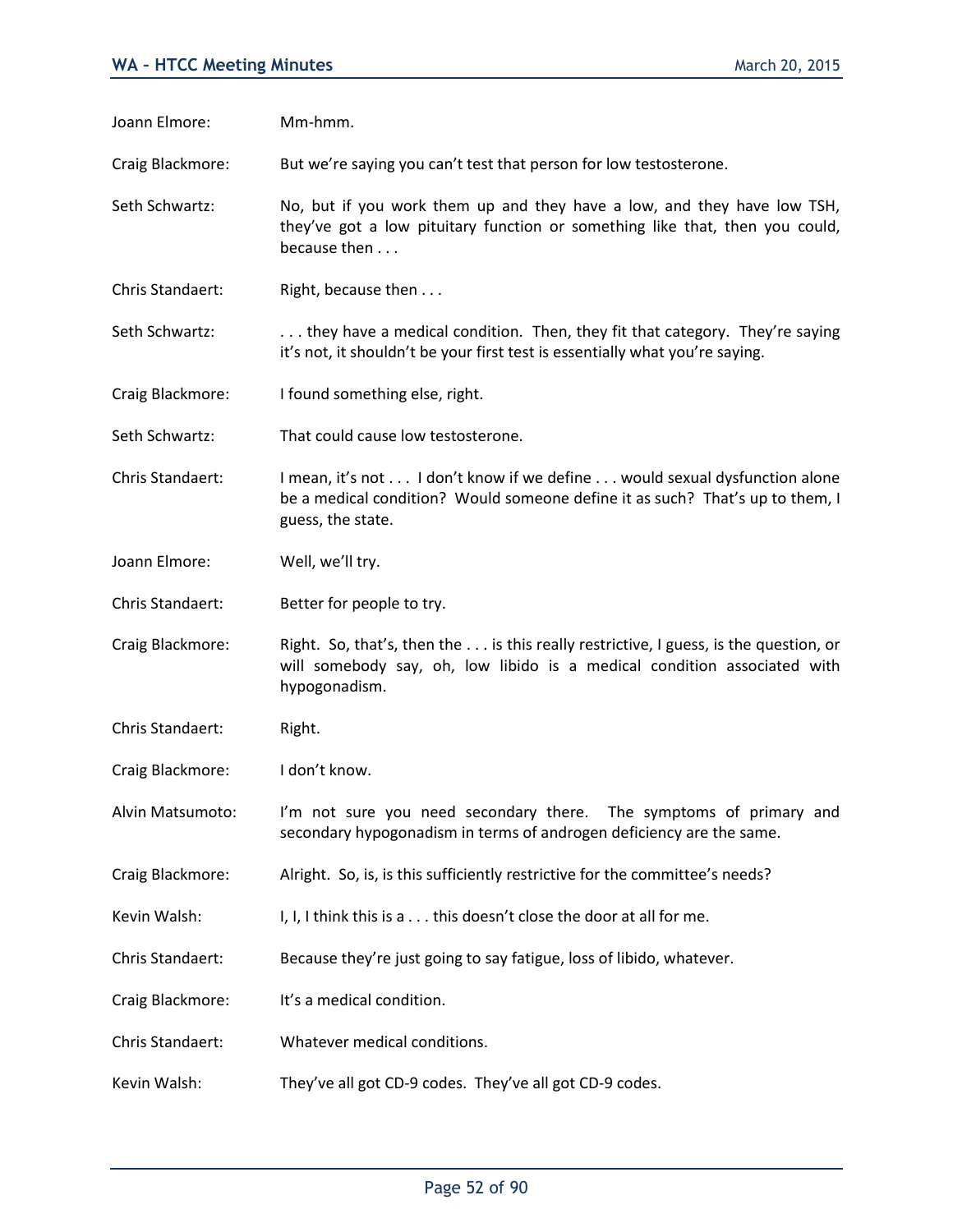Craig Blackmore: Alright, Kevin. How are we going to fix it?

- Kevin Walsh: Well, you were concerned that we . . . that there were these microscopically small subsections of patients that we were going to exclude from having a free-T or a testosterone if we didn't make this broad enough, and I say, somebody gets lost in the wash here, and we either close the door or we leave it open, and if we close the door some people are going to get excluded, but we've not succeeded in coming up with an approach that includes every possible reasonable cause that we would want to cover, but restricts the wide open use of it because I don't feel good. So, I feel in our . . . I guess you could take the perspective that your responsibility is to the individual patient or your responsibility is to the population, and I would advocate a population approach.
- Craig Blackmore: So, what is the counter-proposal?
- Marie Brown: Eliminate that last bullet.
- Kevin Walsh: We don't cover it. Symptoms of secondary hypogonadism are not covered.
- Craig Blackmore: OK. So, can you take that bullet point and make it a different color for us, please, and then we can.
- Seth Schwartz: And one more question. Was . . . I think we heard reference to a cluster analysis looking at different symptom complexes and their stratifying risk of actually having this condition. Was that part of the Hayes Report, or was that just an independent paper that was . . . you mentioned for us, do you know?
- Alvin Matsumoto: European male aging study. It is . . .
- Steve Hammond: It's page 38.
- Seth Schwartz: Can we look at that in terms of, I mean, if we're ...
- Alvin Matsumoto: Yeah. I'm not sure that's going to help, because they're going to be . . . it's going to be nonspecific. You're going to . . .
- Seth Schwartz: OK.
- Alvin Matsumoto: . . . have sexual symptoms in people that don't, you know, have hypogonadism.
- Joann Elmore: Right.
- Alvin Matsumoto: Just because it clusters doesn't mean that it's in the diagnosis.
- Joann Elmore: Yeah. It's still low sensitivity and specificity. It doesn't show us if the ...
- Alvin Matsumoto: Yeah, it doesn't help.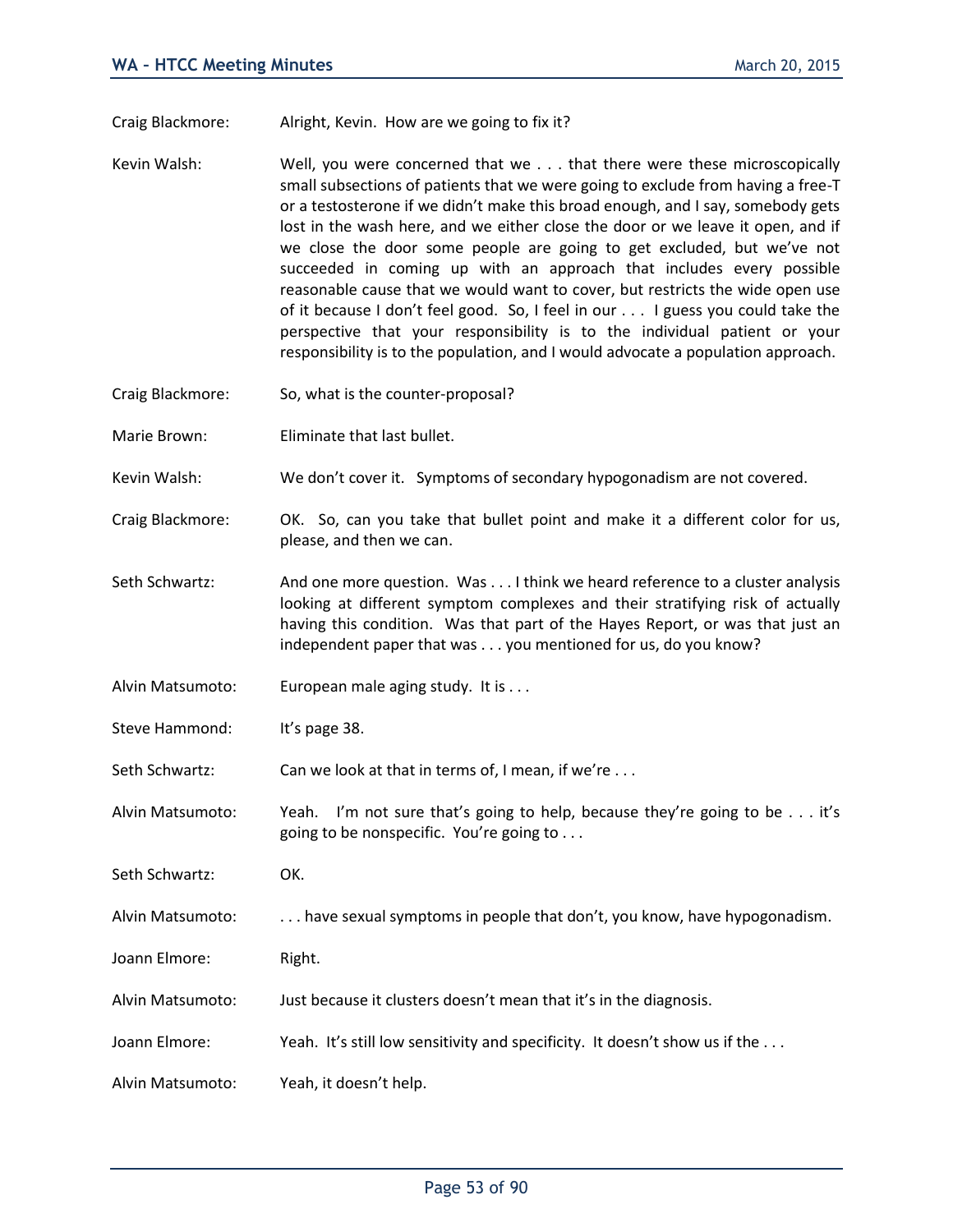- Joann Elmore: ... treatment helps these people.
- Alvin Matsumoto: It doesn't help. You know, it is going to . . . the interesting . . . population approach is a very interesting approach, because that's . . . when I review athletes that want to try to get testosterone treatment, the U.S. Anti-Doping Agency and the World Anti-Doping Agency take a very restrictive view of the diagnosis, and they only restrict to organic . . . the first three bullet points, individuals with organic hypogonadism, because there are ways, if you overtrain or under-eat, to actually lower your testosterone so that when you get tested you are . . . you look like you're hypogonadal, OK? So, that was the rationale. So, the restrictive version of this is  $\dots$  I don't actually support in clinical practice. I do support it in terms of restricting athletes that might actually abuse the process, but again, it just raised the point, in my mind just now, is that, you know, we have a lot of abuse going on here, you know, in the community, and maybe it's very analogous, and if you'd take this restriction, maybe it will help, but unfortunately, it will also be harmful to some segment of the population.
- Marie Brown: Can you think of a patient situation where if we didn't have the red bullet you would truly be limited?
- Alvin Matsumoto: Yeah. There are people that have symptoms that don't have a recognized condition because they didn't get a T-test, and then you didn't work them up. So, it's a double-edged sword is that, you know, the low-T might actually, actually lead to a diagnosis that would be a medical condition.
- Richard Phillips: Yeah, it's sort of a recursive part of the diagnosis.
- Alvin Matsumoto: Yeah. So, restricting tests, I think, my personal opinion, and this is a personal opinion, and it's not evidence based, I guess, if you want to call it that, is that the testing part of it is the least of the problem. It's the treatment part that is the problem, and I keep saying this. You look at the cost of the test versus the cost of the treatment.
- David McCulloch: Yeah, we get that.
- Chris Standaert: Yeah, I don't think we disagree with you.
- Alvin Matsumoto: So, that's why I'm saying, being restrictive on the testing part is not where you're going to keep the low-T clinics . . .
- Craig Blackmore: The charge of this committee is to deal with the testing.
- Alvin Matsumoto: I realize that, but OK, so then be not restrictive and then work on the, I guess it's not your committee, but . . .
- Joann Elmore: Our task today is the testing.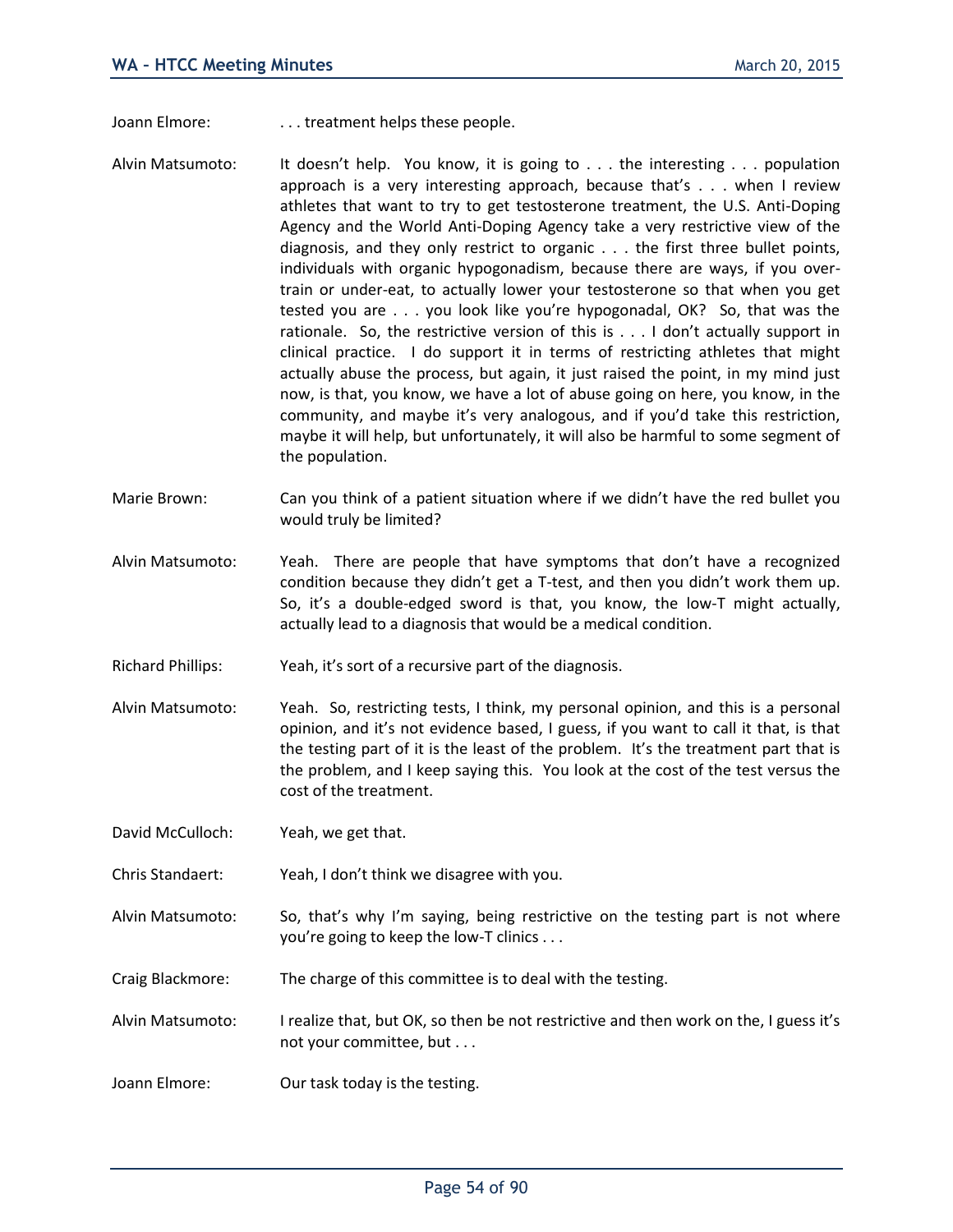| Chris Standaert:      | Yeah, that's all we get.                                                                                                                                                                                                                                                                                                                                                                                                                                                                                                                                                                                                                                                                                                                                                                                                                                                                                  |
|-----------------------|-----------------------------------------------------------------------------------------------------------------------------------------------------------------------------------------------------------------------------------------------------------------------------------------------------------------------------------------------------------------------------------------------------------------------------------------------------------------------------------------------------------------------------------------------------------------------------------------------------------------------------------------------------------------------------------------------------------------------------------------------------------------------------------------------------------------------------------------------------------------------------------------------------------|
| Joann Elmore:         | Let's get back to our conditions.                                                                                                                                                                                                                                                                                                                                                                                                                                                                                                                                                                                                                                                                                                                                                                                                                                                                         |
| Alvin Matsumoto:      | Well, then I, well then I, you know, I, I don't have a vote but, I, I guess I'm saying<br>the, the testing should be less restrictive then, because you're not going to be<br>able to, you're not going to be able to restrict this, I don't think.                                                                                                                                                                                                                                                                                                                                                                                                                                                                                                                                                                                                                                                       |
| Craig Blackmore:      | So, David.                                                                                                                                                                                                                                                                                                                                                                                                                                                                                                                                                                                                                                                                                                                                                                                                                                                                                                |
| David McCulloch:      | I would just say another approach would be to leave the first three black bullets,<br>as is, and just say, you know, in the absence of that they have to, you have to<br>ask on a case-by-case basis. That way                                                                                                                                                                                                                                                                                                                                                                                                                                                                                                                                                                                                                                                                                            |
| Joann Elmore:         | I don't think we even need to say that. I think it                                                                                                                                                                                                                                                                                                                                                                                                                                                                                                                                                                                                                                                                                                                                                                                                                                                        |
| Craig Blackmore:      | Mm                                                                                                                                                                                                                                                                                                                                                                                                                                                                                                                                                                                                                                                                                                                                                                                                                                                                                                        |
| Joann Elmore:         | isn't it known that they have to ask for                                                                                                                                                                                                                                                                                                                                                                                                                                                                                                                                                                                                                                                                                                                                                                                                                                                                  |
| Seth Schwartz:        | We're getting a face from the agencies.                                                                                                                                                                                                                                                                                                                                                                                                                                                                                                                                                                                                                                                                                                                                                                                                                                                                   |
| Steve Hammond:        | Well, if I can comment.                                                                                                                                                                                                                                                                                                                                                                                                                                                                                                                                                                                                                                                                                                                                                                                                                                                                                   |
| Craig Blackmore:      | Please.                                                                                                                                                                                                                                                                                                                                                                                                                                                                                                                                                                                                                                                                                                                                                                                                                                                                                                   |
| Steve Hammond:        | Yeah, I, I mean, I struggled with the same question you're struggling with and I<br>thought it might be better to take the more positive approach that it's covered<br>when there are clinical findings that are well correlated with HPT axis pathology.<br>Trying to take a more positive rather than a negative approach, because I, I<br>share Dr. Matsumoto's concern that if you could not test strictly based on<br>symptoms, somebody who had significant sexual dysfunction might not get<br>tested, and that's the, sometimes, the first clue that you've got serious pituitary<br>pathology going on. So, in any case, I, I share your struggle but there I think<br>there is a different tack, which is to try to take the $\ldots$ you have to have some<br>other clinical findings other than nonspecific symptoms that are well correlated<br>with the classic hypogonadism syndromes, so. |
| Kevin Walsh:          | So, but how does, how does including sexual dysfunction as a covered symptom                                                                                                                                                                                                                                                                                                                                                                                                                                                                                                                                                                                                                                                                                                                                                                                                                              |
| <b>Steve Hammond:</b> | Well, there could be different                                                                                                                                                                                                                                                                                                                                                                                                                                                                                                                                                                                                                                                                                                                                                                                                                                                                            |
| Kevin Walsh:          | prevent, prevent everybody who's watched the low-T commercial from<br>coming in. How does it do that?                                                                                                                                                                                                                                                                                                                                                                                                                                                                                                                                                                                                                                                                                                                                                                                                     |
| Steve Hammond:        | You could accept that, that it was over-inclusive. It still, in studies, sexual<br>dysfunction is not often volunteered as a symptom that leads to this diagnosis                                                                                                                                                                                                                                                                                                                                                                                                                                                                                                                                                                                                                                                                                                                                         |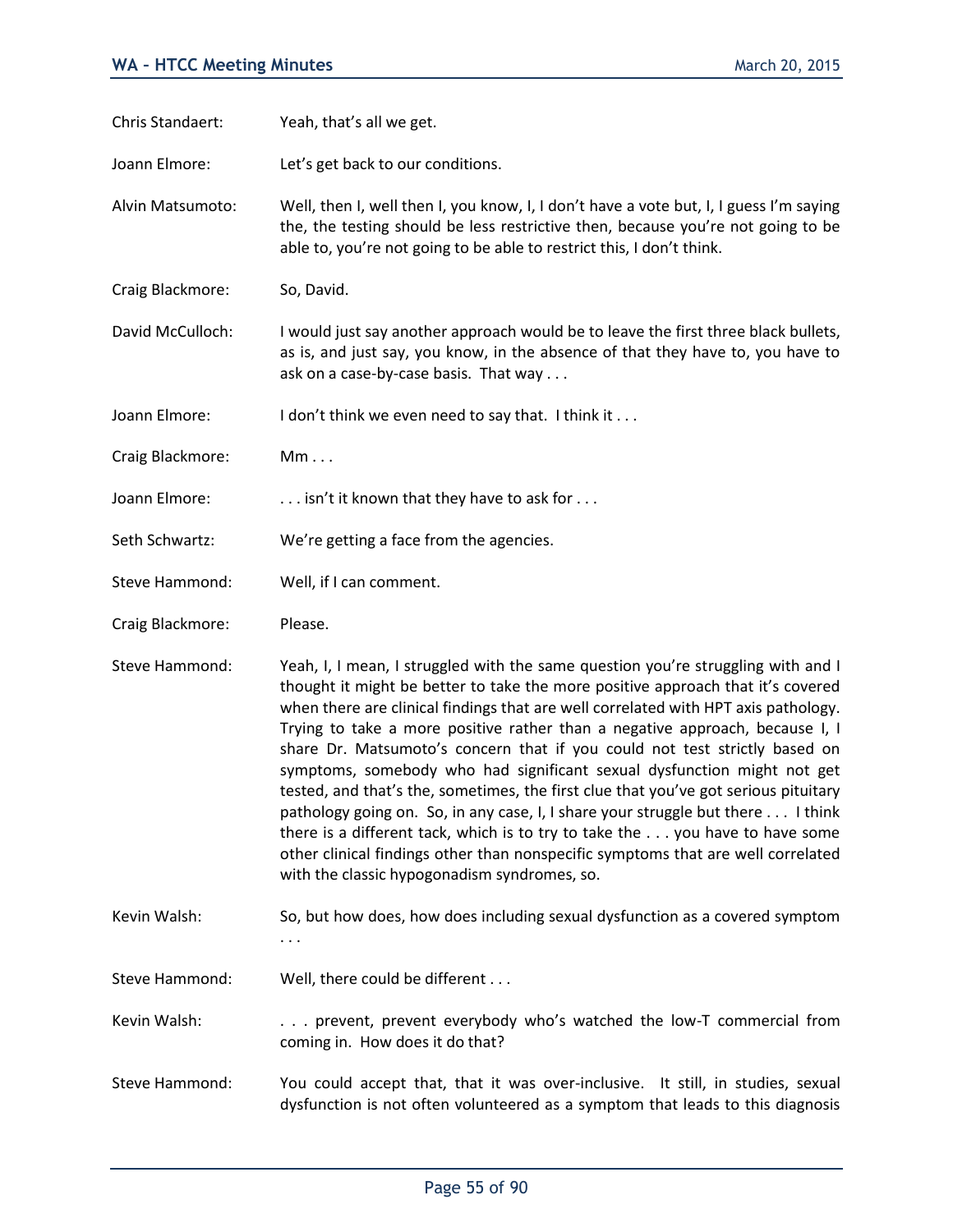of late onset hypogonadism. So, you could accept that there might be some over-inclusion and still evaluate that or you can try to define, more precisely, what is sexual dysfunction, such as in the European male aging study, which, but there would be different . . . that would be a possibility.

Craig Blackmore: So, what you're saying is . . .

Steve Hammond: And that was things like no spontaneous erection, what, for the past month.

Craig Blackmore: So, if somebody comes into the low-T clinic and they say we can't test you unless you say you haven't had sufficient erections over the last month, you know, isn't that true so that I can get the test and, you know, suddenly every, every guy who walks in has got . . .

Steve Hammond: So, there's not going to be . . .

Craig Blackmore: . . . decreased sexual function.

- Steve Hammond: . . . . a 100% effective screen, but I think this can help in setting a signal. I agree, we need to also look at criteria for covering the prescriptions. That would be the responsibility of the state P&T Committee, but I think it has potential value in coming up with a decision that . . .
- Craig Blackmore: So, what's on the table, or one consideration that the committee has mentioned, is having a defined list of criteria, as we see here, when testing would be covered, and then allowing for additional . . . for testing in additional individuals who are able to convince the agency medical directors that they have more than a little bit of fatigue and they're not 20 anymore. So, our question to you is, would you be able to operationalize if we had, as a fourth bullet point, not the red one, something along the lines of testing purely for symptoms or testing for symptoms in the absence of the above is only allowed following agency approval.

Group: Yep, mm-hmm, yes.

- Craig Blackmore: So, how would that resonate with the agencies?
- Charissa Fotinos: This is Charissa Fotinos from the Health Care Authority. The only way that we could do that would be to have this test require prior authorization, which would be untenable in a lot of ways. I think our challenge . . . one could hope that by putting these out there and having people pause and think, that assumes that they read them, they would be a little bit more thoughtful in their ordering of tests. That said, it would be a challenge to do anything without PA before the test was ordered. So, at least from the Health Care Authority perspective. Lisa, would you add anything? Yeah, this would be a challenge.
- Seth Schwartz: Can I just make one comment? You know, we're looking at these symptoms differentiated. So, we look at those two different studies. If there's . . . when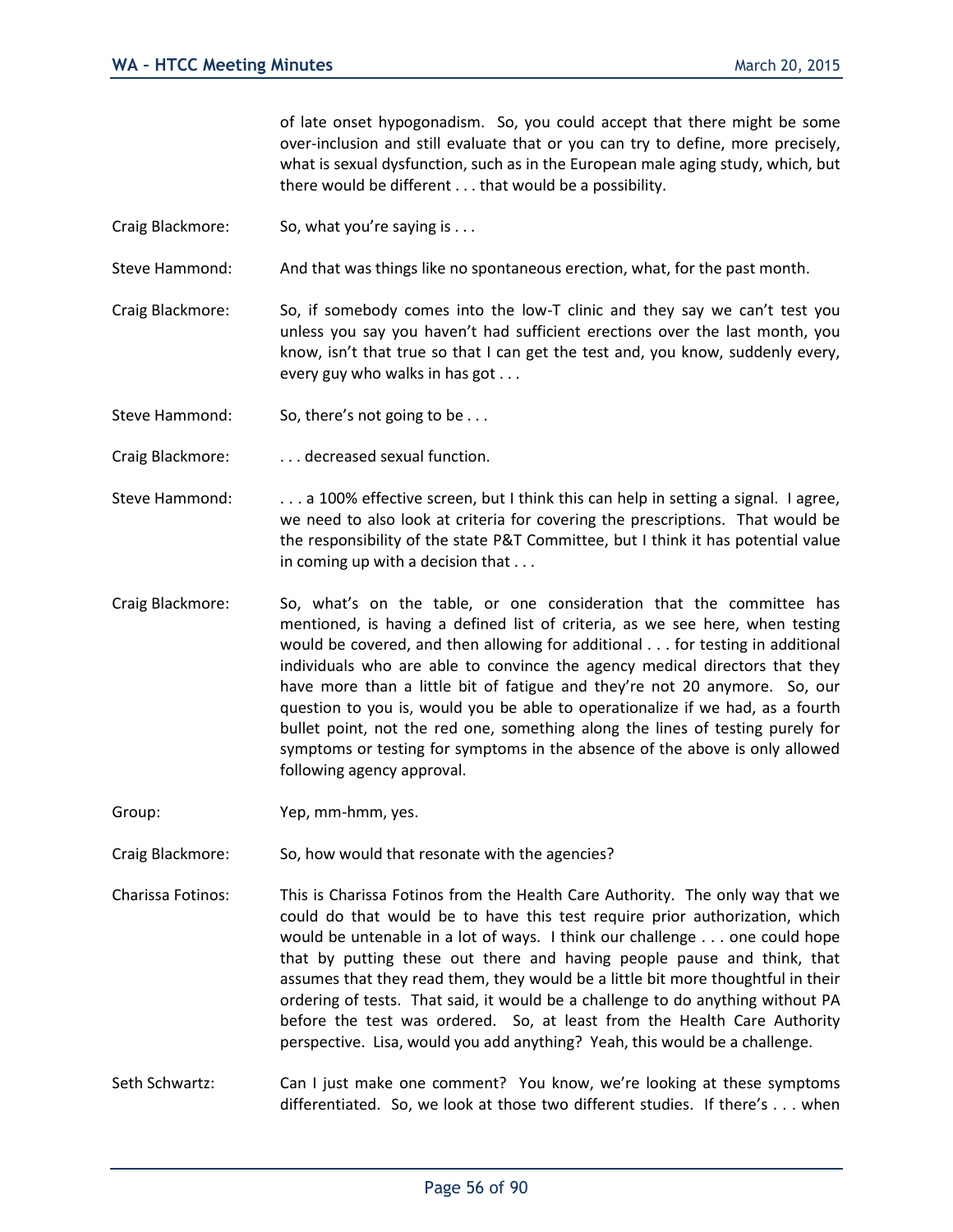you include sexual dysfunction symptoms, you basically decrease the pool of people who would qualify for the test to about 30%.

Kevin Walsh: 40 times.

Seth Schwartz: 40 times. So, even that alone would drastically decrease the number of people who qualify for the test. Now again, I'm not saying that's right. I'm just saying, if we're thinking about, you know, when we think about kind of the low-T syndrome, or whatever it is, you know, there's . . . it seems like . . . it's more convincing, at least, that low testosterone is a cause of, of the syndrome if they have sexual dysfunction. If they don't it's a much, much vaguer circumstance. So, while, you know, and that's, that's a distinction we can make, you know? Sexual dysfunction symptoms. We don't have to classify it any more than that versus, you know, the other symptoms. I'm not saying it's right. I'm just saying, in terms of thinking of ways of being reasonable, yet, not just leaving it open to everybody. We know people can say, yes, I haven't had an erection in two months, fine, but I mean, at least they have to say that. At least that. . . that may be a different group of patients than the ones saying, ah, I'm just feeling a little tired. I'm feeling, you know, because those are the ones we don't want. This is a waste of time. We don't believe that this is really a cause in, in the patients who don't have anything, but maybe we can at least differentiate it slightly based on that alone.

- Steve Hammond: Can we add a comment on the implementation side?
- Craig Blackmore: Yeah.
- Steve Hammond: There is a process called expedited prior authorization, which is not a formal review, individual case review, but lists criteria, and that is not as effective in eliminating inappropriate testing, but it does have some effect, because it's a published criterion under which a service is covered. Do you want to add to that?
- Charissa Fotinos: Yeah. The idea is that for common things you would not require approval, things that are clearly supported by the evidence you would not require prior authorization, but if the condition you were ordering it for fell out of that standard list of we don't go ahead and order it at will, then you would require an authorization and what that means is that the provider ordering it is, is on their honor. It's a little bit easier to implement from a, from a drug perspective. I don't know that we do this right now for any lab tests. I don't think we do. Again, I think it would be a challenge for the same reason you said. You can just say the right word and you can order it.
- Kevin Walsh: So, I'm going to make another . . . a different proposal.

Craig Blackmore: OK.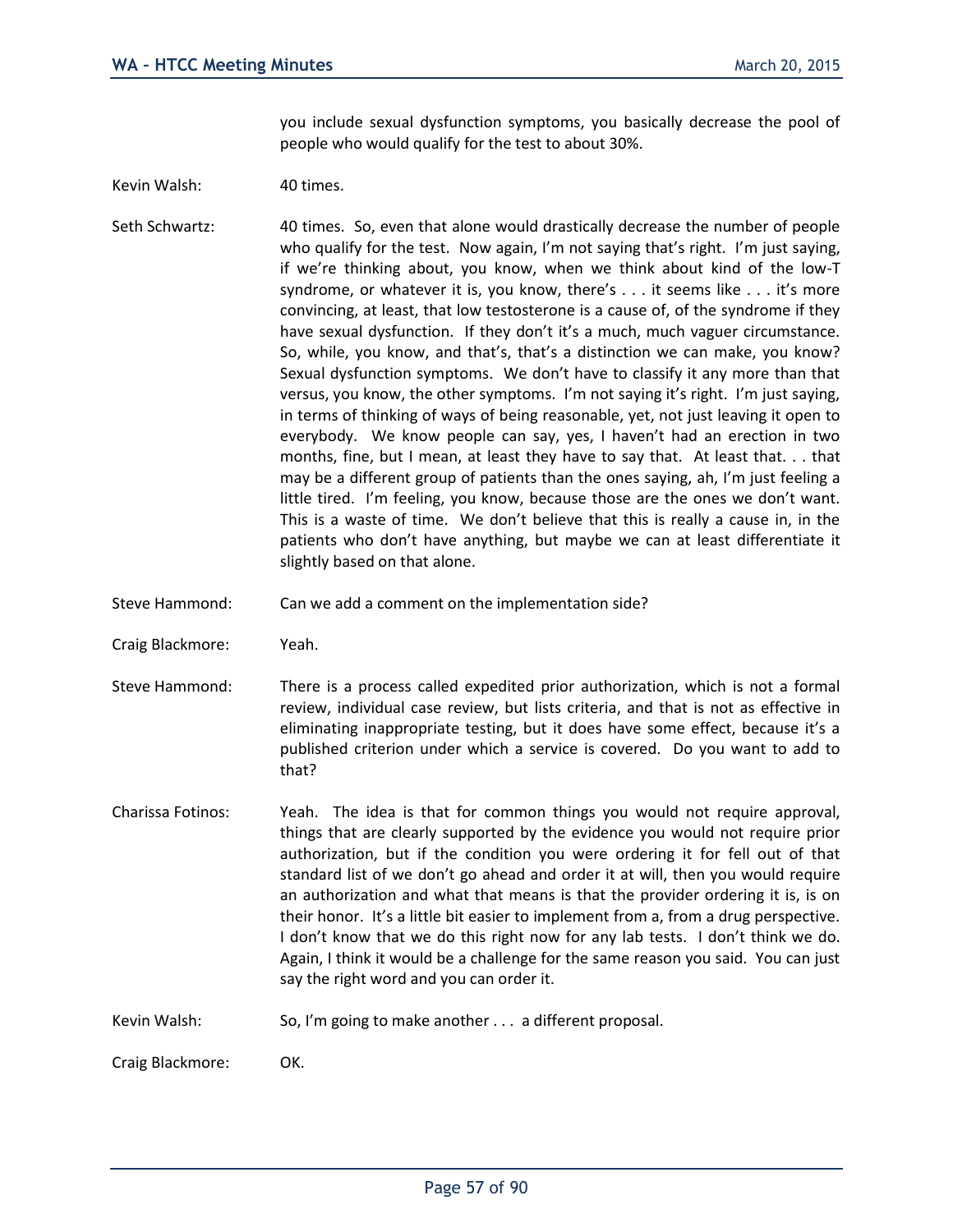- Kevin Walsh: My proposal is that we say that we cover symptoms of sexual dysfunction and list the three things that are in the European Study.
- Alvin Matsumoto: I think the key symptom is loss of spontaneous erections not just erectile dysfunction and loss of libido. So, that's very good. I think I could go along with that.
- Teresa Rogstad: I just wanted to say on that point, there is a table in the Wu study that specifies that these types of questions they ask about sexual dysfunction and the tools they use to (inaudible).
- Craig Blackmore: Less frequent thoughts about sex. That's not exactly an objective ...
- Teresa Rogstad: Well, no, the . . . it was defined as less than or equal to one time in the past month.
- Chris Standaert: I wonder a couple of other things here. So, this is a \$25 test, and I think for a normal doctor in their office, as soon as you start putting any of these things on there, you're going to make them think about it. They're not going to draw it all the time. They're not just going to do it routinely because they know they've got to go through this hassle. Whatever you do for these clinics that are selling testosterone, we can't stop them. We cannot create a . . . the control has to be paying for the drug, right? They'll find a way around whatever we say because they'll create something.
- Kevin Walsh: We've said that about ten times.
- Chris Standaert: Right. So, we can't regulate that group by doing this.
- Kevin Walsh: We all know that.
- Chris Standaert: So, we can make primary care doctors think and say, do we have a reason to do this, and how the, you know . . . I have no idea how the . . . how these people do this, because they're going to try and, I guess, cross-correlate billing codes with the testing code and they're going to have to put in sort of one of these ... they're going to have to come up with this list that we're not coming up with. They're going to have to create a list of codes that match, because we don't  $\dots$ we're not doing that, but it's tricky, and I don't . . . that's where I don't . . . and then you start getting into sort of really describing symptoms of sexual dysfunction and all. It . . . they're going to have to pull that from medical records and an ICD-9 code for this sort of stuff. There's no tracking thing. It's getting very tricky to do all this and that's . . . most doctors . . . again, when you get to who you're trying to get at, which is a primary care . . . we're not going to regulate the industry doing this. We have to regulate the drug, not the test. If we're just trying to help primary care doctors or other people, primary care providers with where is this appropriate to do and appropriate to do, we sort of have it, and we say, you have to be thinking there's some other reason for this.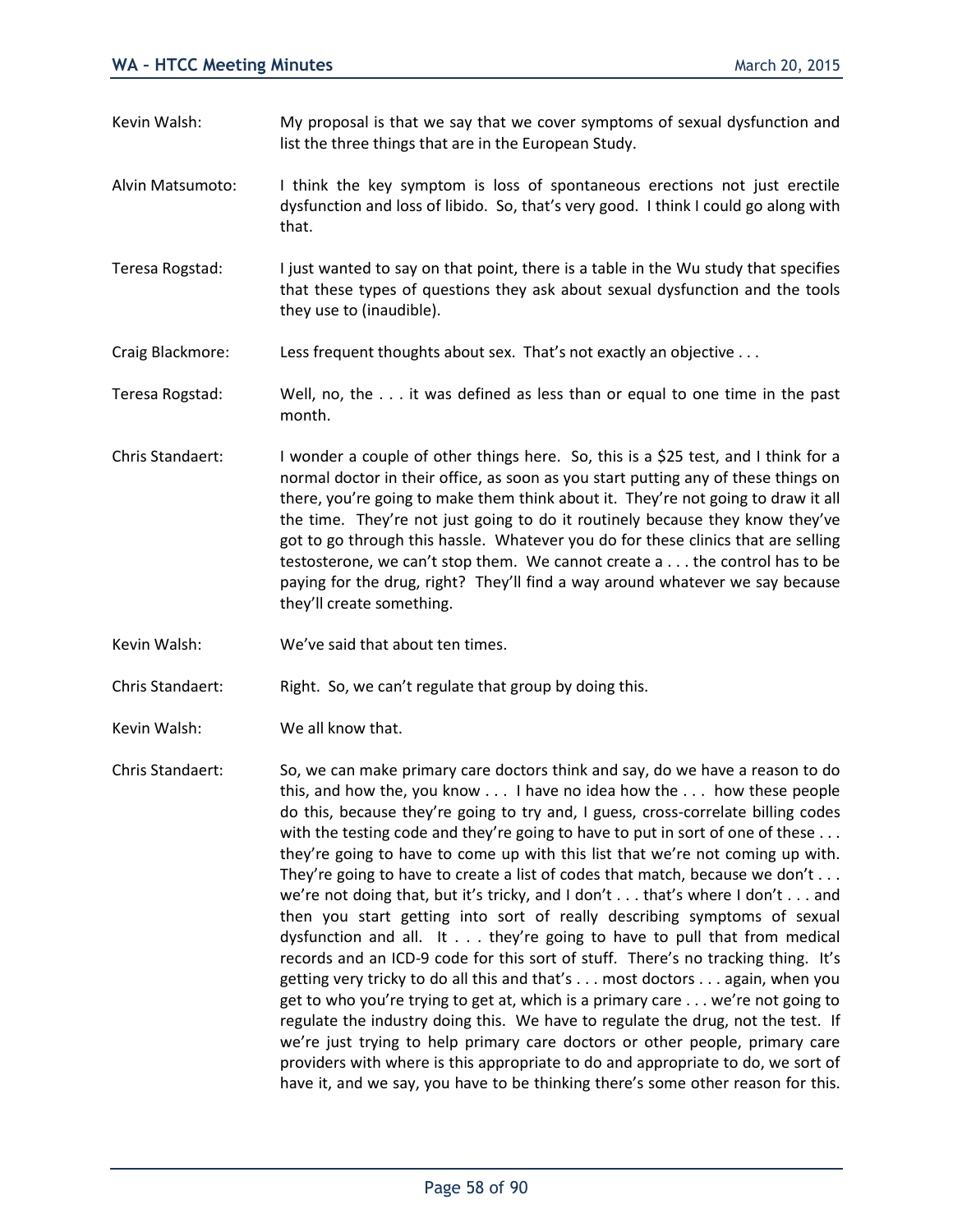You shouldn't just do this because they're tired, and we're getting at that part of the population.

Marie Brown: In that red bullet.

Chris Standaert: With the first points, including the red one.

Marie Brown: Yeah.

Chris Standaert: So, I don't know that we . . . I, I don't know how much we get for going deeper.

- David McCulloch: So, Craig, can you help us with . . . in the agency's recommendation, page 11, slide 22, they do also ask or suggest that we talk about, and if you're going to do this test at all, I mean, once you get past whatever wording of what's appropriate, it needs to be fasting. You could argue it needs to be repeated at least once, and it needs . . .
- Craig Blackmore: Yeah.

David McCulloch: . . . . to be done in a reputable lab. I mean, are we going to get to that.

- Craig Blackmore: I think we can get to that. I just, I want to try to, that I think will be easier than this and . . .
- David McCulloch: It, it may help us in terms of . . .
- Craig Blackmore: It, it may help. It may absolutely help.
- David McCulloch: . . . getting to, yep.
- Craig Blackmore: But I . . . but we still have to get past this. So, one, one thing I've heard is, if we take that red bullet and we change it instead of saying symptoms of secondary hypogonadism but saying symptoms of sexual dysfunction, which there seemed to be some semi-objective criteria around, at least as part of the European male aging study. That that might be a little more restrictive but yet still appropriate.
- David McCulloch: As a covered condition or uncovered condition?
- Craig Blackmore: Symptoms, well right, so that's all wrong isn't it? So, it would be symptoms of sexual dysfunction with a medical condition associated with hypogonadism is covered. Does that?
- Chris Standaert: But how is that different than just above. You think they have a medical condition causing the hypogonadism. How is that different from that? Whether it be . . . whatever it is.
- Craig Blackmore: So, so then we're . . . then we're saying even if you don't have a pituitary mass, if you have real sexual dysfunction defined by these things . . .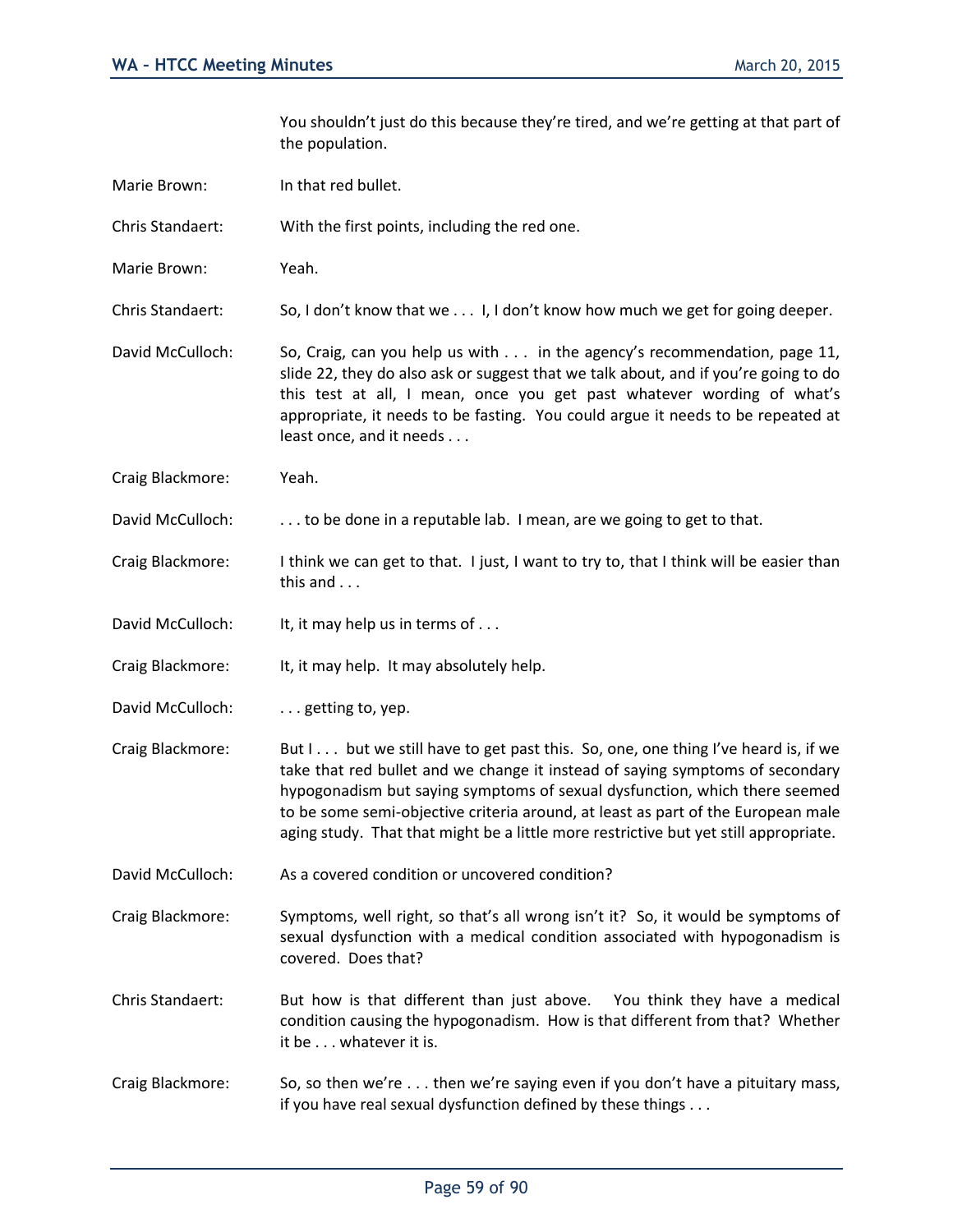| Chris Standaert: | You can do it.                                                                                                                                                                                                                                                                                                                                                                                                                                                                                                                                                                                 |
|------------------|------------------------------------------------------------------------------------------------------------------------------------------------------------------------------------------------------------------------------------------------------------------------------------------------------------------------------------------------------------------------------------------------------------------------------------------------------------------------------------------------------------------------------------------------------------------------------------------------|
| Craig Blackmore: | you can do it, I guess. So, the medical  the medical condition.                                                                                                                                                                                                                                                                                                                                                                                                                                                                                                                                |
| Chris Standaert: | Right.                                                                                                                                                                                                                                                                                                                                                                                                                                                                                                                                                                                         |
| Craig Blackmore: | I, you know, again, I'm trying to capture all the proposals and then                                                                                                                                                                                                                                                                                                                                                                                                                                                                                                                           |
| Alvin Matsumoto: | The one thing you need to put in there is symptoms or signs because there are<br>some people that are pretty hypogonadal on physical exam that don't have<br>symptoms. Klinefelter's patients syndrome patients, sometimes will have<br>normal sexual function but have testes that are pea-sized and things like that.<br>So, and have low testosterone. So, you need to include signs as well.                                                                                                                                                                                               |
| Chris Standaert: | (inaudible) already in there.                                                                                                                                                                                                                                                                                                                                                                                                                                                                                                                                                                  |
| Alvin Matsumoto: | No, no, no, but I mean it's, OK.                                                                                                                                                                                                                                                                                                                                                                                                                                                                                                                                                               |
| Craig Blackmore: | It gets very complicated.                                                                                                                                                                                                                                                                                                                                                                                                                                                                                                                                                                      |
| Chris Standaert: | This is where the parsing it gets really difficult, because we just, we're not going<br>to be able to get everything. It's impossible. We just can't do it.<br>So,<br>somewhere you have to take a broad brushstroke and say yes or no.                                                                                                                                                                                                                                                                                                                                                        |
| Craig Blackmore: | So, one proposal is to stop after the word osteoporosis. The second proposal is<br>to include men who have sort of severe symptoms or really symptoms of sexual<br>dysfunction but not include the broad categories of, sort of, fatigue, and I don't<br>feel like I did when I was 20. Does that resonate? So, it would be after the word<br>osteoporosis. The next one would be symptoms or signs of sexual dysfunction.<br>Not so getting rid of the with secondary hypogonadism piece, keeping the<br>criteria, getting rid of secondary hypogonadism. You make that a different<br>color. |
| Teresa Rogstad:  | You might want to make a little bit clearer that the criteria from the European<br>male aging study (inaudible) symptoms.                                                                                                                                                                                                                                                                                                                                                                                                                                                                      |
| Craig Blackmore: | I don't see green as visible, but, well, let's just leave it for just leave it for<br>now, please, and I want to get the committee to kind of reflect on that.<br>Does<br>that help? So, I need input from the committee on adding the purple bullet to.                                                                                                                                                                                                                                                                                                                                       |
| Seth Schwartz:   | Take away the red one.                                                                                                                                                                                                                                                                                                                                                                                                                                                                                                                                                                         |
| Craig Blackmore: | Sorry?                                                                                                                                                                                                                                                                                                                                                                                                                                                                                                                                                                                         |
| Seth Schwartz:   | Adding the purple one to the top three?                                                                                                                                                                                                                                                                                                                                                                                                                                                                                                                                                        |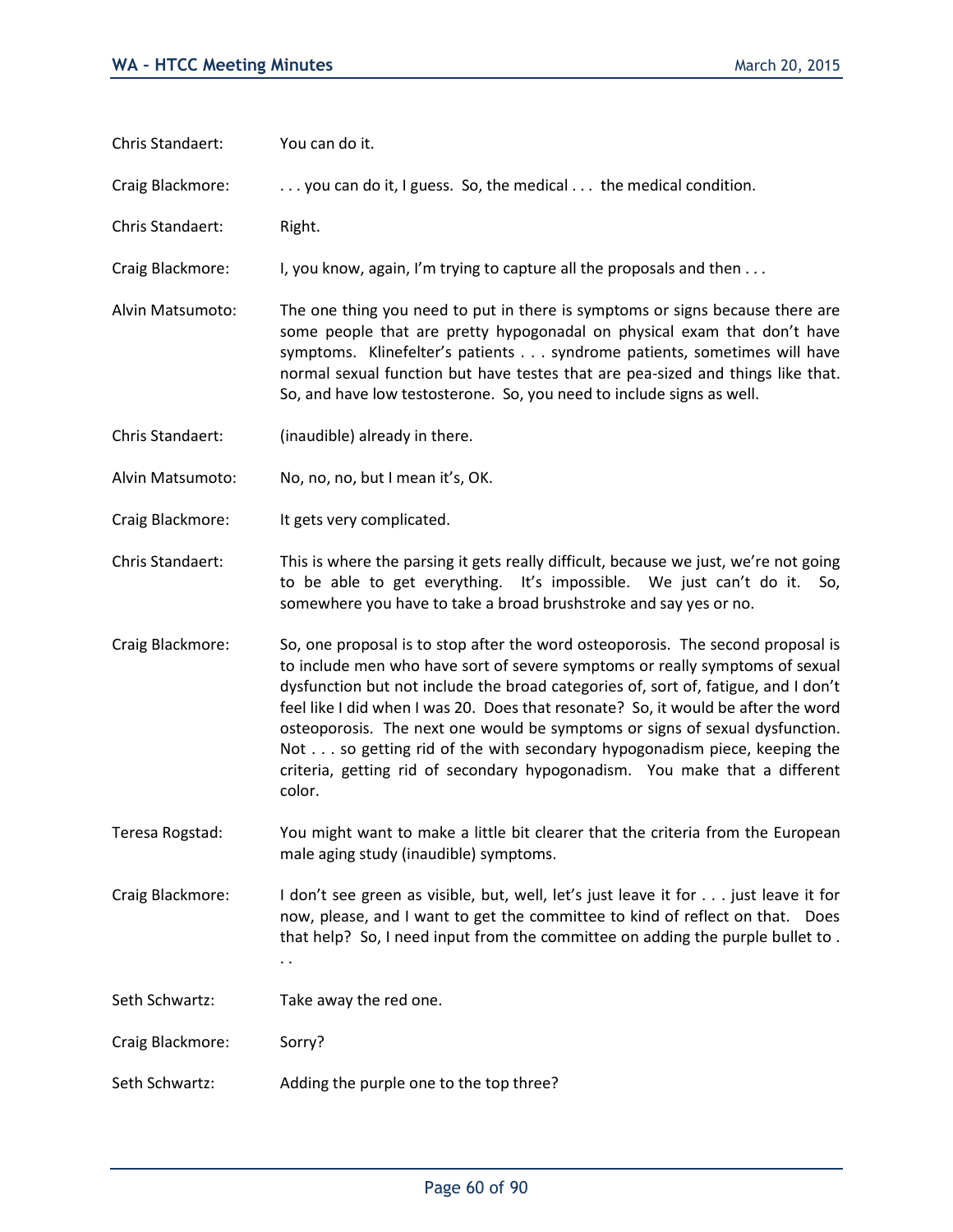| Craig Blackmore: | Adding the purple one and removing the red with the final black. So, it's the<br>purple instead of the red and where the final black bullet.                                                                                                                                                                                                           |
|------------------|--------------------------------------------------------------------------------------------------------------------------------------------------------------------------------------------------------------------------------------------------------------------------------------------------------------------------------------------------------|
| Kevin Walsh:     | I think that's as good as we're going to get.                                                                                                                                                                                                                                                                                                          |
| Michelle Simon:  | So, are the the signs aren't of sexual dysfunction, though. The signs are<br>physical signs, aren't they, that we're looking for?                                                                                                                                                                                                                      |
| Craig Blackmore: | They are signs of hypogonadism.                                                                                                                                                                                                                                                                                                                        |
| Michelle Simon:  | Right.                                                                                                                                                                                                                                                                                                                                                 |
| Chris Standaert: | So, gynecomastia.                                                                                                                                                                                                                                                                                                                                      |
| Craig Blackmore: | Signs of, alright. So, it's going to be signs of hypogonadism or symptoms of<br>sexual dysfunction.                                                                                                                                                                                                                                                    |
| Marie Brown:     | Mm-hmm.                                                                                                                                                                                                                                                                                                                                                |
| Craig Blackmore: | Is that $\dots$                                                                                                                                                                                                                                                                                                                                        |
| Michelle Simon:  | And then the criteria fits with the symptoms, too.                                                                                                                                                                                                                                                                                                     |
| Craig Blackmore: | and then the sexual dysfunction criteria are the European male aging study.                                                                                                                                                                                                                                                                            |
| Chris Standaert: | What happens with, like, a category on the endocrine side you had of sort of<br>renal disease, end-stage renal disease, and other sorts of things where they link<br>them. They're symptomatic. They have end-stage renal disease. Do they fall<br>into our organic cause, because they don't they don't list them as quite<br>them. They list them as |
| Craig Blackmore: | (inaudible) fall in if they have sexual dysfunction.                                                                                                                                                                                                                                                                                                   |
| Teresa Rogstad:  | Those conditions were supposed to be paired with symptoms (inaudible). Not<br>specifically sexual symptoms, but                                                                                                                                                                                                                                        |
| Chris Standaert: | Right, but                                                                                                                                                                                                                                                                                                                                             |
| Teresa Rogstad:  | classic. (inaudible)                                                                                                                                                                                                                                                                                                                                   |
| Chris Standaert: | right. So, the guideline talks about symptoms in general, not specific sexual<br>dysfunction.                                                                                                                                                                                                                                                          |
| Teresa Rogstad:  | Well                                                                                                                                                                                                                                                                                                                                                   |
| Chris Standaert: | But it's included in the symptoms. It's included but not the only symptom.                                                                                                                                                                                                                                                                             |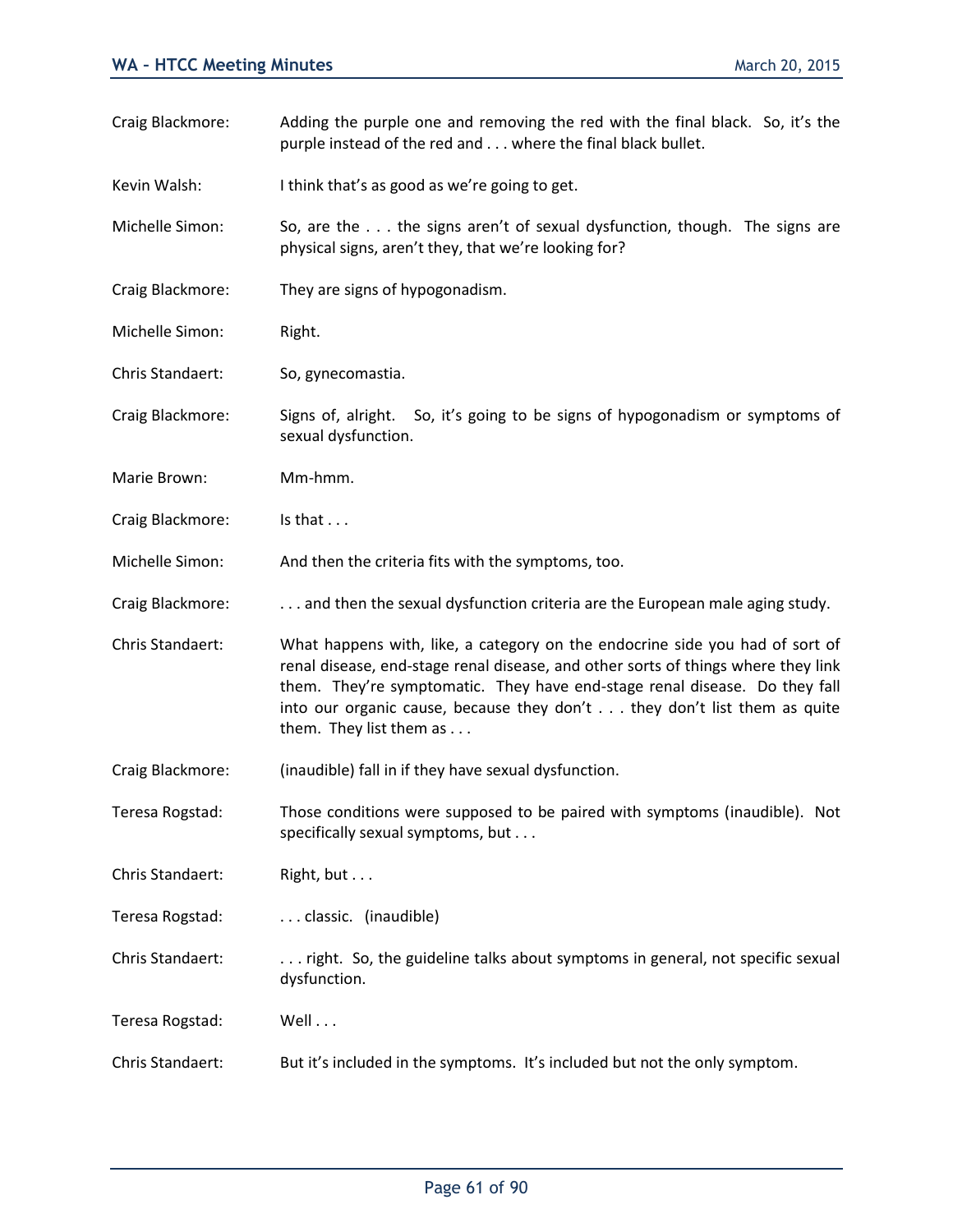Teresa Rogstad: Right, but, I believe that recommendation meant symptoms that are relatively specific to hypogonadism, or signs. Chris Standaert: Right. Teresa Rogstad: Not the, I'm tired, or the (inaudible). Richard Phillips: We would remove the red, right? Craig Blackmore: So, I need, I need feedback from the committee on the purple. Is this getting to a place of comfort or not? Richard Phillips: I like the purple. I don't like the red. I think . . . I think we should get rid of that. I think secondary hypogonadism might be only diagnosable by getting a testosterone level, so it becomes a recursive thing, and it . . . Craig Blackmore: Well, it ... Richard Phillips: . . . . . . doesn't make any sense to me. Craig Blackmore: . . . . signs of, or, secondary. So, push return about five times for me, please. Thank you. So, now you can't even see the red. It's hidden. Scroll to the top, please. Thank you. It went away. So, I need committee member feedback here, because I'm going to move on one way or the other. Marie Brown: It's a first step because all the low-T clinics will then suggest to men that they report symptoms of sexual dysfunction, which . . . Seth Schwartz: We can't deal with disingenuous people. I mean ... Marie Brown: Right, right, right. So, but this is a start and it helps well-intending primary care providers. Craig Blackmore: And they are objective criteria. I mean, they are defined criteria, although I'm not sure less frequent thoughts about sex is terribly restrictive, but . . . Seth Schwartz: Less restrictive than what, less thoughts than what is the question? Craig Blackmore: OK . . . Alvin Matsumoto: Can I ask something? Craig Blackmore: Yes. Alvin Matsumoto: I'm not sure we need that bullet primary hypogonadism. I think it's now covered by the last bullet, and I don't know how we're defining primary hypogonadism without signs of hypogonadism or symptoms. I don't think it's helpful, and I think it's potentially problematic if it's not defined.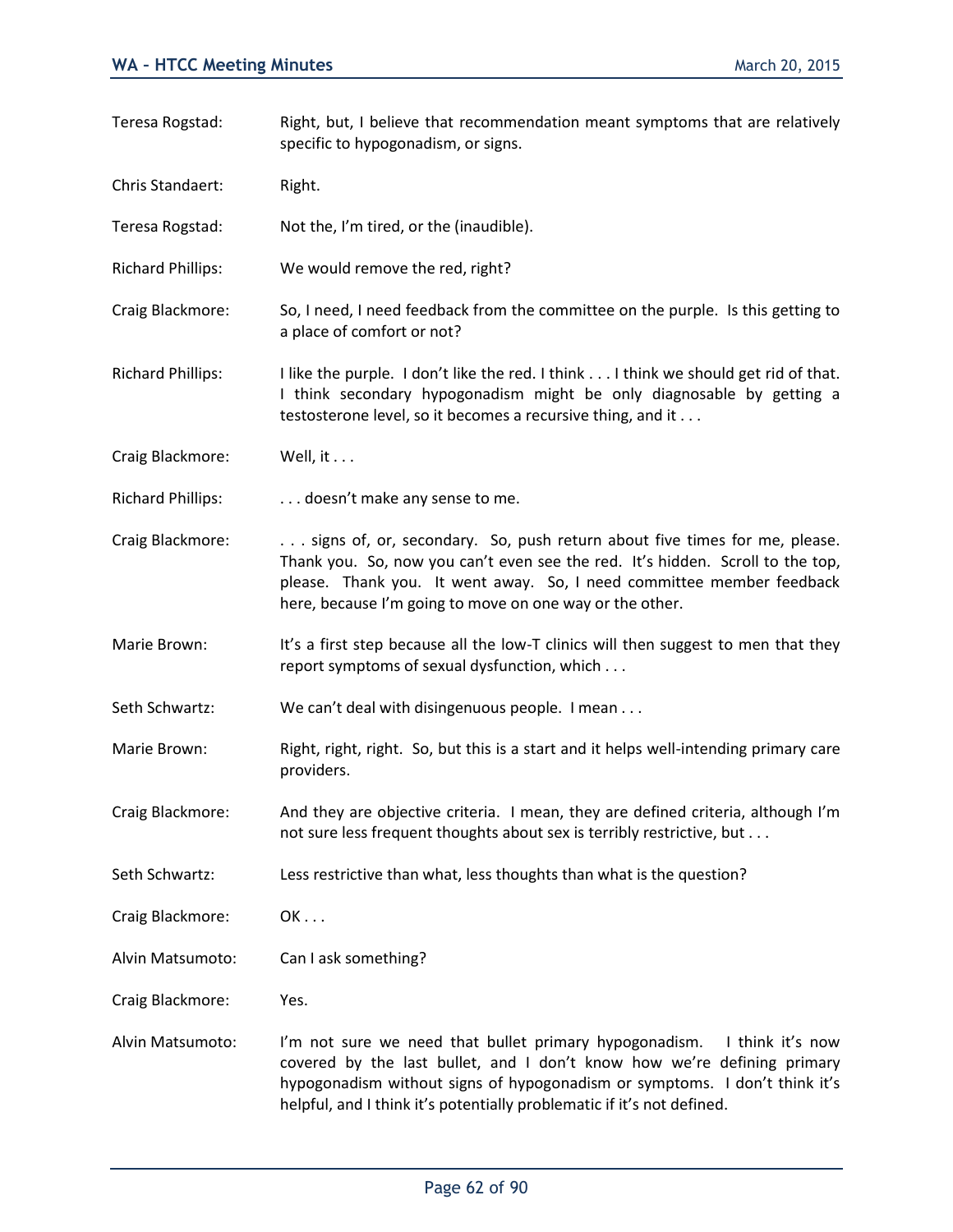Craig Blackmore: OK, I, any, any objection to getting rid of that?

- Seth Schwartz: So, then do we get rid of the term secondary and just, I mean, in other words, if you're getting rid of that, to say secondary without primary doesn't make a lot of sense. So, we're just saying suspected hypogonadism with organic cause?
- Chris Standaert: In somebody with primary hypogonadism who's on testosterone. I mean, they have, they have the disease. You diagnosed them with the disease, and they're on testosterone. They don't have signs or symptoms. They have the disease and you're not going to test them?
- Craig Blackmore: So, that gets at the whole question of repeat testing, which we haven't discussed.
- Chris Standaert: Yeah, we just talked about testing. When would you do this test in general? I would think if you had somebody who has a known diagnosis absent testes, you're going to draw their testosterone (inaudible).
- Craig Blackmore: OK. So, we ...

Chris Standaert: Even if they're . . . even if they seem (inaudible).

- Craig Blackmore: Do we wish . . .
- Chris Standaert: . . . so I don't know if I'd take that out.
- Craig Blackmore: . . . . do we wish to restrict repeat testing. It's come up a few times, or do we wish to not try to place any restrictions on repeat testing. OK. So, then we could add a bullet point that says documented hypotestosterone or something as a criterion for testing.
- Marie Brown: Wouldn't primary hypogonadism be better than documented (inaudible).
- Chris Standaert: I guess . . . I think I would leave it too. I think you're just getting to the . . . we're trying to help doctors know when to do it or not do it. I guess I don't know . . . that seems the primary reason for testing it.

Craig Blackmore: Yeah.

Chris Standaert: So, I would leave the word in. I don't think I would take the word out and put primary hypogonadism. That seems the most obvious reason to do it.

Marie Brown: Right.

Michelle Simon: I think if we . . . if we're concerned about safety, at least one of these studies showed that some of the folks were getting an awful lot of testosterone. That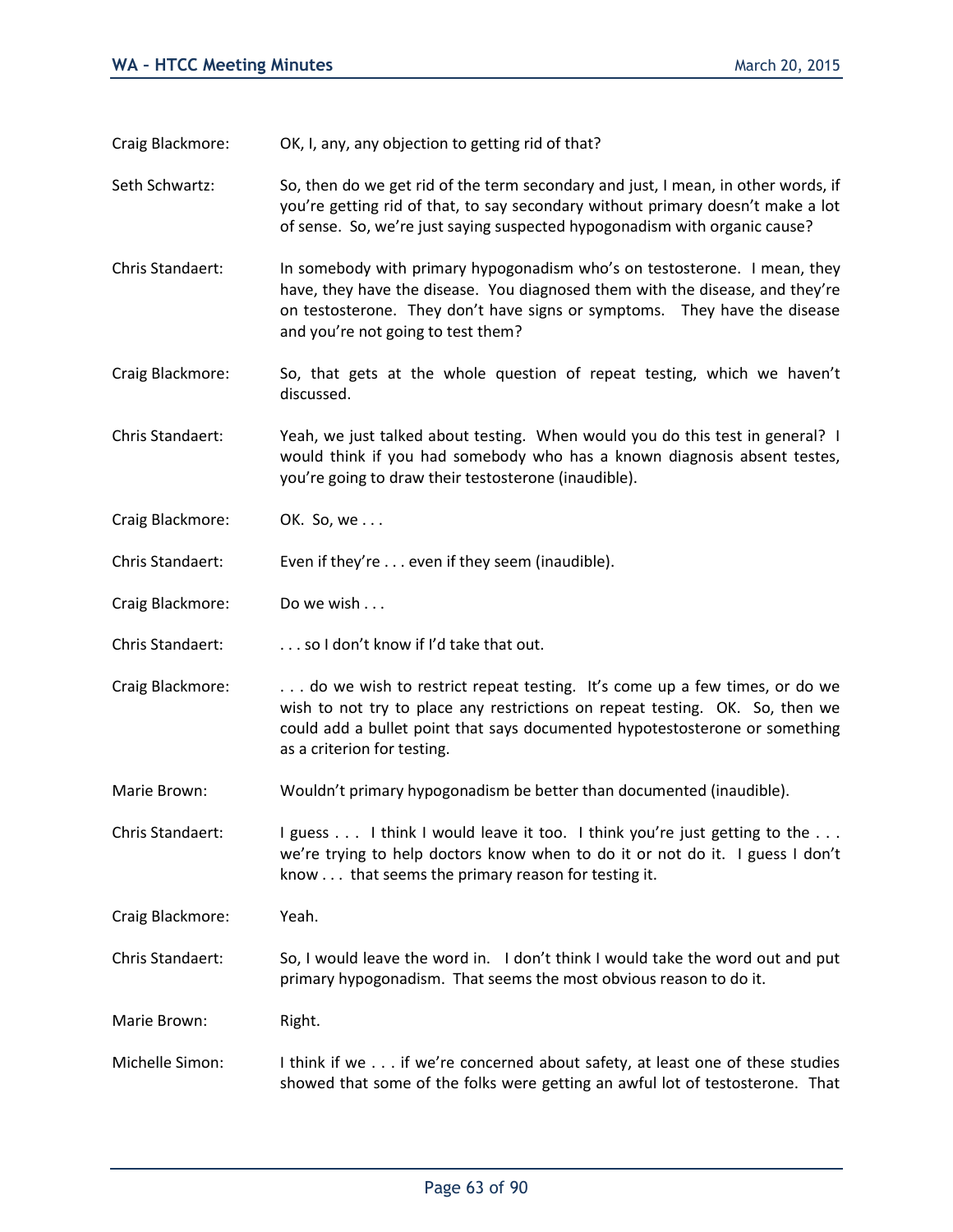may have been one of the safety issues. So, if you're not testing at all, you won't know that if they're on testosterone.

- Alvin Matsumoto: So, you could put suspected primary hypogonadism, as well, because there are some people that would come in with a history of mumps and small testes on exam. They haven't had a testosterone level.
- Chris Standaert: Isn't that sec- . . . is that secondary hypogonadism or primary?
- Alvin Matsumoto: No, it's primary.
- Marie Brown: No, it's primary.

Chris Standaert: It's not secondary to mumps? It's not counted as (inaudible).

- Alvin Matsumoto: No. Primary means there's a problem in the testes. Secondary means there's a problem in the pituitary or the hypothalamus.
- Chris Standaert: Oh, got you.
- Craig Blackmore: Suspected, yeah. That's fine.
- Chris Standaert: Suspected or known primary hypogonadism. Or known (inaudible).
- David McCulloch: The problem with that, I mean, suspected primary hypogonadism is the low-T clinic. You think you're just tired, but I think you may have primary hypogonadism. We need to test you.
- Chris Standaert: Right.
- David McCulloch: Ask your doctor.
- Chris Standaert: And that's going to be the code they click on their box.
- Joann Elmore: Do we need to add congenital abnormalities, destructive orchitis, trauma, I mean, do we need to specify?
- Alvin Matsumoto: Well, you could say organic cause.
- Craig Blackmore: Does organic have a meaning for . . .
- Joann Elmore: I think it does. I think we need to specify . . .
- Craig Blackmore: ... billing codes.
- Joann Elmore: . . . if we go there.
- Alvin Matsumoto: Well, if you want to specify all the organic causes, that's fine.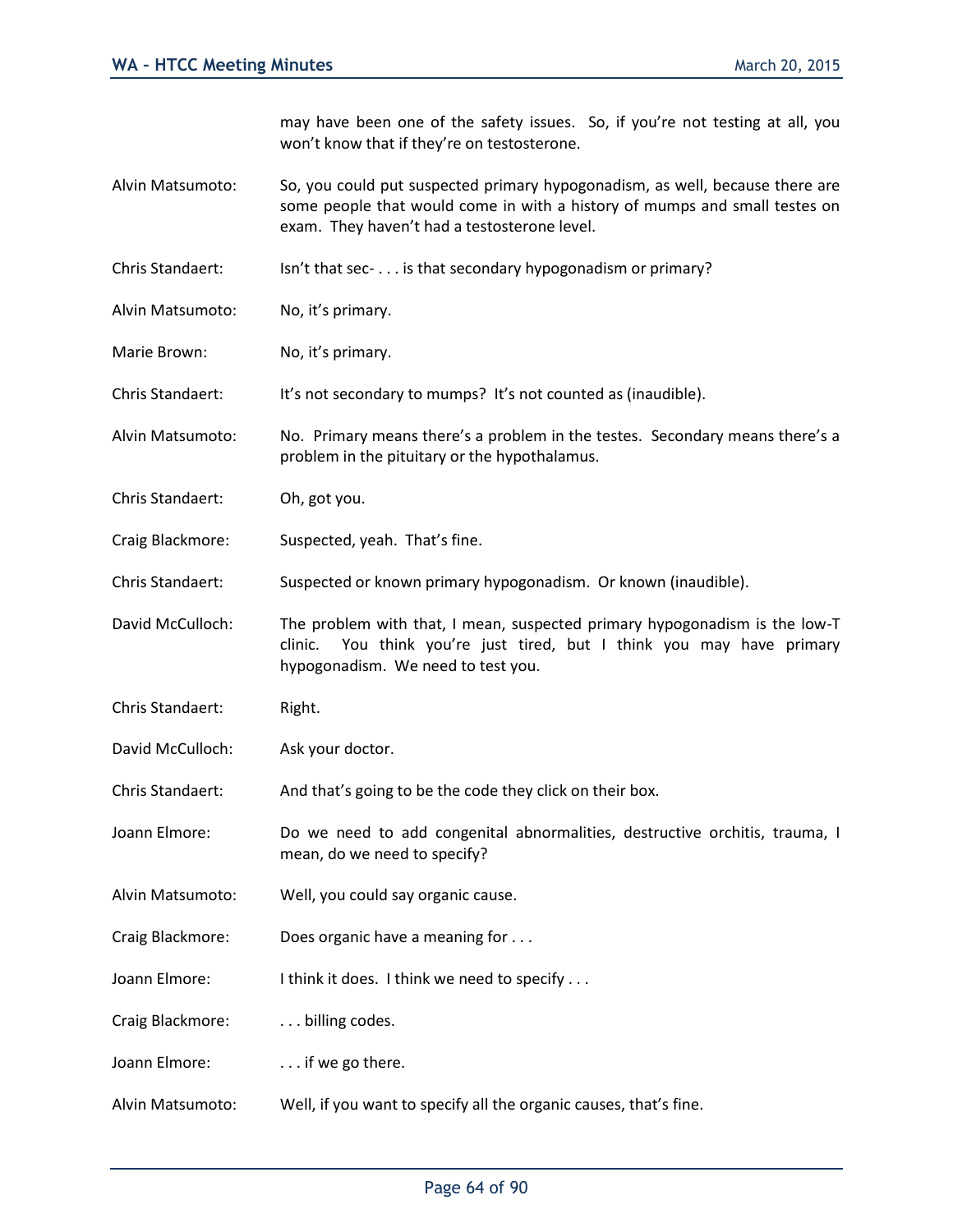| Craig Blackmore:         | I don't want to specify all the                                                                                                                                                                                                                                                       |
|--------------------------|---------------------------------------------------------------------------------------------------------------------------------------------------------------------------------------------------------------------------------------------------------------------------------------|
| Alvin Matsumoto:         | Or you could specify the                                                                                                                                                                                                                                                              |
| Craig Blackmore:         | organic causes.                                                                                                                                                                                                                                                                       |
| Alvin Matsumoto:         | fact that it has to be a, you know, structural destructive, you know, all of<br>that as a general thing.                                                                                                                                                                              |
| Joann Elmore:            | So, congenital or destructive?                                                                                                                                                                                                                                                        |
| Craig Blackmore:         | Destructive?                                                                                                                                                                                                                                                                          |
| Alvin Matsumoto:         | I don't think you (inaudible).                                                                                                                                                                                                                                                        |
| Marie Brown:             | Organic has four subcategories that you can                                                                                                                                                                                                                                           |
| Alvin Matsumoto:         | But, yeah.                                                                                                                                                                                                                                                                            |
| Marie Brown:             | Which is easier than all the conditions.                                                                                                                                                                                                                                              |
| <b>Richard Phillips:</b> | Does primary hypogonadism occur very often in men over age 50?                                                                                                                                                                                                                        |
| Alvin Matsumoto:         | It's much less frequent than secondary. Secondary is much more common.                                                                                                                                                                                                                |
| Craig Blackmore:         | So, when when they talk about low-T, that's, it's theoretically a primary or a<br>secondary?                                                                                                                                                                                          |
| Alvin Matsumoto:         | No, second it's usually a low, a low normal or normal testosterone in the<br>presence of a normal LH and FSH normal gonadotropin level. So, it would be<br>classified as secondary hypogonadism. That's what most people are being<br>diagnosed at low-T clinics. It's not a primary. |
| Craig Blackmore:         | So, if we say suspected primary, then that                                                                                                                                                                                                                                            |
| David McCulloch:         | But if the LH and FSH are normal, it's not secondary either. That's just BS.                                                                                                                                                                                                          |
| Alvin Matsumoto:         | That's correct. Well, no, it could be normal. That's what I'm saying, but the<br>argument is made there that the T is low for his age or his particular                                                                                                                               |
| David McCulloch:         | When, in fact, it's usually telling you that's not true. The pituitary is quite happy<br>with that testosterone.                                                                                                                                                                      |
| Alvin Matsumoto:         | Yeah, but the same thing could happen if you really did have a pituitary<br>problem. It would be low normal, inappropriately normal for the level of<br>testosterone, and that's what people are saying. I'm not justifying this. I'm just<br>saying $\ldots$                         |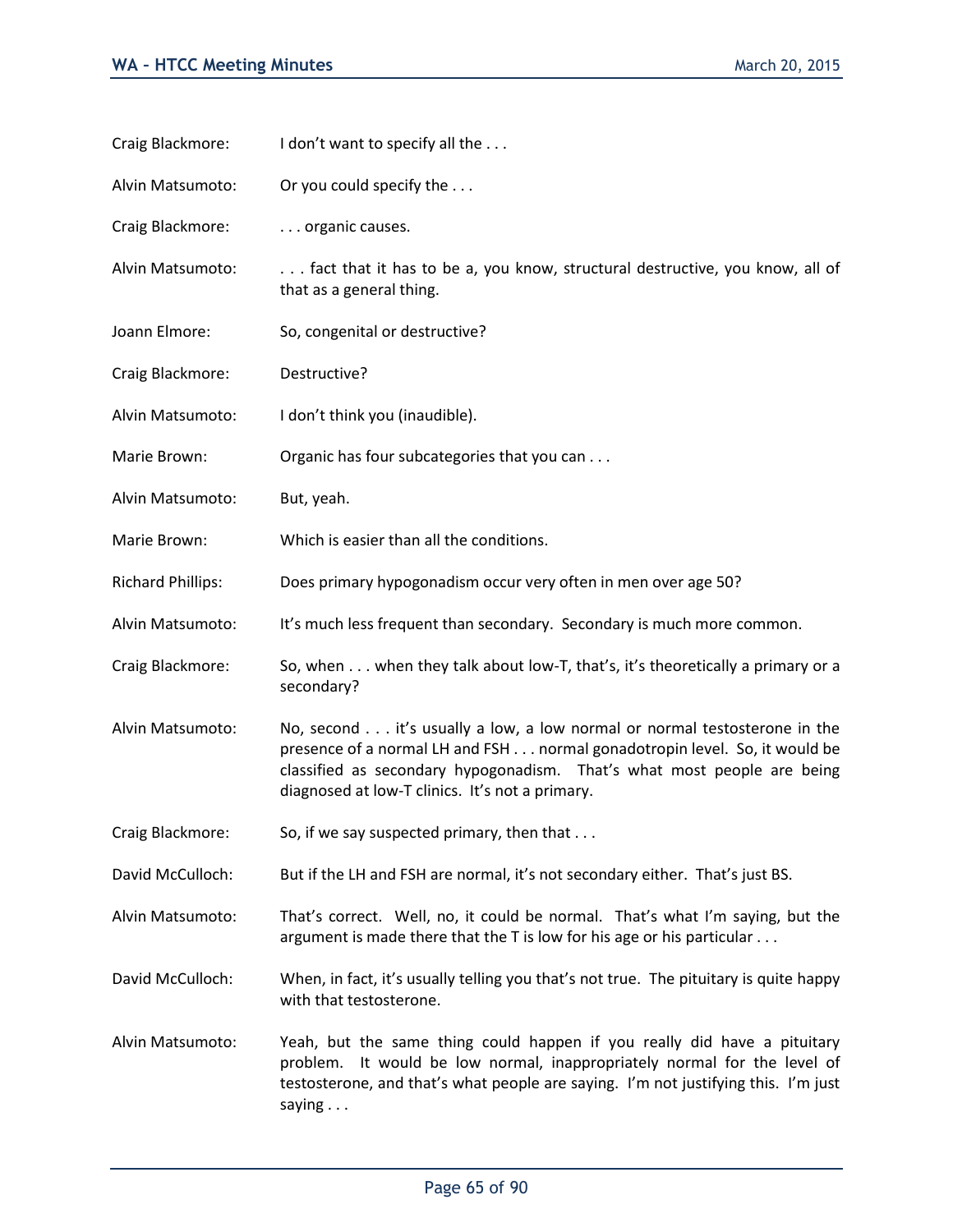| Seth Schwartz:    | I don't think I think we're too far in the weeds here because as has been said<br>50 times, we're not going to control the use of testosterone by limiting this. So,<br>I think we're good where we are now.                                                                                                                                                                                                                                        |
|-------------------|-----------------------------------------------------------------------------------------------------------------------------------------------------------------------------------------------------------------------------------------------------------------------------------------------------------------------------------------------------------------------------------------------------------------------------------------------------|
| Craig Blackmore:  | With suspected primary hypogonadism?                                                                                                                                                                                                                                                                                                                                                                                                                |
| Chris Standaert:  | Can you put suspected or known?                                                                                                                                                                                                                                                                                                                                                                                                                     |
| Joann Elmore:     | Yeah, suspected or known.                                                                                                                                                                                                                                                                                                                                                                                                                           |
| Chris Standaert:  | Suspected or known primary hypogonadism.                                                                                                                                                                                                                                                                                                                                                                                                            |
| Craig Blackmore:  | OK. I'm going to move                                                                                                                                                                                                                                                                                                                                                                                                                               |
| Marie Brown:      | Just, well why do we even need if suspected or known? What about just<br>primary?                                                                                                                                                                                                                                                                                                                                                                   |
| Chris Standaert:  | That's where we started.                                                                                                                                                                                                                                                                                                                                                                                                                            |
| Marie Brown:      | Yeah.                                                                                                                                                                                                                                                                                                                                                                                                                                               |
| Chris Standaert:  | That's what we had.                                                                                                                                                                                                                                                                                                                                                                                                                                 |
| Marie Brown:      | I know.                                                                                                                                                                                                                                                                                                                                                                                                                                             |
| Craig Blackmore:  | Because then                                                                                                                                                                                                                                                                                                                                                                                                                                        |
| Seth Schwartz:    | That seems fine.                                                                                                                                                                                                                                                                                                                                                                                                                                    |
| Craig Blackmore:  | what if, what if you don't  what if you don't know they have it, but you, I<br>don't know.                                                                                                                                                                                                                                                                                                                                                          |
| Charissa Fotinos: | Mr. Chair?                                                                                                                                                                                                                                                                                                                                                                                                                                          |
| Craig Blackmore:  | Yes.                                                                                                                                                                                                                                                                                                                                                                                                                                                |
| Charissa Fotinos: | This reminded, brought to my attention that we have just included surgical<br>coverage and medical coverage treatment for people who were transitioning,<br>transgender persons, and so maybe our clinical expert could help us in figuring<br>out a way to phrase that. We don't want to limit testing in people who are<br>transitioning when it's appropriate. Not quite sure how we'd say that, but we<br>don't want to get in the way of that. |
| Joann Elmore:     | That's why we wanted to add that final bullet point.                                                                                                                                                                                                                                                                                                                                                                                                |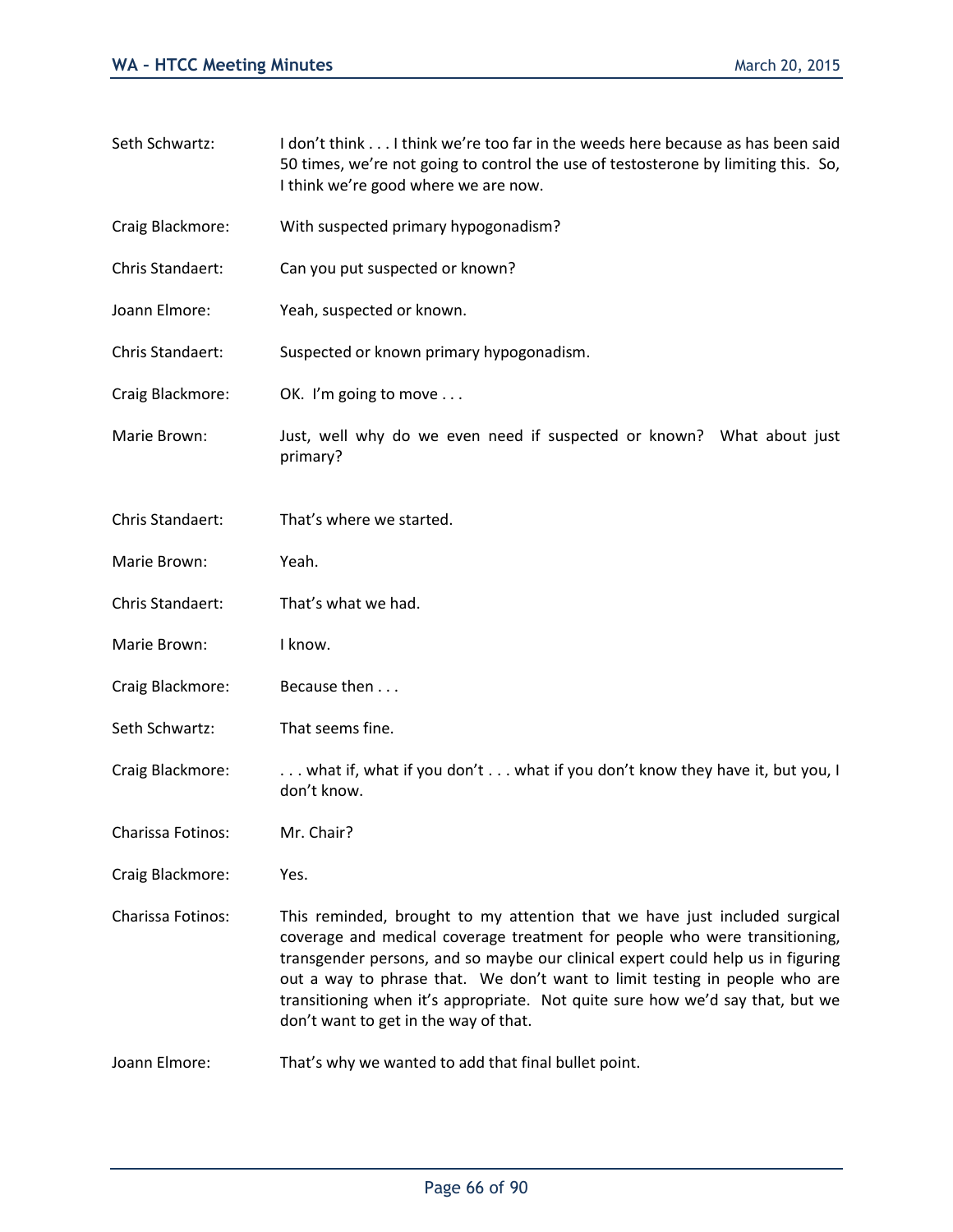| Seth Schwartz:    | Could that be an exclusion criteria? You know, when someone's talking<br>exclusion                                                                                                                      |
|-------------------|---------------------------------------------------------------------------------------------------------------------------------------------------------------------------------------------------------|
| Craig Blackmore:  | Well, you know                                                                                                                                                                                          |
| Seth Schwartz:    | I mean, we need to talk about exclusions. I think that's, you know, that's not<br>what we're talking about.                                                                                             |
| Chris Standaert:  | I mean, that's what that last, yeah. I mean that last                                                                                                                                                   |
| Seth Schwartz:    | I mean that's a that's going to be a small subpopulation.                                                                                                                                               |
| Marie Brown:      | Very small.                                                                                                                                                                                             |
| Charissa Fotinos: | It's very tiny, but it's also (inaudible).                                                                                                                                                              |
| Craig Blackmore:  | Yeah, you don't want to do anything inappropriate for a small group.                                                                                                                                    |
| Seth Schwartz:    | No, but don't when we make our recommendations, don't we also talk<br>about exclusion criterion to whom this doesn't apply? We don't have that?                                                         |
| Chris Standaert:  | It's adult it's adult males.                                                                                                                                                                            |
| Marie Brown:      | Well, I mean, we could add it, though.                                                                                                                                                                  |
| Alvin Matsumoto:  | Yeah, you could add it as for management of transgender treatment.                                                                                                                                      |
| Charissa Fotinos: | Yeah, this does not apply to management of transgender, yeah. That would,<br>that would be fine. If you're OK if that's acceptable that would, that would<br>help us.                                   |
| Craig Blackmore:  | OK.                                                                                                                                                                                                     |
| Charissa Fotinos: | Thank you.                                                                                                                                                                                              |
| Craig Blackmore:  | OK. I want to move on I want to move on to this other issue of labs.                                                                                                                                    |
| Joann Elmore:     | Can I make one more clarification, though, we talk about symptoms of sexual<br>dysfunction, but the paper requires three positive responses to the sexual, not<br>just any vague one symptom. Wasn't it |
| Craig Blackmore:  | So, that's $\dots$                                                                                                                                                                                      |
| Joann Elmore:     | wasn't it you had to have all three. So, I                                                                                                                                                              |
| Kevin Walsh:      | But it says criteria. We could just put in all three.                                                                                                                                                   |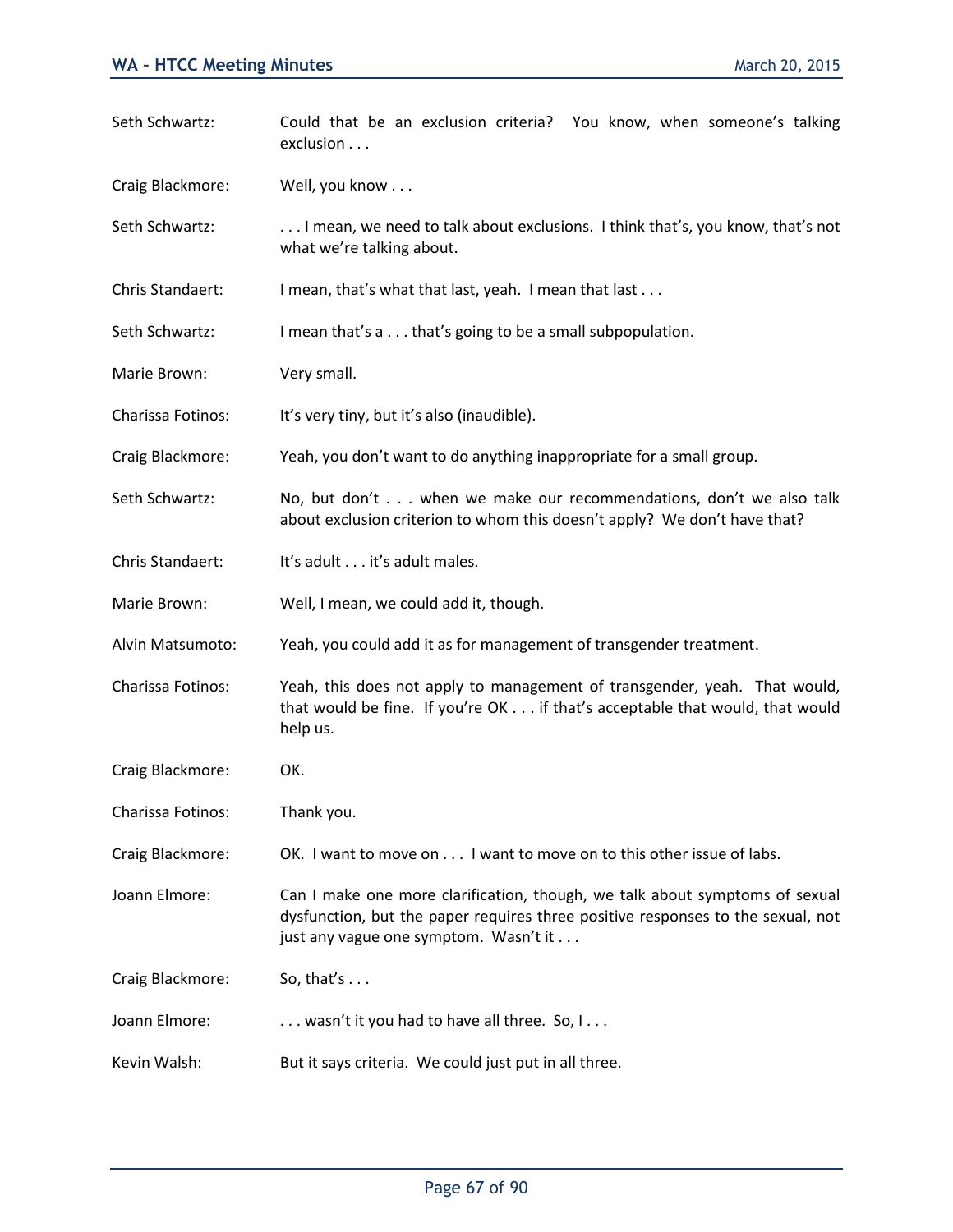| Joann Elmore:             | Yeah. I just want to make certain that when you type this up that it is not just<br>any vague symptom. It is, they have to have all three of these.                                                                                                                                                                                                                                                                                                                                                                                                                                                           |
|---------------------------|---------------------------------------------------------------------------------------------------------------------------------------------------------------------------------------------------------------------------------------------------------------------------------------------------------------------------------------------------------------------------------------------------------------------------------------------------------------------------------------------------------------------------------------------------------------------------------------------------------------|
| Craig Blackmore:          | So, it's all three (inaudible).                                                                                                                                                                                                                                                                                                                                                                                                                                                                                                                                                                               |
| Joann Elmore:             | All three.                                                                                                                                                                                                                                                                                                                                                                                                                                                                                                                                                                                                    |
| Craig Blackmore:          | So, that is restrictive.                                                                                                                                                                                                                                                                                                                                                                                                                                                                                                                                                                                      |
| Joann Elmore:             | Mm-hmm.                                                                                                                                                                                                                                                                                                                                                                                                                                                                                                                                                                                                       |
| <b>Christine Masters:</b> | All three symptoms of sexual                                                                                                                                                                                                                                                                                                                                                                                                                                                                                                                                                                                  |
| Joann Elmore:             | In the Wu, et al.                                                                                                                                                                                                                                                                                                                                                                                                                                                                                                                                                                                             |
| <b>Richard Phillips:</b>  | All three criteria from the (inaudible).                                                                                                                                                                                                                                                                                                                                                                                                                                                                                                                                                                      |
| Marie Brown:              | Under, in the params, all three criteria from the                                                                                                                                                                                                                                                                                                                                                                                                                                                                                                                                                             |
| Joann Elmore:             | Or, all three                                                                                                                                                                                                                                                                                                                                                                                                                                                                                                                                                                                                 |
| Marie Brown:              | Three symptoms.                                                                                                                                                                                                                                                                                                                                                                                                                                                                                                                                                                                               |
| Joann Elmore:             | three sexual symptoms.                                                                                                                                                                                                                                                                                                                                                                                                                                                                                                                                                                                        |
| <b>Christine Masters:</b> | (inaudible)                                                                                                                                                                                                                                                                                                                                                                                                                                                                                                                                                                                                   |
| Craig Blackmore:          | Let's leave it like that for now and any other comments from the<br>OK.<br>committee? OK. So, now, uh, on the line after European male aging and above<br>the line that says this does not apply, there has been discussion of how we<br>might talk about the testing itself, and I think we have to be a little careful with<br>this, because our job is not to credential labs, and we're not experts on<br>calibrating tests, but I think we can maybe say a few things that are within our<br>scope that might be useful here. Does somebody want to start us off on what<br>that might look like? Joann? |
| Joann Elmore:             | Well, I'm actually starting to think we should step back, because the labs are not<br>ready to do this, but I would want our committee to make a request that the<br>medical director send a letter out to every single lab in our state saying that<br>within two years, if you have not developed a method for quality assessment,<br>assurance, and age appropriate standards, in two years we're going to review<br>this and we will not fund potentially.                                                                                                                                                |
| Craig Blackmore:          | Yeah. So, we're not in the business of credentialing labs, so                                                                                                                                                                                                                                                                                                                                                                                                                                                                                                                                                 |
| Joann Elmore:             | Right, we (inaudible).                                                                                                                                                                                                                                                                                                                                                                                                                                                                                                                                                                                        |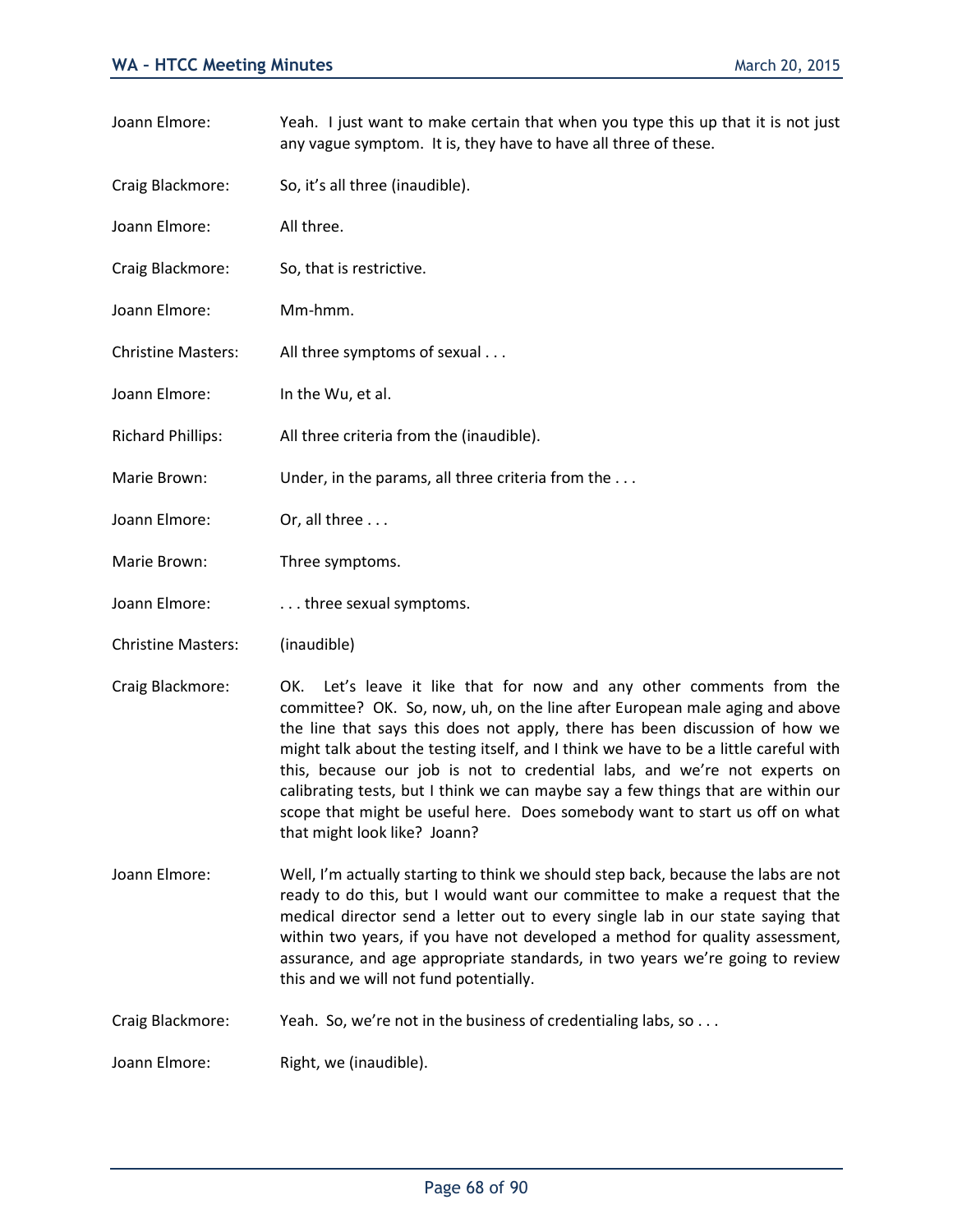- Craig Blackmore: . . . . we're not going to have them send letters telling labs how to be credentialed.
- Joann Elmore: Well, but in two years, we would . . .

Craig Blackmore: We will still not be in charge with credentialing labs. Our job is to determine coverage.

- Joann Elmore: Right.
- Craig Blackmore: And not to develop quality standards, but if there's a way that . . . making sure the testing is done appropriately, we can keep . . . phrase that within our charge, then we can do it.
- Joann Elmore: Is there any way to ask for reporting of information on age standardized results?
- Craig Blackmore: Well, I'm not sure that information exists, and could we ask for that? Can we say testing is covered, I mean, we, we could, I think, say testing is only covered in labs that are accredited or qualified based on some criteria set by whatever the agency medical directors use, and they could rely on some other third party like, you know, society guideline or whatever, and we could say it has to be an accredited lab, but we can't define what the accreditation criteria are, because that's not our deal.
- Chris Standaert: And even then, I mean, if we go on the data we got, we don't, we don't talk about labs. We don't talk about lab types. We don't talk about accredited or non-accredited.
- Marie Brown: That's true.
- Chris Standaert: I have no idea what that means. We don't talk about . . . the only things we ever even remotely saw is that it should be done in the morning between 8:00 and 10:00. How good that data is, I don't know, and then if you have one low result, you should certainly repeat that before you initiate any test, any treatment, but again, we're not talking about . . .

Kevin Walsh: I would be happy if we could include those two caveats.

- Craig Blackmore: Which are?
- Chris Standaert: So, that it . . .
- Kevin Walsh: Test . . . testing twice before you make a diagnosis, and testing before . . .
- Craig Blackmore: We can't . . . we can't say that. We can say we're going to pay for it or not, but we can't say you have to do it twice to treat.
- Chris Standaert: What I was talking about . . .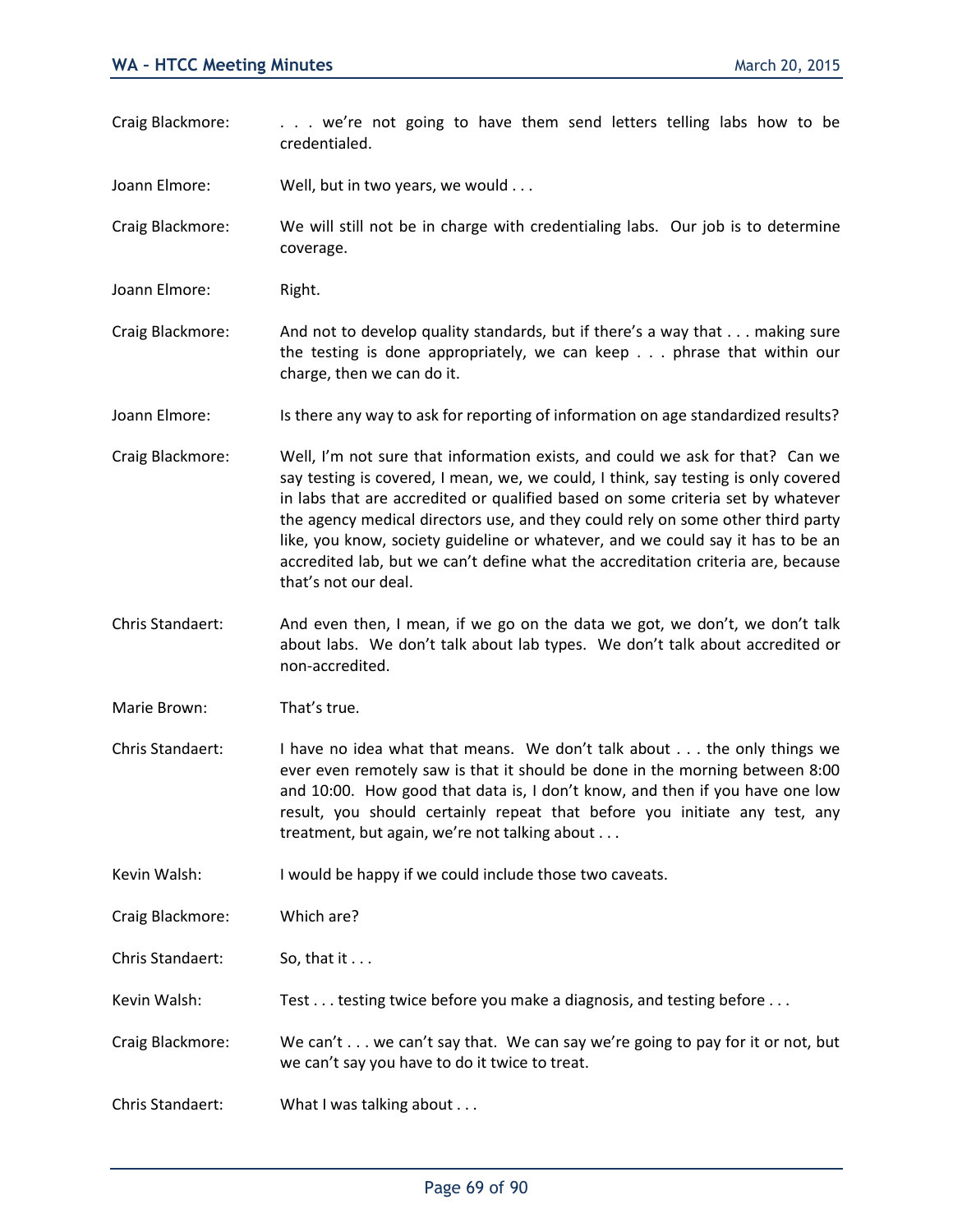from the test is used. That's not within our prerogative. Richard Phillips: In other words, somebody could start treatment without even testing. Chris Standaert: Yeah, we don't . . . Richard Phillips: We can't do anything about it. Craig Blackmore: We don't have any control over that. We just have control over what test gets paid for. Michelle Simon: But we could cover a morning test, fasting test, between 8:00 and 10:00. Craig Blackmore: We, we could say that. We could say it's only covered if it's a fasting test between 8:00 and 10:00 in the morning. Marie Brown: I'm not sure that's going to help though. Craig Blackmore: I don't know if it's going to help, and I don't know if we have evidence to drive it. Joann Elmore: Does it say fasting or just 8:00 to 10:00? Alvin Matsumoto: It doesn't have to ... Kevin Walsh: It doesn't have to be fasting? Craig Blackmore: Idon't . . . I don't . . . Chris Standaert: And does that apply . . . Alvin Matsumoto: There's two studies on fasting versus non-fasting. Food or glucose load lowers total testosterone level. Joann Elmore: OK. So, they want it (inaudible). Alvin Matsumoto: But, there's only two studies, very small studies. Marie Brown: Yeah. Alvin Matsumoto: I, I think you have to pick your battle. Marie Brown: Right. Alvin Matsumoto: I think the most  $\dots$  the most  $\dots$  the biggest reason for biological variability is day-to-day variability. So, the testing twice is much more important than in fact

Craig Blackmore: Our job is to figure out who's allowed to get a test, not how the information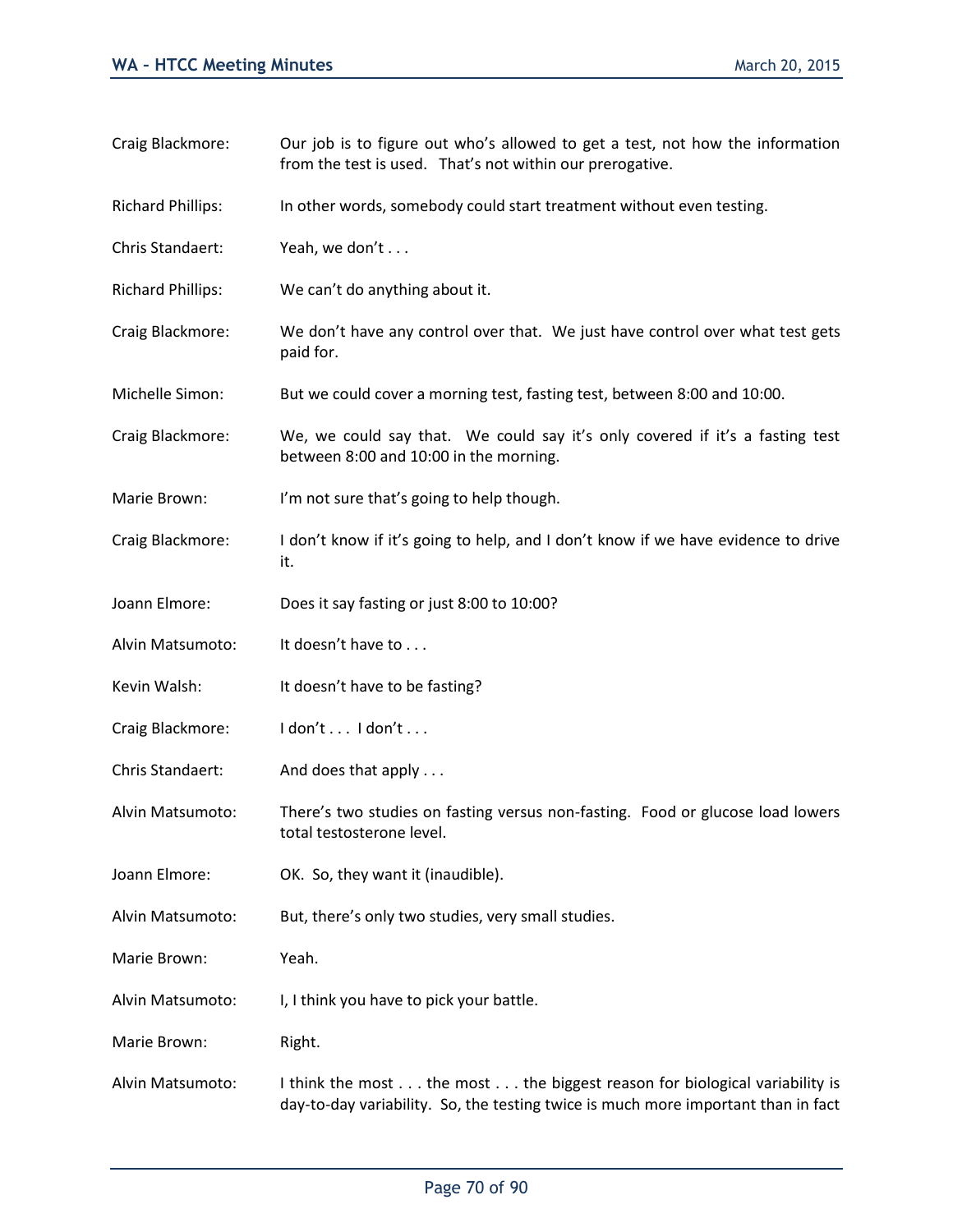even doing it in the morning or doing it fasting or fed, you know? It's really . . . the driver of the variability is the fact that it bounces around a lot, and so you do need to have two tests in order to make the (inaudible).

Chris Standaert: Right.

Craig Blackmore: I believe that, but I can't (inaudible).

- Chris Standaert: Right. We can't . . .
- Alvin Matsumoto: No, I realize that, but you can't . . .

Chris Standaert: say that.

- Alvin Matsumoto: . . . . what I'm saying is that, don't put something in there on fasting because I think the data are slim.
- Craig Blackmore: Not worth it.
- Chris Standaert: Right. Even the morning ...
- Alvin Matsumoto: It's not ...
- Chris Standaert: . . . . . . what do you . . .
- Alvin Matsumoto: . . . . not worth fighting . . .
- Chris Standaert: . . . . . . . people work at night.
- Alvin Matsumoto: ... that battle.
- Chris Standaert: People who don't live, I mean, it's just, you know.
- Teresa Rogstad: And the society is taking that on. So, maybe this is a little premature for us to do and just let the society take on the testing issues.
- Craig Blackmore: Thoughts? David? David and Joann, do you guys have any more comments to share with the group or not?
- David McCulloch: I'm just depressed.
- Chris Standaert: He's just depressed.
- David McCulloch: (inaudible) rational evidence-based changes. I mean, so, I'm, I'm hearing that we can't require two test and requiring it 8:00 to 10:00 doesn't make a lot of difference either.
- Joann Elmore: Well, is that true or not true?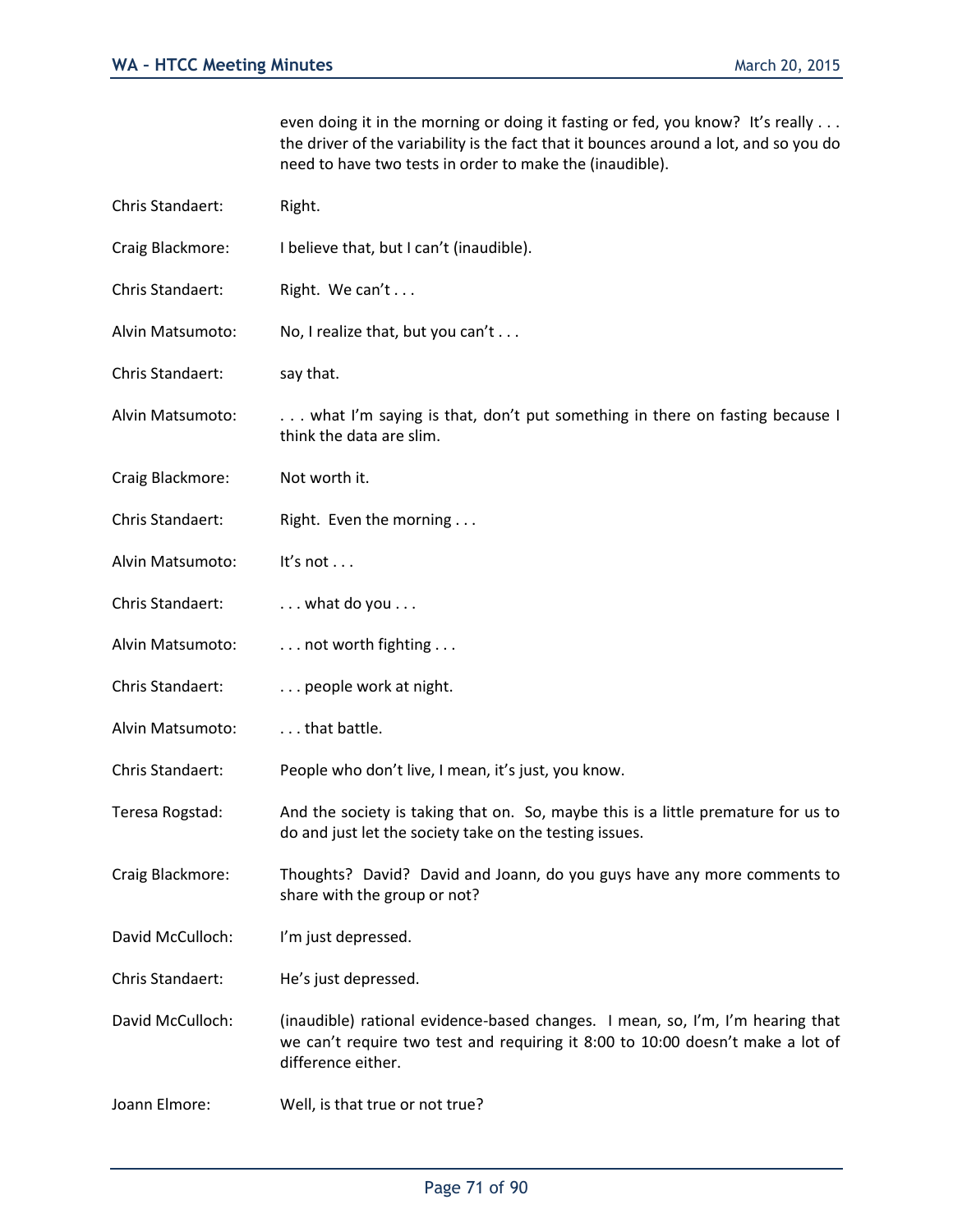| Alvin Matsumoto: | No. It makes a difference. I'm just saying it's relative to the biological variability<br>day-to-day (inaudible).                                                                                                                                                      |
|------------------|------------------------------------------------------------------------------------------------------------------------------------------------------------------------------------------------------------------------------------------------------------------------|
| Joann Elmore:    | We get that, but we cannot vote that we require two tests. We can only vote<br>about                                                                                                                                                                                   |
| Craig Blackmore: | Can't vote for it.                                                                                                                                                                                                                                                     |
| Joann Elmore:    | a single, you know                                                                                                                                                                                                                                                     |
| Craig Blackmore: | 1, 1                                                                                                                                                                                                                                                                   |
| Joann Elmore:    | whatever they are testing. So, should we add a requirement                                                                                                                                                                                                             |
| Alvin Matsumoto: | Preferably in the morning.                                                                                                                                                                                                                                             |
| Joann Elmore:    | that it should be in the morning?                                                                                                                                                                                                                                      |
| Alvin Matsumoto: | That is the preferably is the $\dots$ is the $\dots$ you know, if you're in clinic in the<br>afternoon and you have to have a patient come back in the morning, I<br>personally don't think that's a big deal, but a lot of practitioners feel that that's<br>onerous. |
| Chris Standaert: | And what do you so is that test done on people who work nights, right? So,<br>they're flipped. Their, their                                                                                                                                                            |
| Alvin Matsumoto: | Well                                                                                                                                                                                                                                                                   |
| Chris Standaert: | morning is, they sleep all day                                                                                                                                                                                                                                         |
| Alvin Matsumoto: | No, no. This is based on the fact that there is a diurnal variation in testosterone.                                                                                                                                                                                   |
| Chris Standaert: | Right. Does it have to do with sleep patterns? Does it have to do with daylight?<br>No, that's what I'm saying stay out of the weeds. You're saying stop it. I'm.                                                                                                      |
| Alvin Matsumoto: | It has to do                                                                                                                                                                                                                                                           |
| Chris Standaert: | saying stay out of the weeds.                                                                                                                                                                                                                                          |
| Kevin Walsh:     | We can't cover everything.                                                                                                                                                                                                                                             |
| Alvin Matsumoto: | yeah, you can't, yeah.                                                                                                                                                                                                                                                 |
| Chris Standaert: | I'm not saying that, but I'm just saying, we're going into territory where                                                                                                                                                                                             |
| Joann Elmore:    | He's trying to limit it                                                                                                                                                                                                                                                |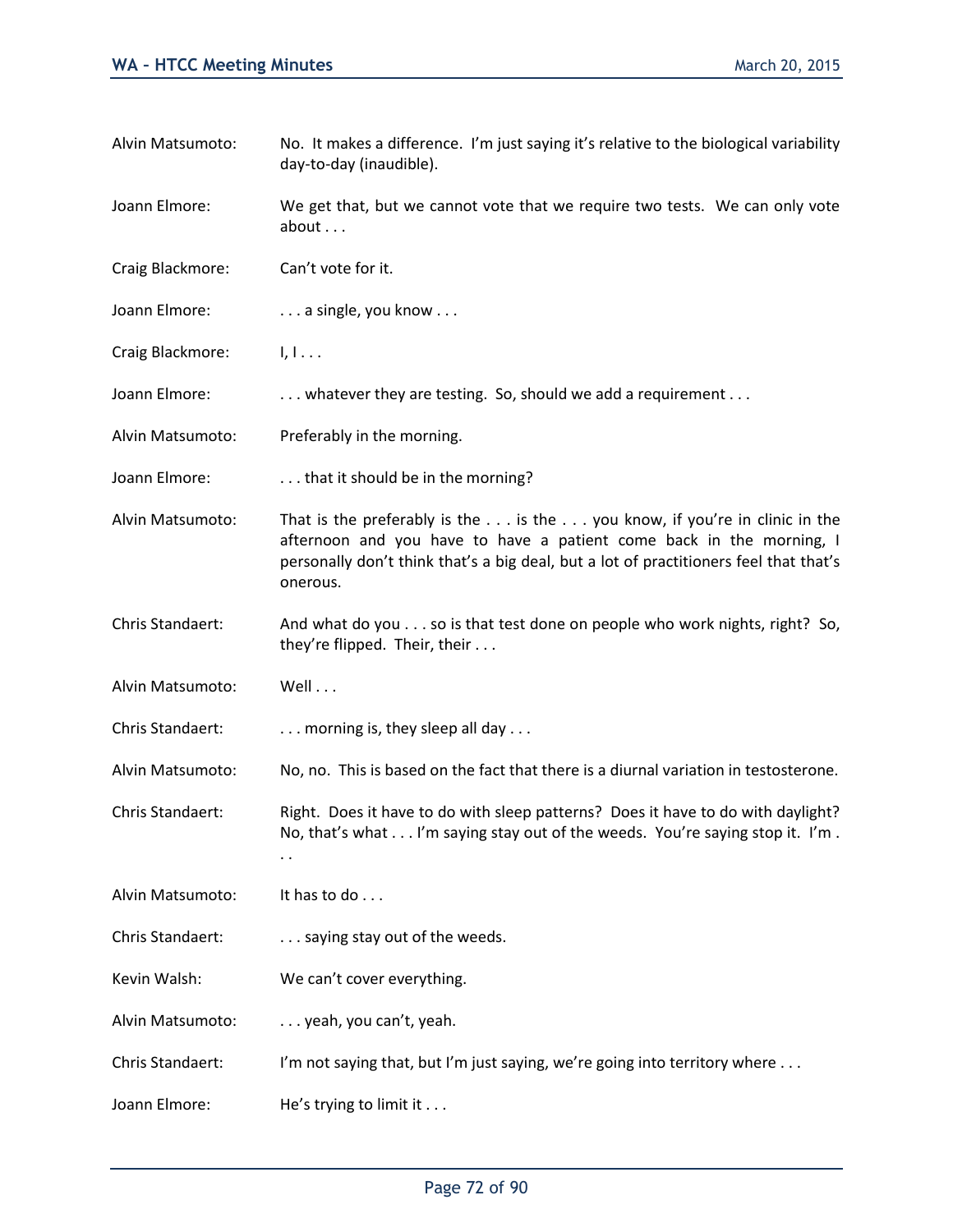| Chris Standaert: | we don't have the data.                                                                                                                                                                                                                                                                                                                                                                                                                                            |
|------------------|--------------------------------------------------------------------------------------------------------------------------------------------------------------------------------------------------------------------------------------------------------------------------------------------------------------------------------------------------------------------------------------------------------------------------------------------------------------------|
| Joann Elmore:    | to just morning.                                                                                                                                                                                                                                                                                                                                                                                                                                                   |
| Alvin Matsumoto: | Yeah. Yeah. Yeah.                                                                                                                                                                                                                                                                                                                                                                                                                                                  |
| Chris Standaert: | We just don't have it.                                                                                                                                                                                                                                                                                                                                                                                                                                             |
| Marie Brown:     | Stay out of the weeds.                                                                                                                                                                                                                                                                                                                                                                                                                                             |
| Craig Blackmore: | I don't, I mean, it sounds good, but, you know, somebody who has a clear issue<br>comes in, in the afternoon, you know, saying you have HIV and you have<br>you've been losing all this weight, and I'm really worried about you, but come<br>back tomorrow, you know, when you're not looking for some somebody on<br>the edge of the normal curve. You're looking for, you know, somebody who's,<br>who's way down. I don't know that that would be appropriate. |
| Seth Schwartz:   | Those sound like the criteria for treatment.                                                                                                                                                                                                                                                                                                                                                                                                                       |
| Craig Blackmore: | Well, I think the problem is, we want to address the criteria for treatment, but<br>that's out of our scope.                                                                                                                                                                                                                                                                                                                                                       |
| David McCulloch: | Yes, we do.                                                                                                                                                                                                                                                                                                                                                                                                                                                        |
| Chris Standaert: | Yes, we do.                                                                                                                                                                                                                                                                                                                                                                                                                                                        |
| Craig Blackmore: | OK.                                                                                                                                                                                                                                                                                                                                                                                                                                                                |
| Kevin Walsh:     | Then, then let's I would say scratch this bullet altogether.                                                                                                                                                                                                                                                                                                                                                                                                       |
| Craig Blackmore: | Yeah.                                                                                                                                                                                                                                                                                                                                                                                                                                                              |
| Joann Elmore:    | Yep.                                                                                                                                                                                                                                                                                                                                                                                                                                                               |
| Marie Brown:     | Yeah.                                                                                                                                                                                                                                                                                                                                                                                                                                                              |
| Chris Standaert: | That's where I was going. I wasn't try to (inaudible) cover people who were<br>nocturnal individuals.                                                                                                                                                                                                                                                                                                                                                              |
| Craig Blackmore: | Alright, anymore thoughts? Have we done the best we can here?                                                                                                                                                                                                                                                                                                                                                                                                      |
| Alvin Matsumoto: | Can I suggest that that last point really is should be cast as a condition of<br>coverage and just say take out the this does not apply and just say for<br>management of transgender treatment and add that as another condition of<br>coverage.                                                                                                                                                                                                                  |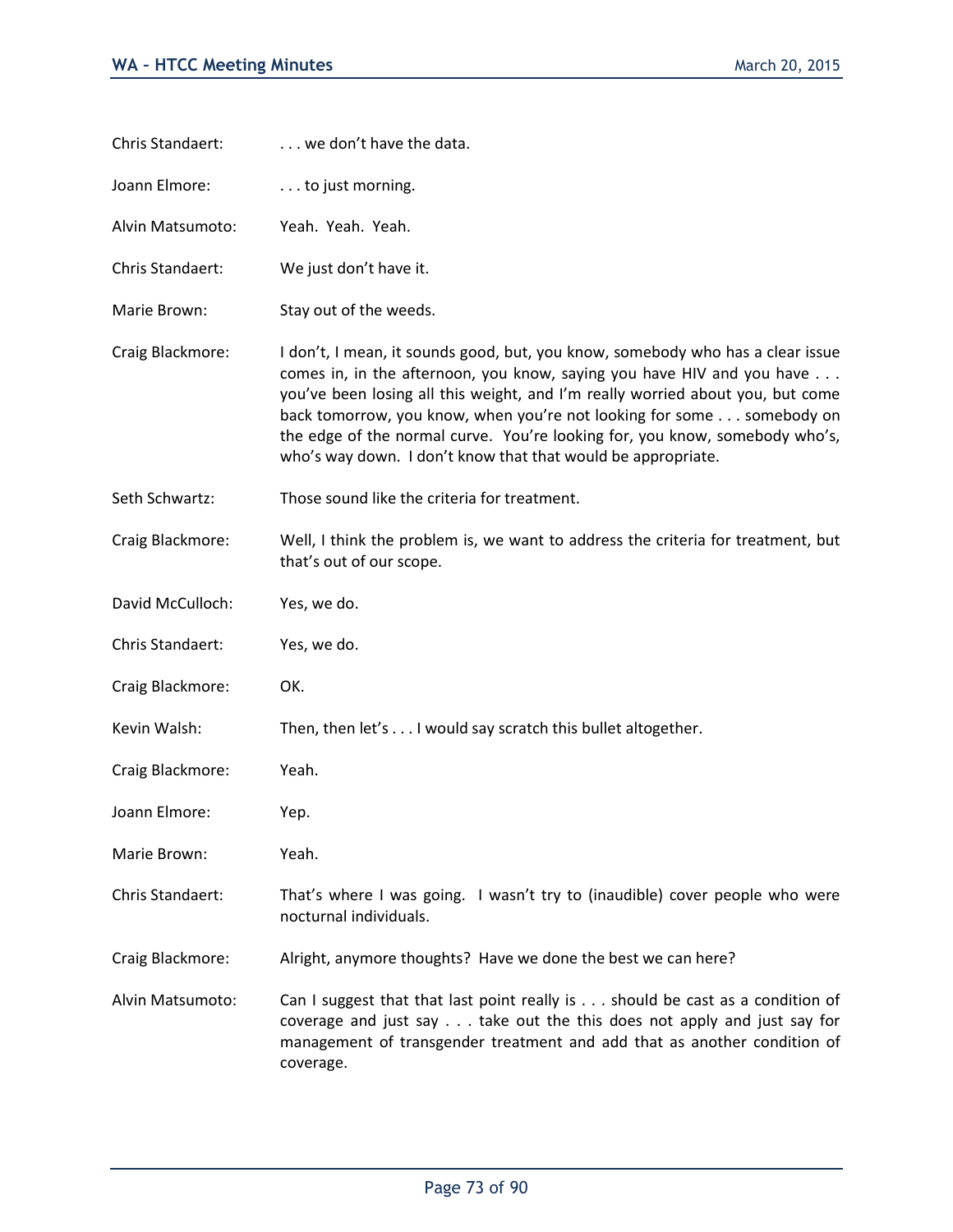Craig Blackmore: Alright, and then I'll have you erase everything below the management of transgender treatment bullet, and then if you could please save, and then again, I want to ask the committee members if they have any further thoughts on this. Richard Phillips: I have a question in terms of our . . . the purpose here. Is, is there going to be a separate pharmacology assessment of the treatment, the use of it? It seems to me we're not really accomplishing anything by what we've done here. Craig Blackmore: No. Now, we're accomplishing a lot. Richard Phillips: We are? Craig Blackmore: We're not accomplishing everything we want to accomplish, but this is . . . Richard Phillips: I mean, I'm not talking about . . . Craig Blackmore: . . . . . . productive process. Richard Phillips: . . . . . . . I'm talking about substantive. Craig Blackmore: We're . . . well, what we're accomplishing is substantive. Alvin Matsumoto: I think it's likely that treatment will be referred to the state P&T committee. Richard Phillips: Oh, good. Joann Elmore: You just accomplished something. Alvin Matsumoto: So, is coverage for monitoring of therapy going to be eliminated, then, is that correct? Craig Blackmore: No. Joann Elmore: Well, hopefully if they're on therapy they have some of these signs or symptoms that we've delineated. Alvin Matsumoto: Well, hopefully if they're on adequate therapy they won't have them anymore. Joann Elmore: I think we've had a history of it. Alvin Matsumoto: But, OK. So, that's covered in this. It would be covered? Joann Elmore: One would hope. I would not want to cover just because they're on testosterone, because who knows why they got on the testosterone. Seth Schwartz: But that goes to Michelle's point, which is that one of our biggest safety concerns is over-treatment and if you're saying, well, we're worried that you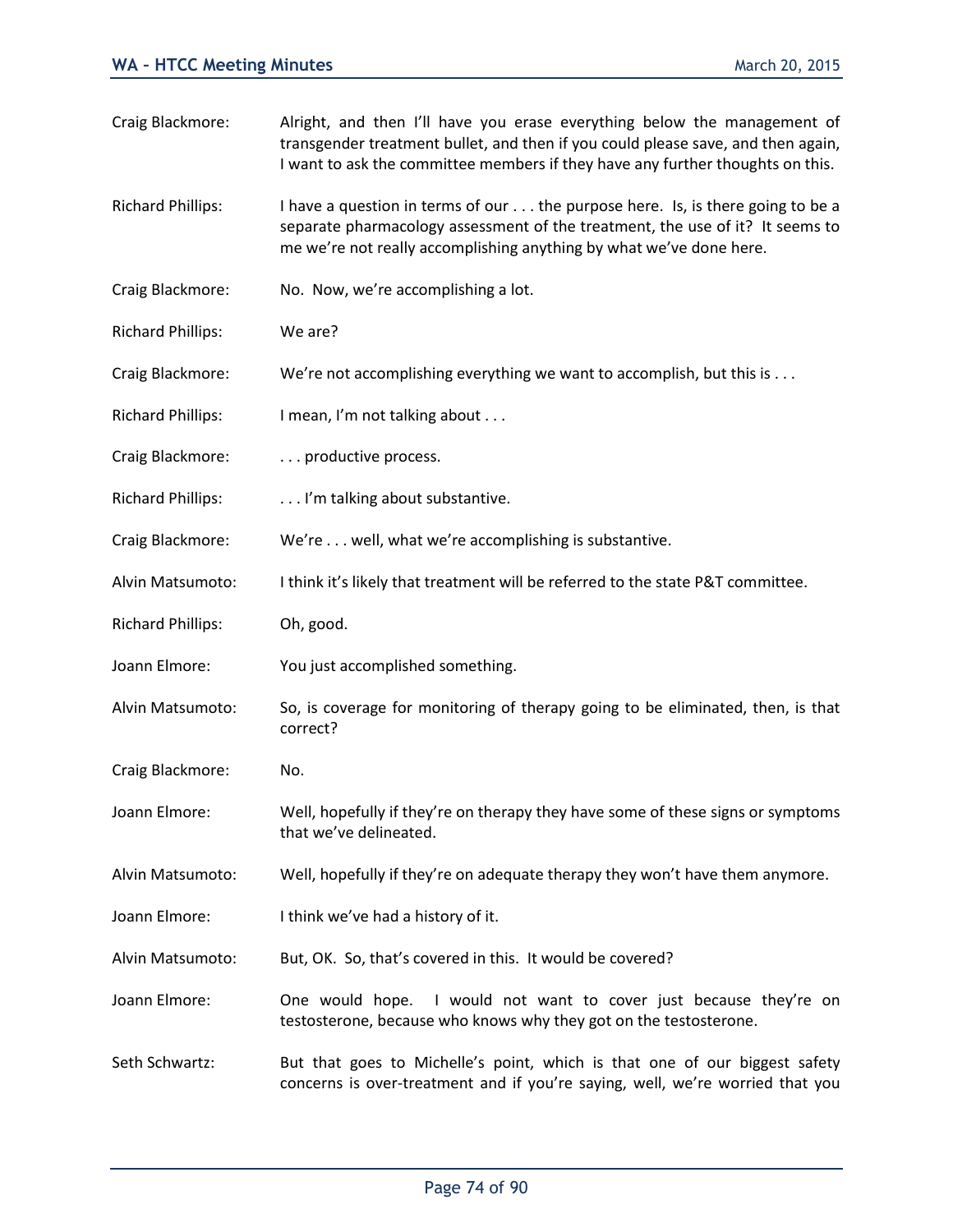may be over-treated but we're not going to let you test for it, that . . . that doesn't seem right.

Craig Blackmore: Yeah, I didn't see a lot of . . .

Joann Elmore: I didn't say that. I just said that hopefully they have had one of these before they got on the testosterone in the beginning.

Seth Schwartz: But maybe they . . . maybe they did and they don't have it anymore because they're on treatment.

Marie Brown: Symptom free.

Seth Schwartz: So, I mean, again . . .

Kevin Walsh: Their insurance doesn't pay for the . . . for the testosterone in the first place. So, if they can afford to buy the testosterone, they can afford to pay for the test.

Craig Blackmore: OK, but I mean, there's . . . there's . . . we should be clear on this, because somebody who has a pituitary tumor. Well, no, that's not a good example. Somebody who has, you know, true hypogonadism and then gets treatment, do we want to allow a repeat test.

Joann Elmore: I didn't see a review of evidence. I don't think there was evidence on it.

Craig Blackmore: Right. I didn't see evidence. I didn't hear concern from the agency directors, but I could see interpretation of what we have here as not allowing that, and so if you're treated to the point where you become asymptomatic, you would not be . . . you would not fit these criteria.

Chris Standaert: Well, if you have, if you have known or secondary hypogonadism . . . if you have a diagnosis you should be covered, right? So, if you have a secondary or primary hypogonadism, you should be covered.

Seth Schwartz: Established diagnosis of secondary hypogonadism.

Chris Standaert: Yeah. We said known primary. So, we could say known or suspected secondary hypogonadism.

Marie Brown: Right.

Chris Standaert: We could use the same language.

Joann Elmore: It's the same language, and then it's covered.

Chris Standaert: And then anybody who has a reason for being on testosterone covered. If he doesn't have a reason, it's not covered, because he probably shouldn't be on it in the first place.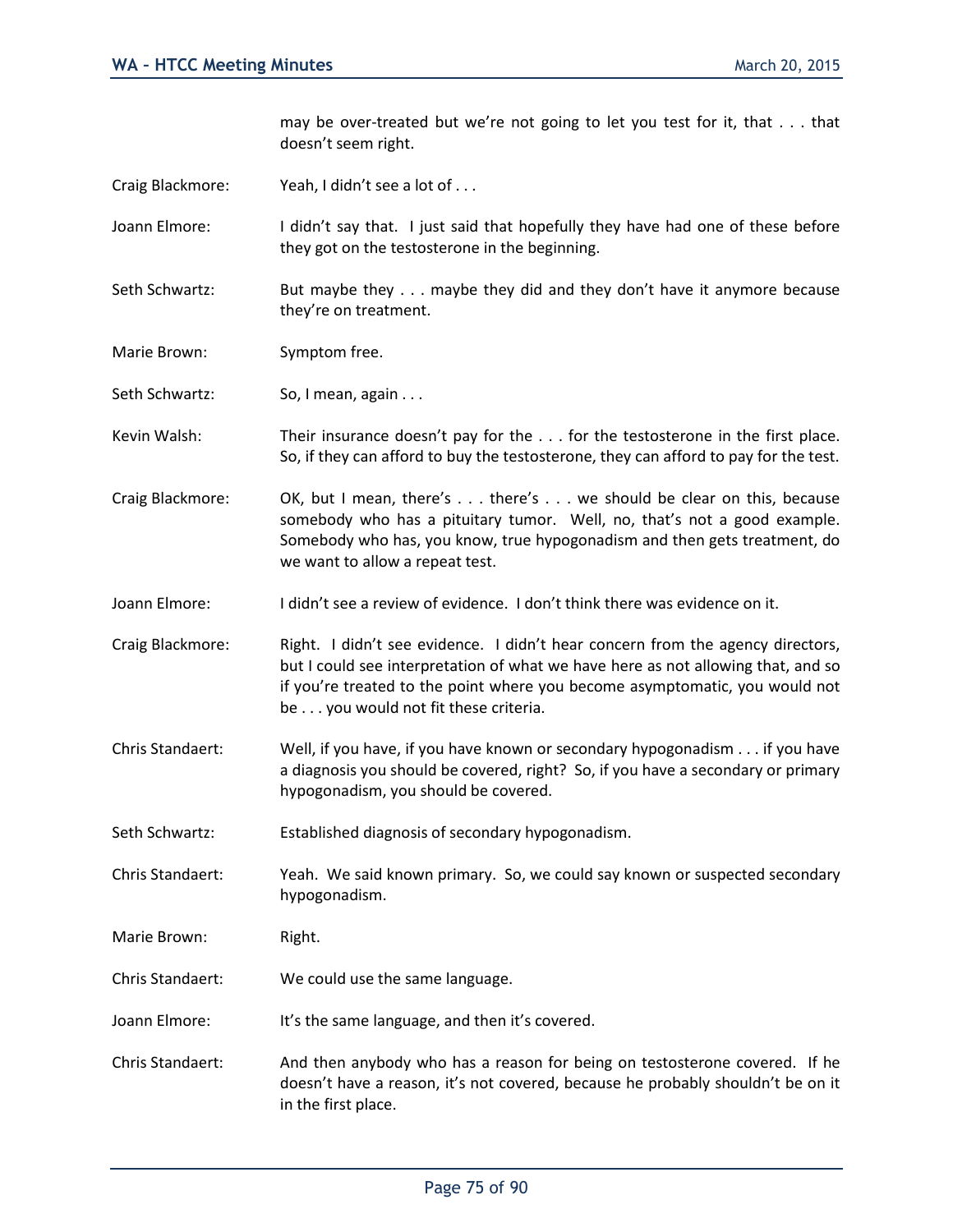David McCulloch: Well, you need to specify, yeah.

Michelle Simon: Suspected or known secondary . . .

David McCulloch: Monitor . . . monitoring for people on testosterone treatment for sensible reasons.

Kevin Walsh: But we didn't say you only get a single test. It says we'll pay for the test. So, we've covered that by definition. We didn't restrict it to one test.

Joann Elmore: Right.

Kevin Walsh: So, we don't have to come up with caveats.

Joann Elmore: Well, adding the known was important, because it could be known suprasellar tumor, they're on treatment, so now it's not just suspected. It's known. Now, they can do the monitoring. So, that was helpful.

Craig Blackmore: Alright. Well, so how about signs of or known hypogonadism? Nah, that's nobody there.

Seth Schwartz: I mean, I guess the underlying question is, does anyone object to monitoring, I mean, to using this test for monitoring? Are we worried that that's . . . that the test is being . . . I think, particularly getting to the earlier concern, if we're concerned about treatment, we're really not concerned about . . . I mean, the ultimate concern is that people are being over-treated for this condition. If they're already treated, we're not going to impact it. The only thing we're going to do is, if we . . . if we monitor them for treatment, we might stop them being treated or decrease their treatment or decrease the risks of treatment by monitoring. So, I'm trying to . . . and, while there's not a lot of vagueness, I could see how someone could say it's not clearly covered, that it's OK to monitor. So, if we don't object to monitoring, I don't see why we don't just explicitly state that. It seems like that's actually a real potential quality improvement that we're offering here.

Craig Blackmore: OK. So, let's add above maybe management of transgender treatment, monitoring of testosterone therapy.

David McCulloch: No matter why we started in the first place.

Joann Elmore: No. I would want to say for appropriate ...

Craig Blackmore: Oh, come on. I mean . . .

David McCulloch: I think we're ...

Craig Blackmore: I'm not saying that.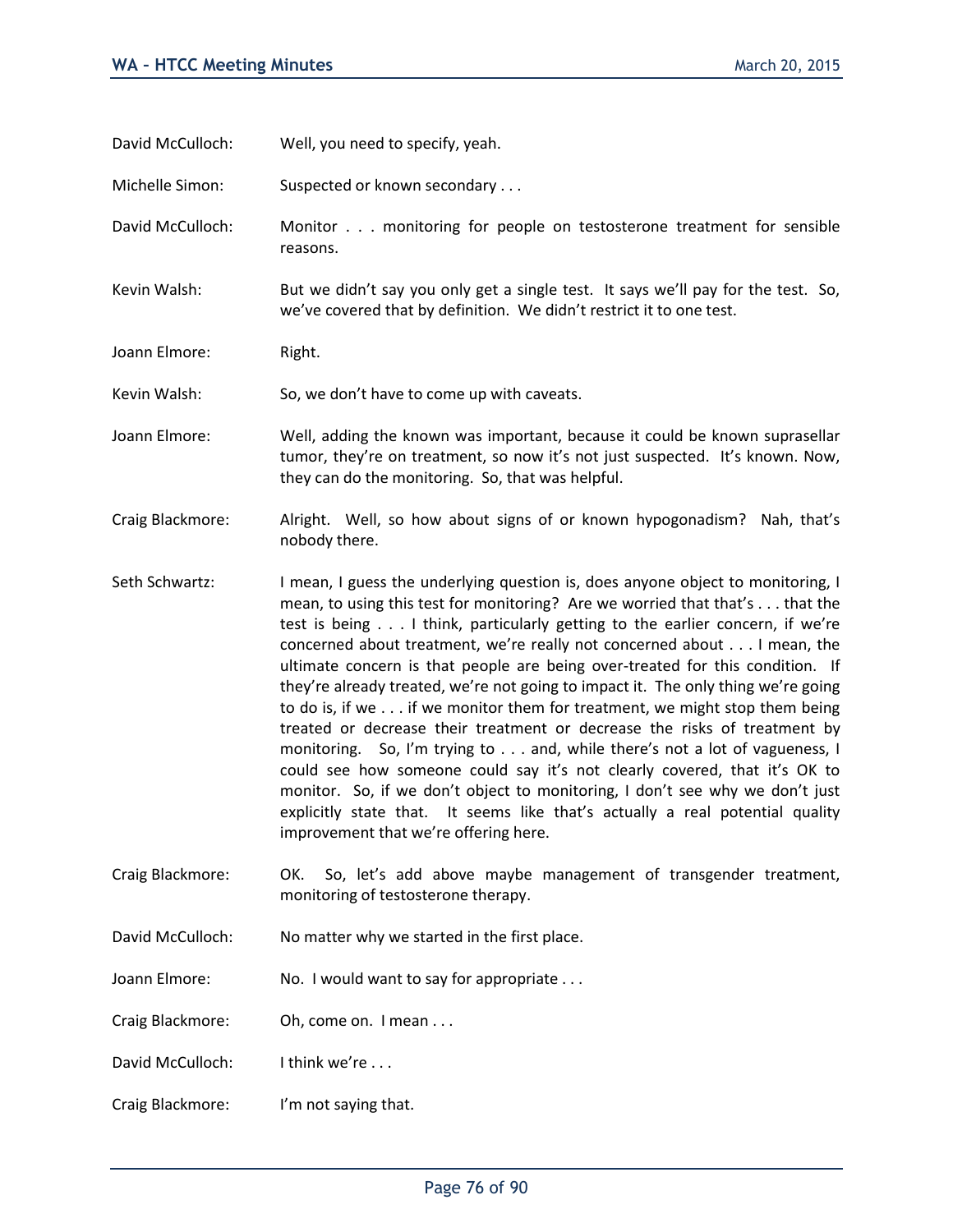| Kevin Walsh:             | It's a drop in the bucket.                                                                                                                                                                                                                                              |
|--------------------------|-------------------------------------------------------------------------------------------------------------------------------------------------------------------------------------------------------------------------------------------------------------------------|
| Joann Elmore:            | OK.                                                                                                                                                                                                                                                                     |
| David McCulloch:         | I don't like it.                                                                                                                                                                                                                                                        |
| Charissa Fotinos:        | This is Charissa Fotinos. May I ask for an amendment that would help in the<br>implementation of this and that is, between the first two bullets, adult males<br>and suspected and then or so that it it doesn't imply that it's all of those but<br>so adult males and |
| Craig Blackmore:         | Yeah. So, we can remove the word adult the words adult males because                                                                                                                                                                                                    |
| <b>Charissa Fotinos:</b> | OK.                                                                                                                                                                                                                                                                     |
| Craig Blackmore:         | we are only  the scope of the decision only applies to adult males. So, we<br>don't have to have that on there.                                                                                                                                                         |
| Marie Brown:             | Great. So, we could just put or.                                                                                                                                                                                                                                        |
| Craig Blackmore:         | It's not in the title. OK. I'm sorry. Maybe it's not.                                                                                                                                                                                                                   |
| Joann Elmore:            | It's two words. Can we just                                                                                                                                                                                                                                             |
| Craig Blackmore:         | OK.                                                                                                                                                                                                                                                                     |
| Joann Elmore:            | We need to add the or                                                                                                                                                                                                                                                   |
| Chris Standaert:         | Adult males                                                                                                                                                                                                                                                             |
| Joann Elmore:            | with suspected or                                                                                                                                                                                                                                                       |
| Chris Standaert:         | with any of the following.                                                                                                                                                                                                                                              |
| Joann Elmore:            | known primary hypogonadism or                                                                                                                                                                                                                                           |
| Craig Blackmore:         | Yes. OK. So, what Chris just said.                                                                                                                                                                                                                                      |
| Chris Standaert:         | Adult males with any of the following.                                                                                                                                                                                                                                  |
| Craig Blackmore:         | Colon.                                                                                                                                                                                                                                                                  |
| <b>Charissa Fotinos:</b> | That's fine, too, yes, just something that helps.                                                                                                                                                                                                                       |
| Craig Blackmore:         | Yeah, that's great.                                                                                                                                                                                                                                                     |
| Chris Standaert:         | And do we have to                                                                                                                                                                                                                                                       |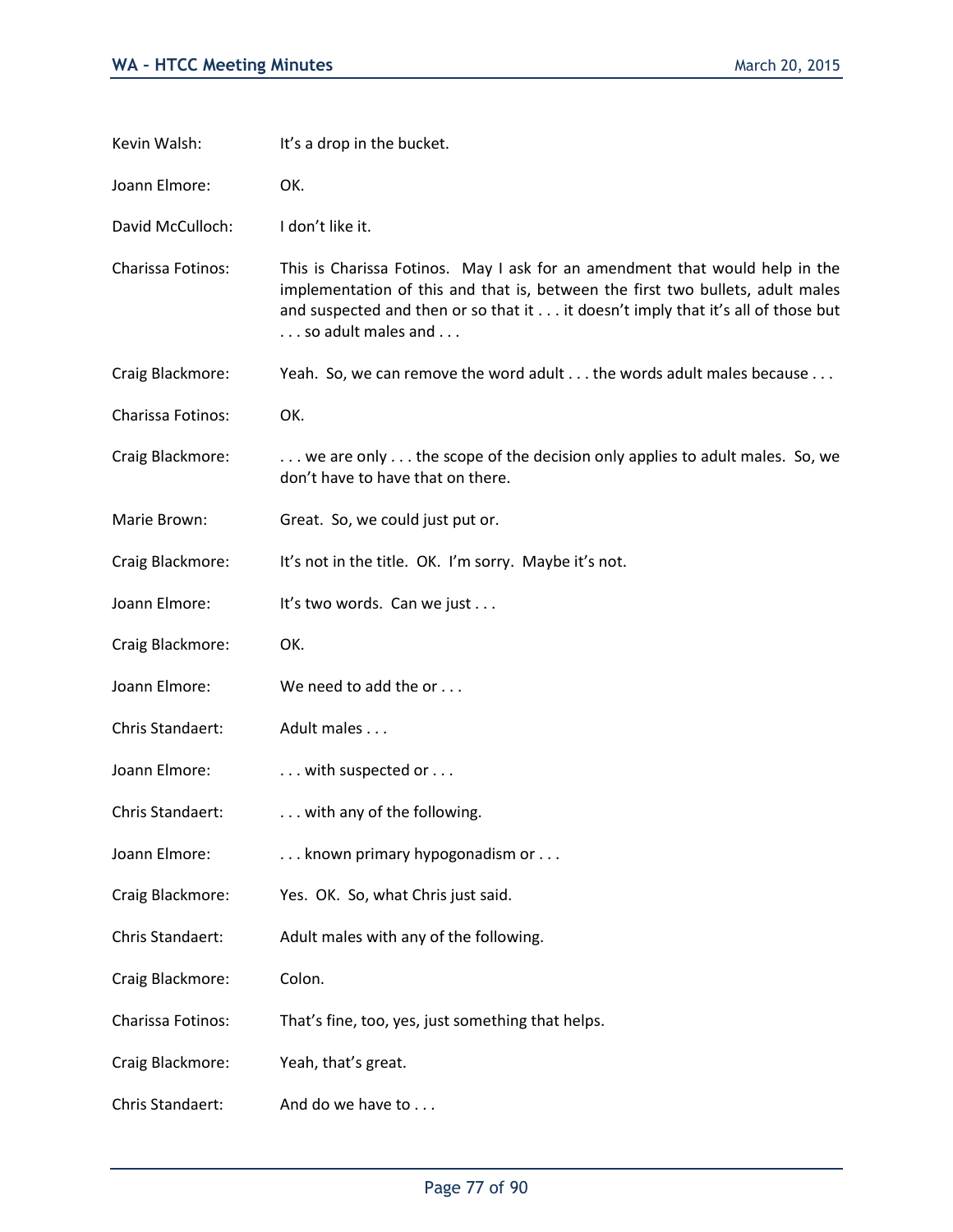| <b>Richard Phillips:</b> | Is a transgender a male?                                                                                                                                                                                                                                                                                                       |
|--------------------------|--------------------------------------------------------------------------------------------------------------------------------------------------------------------------------------------------------------------------------------------------------------------------------------------------------------------------------|
| Charissa Fotinos:        | Uh, that would be an or.                                                                                                                                                                                                                                                                                                       |
| Craig Blackmore:         | No, we can't say that either, because now we're saying females don't get<br>covered.                                                                                                                                                                                                                                           |
| Seth Schwartz:           | I think we just have it the way it was                                                                                                                                                                                                                                                                                         |
| Chris Standaert:         | So, do $\ldots$                                                                                                                                                                                                                                                                                                                |
| Seth Schwartz:           | before, which is, does not apply to (inaudible).                                                                                                                                                                                                                                                                               |
| Chris Standaert:         | so we, we could put  this is what we could do. We could (inaudible) this<br>decision does not apply to females, transgender individuals, or males under age<br>18, because we didn't address them and just say that. So, get rid of the<br>management of transgender, because you're right. It makes no sense in males,<br>SO. |
| Marie Brown:             | That works. And persons                                                                                                                                                                                                                                                                                                        |
| Craig Blackmore:         | Persons.                                                                                                                                                                                                                                                                                                                       |
| Marie Brown:             | persons undergoing?                                                                                                                                                                                                                                                                                                            |
| Kevin Walsh:             | Persons undergoing, yeah.                                                                                                                                                                                                                                                                                                      |
| Chris Standaert:         | Transgender individuals.                                                                                                                                                                                                                                                                                                       |
| Marie Brown:             | Transgender persons.                                                                                                                                                                                                                                                                                                           |
| Chris Standaert:         | And transgender persons, yeah. Whatever the                                                                                                                                                                                                                                                                                    |
| Michelle Simon:          | I think it's an or.                                                                                                                                                                                                                                                                                                            |
| Charissa Fotinos:        | Thank you.                                                                                                                                                                                                                                                                                                                     |
| Michelle Simon:          | I think that's an or transgender, right?                                                                                                                                                                                                                                                                                       |
| Craig Blackmore:         | Alright. So, any other comments.                                                                                                                                                                                                                                                                                               |
| <b>Richard Phillips:</b> | That's a good evidence-based decision.                                                                                                                                                                                                                                                                                         |
| Craig Blackmore:         | There you go. Dr. Matsumoto is going to think we're all crazy but, this is what<br>we have to go through in an attempt to make sure that the words that we put<br>on the paper actually reflect what the committee's intentions are.                                                                                           |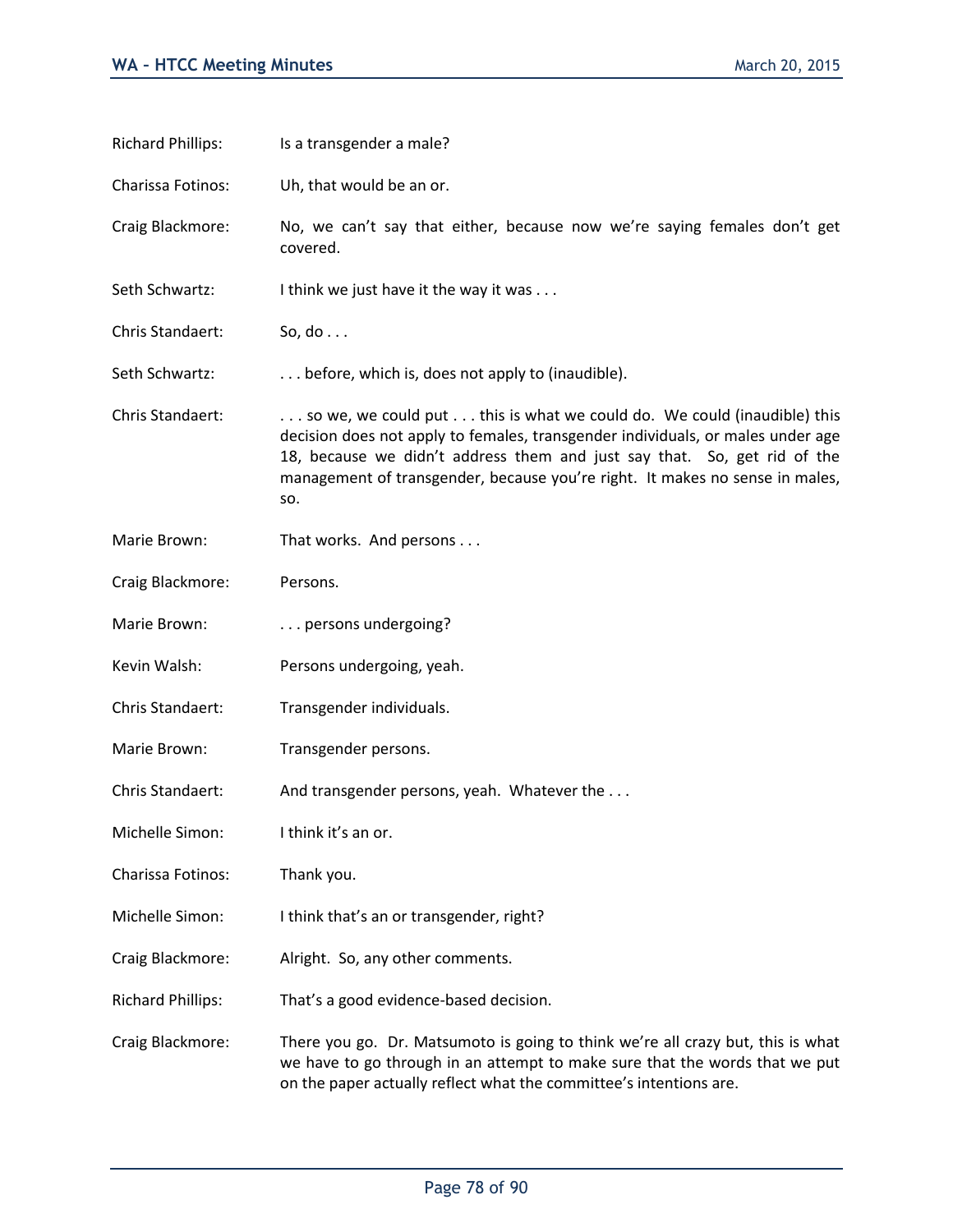Alvin Matsumoto: Is this reviewed every once in a while?

- Craig Blackmore: It is reviewed. There is . . . part of the process, there is the opportunity for rereview when new evidence becomes available.
- Alvin Matsumoto: Well, I'll just tell you, within this year, there will be a randomized control trial of older individuals above the age of 65 that have signs and symptoms.
- Craig Blackmore: OK, and if that . . . again, there's a formal way that there's consideration for rereview and we're . . .
- Alvin Matsumoto: I'm not sure it's going to help you.
- Craig Blackmore: We'll see. So, what are we doing? Why did we add the word or?
- Chris Standaert: We added the word or so that any of the following.
- Craig Blackmore: OK. Can you save that for us, please? No, get rid of the adult males with any of the following.
- Seth Schwartz: The, the bullet for pituitary should probably say more than just pituitary.
- Chris Standaert: Disorder?
- Michelle Simon: Macroadenoma or something.
- Craig Blackmore: Mass.
- Marie Brown: Disorders?
- Michelle Simon: Or dysfunction.
- Chris Standaert: Pituitary dysfunction, disorder?
- Craig Blackmore: OK. Can you get rid of adult males with any of the following from the top, please?
- Richard Phillips: Now, that, for example up there, the organic causes e.g., I mean, those are just 5 examples. That's not all inclusive at all.
- Craig Blackmore: Correct.
- Richard Phillips: Because we did not put in, you know, radiation therapy and stuff like that, so.
- Craig Blackmore: And then yes. OK. Any other comments? Alright. Well, I think we should proceed. Shall we proceed? We will turn to our decision tool, which is green, I think. No, it isn't green. Where is it? It's in front of the green. OK. So, to the back, just before the final tab in the binder is the decision tool that we use,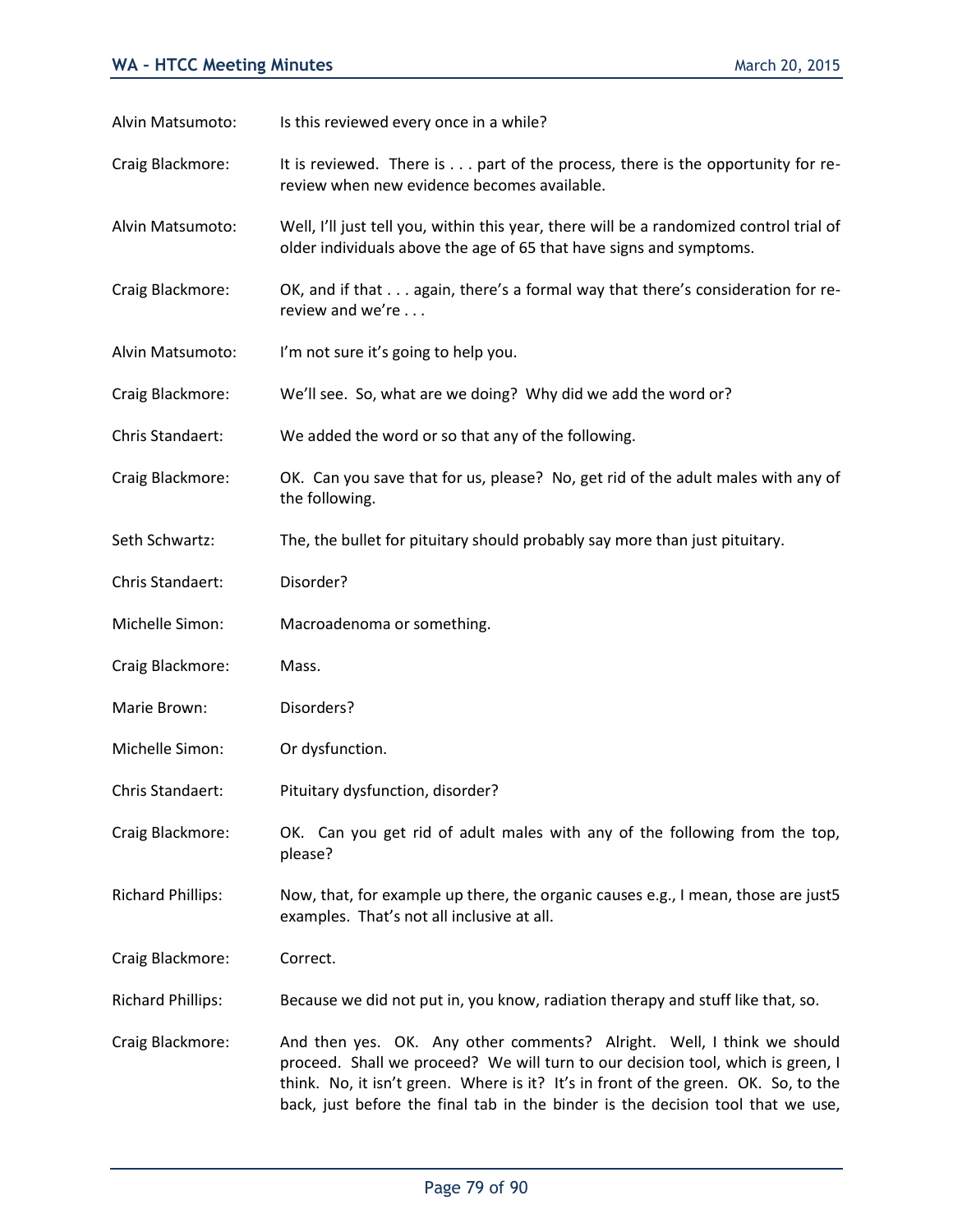which is the HTCC coverage and reimbursement determination analytic tool, and this is a document that summarizes the decision making process that the committee has been going through. It recognizes that we're making a decision based on the best available evidence, even though there may be uncertainty that still exists, and this document also delineates the outcomes that the committee felt were important, and this has been . . . this table has been prepopulated by staff with various outcomes. So, we should look at this and determine if there are other outcomes for safety, efficacy, effectiveness, or special populations or costs that the committee felt were important in decision making and we should put them in here, and so I guess one thing that we were cognizant of was the reliability of the test, which definitely factored into our discussion and were there other outcomes that we were concerned about? Maybe not.

- Chris Standaert: I think the outcomes of concern arise from the treatment not the test. So, the safety issues are the treatment.
- Craig Blackmore: Yeah, yeah. Treatment-related harms, over-treatment, the test itself was fairly innocuous. OK. Then, we have a listing of CNS coverage decisions, which there are none, and we have some guidelines from professional societies, some of which we've definitely included, and we saw on the slides in the presentation what other insureds do, at least . . .
- Josh Morse: Craig?
- Craig Blackmore: Yes?
- Josh Morse: You did consider, under special populations, we did not include transgender, but you did?
- Craig Blackmore: That was another special population, yes, and so that brings us to the first voting question, and so these will be the tan cards, and the first voting question is, is there sufficient evidence under some or all situations that the technology is effective, safe, and cost effective. So, first on effectiveness, and you should vote yes if you believe there is evidence that testing, under any circumstance on any population, is effective in terms of outcome.
- Joann Elmore: Any?
- Craig Blackmore: In any.
- Joann Elmore: Any. Wait, less, more in any.
- Craig Blackmore: Is there . . . so the question is, is there sufficient evidence under some or all situations? So, under some would apply here. If you think there is at least one situation where the testing . . . where there's evidence the testing improves outcome, you should vote more.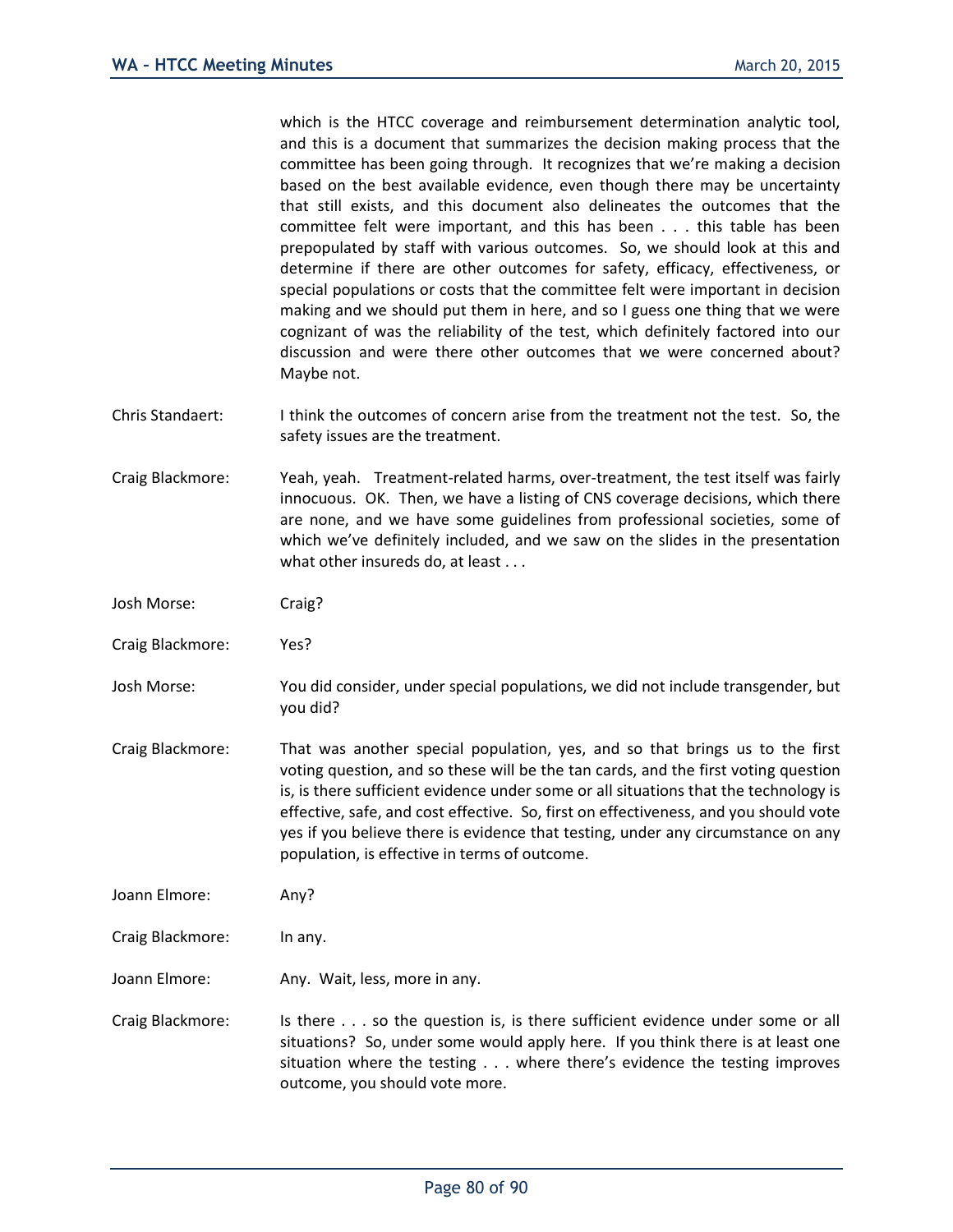| Michelle Simon:  | OK.                                                                                                                                                                                                                                                                                                                                                                                                                                                                                                                                                                                       |
|------------------|-------------------------------------------------------------------------------------------------------------------------------------------------------------------------------------------------------------------------------------------------------------------------------------------------------------------------------------------------------------------------------------------------------------------------------------------------------------------------------------------------------------------------------------------------------------------------------------------|
| David McCulloch: | As opposed to not testing at all.                                                                                                                                                                                                                                                                                                                                                                                                                                                                                                                                                         |
| Craig Blackmore: | As opposed to not testing.                                                                                                                                                                                                                                                                                                                                                                                                                                                                                                                                                                |
| Josh Morse:      | Seven more, two unproven.                                                                                                                                                                                                                                                                                                                                                                                                                                                                                                                                                                 |
| Joann Elmore:    | We didn't actually get to see any data, but it kind of makes common sense.                                                                                                                                                                                                                                                                                                                                                                                                                                                                                                                |
| Craig Blackmore: | And then safety, and again, this is a little tricky, but is safety.                                                                                                                                                                                                                                                                                                                                                                                                                                                                                                                       |
| David McCulloch: | This is only about not the downstream effect.                                                                                                                                                                                                                                                                                                                                                                                                                                                                                                                                             |
| Craig Blackmore: | Not the downstream effects.                                                                                                                                                                                                                                                                                                                                                                                                                                                                                                                                                               |
| David McCulloch: | Is it actually unsafe to stick a needle in somebody's arm and put it to luck, no.                                                                                                                                                                                                                                                                                                                                                                                                                                                                                                         |
| Craig Blackmore: | But then you have to go to the comparison, and the comparison is to not doing<br>the test, and so, how, you know, is it more, is it less safe? Is it safer, so,<br>equivalent or unproven?                                                                                                                                                                                                                                                                                                                                                                                                |
| Josh Morse:      | Seven unproven, one more, one equivalent.                                                                                                                                                                                                                                                                                                                                                                                                                                                                                                                                                 |
| Craig Blackmore: | OK, and then cost-effective.                                                                                                                                                                                                                                                                                                                                                                                                                                                                                                                                                              |
| Josh Morse:      | Nine unproven.                                                                                                                                                                                                                                                                                                                                                                                                                                                                                                                                                                            |
| Craig Blackmore: | Further discussion based on the preliminary vote? OK, then we will move<br>forward to the pink cards, and they this is the binding vote now, and you<br>have three choices, and the first choice is that the testosterone testing will not<br>be covered under any situations for any patients. The second choice is that it<br>will be covered without condition for all patients, and the third choice is that it<br>will be covered only under certain conditions, and the conditions are those<br>before you, which I assume we've saved recently. So, those are your choices,<br>SO. |
| David McCulloch: | Can we not have a fourth card, covered reluctantly because we don't (inaudible)<br>no? Maybe not. OK.                                                                                                                                                                                                                                                                                                                                                                                                                                                                                     |
| Chris Standaert: | Cover reluctantly. What a great card.                                                                                                                                                                                                                                                                                                                                                                                                                                                                                                                                                     |
|                  |                                                                                                                                                                                                                                                                                                                                                                                                                                                                                                                                                                                           |
| Josh Morse:      | Nine cover with conditions.                                                                                                                                                                                                                                                                                                                                                                                                                                                                                                                                                               |
| Chris Standaert: | Cover with reservations.                                                                                                                                                                                                                                                                                                                                                                                                                                                                                                                                                                  |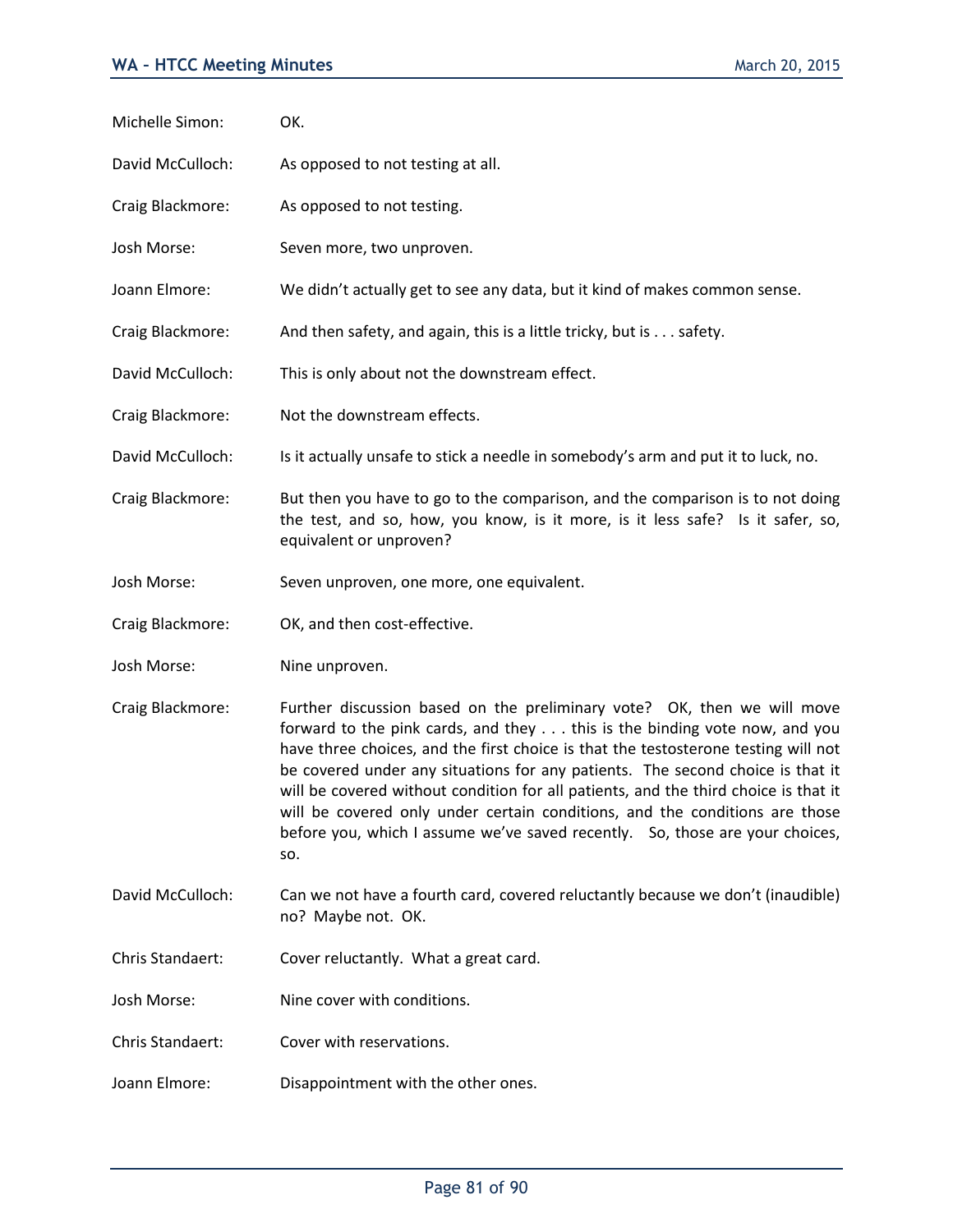Kevin Walsh: Grudgingly cover.

- Craig Blackmore: What would we do if the evidence didn't disappoint us once? Where would we be? Alright, so is this determination consistent with identified Medicare decisions, and there is no Medicare decisions, with expert guidelines, and it . . . there's a lot of similarity to the expert guidelines, though we interpret the evidence and maybe didn't agree exactly. Let's see, and then the next step is at the next public meeting we will review the draft findings and decision and come to a final decision, and there's an opportunity for public comments, particularly if there's evidence that was overlooked in the process, and the other question we'll be asking when we finalize next week is, does what's on the document actually reflect what we had intended in our discussion, and that completes testosterone testing. Next on the agenda is boxed lunches, which we can grab and then do you want to just tell us where we are on tympanostomy?
- Josh Morse: So, at this point we can give you an update on where we are with various projects, and we should have the key questions for the tympanostomy tubes review, which is currently in a public comment phase. We have the draft key questions. If you can review those during lunch, or if you have any feedback on that, now is a good opportunity.
- Craig Blackmore: So, can we put those on the screen?
- Josh Morse: Yes.
- Craig Blackmore: OK, so I'm going to ask the committee members to grab their lunches real quick, and then we'll spend about 15 minutes trying to fine tune the key questions for the next one, and then we'll get out of here by 12:30. So grab a lunch and come back. We are not adjourned.

Alright, I'm going to ask the committee members to start looking at these draft key questions. They are not . . . I don't think they're in our folders.

- Josh Morse: They've just been handed out.
- Craig Blackmore: They've just been handed out.
- Josh Morse: So, you have them.
- Craig Blackmore: So, contemplate while you're nibbling and see if we can, if there's anything here we can do to avoid downstream problems.

So, I guess just looking at this, one thing that I'm wondering about and maybe Seth, maybe you can help, but when we talk about recurrent or persistent acute otitis media, does that have a definition and would the number of recurrences and the number and frequency of recurrences, you know, is there . . . is there some granularity around recurrent that makes a difference?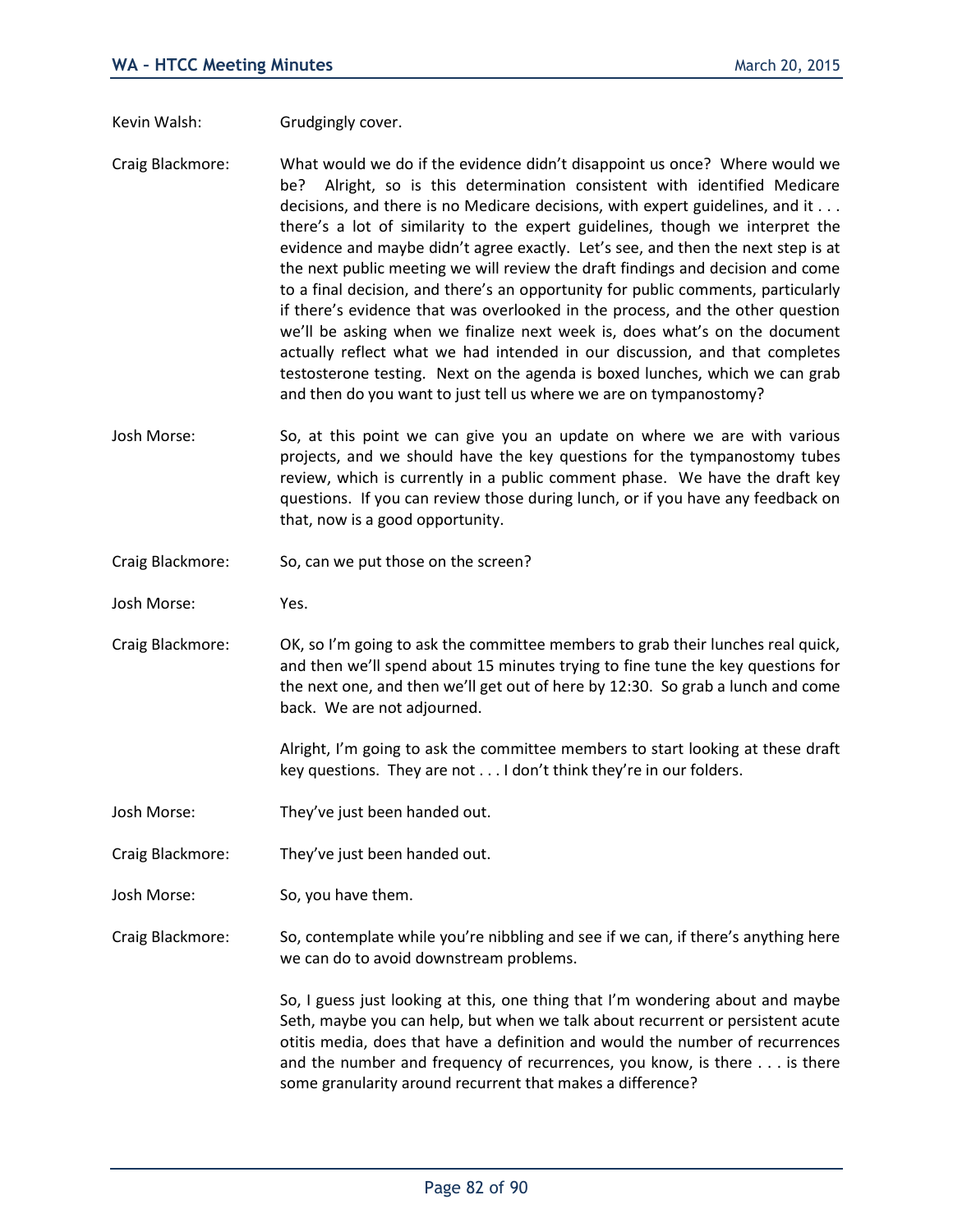| Seth Schwartz:           | Yeah, there are some criteria for that. So, for the recurrent acute, typically the<br>current acute is classified as three episodes in the last six months or four in the<br>last year with one occurring in the last six months. So, the criteria are pretty<br>well established for that. Those tend to be entrance criteria for (inaudible)<br>studies and ways to define.                                                                                                       |
|--------------------------|-------------------------------------------------------------------------------------------------------------------------------------------------------------------------------------------------------------------------------------------------------------------------------------------------------------------------------------------------------------------------------------------------------------------------------------------------------------------------------------|
| Craig Blackmore:         | OK.                                                                                                                                                                                                                                                                                                                                                                                                                                                                                 |
| Seth Schwartz:           | I guess I would have two comments. One is, the age 16 years and younger is a<br>little challenging, because if you look at the vast majority of the studies, patients<br>they include patients 12 and younger, as opposed to 16 and younger, and<br>that adolescent population is a little bit less clear whether they function the<br>same as 12 and under do.                                                                                                                     |
| Craig Blackmore:         | So, in the when we get to the subcategories, we would want to specifically<br>call out 12 and under, and then is there also                                                                                                                                                                                                                                                                                                                                                         |
| Seth Schwartz:           | There's just not going to be any data on that 16 age                                                                                                                                                                                                                                                                                                                                                                                                                                |
| Craig Blackmore:         | (inaudible) data on the older.                                                                                                                                                                                                                                                                                                                                                                                                                                                      |
| Seth Schwartz:           | age group, and then one other thing I would say with question number three<br>talking about special considerations, I think underlying hearing loss is not<br>included. So there's, because the there's two issues. There's the hearing<br>loss associated with the effusion with the infection, and then there are just<br>children who have underlying sensorineural hearing losses who are differentially<br>effected by episodes of acute otitis media or chronic otitis media. |
| Josh Morse:              | So $add$                                                                                                                                                                                                                                                                                                                                                                                                                                                                            |
| Seth Schwartz:           | Underlying sensorineural hearing loss.                                                                                                                                                                                                                                                                                                                                                                                                                                              |
| Josh Morse:              | I didn't get the middle word, underlying                                                                                                                                                                                                                                                                                                                                                                                                                                            |
| Seth Schwartz:           | Sensorineural.                                                                                                                                                                                                                                                                                                                                                                                                                                                                      |
| Josh Morse:              | Sensorineural.                                                                                                                                                                                                                                                                                                                                                                                                                                                                      |
| Seth Schwartz:           | The terminology that typically gets used is at-risk populations, and it's actually<br>pretty broadly defined. It also tends to include kids that have speech delay.                                                                                                                                                                                                                                                                                                                 |
| <b>Richard Phillips:</b> | One thing it $\dots$                                                                                                                                                                                                                                                                                                                                                                                                                                                                |
| Kevin Walsh:             | $\text{Isn't it} \dots$                                                                                                                                                                                                                                                                                                                                                                                                                                                             |
| <b>Richard Phillips:</b> | is there likely to be a difference in outcomes for kids between 12 and 16 and<br>those below 12?                                                                                                                                                                                                                                                                                                                                                                                    |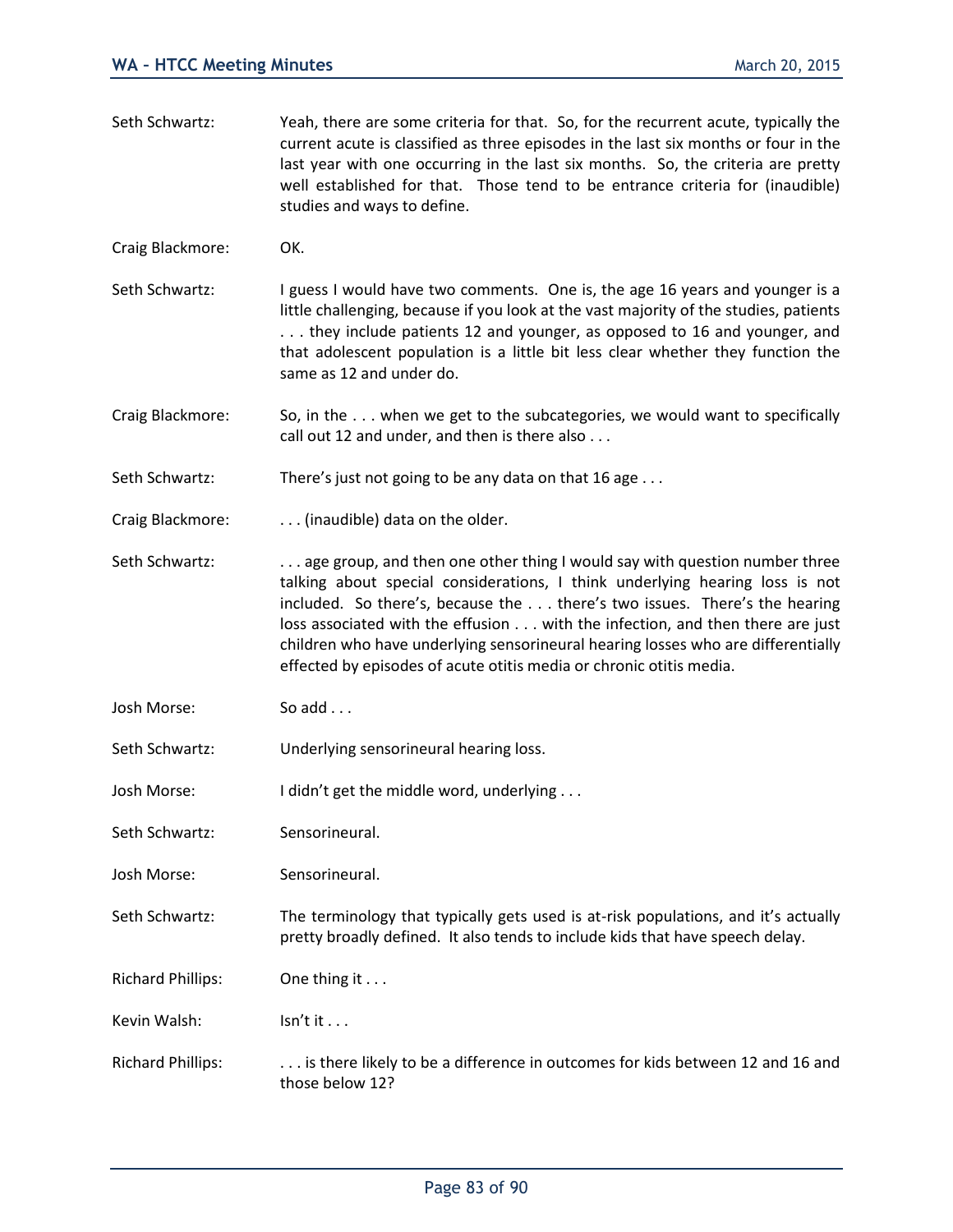Seth Schwartz: The challenge is that it's a different disease in adults versus in children.

Richard Phillips: Yeah.

Seth Schwartz: And where that transition happens is not clear. So, most kids under 12 are thought of as kids that fall under the same risk factors and the same impact on function versus adults have different risk factors and different impacts on function, and that in between group, it's not that it doesn't apply to them, it's just that it's unclear which . . .

Richard Phillips: Which way it goes.

Seth Schwartz: . . . . . category they fall into. So, they're classically excluded from studies.

Richard Phillips: So, your . . . your recommendation would be that we do it less than 12 then.

Seth Schwartz: I mean, we can . . . I don't . . . I think it makes more sense. If you're talking about otitis media in children, it's generally considered 12 and under. If you're thinking about . . . because I think the adolescent populations are different than the child population.

Richard Phillips: Yeah.

Seth Schwartz: But, it depends on what the studies did. I mean, they may . . . they may be able to find some evidence on those in between children, but I think it's going to . . . it muddies the waters a little bit. So, the recent guideline that came out from the American Academy of Otolaryngology was applied to children 12 and under.

Richard Phillips: Got you.

Seth Schwartz: Plus it's, you know, the other incidence . . . questions about the incidence of disease. So, it is a highly prevalent condition in children. It's not that common in adolescents or adults. So, it's sort of a different disease process with different concern, and I'm sure the cost and impact concerns are really related to children, not really adolescents and adults.

Josh Morse: OK, any other questions or thoughts on this? I can take these . . . I'll take the question of age back and inquire about how we arrived at 16 on this draft.

Joann Elmore: And I'd like to give you later names of two individuals to email this to who can give you very helpful feedback, ENT physicians who do research and understand population issues.

Josh Morse: OK. We have, OK, thank you. We've engaged one expert, so far.

Seth Schwartz: Who was the expert? Was that (inaudible)?

Josh Morse: I'm not going to remember her name. I think she's a colleague of yours.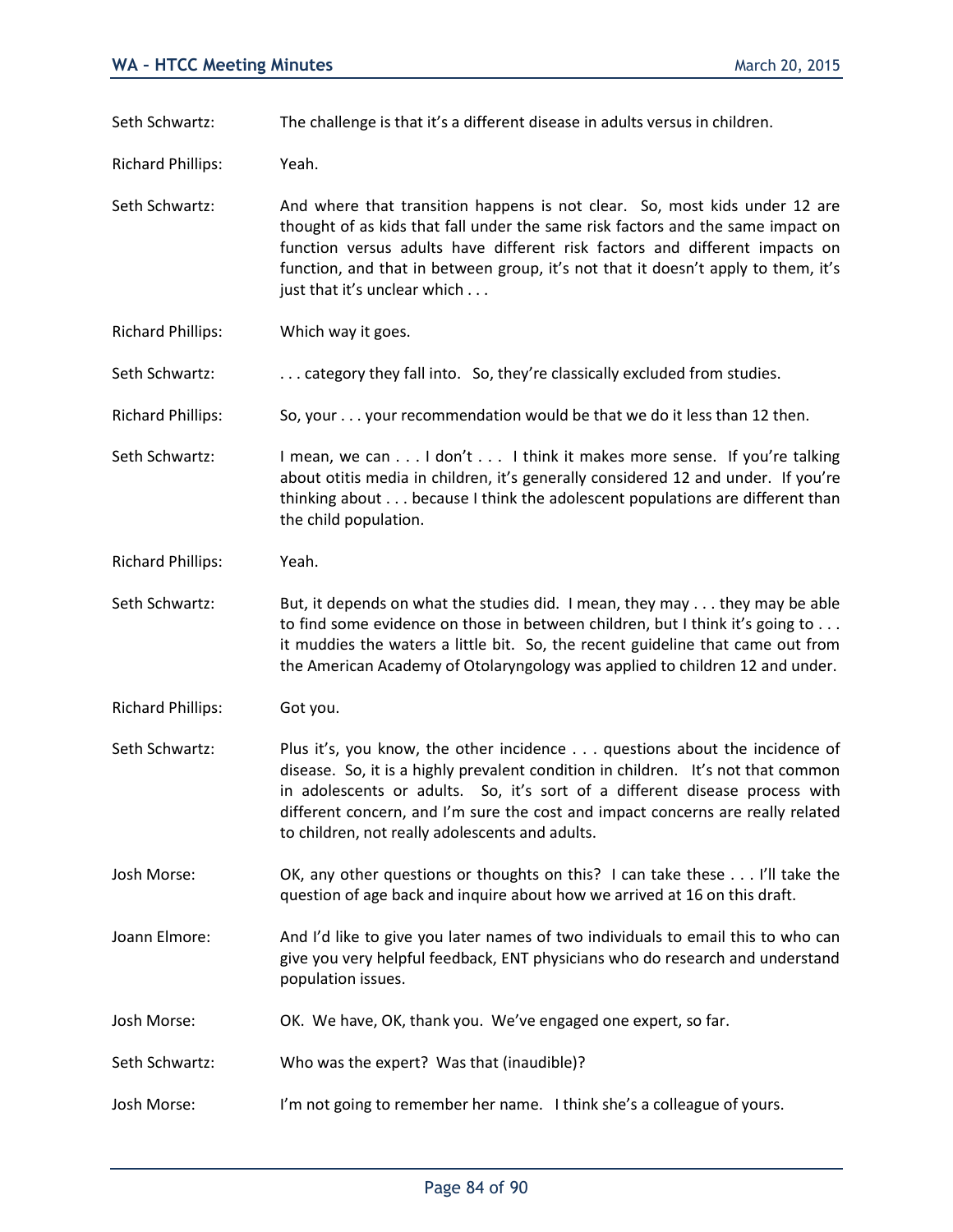| Seth Schwartz:           | Was it Kathy (inaudible) from Childrens or was it?                                                                                                                                                                                                                                                                                                                                                                                                                                    |
|--------------------------|---------------------------------------------------------------------------------------------------------------------------------------------------------------------------------------------------------------------------------------------------------------------------------------------------------------------------------------------------------------------------------------------------------------------------------------------------------------------------------------|
| Josh Morse:              | She's from VM.                                                                                                                                                                                                                                                                                                                                                                                                                                                                        |
| Seth Schwartz:           | She's from VM?                                                                                                                                                                                                                                                                                                                                                                                                                                                                        |
| Josh Morse:              | Yep. I think. Maybe I'm confusing nope. I'm confusing the rhinosinusitis<br>topic.                                                                                                                                                                                                                                                                                                                                                                                                    |
| Seth Schwartz:           | Oh, OK.                                                                                                                                                                                                                                                                                                                                                                                                                                                                               |
| Josh Morse:              | So, yes. I will I will engage somebody.                                                                                                                                                                                                                                                                                                                                                                                                                                               |
| <b>Richard Phillips:</b> | So, is it fair to say that you look at this disease as ages 0 to 12, that 12 to 18, and<br>then adult, or is that?                                                                                                                                                                                                                                                                                                                                                                    |
| Seth Schwartz:           | I don't think that's entirely fair. I think I think I would say loosely five<br>and under is different than the sort of 5 to 12 is different than the adolescent is<br>different than adult. So, but where exactly those cutoffs happen is sort of<br>individualized a little bit, but it's different it's clearly a different disease in<br>young children versus older children versus adults.                                                                                      |
| <b>Richard Phillips:</b> | OK.                                                                                                                                                                                                                                                                                                                                                                                                                                                                                   |
| Kevin Walsh:             | And aren't the aren't the overwhelming majority of the surgeries done in<br>young children?                                                                                                                                                                                                                                                                                                                                                                                           |
| Seth Schwartz:           | Far, far, and away.                                                                                                                                                                                                                                                                                                                                                                                                                                                                   |
| Kevin Walsh:             | Right.                                                                                                                                                                                                                                                                                                                                                                                                                                                                                |
| Chris Standaert:         | So, age should be one of those. We have a differential population of age. That<br>should be one they should pay attention to particularly, because it may be<br>different in the 3-year-olds versus the 10-year-olds.                                                                                                                                                                                                                                                                 |
| Seth Schwartz:           | And there is a little bit of data on that. They're called out as subpopulations in<br>some of our randomized trials. It's also different in terms of treatment. So,<br>children under 12, if they get if they are going to have tympanostomy tubes,<br>usually it's done in the operating room. However, if it's an adult, you do it in the<br>clinic in 15 minutes. So, it's a very different resource allocation, you know,<br>resource heavy allocation. Risks are very different. |
| Chris Standaert:         | So tympanostomy tube is one thing or are there multiple ways of doing them,<br>like, different procedures? Should they be looking at that, or are they going to<br>fall under one (inaudible).                                                                                                                                                                                                                                                                                        |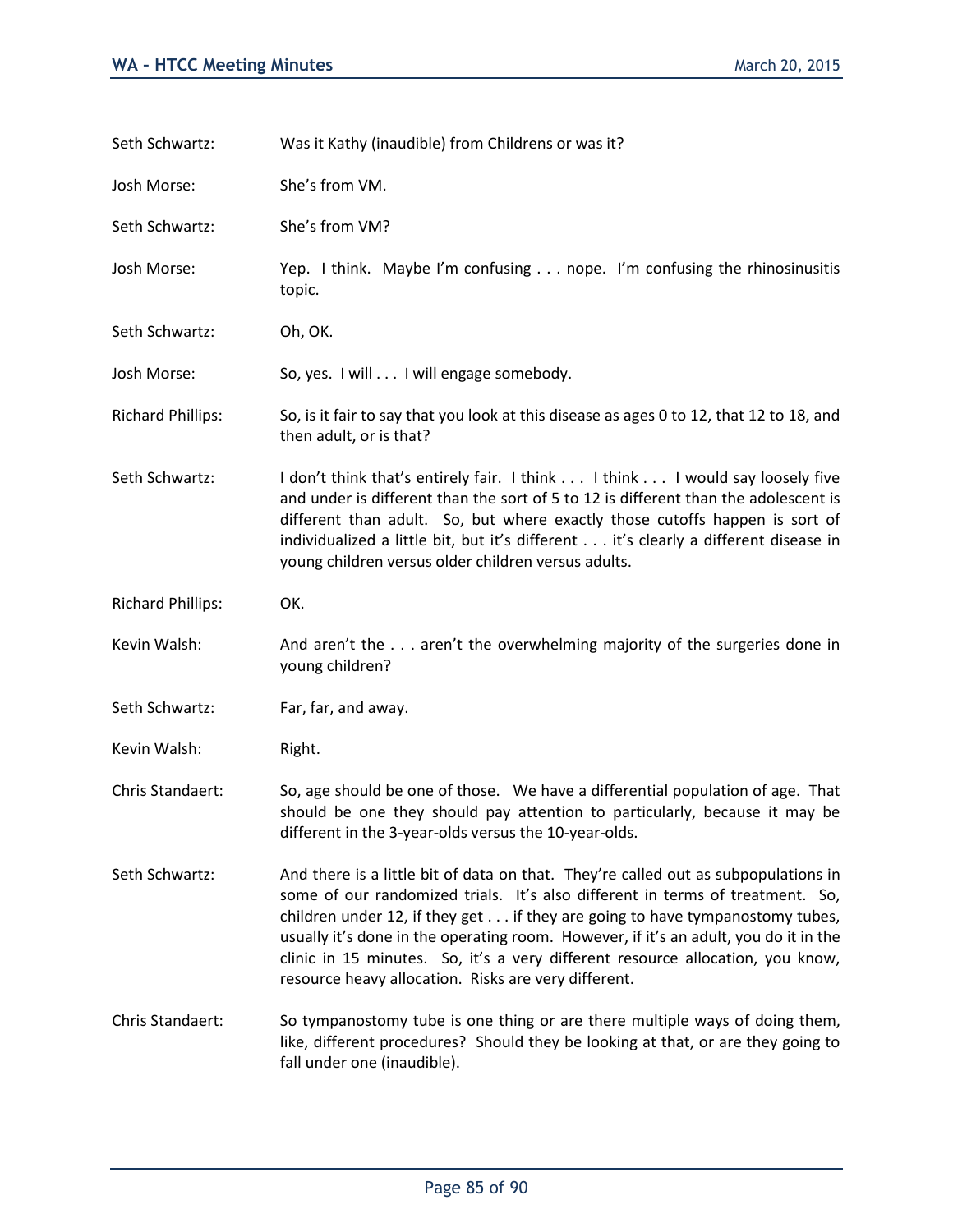- Seth Schwartz: There's no data. So, I mean, there's . . . so, one of the questions that we looked at where the guideline was, what type of tubes do you use, does that make a difference, and the answer is, you can't call it out. There's just not, not adequate data to look at that differentiation. How you do the procedure is fairly standardized. So, it's not worth looking at. Whether you include adenoidectomy and things like that, that's a big question and we can decide. I mean, I think there's some stuff in here about, you know, alternatives, but in terms of how you actually use tympanostomy tubes, it's not of interest.
- Craig Blackmore: Any other questions, comments, or thoughts? Alright. We are adjourned.
- Josh Morse: Oh, whoa.
- Craig Blackmore: No, we're not. Sorry. No, we're not.
- Josh Morse: Updates.
- Craig Blackmore: Do an updates, please.
- Josh Morse: Christine, can you push the slides button? So, I'll just go over where we are with these various reports. So, the next meeting topics are the imaging for rhinosinusitis and the bariatric surgery. We have those final reports. They're not published yet. They will be published by April  $10^{th}$ . The draft reports should be online if you haven't seen those already, and then what we just talked about, the draft key questions for tympanostomy tubes we looked at. There is a public comment period on that now through the  $25<sup>th</sup>$ , so five more days, and then lumbar fusion, the re-review. We are just kicking that off. We don't have a draft yet of the . . . of that framework. So, and as you . . . I think we talked about this in January. The topic selection for this cycle is concluded. We just ended the comment period on the final selected topics. So, this is the new, or the next list. I'll start from the bottom. Two subjects identified for re-review are cardiac stents, which was originally done in 2009 and spinal injections, which was done four years ago now. Then, the new topics identified you can see here are the ECMO topic, bronchial thermoplasty, a device called Novocure, or Optune.
- Kevin Walsh: What is that?
- Josh Morse: That is a treatment for glioblastoma.

Chris Standaert: It's a little . . . it sends some sort of electrical wave through the brain through a headset you put on and carry around a little (inaudible) box with you and treats you for . . . it's treatment for glioblastoma.

Richard Phillips: Will the same vendors be doing the re-reviews in general, or?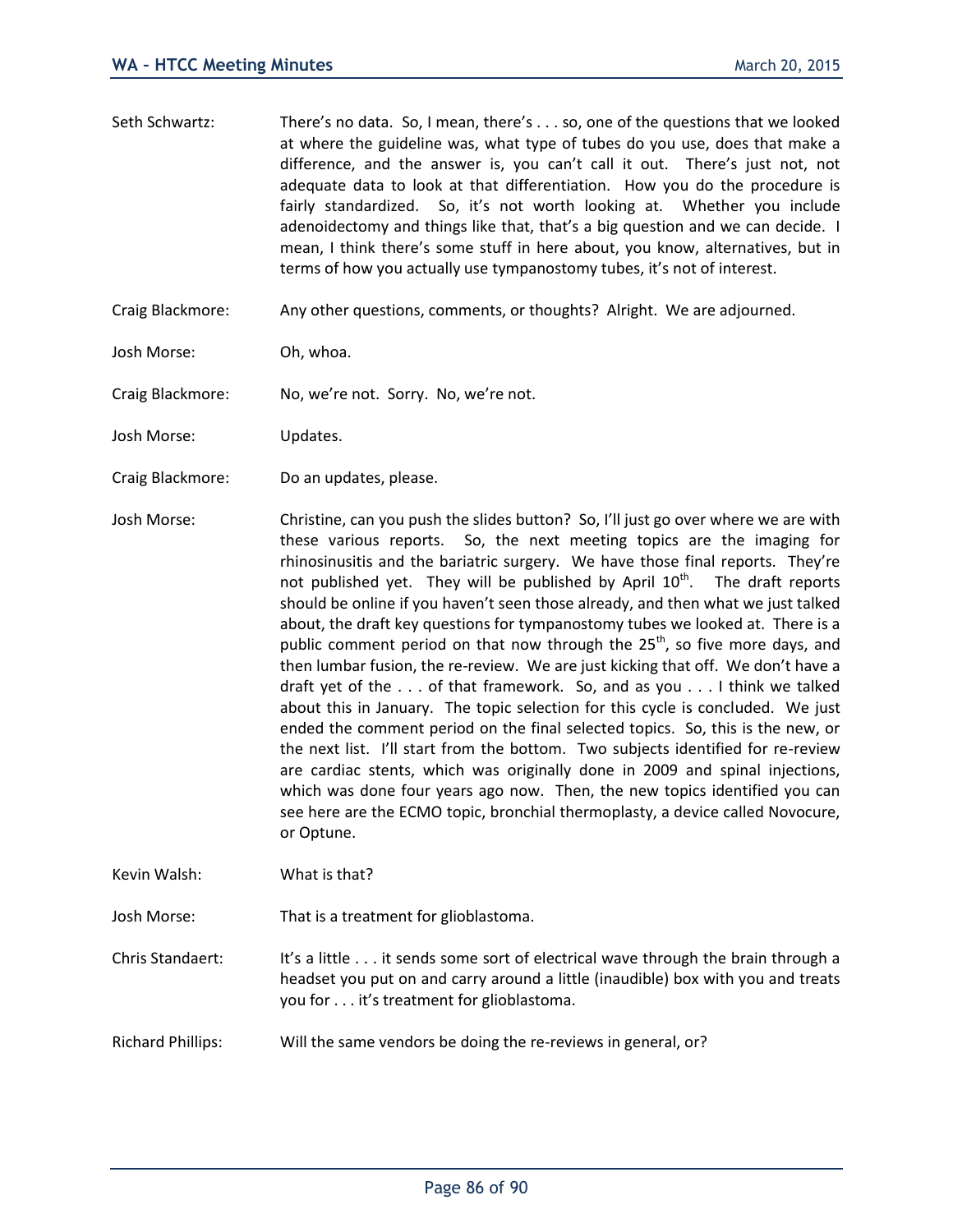- Josh Morse: I'm thinking. I'm not sure because we haven't worked on assigning those yet. So, I was trying to remember who did the original cardiac stents. It's possible. It depends on what vendors we have when we get there.
- Richard Phillips: I was mostly curious whether or not they would have the benefit of their prior study on which to do it. That's where I was going.
- Josh Morse: Yes, yes.
- Richard Phillips: It's not a question if they're (inaudible).
- Josh Morse: Right. So, I think so far the re-reviews that we've had done have been aligned original vendor did the followup for the two that we've done, Spectrum and Hayes did re-reviews. The lumbar fusion re-review is not the case. We don't have that original vendor anymore so it'll be a different vendor. These two, I believe, were done by Spectrum, but we're not at the assigning point.
- Richard Phillips: I think (inaudible).
- Josh Morse: Right. I think they both were, so...
- Chris Standaert: Spinal injection wasn't done by Spectrum.
- Josh Morse: Right. So, it's possible. The other topics, the new topics, pharmacogenetics, which we have not initiated . . . we haven't initiated work on any of these topics yet, platelet rich plasma injections, negative pressure wound therapy for home use, and fecal microbiotic installation. So, this is information you've seen before. This is the scope of the rhinosinusitis report, which again, we're in the phase where we're about to publish the final report on this. This is the timeline so it's the main meeting. Bariatric surgery, you've seen this before also. This is the context, and this is also in the phase where we'll be publishing the final report here in a couple weeks.
- Craig Blackmore: So, is that, I mean, we, we did pediatrics a while ago. This is just adult . . . oh, it says there, sorry.
- Josh Morse: No, that's OK. I went through it quickly. So, this will be all inclusive this time.
- Craig Blackmore: So, it'll be a partial re-review and a partial new review.
- Josh Morse: Yes. This will supercede the original.
- Craig Blackmore: OK.
- Josh Morse: And we just talked about the key questions for tympanostomy tubes, and this is the timeline for that. So, we're scheduled . . . we have this one scheduled for November. So, we're . . . it feels like we're early on this, but November, I guess, is . . . it's the next . . . next open meeting for . . . following May, so, we started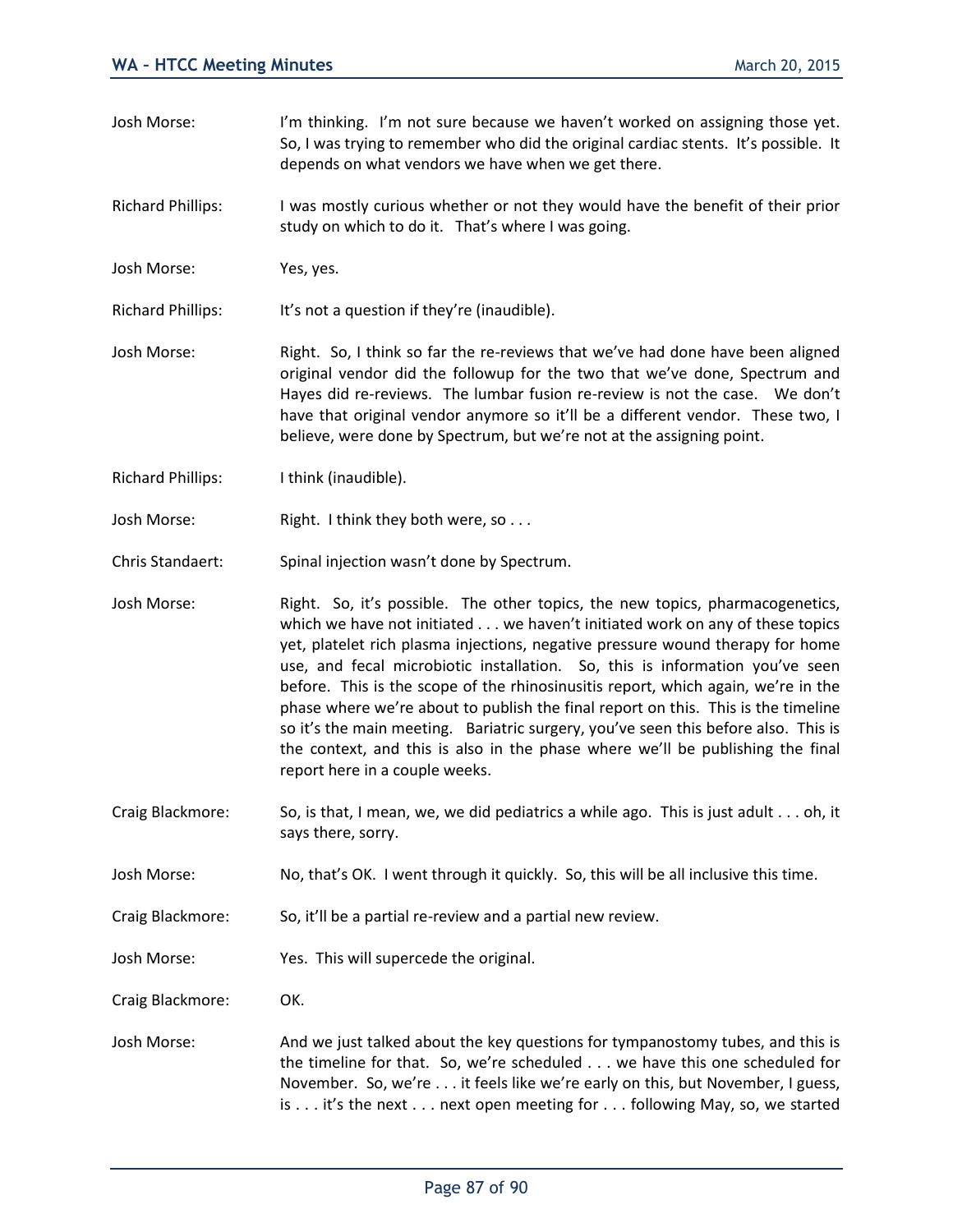that one, and like I said lumbar fusion re-review is . . . we're planning to do that month, as well. There it is, and there's the timeline. So, I'm hoping that with the way we have our plan going that we'll have the draft key questions for lumbar fusion for the re-review in its scope for your May meeting, which should cross-over with the public comment period. You can talk about that at the end of that meeting, and that's . . . those are the updates we have on the reviews in process.

- Craig Blackmore: Any questions or comments?
- David McCulloch: Just the one, I mean, Joanne has mentioned it a few times, and it may be . . . it's going to take time for, I mean, we've requested, I mean, I thought that was a dreadful evidence review, not just because there wasn't very much evidence, but what evidence there was I don't care if she's still here, it was terrible. The meta-analysis had five studies, and there's no data, unless we plow into it. As much as possible, we want to get to the data presented from individual studies. It wouldn't take that much more time and effort for them to summarize some of the key (inaudible). From this study showed this. This study showed that.
- Kevin Walsh: Or even give us, just give us the links. Like, I have to go . . . you have to go back and, like, start doing a literature search.
- Joann Elmore: She didn't even say (inaudible) analysis. We had to figure that out.
- Kevin Walsh: Yeah, I mean.
- Chris Standaert: That was, yet again, another reliance on systematic reviews and we reviewed systematic reviews and you sort of go, what are you talking about? There's no, yeah, I found that (inaudible) problematic (inaudible).
- Craig Blackmore: Systematic reviews that conflict with other systematic reviews.
- Chris Standaert: But it's just . . .
- Joann Elmore: Show us the primary data.
- Chris Standaert: But reviewing systematic reviews, it's like playing telephone. You just . . . you lose so much that it's . . . we've complained about this for years.
- David McCulloch: Right.
- Chris Standaert: But that, what they started on . . .
- Craig Blackmore: Right, so...
- Chris Standaert: . . . . . . just a totally wrong track than where they wanted to go.
- Kevin Walsh: Well, they started off . . .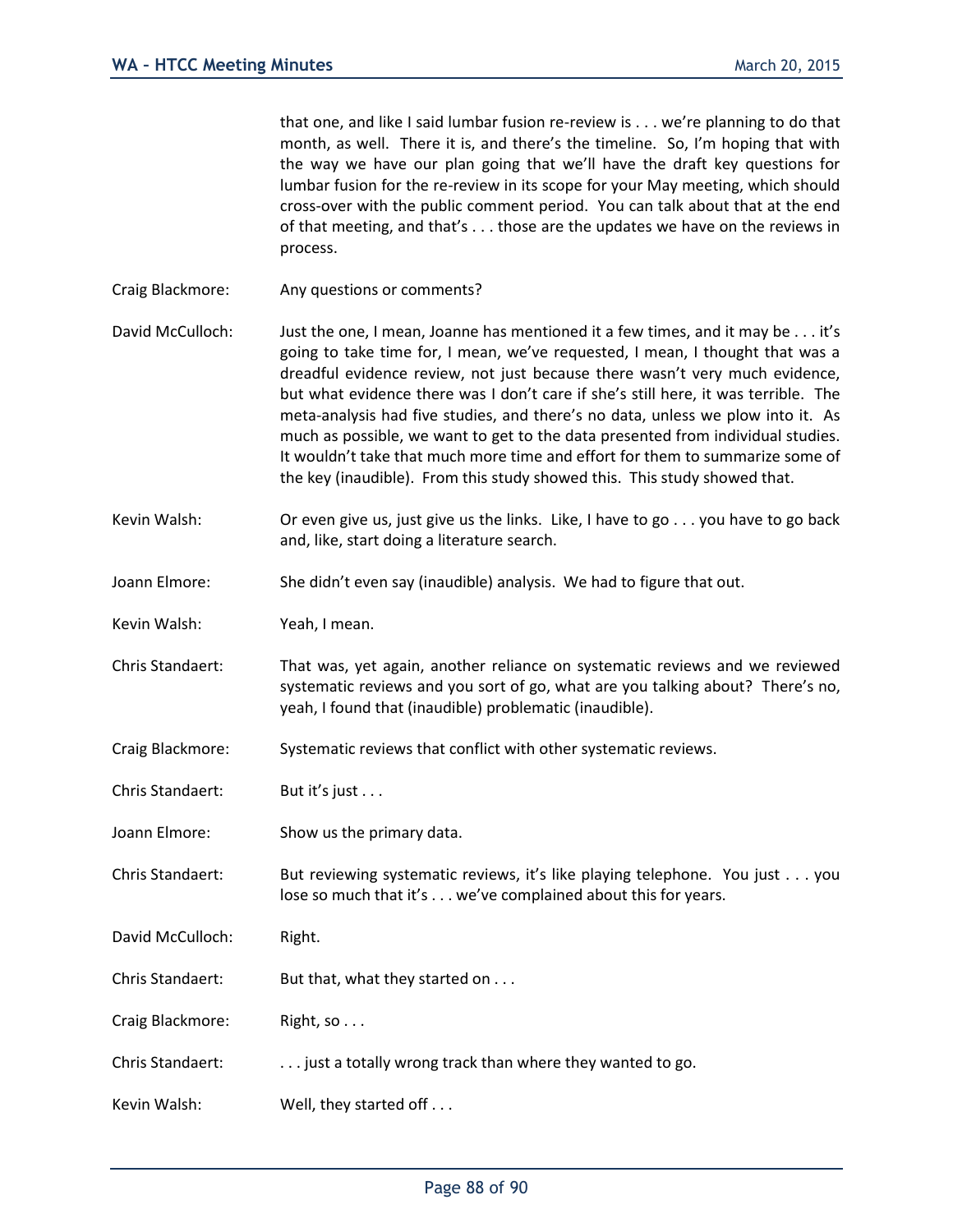Chris Standaert: It yielded nothing.

Kevin Walsh: ... yeah.

Chris Standaert: That wasn't going to yield anything, but you should have known that wasn't going to yield anything. They should have thought, then said, oh, well then we'll just go look at these two conditions and ran into . . . leaving it very difficult for us to draw up anything based on the evidence they gave us. I found that challenging myself.

Marie Brown: I know you've given them that feedback. What's been their response?

- Josh Morse: So, we, the . . . on this particular report, we had the original evidence search led to limited information, and so there was the evolution to look at the . . . you asked them to look at the evidence for treatment, and they looked at the high level evidence, and they primarily looked at efficacy to start with and then moved more towards the safety question, but those really weren't on the target of the question that we were asking. So, it was a, I would say, glancing blow (inaudible) where it was and not an in-depth dive on what's the efficacy of treatment.
- Richard Phillips: In the lumbar fusion, are you going to be addressing artificial disks and joint replacement as an alternative or are you just going to . . .
- Josh Morse: Oh, no. I can say pretty confidently that that . . . the lumbar fusion question does not include the alternative. It is not a comparative effectiveness review of lumbar fusion and . . .
- Chris Standaert: Total disk replacement.

Josh Morse: . . . and artificial disk replacement for the lumbar spine.

Richard Phillips: Right, well just, the question is, you know, we're always having a comparator. So, we're basically saying versus no . . . it's . . . the comparator is still going to be no fusion whatsoever.

Josh Morse: Actually, I don't know, but we're not evaluating . . . the question won't be should this be covered or that be covered or when should each, either one be covered, but it could be a comparator. So, I'm un . . . I'm uncertain about that.

Richard Phillips: Well, that's part of where I'm getting at is, you know, I don't know where it sits in the . . . but, you know, there's a lot of things that have changed in the last seven, what seven years since we did it last, and I would wonder . . . I know we had had that in the discussion at the time. We did discuss it briefly. I don't know to what degree, but my memory's not that good, but I would . . . I do know it was raised. We had a . . . we had a separate review of joints, as you know, too, lumbar, but anyway.